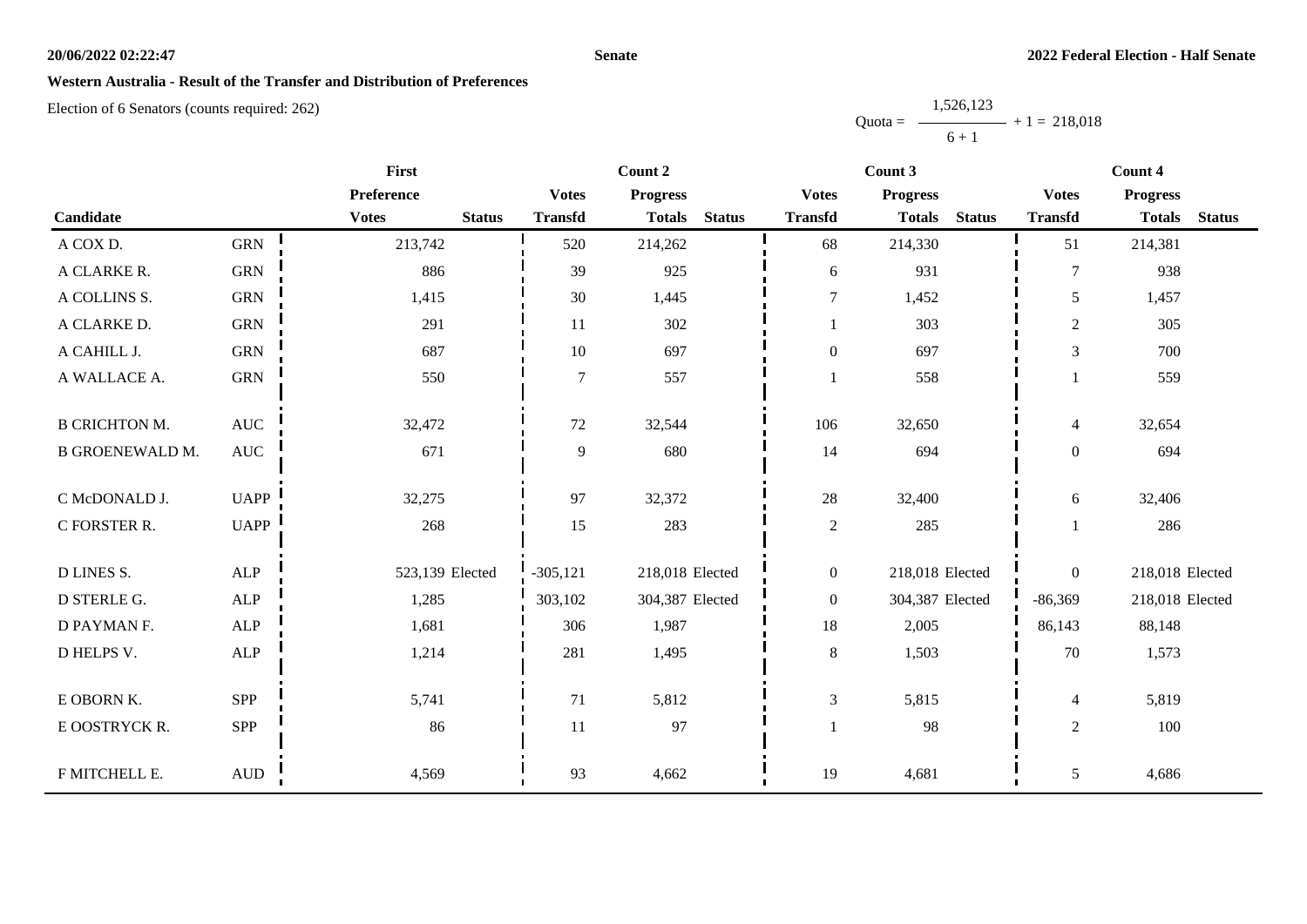#### **Senate**

# **Western Australia - Result of the Transfer and Distribution of Preferences**

Election of 6 Senators (counts required: 262)

Quota = 1,526,123  $6 + 1$  $+ 1 = 218,018$ 

|                      | First                        |              |               | Count 2          | Count 3         |               |                  | Count 4         |               |                  |                 |               |
|----------------------|------------------------------|--------------|---------------|------------------|-----------------|---------------|------------------|-----------------|---------------|------------------|-----------------|---------------|
|                      |                              | Preference   |               | <b>Votes</b>     | <b>Progress</b> |               | <b>Votes</b>     | <b>Progress</b> |               | <b>Votes</b>     | <b>Progress</b> |               |
| Candidate            |                              | <b>Votes</b> | <b>Status</b> | <b>Transfd</b>   | <b>Totals</b>   | <b>Status</b> | <b>Transfd</b>   | <b>Totals</b>   | <b>Status</b> | <b>Transfd</b>   | <b>Totals</b>   | <b>Status</b> |
| F SIMSON S.          | $\hbox{A}\mathrm{U}\hbox{D}$ | 61           |               | 12               | 73              |               |                  | 74              |               | $\overline{2}$   | 76              |               |
|                      |                              |              |               |                  |                 |               |                  |                 |               |                  |                 |               |
| <b>G FILING P.</b>   | $\mathbf{ON}$                | 52,784       |               | 62               | 52,846          |               | 43               | 52,889          |               | 5                | 52,894          |               |
| <b>G MUNDY S.</b>    | $\mathbf{ON}$                | 476          |               | $10\,$           | 486             |               | $\sqrt{2}$       | 488             |               | $\boldsymbol{0}$ | 488             |               |
|                      |                              |              |               |                  |                 |               |                  |                 |               |                  |                 |               |
| H HARLEY P.          | <b>SAL</b>                   | 2,457        |               | $10\,$           | 2,467           |               | $\mathbf{1}$     | 2,468           |               | $\boldsymbol{0}$ | 2,468           |               |
| H SALMON A.          | $\operatorname{SAL}$         | 37           |               | $\mathbf{1}$     | 38              |               | $\boldsymbol{0}$ | 38              |               | $\boldsymbol{0}$ | 38              |               |
|                      |                              |              |               |                  |                 |               |                  |                 |               |                  |                 |               |
| I JOHNSON N.         | HMP                          | 51,302       |               | 65               | 51,367          |               | 24               | 51,391          |               | 5                | 51,396          |               |
| I PEET A.            | <b>HMP</b>                   | 266          |               | 6                | 272             |               | $\mathbf{1}$     | 273             |               | $\overline{2}$   | 275             |               |
|                      |                              |              |               |                  |                 |               |                  |                 |               |                  |                 |               |
| <b>J CULLETON R.</b> | GAP                          | 15,865       |               | 24               | 15,889          |               | 6                | 15,895          |               |                  | 15,896          |               |
| J VINCI S.           | $\operatorname{GAP}$         | 93           |               | $\sqrt{2}$       | 95              |               |                  | 96              |               |                  | 97              |               |
| K GEORGATOS G.       |                              | 2,056        |               | 5                | 2,061           |               | -1               | 2,062           |               | $\overline{0}$   | 2,062           |               |
|                      |                              |              |               |                  |                 |               |                  |                 |               |                  |                 |               |
| K KRAKOUER M.        |                              | 198          |               |                  | 199             |               |                  | 200             |               | $\boldsymbol{0}$ | 200             |               |
| L FANTINEL K.        | <b>LDP</b>                   | 29,242       |               | 50               | 29,292          |               | 90               | 29,382          |               | $\mathfrak{Z}$   | 29,385          |               |
| L McLOUGHLIN P.      | LDP                          | 269          |               | 11               | 280             |               | 15               | 295             |               | $\overline{2}$   | 297             |               |
|                      |                              |              |               |                  |                 |               |                  |                 |               |                  |                 |               |
| M KINSELLA M.        | <b>IMO</b>                   | 3,463        |               | 15               | 3,478           |               | 6                | 3,484           |               | $\boldsymbol{0}$ | 3,484           |               |
| M LOCKYER L.         | $\rm{IMO}$                   | 31           |               | $\boldsymbol{0}$ | 31              |               |                  | $32\,$          |               | $\boldsymbol{0}$ | $32\,$          |               |
|                      |                              |              |               |                  |                 |               |                  |                 |               |                  |                 |               |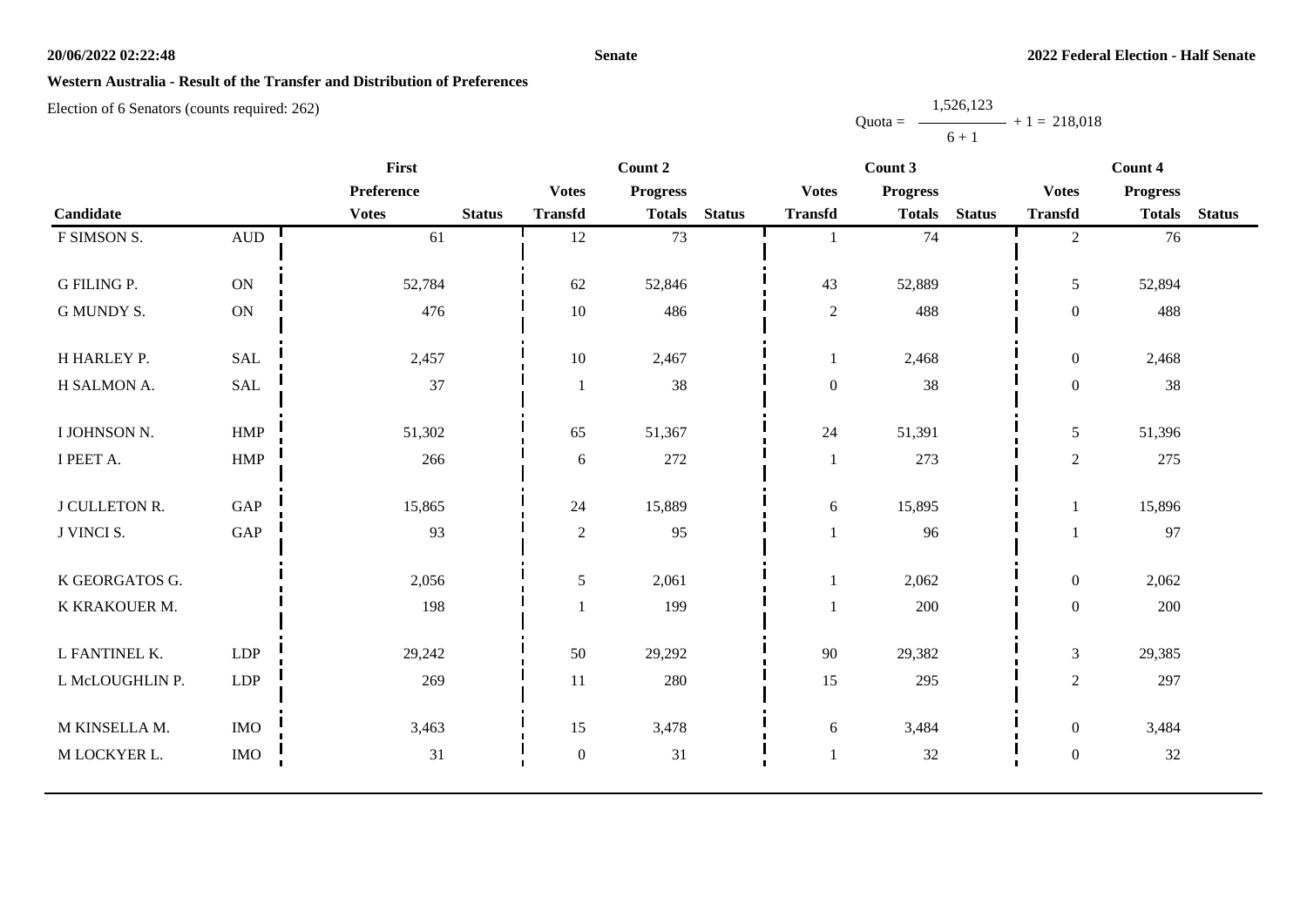#### **Senate**

Quota =

1,526,123

 $+ 1 = 218,018$ 

# **Western Australia - Result of the Transfer and Distribution of Preferences**

|                  |                     |                               |                  |                 |                  | $6 + 1$         |                  |                 |
|------------------|---------------------|-------------------------------|------------------|-----------------|------------------|-----------------|------------------|-----------------|
| Candidate        |                     | <b>Votes</b><br><b>Status</b> | <b>Transfd</b>   | Totals Status   | <b>Transfd</b>   | Totals Status   | <b>Transfd</b>   | Totals Status   |
|                  |                     |                               |                  |                 |                  |                 |                  |                 |
| N PIZZEY R.      | AUVA!               | 2,287                         | 6                | 2,293           | 14               | 2,307           | $\boldsymbol{0}$ | 2,307           |
| N FITZPATRICK K. | <b>AUVA</b>         | 18                            | 1                | 19              | $\mathbf{1}$     | 20              | $\overline{0}$   | 20              |
|                  |                     |                               |                  |                 |                  |                 |                  |                 |
| O DORN A.        | AJP                 | 14,098                        | 25               | 14,123          | 27               | 14,150          | -1               | 14,151          |
| O McCASKER E.    | ${\rm AJP}$         | 88                            | $\mathbf{0}$     | 88              | $\sqrt{2}$       | 90              | $\overline{0}$   | 90              |
| P TINLEY C.      |                     | 947                           | 1                | 948             | 6                | 954             | $\boldsymbol{0}$ | 954             |
| P AYRE T.        |                     | 46                            | $\boldsymbol{0}$ | 46              | $\boldsymbol{0}$ | 46              | $\boldsymbol{0}$ | 46              |
|                  |                     |                               |                  |                 |                  |                 |                  |                 |
| Q WILYMAN J.     | <b>CYA</b>          | 8,243                         | 6                | 8,249           | 22               | 8,271           | $\boldsymbol{0}$ | 8,271           |
| Q BARRETT L.     | <b>CYA</b>          | 96                            | $\mathbf{0}$     | 96              | $\overline{4}$   | 100             | $\boldsymbol{0}$ | 100             |
|                  |                     |                               |                  |                 |                  |                 |                  |                 |
| R CASH M.        | $\operatorname{LP}$ | 481,054 Elected               | $\overline{0}$   | 481,054 Elected | $-263,036$       | 218,018 Elected | $\boldsymbol{0}$ | 218,018 Elected |
| R SMITH D.       | $\operatorname{LP}$ | 1,191                         | 24               | 1,215           | 261,982          | 263,197 Elected | $\boldsymbol{0}$ | 263,197 Elected |
| R SMALL B.       | LP                  | 646                           | 10               | 656             | 177              | 833             | $\tau$           | 840             |
| R SUFI S.        | $\operatorname{LP}$ | 473                           | $\mathfrak{Z}$   | 476             | 124              | 600             | $\overline{0}$   | 600             |
|                  |                     |                               |                  |                 |                  |                 |                  |                 |
| S VILJOEN T.     | <b>SOPA</b>         | 5,226                         | 5                | 5,231           | 19               | 5,250           | $\boldsymbol{0}$ | 5,250           |
| S WOODINGS A.    | SOPA                | 116                           | $\mathbf{0}$     | 116             | $\mathbf{1}$     | 117             | $\boldsymbol{0}$ | 117             |
| T McDOWALL M.    | <b>WAP</b>          | 26,203                        | 41               | 26,244          | 113              | 26,357          | $\boldsymbol{7}$ | 26,364          |
| T MATHESON J.    | <b>WAP</b>          | 352                           | 5                | 357             | 18               | 375             | 1                | 376             |
|                  |                     |                               |                  |                 |                  |                 |                  |                 |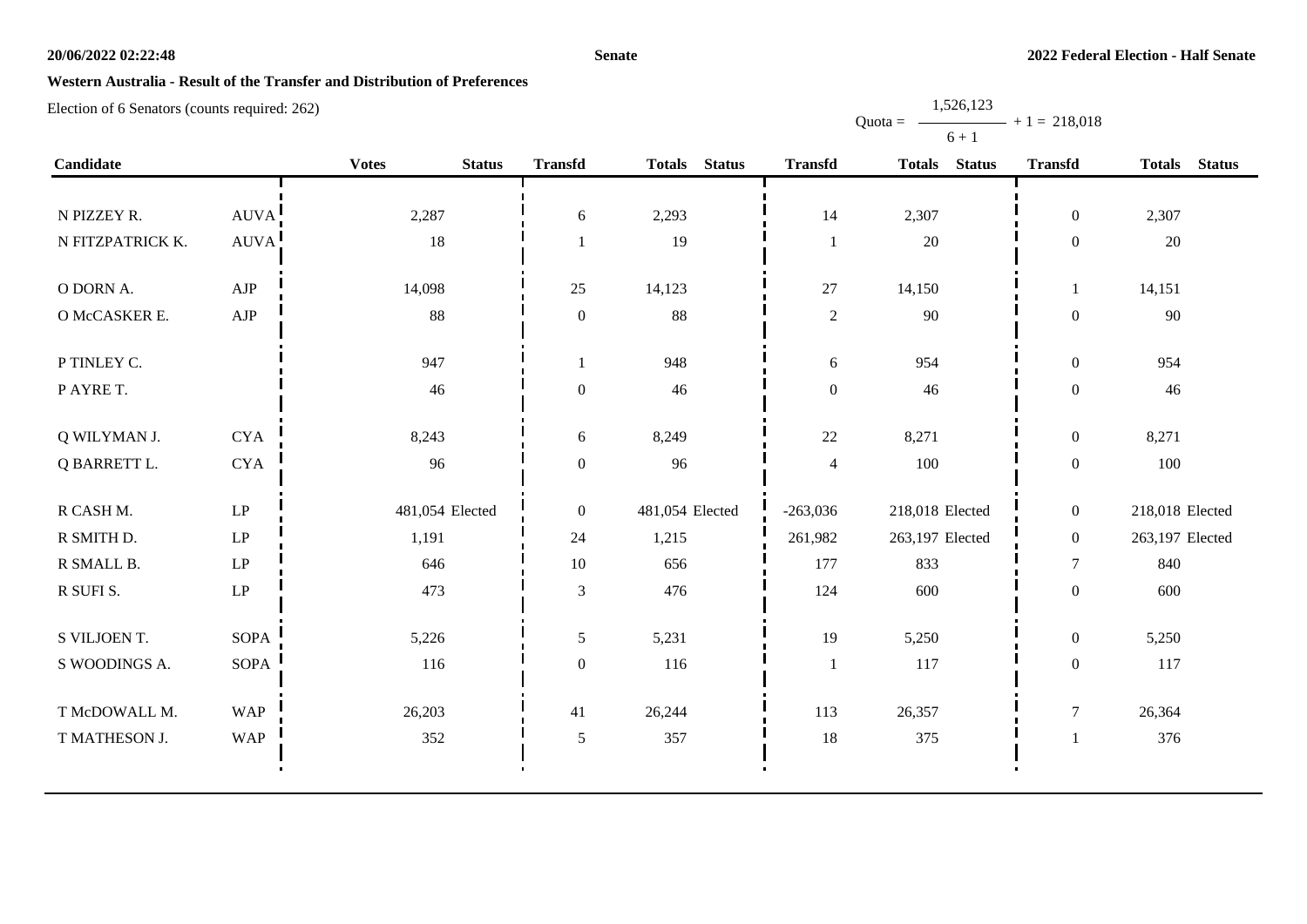#### **Senate**

### **Western Australia - Result of the Transfer and Distribution of Preferences**

| Election of 6 Senators (counts required: 262)                 |                             |                                                                                      |                  |                                                                               |                | 1,526,123<br>$Quota =$<br>$6 + 1$ | $- + 1 = 218,018$ |                |  |
|---------------------------------------------------------------|-----------------------------|--------------------------------------------------------------------------------------|------------------|-------------------------------------------------------------------------------|----------------|-----------------------------------|-------------------|----------------|--|
| <b>U BRAILEY D.</b>                                           | CEC                         | 1,755                                                                                | 5                | 1,760                                                                         | 13             | 1,773                             | $\boldsymbol{0}$  | 1,773          |  |
| <b>U ROBINSON J.</b>                                          | CEC                         | 34                                                                                   |                  | 35                                                                            |                | 36                                | $\boldsymbol{0}$  | 36             |  |
| V COUNT M.                                                    | ${\rm FIN}$                 | 1,497                                                                                | $\overline{c}$   | 1,499                                                                         | $\overline{7}$ | 1,506                             | $\boldsymbol{0}$  | 1,506          |  |
| V WATKINS D.                                                  | ${\rm FIN}$                 | 43                                                                                   |                  | 44                                                                            | $\overline{0}$ | 44                                | $\boldsymbol{0}$  | 44             |  |
| UG MURPHY Z.                                                  | <b>IND</b>                  | 1,070                                                                                | 6                | 1,076                                                                         | 6              | 1,082                             |                   | 1,083          |  |
| UG BUCKLE A.                                                  | $\mathop{\rm IND}\nolimits$ | 204                                                                                  | $\mathbf{0}$     | 204                                                                           |                | 205                               | $\boldsymbol{0}$  | 205            |  |
| UG McDONALD P.                                                | $\mathop{\rm IND}\nolimits$ | 193                                                                                  | $\boldsymbol{0}$ | 193                                                                           | $\overline{2}$ | 195                               | $\overline{0}$    | 195            |  |
| UG VAGH Y.                                                    | $\mathop{\rm IND}\nolimits$ | 304                                                                                  |                  | 305                                                                           |                | 306                               | $\mathbf{0}$      | 306            |  |
| UG BURDETT B.                                                 | $\rm{SUM}$                  | 144                                                                                  |                  | 145                                                                           |                | 146                               | $\boldsymbol{0}$  | 146            |  |
| UG PEGRUM V.                                                  | $\mathop{\rm IND}\nolimits$ | 223                                                                                  |                  | 224                                                                           | $\mathbf{0}$   | 224                               | $\boldsymbol{0}$  | 224            |  |
| <b>Exhausted Votes</b>                                        |                             | $\mathbf{0}$                                                                         | $\mathbf{0}$     | $\mathbf{0}$                                                                  | $\overline{0}$ | $\theta$                          | $\overline{0}$    | $\overline{0}$ |  |
| <b>Loss By Fraction</b>                                       |                             | $\boldsymbol{0}$                                                                     | 28               | 28                                                                            | 19             | 47                                | $27\,$            | 74             |  |
| <b>Total Votes</b>                                            |                             | 1,526,123                                                                            | $\overline{0}$   | 1,526,123                                                                     | $\overline{0}$ | 1,526,123                         | $\overline{0}$    | 1,526,123      |  |
| <b>Candidates Elected</b><br>1. LINES $S(1)$<br>2. CASH M.(1) |                             | Surplus Distributed<br>LINES S.<br><b>Candidates Elected</b><br>$3.$ STERLE G. $(2)$ |                  | Surplus Distributed<br>CASH M.<br><b>Candidates Elected</b><br>4. SMITH D.(3) |                | Surplus Distributed<br>STERLE G.  |                   |                |  |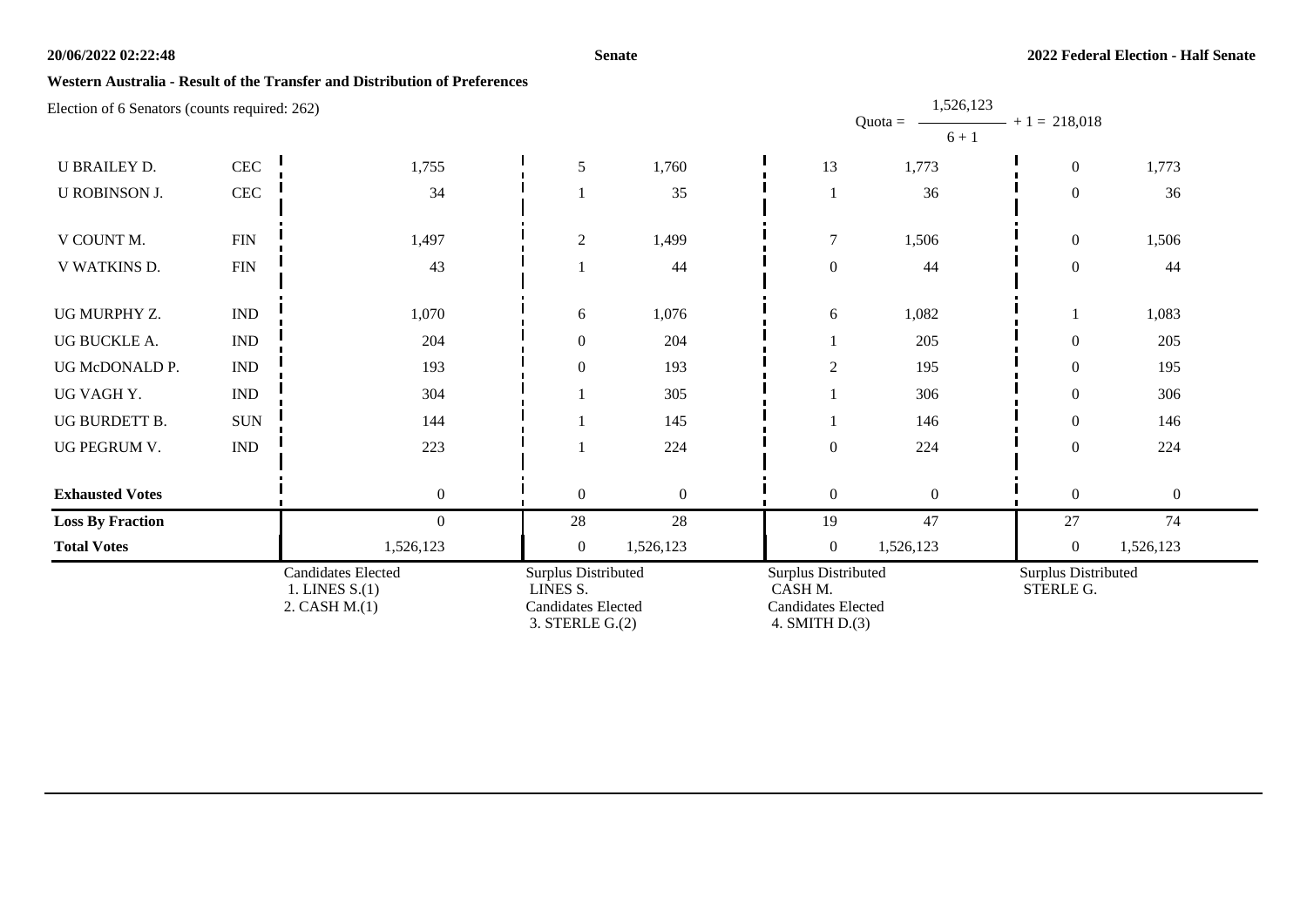#### **Senate**

### **Western Australia - Result of the Transfer and Distribution of Preferences**

|           | 1,526,123 |                |
|-----------|-----------|----------------|
| $Quota =$ |           | $+1 = 218,018$ |
|           | $6 + 1$   |                |

|                        |                      | Count 5               |                 | <b>Count 6 - 10</b> |                 | <b>Count 11 - 14</b> |                  |                 | <b>Count 15 - 19</b> |                  |                 |               |
|------------------------|----------------------|-----------------------|-----------------|---------------------|-----------------|----------------------|------------------|-----------------|----------------------|------------------|-----------------|---------------|
|                        |                      | <b>Votes Progress</b> |                 | <b>Votes</b>        | <b>Progress</b> |                      | <b>Votes</b>     | <b>Progress</b> |                      | <b>Votes</b>     | <b>Progress</b> |               |
| Candidate              |                      | <b>Transfd Totals</b> | <b>Status</b>   | <b>Transfd</b>      | <b>Totals</b>   | <b>Status</b>        | <b>Transfd</b>   | <b>Totals</b>   | <b>Status</b>        | <b>Transfd</b>   | <b>Totals</b>   | <b>Status</b> |
| A COX D.               | <b>GRN</b>           | $10\,$                | 214,391         | $\Omega$            | 214,391         |                      |                  | 214,392         |                      | $\overline{c}$   | 214,394         |               |
| A CLARKE R.            | <b>GRN</b>           |                       | 939             | $\mathbf{0}$        | 939             |                      | $\boldsymbol{0}$ | 939             |                      | $\overline{0}$   | 939             |               |
| A COLLINS S.           | ${\rm GRN}$          | $\boldsymbol{0}$      | 1,457           | $\mathbf{0}$        | 1,457           |                      | $\boldsymbol{0}$ | 1,457           |                      | $\overline{0}$   | 1,457           |               |
| A CLARKE D.            | <b>GRN</b>           | $\boldsymbol{0}$      | 305             | $\mathbf{0}$        | 305             |                      | $\overline{0}$   | 305             |                      | $\overline{0}$   | 305             |               |
| A CAHILL J.            | ${\rm GRN}$          | $\boldsymbol{0}$      | 700             | $\mathbf{0}$        | 700             |                      | $\boldsymbol{0}$ | 700             |                      | $\overline{0}$   | 700             |               |
| A WALLACE A.           | ${\rm GRN}$          | $\boldsymbol{0}$      | 559             | $\boldsymbol{0}$    | 559             |                      |                  | 560             |                      | $\mathbf{1}$     | 561             |               |
| <b>B CRICHTON M.</b>   | $\operatorname{AUC}$ | $\mathfrak{Z}$        | 32,657          | $\boldsymbol{0}$    | 32,657          |                      | $\boldsymbol{0}$ | 32,657          |                      | $\overline{0}$   | 32,657          |               |
| <b>B GROENEWALD M.</b> | $\mathbf{AUC}$       | $\boldsymbol{0}$      | 694             | $\boldsymbol{0}$    | 694             |                      | $\mathbf{1}$     | 695             |                      | $\boldsymbol{0}$ | 695             |               |
| C McDONALD J.          | <b>UAPP</b>          | $\overline{2}$        | 32,408          | $\Omega$            | 32,408          |                      | $\mathbf{0}$     | 32,408          |                      | $\overline{0}$   | 32,408          |               |
| C FORSTER R.           | <b>UAPP</b>          | $\boldsymbol{0}$      | 286             | $\boldsymbol{0}$    | 286             |                      | $\boldsymbol{0}$ | 286             |                      | $\overline{0}$   | 286             |               |
| <b>D LINES S.</b>      | ALP                  | $\boldsymbol{0}$      | 218,018 Elected | $\boldsymbol{0}$    | 218,018 Elected |                      | $\boldsymbol{0}$ | 218,018 Elected |                      | $\overline{0}$   | 218,018 Elected |               |
| D STERLE G.            | <b>ALP</b>           | $\overline{0}$        | 218,018 Elected | $\overline{0}$      | 218,018 Elected |                      | $\overline{0}$   | 218,018 Elected |                      | $\overline{0}$   | 218,018 Elected |               |
| D PAYMAN F.            | <b>ALP</b>           | 6                     | 88,154          | $\boldsymbol{0}$    | 88,154          |                      | -1               | 88,155          |                      | 1                | 88,156          |               |
| D HELPS V.             | ALP                  |                       | 1,574           | $\boldsymbol{0}$    | 1,574           |                      | $\boldsymbol{0}$ | 1,574           |                      | $\boldsymbol{0}$ | 1,574           |               |
| E OBORN K.             | SPP                  | $\boldsymbol{0}$      | 5,819           | $\boldsymbol{0}$    | 5,819           |                      | $\boldsymbol{0}$ | 5,819           |                      | 1                | 5,820           |               |
| E OOSTRYCK R.          | SPP                  | $\boldsymbol{0}$      | 100             | $\Omega$            | 100             |                      | $\boldsymbol{0}$ | 100             |                      | $\boldsymbol{0}$ | 100             |               |
| F MITCHELL E.          | $\mbox{AUD}$         | $\overline{1}$        | 4,687           | $\boldsymbol{0}$    | 4,687           |                      | $\boldsymbol{0}$ | 4,687           |                      | $\boldsymbol{0}$ | 4,687           |               |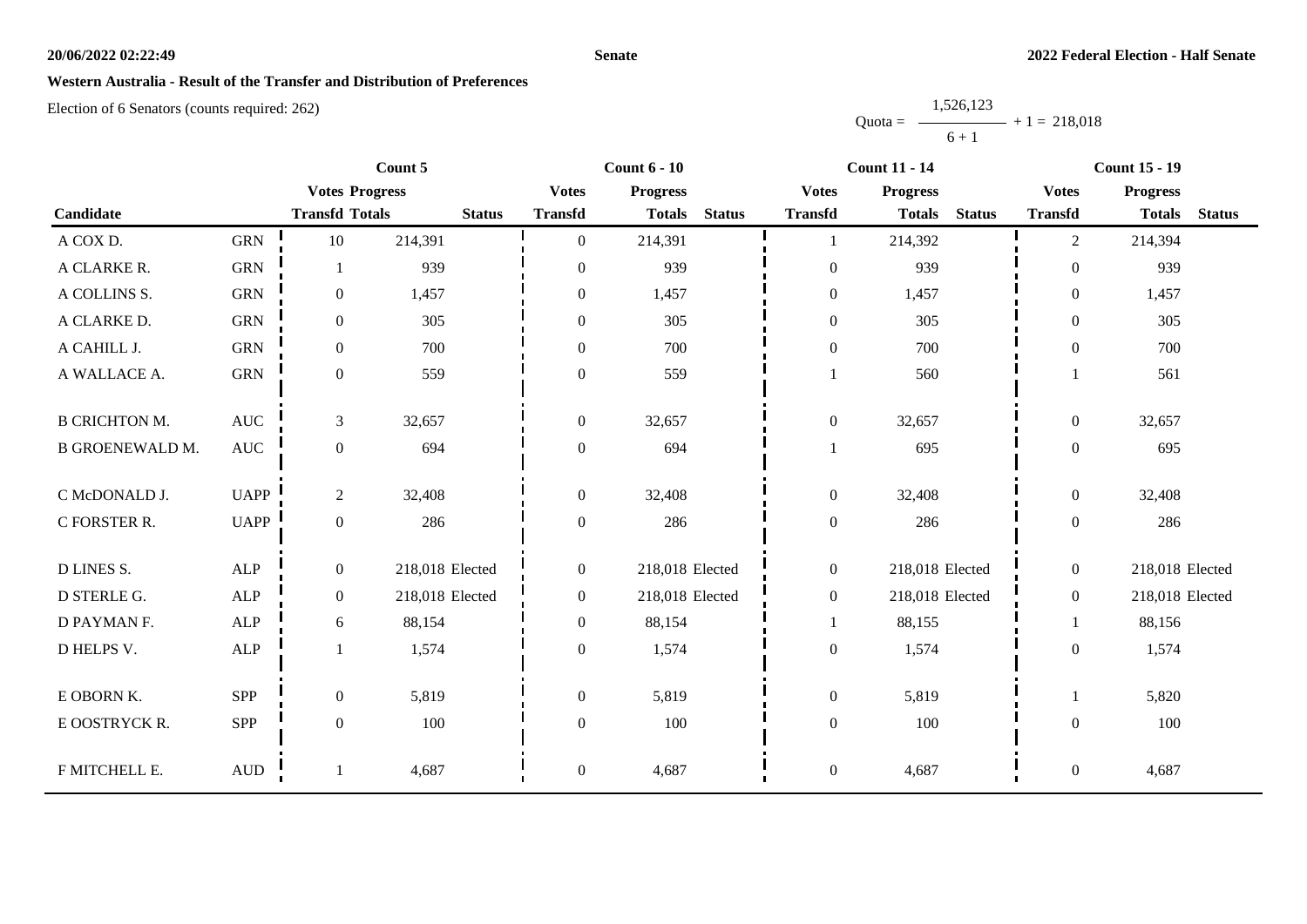#### **Senate**

## **Western Australia - Result of the Transfer and Distribution of Preferences**

|           | 1,526,123 |                |
|-----------|-----------|----------------|
| $Quota =$ |           | $+1 = 218,018$ |
|           | $6 + 1$   |                |

|                      | Count 5              |                       |        | <b>Count 6 - 10</b> |                  |                 | <b>Count 11 - 14</b> |                  |                 | <b>Count 15 - 19</b> |                  |                 |               |
|----------------------|----------------------|-----------------------|--------|---------------------|------------------|-----------------|----------------------|------------------|-----------------|----------------------|------------------|-----------------|---------------|
|                      |                      | <b>Votes Progress</b> |        |                     | <b>Votes</b>     | <b>Progress</b> |                      | <b>Votes</b>     | <b>Progress</b> |                      | <b>Votes</b>     | <b>Progress</b> |               |
| Candidate            |                      | <b>Transfd Totals</b> |        | <b>Status</b>       | <b>Transfd</b>   | <b>Totals</b>   | <b>Status</b>        | <b>Transfd</b>   | <b>Totals</b>   | <b>Status</b>        | <b>Transfd</b>   | <b>Totals</b>   | <b>Status</b> |
| F SIMSON S.          | $\mbox{\rm AUD}$     | $\theta$              | 76     |                     | $\overline{0}$   | 76              |                      | $\overline{0}$   | 76              |                      | $\overline{0}$   | 76              |               |
|                      |                      |                       |        |                     |                  |                 |                      |                  |                 |                      |                  |                 |               |
| <b>G FILING P.</b>   | $\mathbf{ON}$        | $\mathfrak{Z}$        | 52,897 |                     | 1                | 52,898          |                      | $\boldsymbol{0}$ | 52,898          |                      | $\boldsymbol{0}$ | 52,898          |               |
| <b>G MUNDY S.</b>    | $\mathbf{ON}$        | $\boldsymbol{0}$      | 488    |                     | $\boldsymbol{0}$ | 488             |                      |                  | 489             |                      | $\boldsymbol{0}$ | 489             |               |
| H HARLEY P.          | <b>SAL</b>           | $\boldsymbol{0}$      | 2,468  |                     | $\mathbf{0}$     | 2,468           |                      | $\boldsymbol{0}$ | 2,468           |                      | $\overline{0}$   | 2,468           |               |
| H SALMON A.          | $\operatorname{SAL}$ | $\boldsymbol{0}$      | 38     |                     | $\boldsymbol{0}$ | 38              |                      |                  | 39              |                      | $\boldsymbol{0}$ |                 | 39 Excluded   |
|                      |                      |                       |        |                     |                  |                 |                      |                  |                 |                      |                  |                 |               |
| I JOHNSON N.         | <b>HMP</b>           | $\overline{0}$        | 51,396 |                     | $\mathbf{0}$     | 51,396          |                      | $\overline{0}$   | 51,396          |                      | $\overline{0}$   | 51,396          |               |
| I PEET A.            | HMP                  | $\boldsymbol{0}$      | 275    |                     | $\boldsymbol{0}$ | 275             |                      | $\boldsymbol{0}$ | 275             |                      | $\overline{0}$   | 275             |               |
|                      |                      |                       |        |                     |                  |                 |                      |                  |                 |                      |                  |                 |               |
| <b>J CULLETON R.</b> | GAP                  | $\overline{0}$        | 15,896 |                     |                  | 15,897          |                      | $\boldsymbol{0}$ | 15,897          |                      | 1                | 15,898          |               |
| J VINCI S.           | GAP                  | $\boldsymbol{0}$      | 97     |                     | $\mathbf{0}$     | 97              |                      | 1                | 98              |                      | $\boldsymbol{0}$ | 98              |               |
| K GEORGATOS G.       |                      | $\boldsymbol{0}$      | 2,062  |                     |                  | 2,063           |                      | 1                | 2,064           |                      | $\boldsymbol{0}$ | 2,064           |               |
| K KRAKOUER M.        |                      | $\boldsymbol{0}$      | 200    |                     | $\mathbf{0}$     | 200             |                      | $\boldsymbol{0}$ | 200             |                      | $\boldsymbol{0}$ | 200             |               |
|                      |                      |                       |        |                     |                  |                 |                      |                  |                 |                      |                  |                 |               |
| L FANTINEL K.        | LDP                  | 5                     | 29,390 |                     | $\mathbf{0}$     | 29,390          |                      | $\boldsymbol{0}$ | 29,390          |                      | $\boldsymbol{0}$ | 29,390          |               |
| L McLOUGHLIN P.      | LDP                  | $\overline{2}$        | 299    |                     | $\mathbf{0}$     | 299             |                      | $\boldsymbol{0}$ | 299             |                      | $\boldsymbol{0}$ | 299             |               |
| M KINSELLA M.        | <b>IMO</b>           | $\boldsymbol{0}$      | 3,484  |                     |                  | 3,485           |                      | $20\,$           | 3,505           |                      | $\overline{0}$   | 3,505           |               |
| M LOCKYER L.         | <b>IMO</b>           | $\boldsymbol{0}$      | 32     |                     | $\boldsymbol{0}$ |                 | 32 Excluded          | $-32$            |                 | 0 Excluded           | $\boldsymbol{0}$ |                 | 0 Excluded    |
|                      |                      |                       |        |                     |                  |                 |                      |                  |                 |                      |                  |                 |               |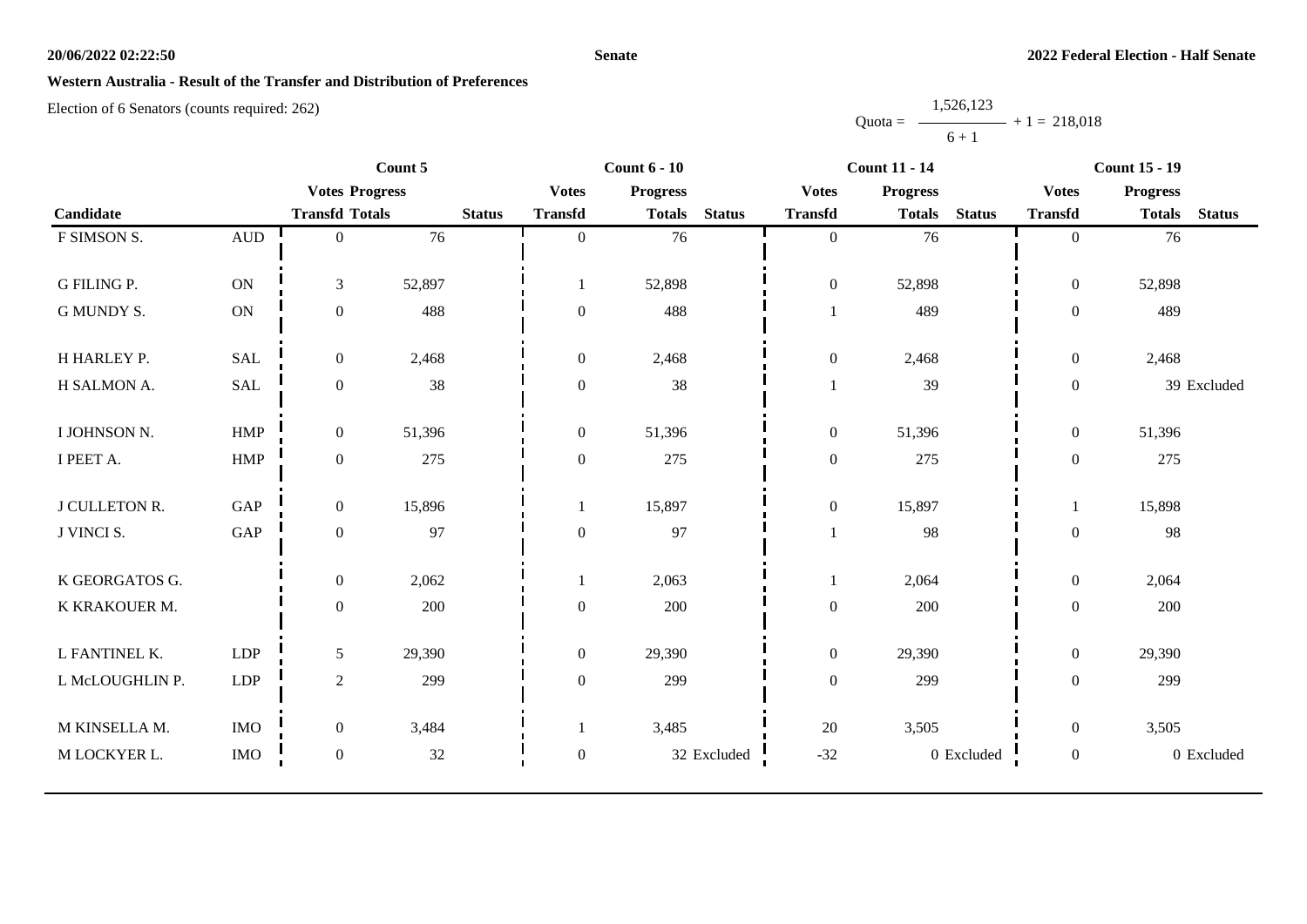#### **Senate**

Quota =

1,526,123

 $+ 1 = 218,018$ 

## **Western Australia - Result of the Transfer and Distribution of Preferences**

|                  |                        |                       |                 |                  |                 |                  | $6 + 1$         |                  |                 |
|------------------|------------------------|-----------------------|-----------------|------------------|-----------------|------------------|-----------------|------------------|-----------------|
| Candidate        |                        | <b>Transfd Totals</b> | <b>Status</b>   | <b>Transfd</b>   | Totals Status   | <b>Transfd</b>   | Totals Status   | <b>Transfd</b>   | Totals Status   |
|                  |                        |                       |                 |                  |                 |                  |                 |                  |                 |
| N PIZZEY R.      | AUVA!                  | $\overline{0}$        | 2,307           | 8                | 2,315           | -1               | 2,316           | $\overline{0}$   | 2,316           |
| N FITZPATRICK K. | <b>AUVA</b>            | $\mathbf{0}$          | 20 Excluded     | $-20$            | $0$ Excluded    | $\boldsymbol{0}$ | 0 Excluded      | $\boldsymbol{0}$ | 0 Excluded      |
| O DORN A.        | AJP                    | $\mathbf{1}$          | 14,152          |                  | 14,153          | 1                | 14,154          | $\mathbf{1}$     | 14,155          |
| O McCASKER E.    | AJP                    | $\boldsymbol{0}$      | 90              | 1                | 91              | $\boldsymbol{0}$ | 91              | $\sqrt{2}$       | 93              |
| P TINLEY C.      |                        | $\boldsymbol{0}$      | 954             | $\mathbf{0}$     | 954             | $\boldsymbol{0}$ | 954             | $\boldsymbol{0}$ | 954             |
| P AYRE T.        |                        | $\boldsymbol{0}$      | 46              | $\boldsymbol{0}$ | 46              | $\boldsymbol{0}$ | 46              | $\boldsymbol{0}$ | 46              |
| Q WILYMAN J.     | <b>CYA</b>             | 1                     | 8,272           | 1                | 8,273           | $\mathbf{1}$     | 8,274           |                  | 8,275           |
| Q BARRETT L.     | $\rm CYA$              | $\boldsymbol{0}$      | 100             | $\sqrt{2}$       | 102             | $\boldsymbol{0}$ | 102             | $\boldsymbol{0}$ | 102             |
| R CASH M.        | LP                     | $\overline{0}$        | 218,018 Elected | $\boldsymbol{0}$ | 218,018 Elected | $\overline{0}$   | 218,018 Elected | $\boldsymbol{0}$ | 218,018 Elected |
| R SMITH D.       | $\mathbf{L}\mathbf{P}$ | $-45,179$             | 218,018 Elected | $\boldsymbol{0}$ | 218,018 Elected | $\overline{0}$   | 218,018 Elected | $\boldsymbol{0}$ | 218,018 Elected |
| R SMALL B.       | $\mathbf{L}\mathbf{P}$ | 45,095                | 45,935          | $\boldsymbol{0}$ | 45,935          | $\boldsymbol{0}$ | 45,935          | $\boldsymbol{0}$ | 45,935          |
| R SUFI S.        | $\operatorname{LP}$    | 16                    | 616             | $\boldsymbol{0}$ | 616             | $\boldsymbol{0}$ | 616             | $\boldsymbol{0}$ | 616             |
| S VILJOEN T.     | <b>SOPA</b>            | $\boldsymbol{0}$      | 5,250           | $\overline{0}$   | 5,250           | $\boldsymbol{0}$ | 5,250           | $\boldsymbol{0}$ | 5,250           |
| S WOODINGS A.    | <b>SOPA</b>            | $\mathbf{0}$          | 117             | $\mathbf{0}$     | 117             | $\boldsymbol{0}$ | 117             | $\boldsymbol{0}$ | 117             |
| T McDOWALL M.    | <b>WAP</b>             | 9                     | 26,373          | 1                | 26,374          | $\boldsymbol{0}$ | 26,374          | -1               | 26,375          |
| T MATHESON J.    | <b>WAP</b>             | $\overline{c}$        | 378             | $\overline{0}$   | 378             | $\boldsymbol{0}$ | 378             | 2                | 380             |
|                  |                        |                       |                 |                  |                 |                  |                 |                  |                 |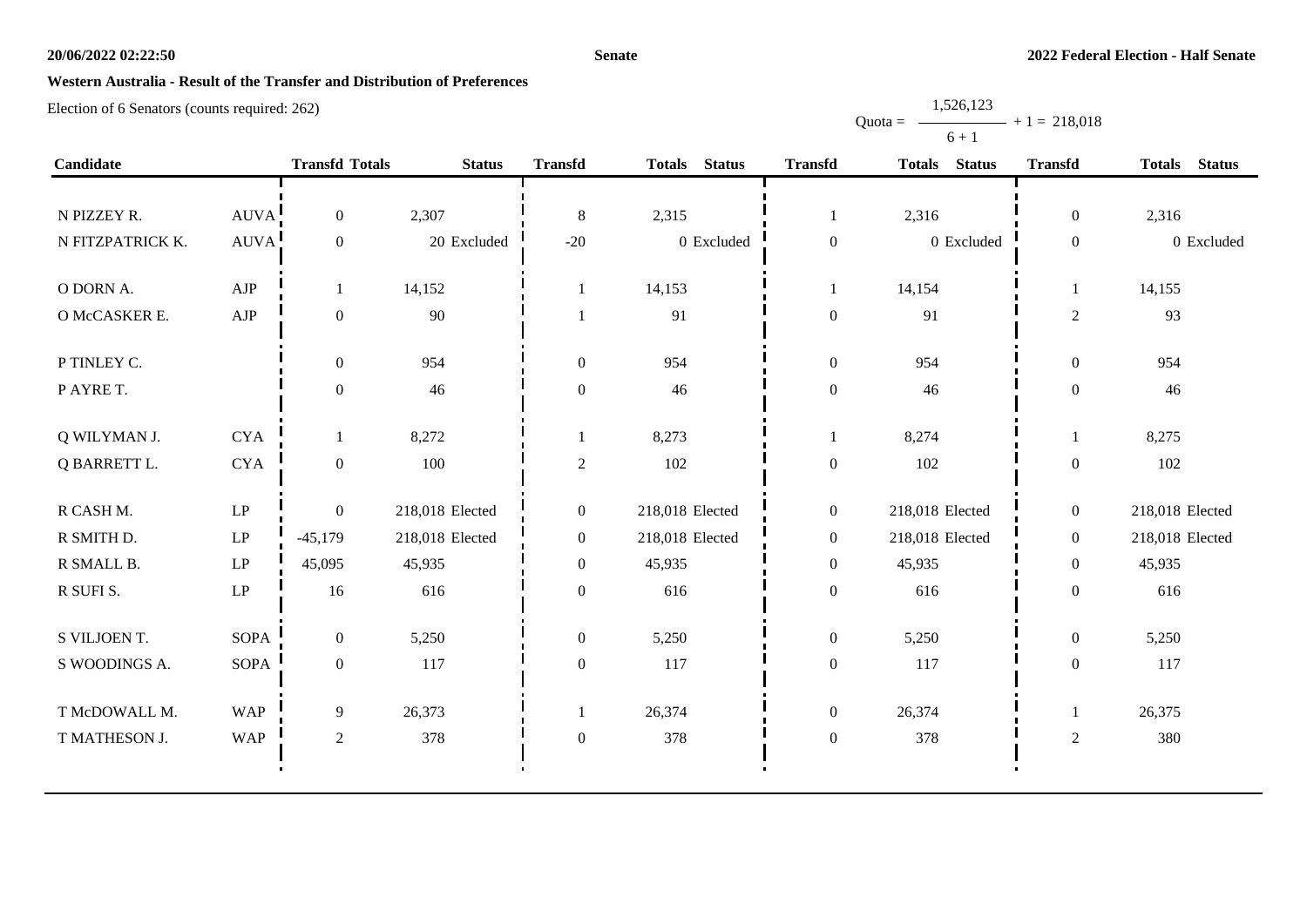#### **Senate**

1,526,123

### **Western Australia - Result of the Transfer and Distribution of Preferences**

|                         |                             |                                 |                |                                                   |                |                                               | $Quota =$<br>$6 + 1$ | $-$ + 1 = 218,018                       |                |
|-------------------------|-----------------------------|---------------------------------|----------------|---------------------------------------------------|----------------|-----------------------------------------------|----------------------|-----------------------------------------|----------------|
| <b>U BRAILEY D.</b>     | $\mbox{CEC}$                |                                 | 1,774          | $\mathbf{0}$                                      | 1,774          | $\boldsymbol{0}$                              | 1,774                | 19                                      | 1,793          |
| <b>U ROBINSON J.</b>    | $\mbox{CEC}$                | $\overline{0}$                  | 36             | $\overline{0}$                                    | 36             | $\boldsymbol{0}$                              | 36 Excluded          | $-36$                                   | 0 Excluded     |
| V COUNT M.              | ${\rm FIN}$                 | $\boldsymbol{0}$                | 1,506          | $\overline{0}$                                    | 1,506          | $\boldsymbol{0}$                              | 1,506                | $\mathbf{0}$                            | 1,506          |
| V WATKINS D.            | ${\rm FIN}$                 | $\boldsymbol{0}$                | 44             | $\overline{0}$                                    | 44             | $\boldsymbol{0}$                              | 44                   | $\boldsymbol{0}$                        | 44             |
| UG MURPHY Z.            | $\ensuremath{\text{IND}}$   | $\boldsymbol{0}$                | 1,083          | $\boldsymbol{0}$                                  | 1,083          | $\boldsymbol{0}$                              | 1,083                |                                         | 1,084          |
| UG BUCKLE A.            | $\ensuremath{\text{IND}}$   | $\overline{0}$                  | 205            | $\overline{0}$                                    | 205            | $\boldsymbol{0}$                              | 205                  | $\overline{0}$                          | 205            |
| UG McDONALD P.          | <b>IND</b>                  | $\overline{0}$                  | 195            | $\overline{0}$                                    | 195            | $\boldsymbol{0}$                              | 195                  |                                         | 196            |
| UG VAGH Y.              | $\mathop{\rm IND}\nolimits$ | $\overline{0}$                  | 306            | $\overline{0}$                                    | 306            | $\boldsymbol{0}$                              | 306                  | $\mathbf{0}$                            | 306            |
| UG BURDETT B.           | <b>SUN</b>                  | $\overline{0}$                  | 146            | $\Omega$                                          | 146            | $\boldsymbol{0}$                              | 146                  | $\mathbf{0}$                            | 146            |
| UG PEGRUM V.            | $\ensuremath{\text{IND}}$   | $\overline{0}$                  | 224            |                                                   | 225            | $\boldsymbol{0}$                              | 225                  | $\mathbf{0}$                            | 225            |
| <b>Exhausted Votes</b>  |                             | $\overline{0}$                  | $\overline{0}$ | $\overline{0}$                                    | $\overline{0}$ | $\overline{0}$                                | $\overline{0}$       | $\boldsymbol{0}$                        | $\overline{0}$ |
| <b>Loss By Fraction</b> |                             | 20                              | 94             |                                                   | 95             |                                               | 96                   | $\overline{2}$                          | 98             |
| <b>Total Votes</b>      |                             | $\overline{0}$                  | 1,526,123      | $\overline{0}$                                    | 1,526,123      | $\boldsymbol{0}$                              | 1,526,123            | $\boldsymbol{0}$                        | 1,526,123      |
|                         |                             | Surplus Distributed<br>SMITH D. |                | <b>Candidates Excluded</b><br>56. FITZPATRICK, K. |                | <b>Candidates Excluded</b><br>54. LOCKYER, L. |                      | Candidates Excluded<br>72. ROBINSON, J. |                |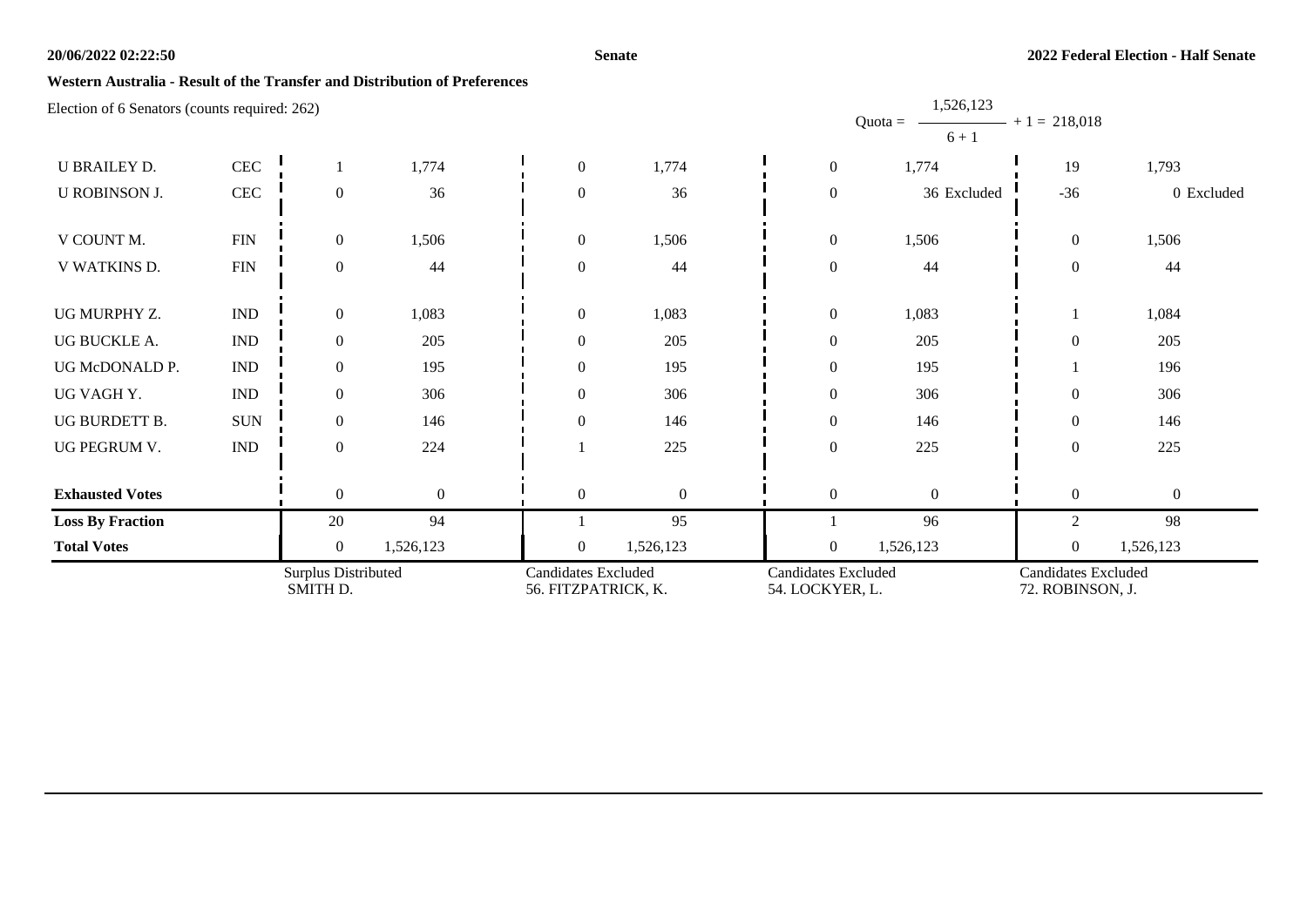#### **Senate**

### **Western Australia - Result of the Transfer and Distribution of Preferences**

Election of 6 Senators (counts required: 262)

Quota = 1,526,123  $6 + 1$  $+ 1 = 218,018$ 

|                         |                      | <b>Count 20 - 23</b>  |                 |                  | <b>Count 24 - 25</b> |               | <b>Count 26 - 29</b> |                 |               | <b>Count 30 - 34</b> |                 |               |
|-------------------------|----------------------|-----------------------|-----------------|------------------|----------------------|---------------|----------------------|-----------------|---------------|----------------------|-----------------|---------------|
|                         |                      | <b>Votes Progress</b> |                 | <b>Votes</b>     | <b>Progress</b>      |               | <b>Votes</b>         | <b>Progress</b> |               | <b>Votes</b>         | <b>Progress</b> |               |
| Candidate               |                      | <b>Transfd Totals</b> | <b>Status</b>   | <b>Transfd</b>   | <b>Totals</b>        | <b>Status</b> | <b>Transfd</b>       | <b>Totals</b>   | <b>Status</b> | <b>Transfd</b>       | <b>Totals</b>   | <b>Status</b> |
| A COX, D.               | <b>GRN</b>           | $\boldsymbol{0}$      | 214,394         | $\theta$         | 214,394              |               | $\overline{0}$       | 214,394         |               | $\overline{c}$       | 214,396         |               |
| A CLARKE, R.            | <b>GRN</b>           | $\mathbf{0}$          | 939             | $\overline{0}$   | 939                  |               | $\mathbf{0}$         | 939             |               | $\overline{0}$       | 939             |               |
| A COLLINS, S.           | <b>GRN</b>           | $\boldsymbol{0}$      | 1,457           |                  | 1,458                |               | $\boldsymbol{0}$     | 1,458           |               | $\overline{0}$       | 1,458           |               |
| A CLARKE, D.            | <b>GRN</b>           | $\boldsymbol{0}$      | 305             | $\overline{0}$   | 305                  |               | $\boldsymbol{0}$     | 305             |               |                      | 306             |               |
| A CAHILL, J.            | <b>GRN</b>           | $\boldsymbol{0}$      | 700             | $\overline{0}$   | 700                  |               | $\boldsymbol{0}$     | 700             |               | $\Omega$             | 700             |               |
| A WALLACE, A.           | <b>GRN</b>           | $\boldsymbol{0}$      | 561             | $\boldsymbol{0}$ | 561                  |               | $\boldsymbol{0}$     | 561             |               | $\overline{0}$       | 561             |               |
|                         |                      |                       |                 |                  |                      |               |                      |                 |               |                      |                 |               |
| <b>B CRICHTON, M.</b>   | $\operatorname{AUC}$ | $\boldsymbol{0}$      | 32,657          |                  | 32,658               |               | $\overline{c}$       | 32,660          |               | $\overline{0}$       | 32,660          |               |
| <b>B GROENEWALD, M.</b> | $\operatorname{AUC}$ | $\boldsymbol{0}$      | 695             | $\boldsymbol{0}$ | 695                  |               | $\boldsymbol{0}$     | 695             |               | $\overline{c}$       | 697             |               |
| C McDONALD, J.          | <b>UAPP</b>          | $\overline{0}$        | 32,408          | $\theta$         | 32,408               |               | $\boldsymbol{0}$     | 32,408          |               | -1                   | 32,409          |               |
| C FORSTER, R.           | <b>UAPP</b>          | $\boldsymbol{0}$      | 286             | $\boldsymbol{0}$ | 286                  |               | $\boldsymbol{0}$     | 286             |               | $\mathbf{0}$         | 286             |               |
|                         |                      |                       |                 |                  |                      |               |                      |                 |               |                      |                 |               |
| D LINES, S.             | ALP                  | $\boldsymbol{0}$      | 218,018 Elected | $\overline{0}$   | 218,018 Elected      |               | $\boldsymbol{0}$     | 218,018 Elected |               | $\overline{0}$       | 218,018 Elected |               |
| D STERLE, G.            | ${\sf ALP}$          | $\mathbf{0}$          | 218,018 Elected | $\overline{0}$   | 218,018 Elected      |               | $\boldsymbol{0}$     | 218,018 Elected |               | $\overline{0}$       | 218,018 Elected |               |
| D PAYMAN, F.            | ALP                  | $\mathbf{0}$          | 88,156          | $\boldsymbol{0}$ | 88,156               |               | $\boldsymbol{0}$     | 88,156          |               |                      | 88,157          |               |
| D HELPS, V.             | ALP                  |                       | 1,575           | $\overline{2}$   | 1,577                |               | $\boldsymbol{0}$     | 1,577           |               | $\overline{c}$       | 1,579           |               |
|                         |                      |                       |                 |                  |                      |               |                      |                 |               |                      |                 |               |
| E OBORN, K.             | SPP                  | $\boldsymbol{0}$      | 5,820           |                  | 5,821                |               |                      | 5,822           |               | $\overline{0}$       | 5,822           |               |
| E OOSTRYCK, R.          | SPP                  | $\boldsymbol{0}$      | 100             | $\theta$         | 100                  |               | $\boldsymbol{0}$     | 100             |               | $\mathbf{0}$         | 100             |               |
|                         |                      |                       |                 |                  |                      |               |                      |                 |               |                      |                 |               |
| F MITCHELL, E.          | $\mbox{\rm AUD}$     |                       | 4,688           |                  | 4,689                |               | $\boldsymbol{0}$     | 4,689           |               | 35                   | 4,724           |               |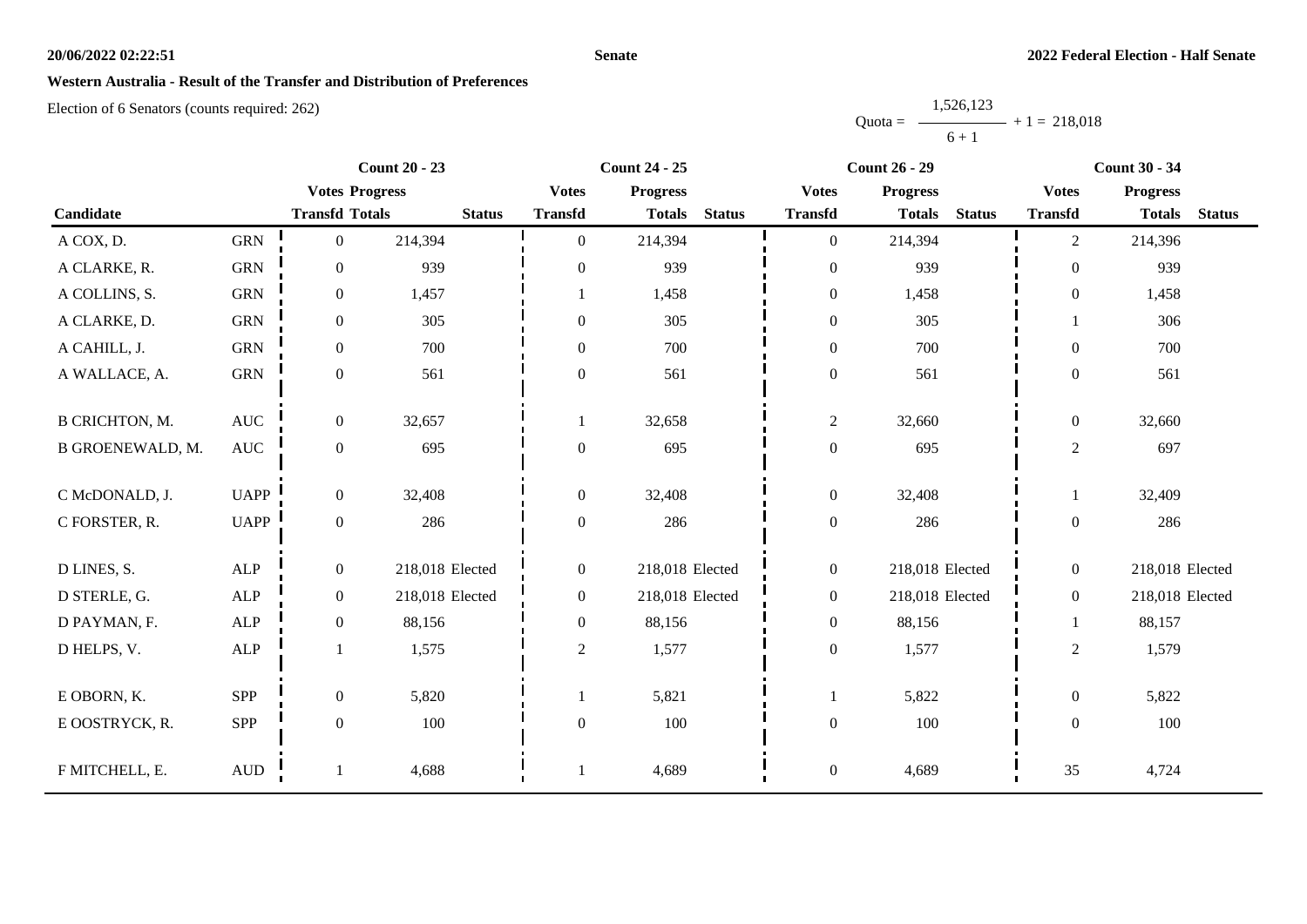#### **Senate**

### **Western Australia - Result of the Transfer and Distribution of Preferences**

|           | 1,526,123 |                |
|-----------|-----------|----------------|
| $Quota =$ |           | $+1 = 218.018$ |
|           | $6 + 1$   |                |

| <b>Count 20 - 23</b> |                      |                       | <b>Count 24 - 25</b> |                  |                 | <b>Count 26 - 29</b> |                  |                 | <b>Count 30 - 34</b> |                  |                 |               |
|----------------------|----------------------|-----------------------|----------------------|------------------|-----------------|----------------------|------------------|-----------------|----------------------|------------------|-----------------|---------------|
|                      |                      | <b>Votes Progress</b> |                      | <b>Votes</b>     | <b>Progress</b> |                      | <b>Votes</b>     | <b>Progress</b> |                      | <b>Votes</b>     | <b>Progress</b> |               |
| Candidate            |                      | <b>Transfd Totals</b> | <b>Status</b>        | <b>Transfd</b>   | <b>Totals</b>   | <b>Status</b>        | <b>Transfd</b>   | <b>Totals</b>   | <b>Status</b>        | <b>Transfd</b>   | <b>Totals</b>   | <b>Status</b> |
| F SIMSON, S.         | $\mbox{AUD}$         | $\overline{0}$        | 76                   | $\Omega$         | 76              |                      | $\overline{0}$   |                 | 76 Excluded          | $-76$            |                 | 0 Excluded    |
|                      |                      |                       |                      |                  |                 |                      |                  |                 |                      |                  |                 |               |
| G FILING, P.         | ON                   |                       | 52,899               | $\boldsymbol{0}$ | 52,899          |                      | $\boldsymbol{0}$ | 52,899          |                      | 3                | 52,902          |               |
| G MUNDY, S.          | ON                   | $\boldsymbol{0}$      | 489                  | $\boldsymbol{0}$ | 489             |                      | 1                | 490             |                      | 5                | 495             |               |
| H HARLEY, P.         | <b>SAL</b>           | 27                    | 2,495                | $\overline{0}$   | 2,495           |                      | $\boldsymbol{0}$ | 2,495           |                      | 5                | 2,500           |               |
| H SALMON, A.         | SAL                  | $-39$                 | 0 Excluded           | $\overline{0}$   |                 | 0 Excluded           | $\boldsymbol{0}$ |                 | 0 Excluded           | $\boldsymbol{0}$ |                 | 0 Excluded    |
| I JOHNSON, N.        | ${\rm HMP}$          | $\mathbf{0}$          | 51,396               | $\overline{0}$   | 51,396          |                      | $\boldsymbol{0}$ | 51,396          |                      | 1                | 51,397          |               |
| I PEET, A.           | ${\rm HMP}$          |                       | 276                  | $\overline{0}$   | 276             |                      | $\boldsymbol{0}$ | 276             |                      |                  | 277             |               |
| J CULLETON, R.       | GAP                  | $\mathbf{0}$          | 15,898               | $\mathbf{0}$     | 15,898          |                      | $\mathbf{1}$     | 15,899          |                      | $\mathbf{2}$     | 15,901          |               |
| J VINCI, S.          | $\operatorname{GAP}$ | $\sqrt{2}$            | 100                  | $\overline{0}$   | 100             |                      | $\boldsymbol{0}$ | 100             |                      | $\boldsymbol{0}$ | 100             |               |
| K GEORGATOS, G.      |                      |                       | 2,065                | $\overline{0}$   | 2,065           |                      | 1                | 2,066           |                      |                  | 2,067           |               |
| K KRAKOUER, M.       |                      | $\mathfrak{Z}$        | 203                  | $\mathbf{0}$     | 203             |                      | $\mathfrak{Z}$   | 206             |                      | $\boldsymbol{0}$ | 206             |               |
| L FANTINEL, K.       | <b>LDP</b>           | $\mathbf{0}$          | 29,390               |                  | 29,391          |                      | $\boldsymbol{0}$ | 29,391          |                      | 1                | 29,392          |               |
| L McLOUGHLIN, P.     | LDP                  | $\mathbf{0}$          | 299                  |                  | 300             |                      | $\boldsymbol{0}$ | 300             |                      | $\overline{2}$   | 302             |               |
| M KINSELLA, M.       | $\rm{IMO}$           | $\boldsymbol{0}$      | 3,505                |                  | 3,506           |                      | 9                | 3,515           |                      | $\boldsymbol{0}$ | 3,515           |               |
| M LOCKYER, L.        | $\rm{IMO}$           | $\boldsymbol{0}$      | 0 Excluded           | $\boldsymbol{0}$ |                 | $0\,$ Excluded       | $\boldsymbol{0}$ |                 | 0 Excluded           | $\boldsymbol{0}$ |                 | 0 Excluded    |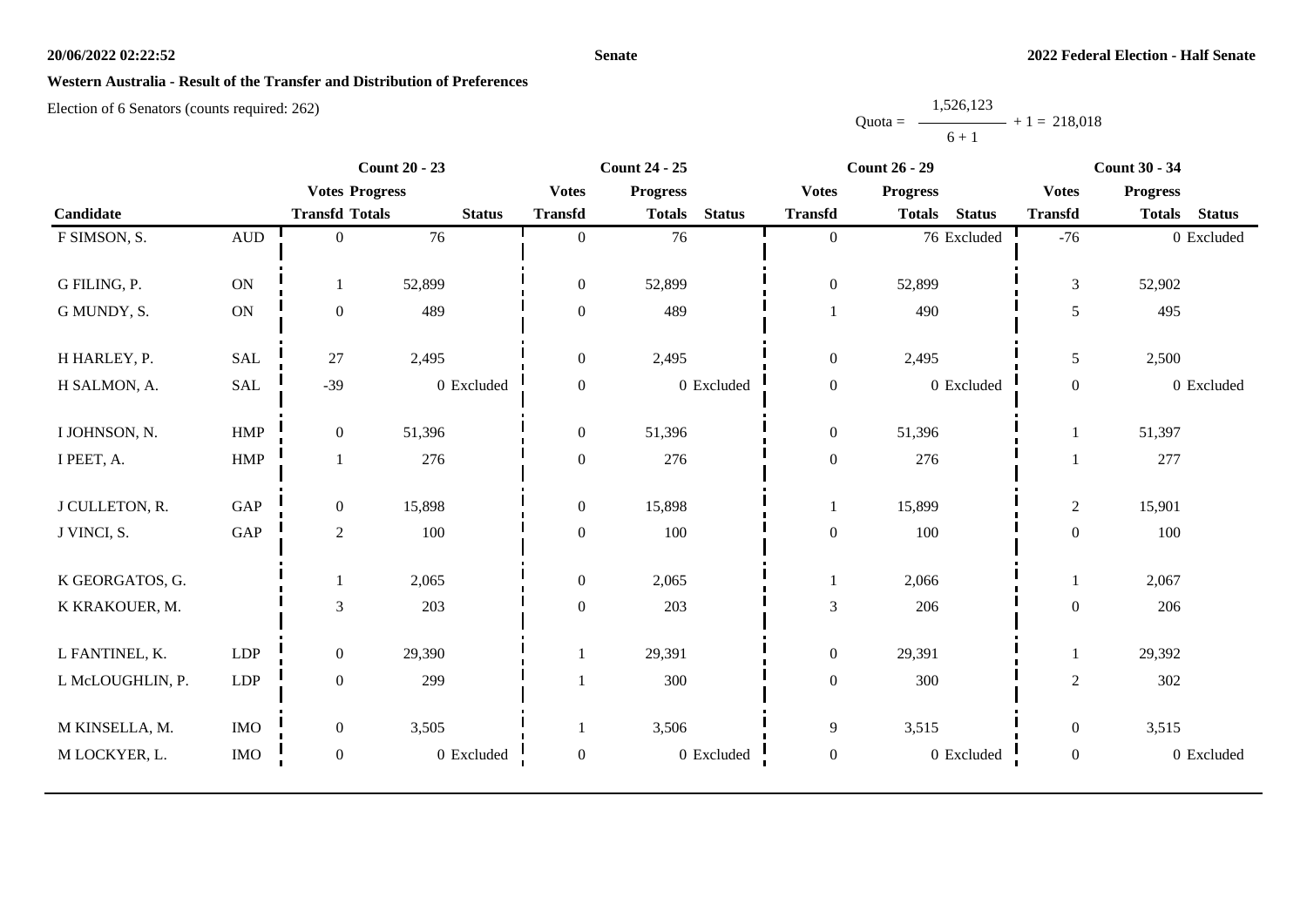#### **Senate**

# **Western Australia - Result of the Transfer and Distribution of Preferences**

Election of 6 Senators (counts required: 262)

|                   |                        |                       |                 |                  |                 |                  | $0 + 1$         |                  |                 |
|-------------------|------------------------|-----------------------|-----------------|------------------|-----------------|------------------|-----------------|------------------|-----------------|
| Candidate         |                        | <b>Transfd Totals</b> | <b>Status</b>   | <b>Transfd</b>   | Totals Status   | <b>Transfd</b>   | Totals Status   | <b>Transfd</b>   | Totals Status   |
|                   |                        |                       |                 |                  |                 |                  |                 |                  |                 |
| N PIZZEY, R.      | AUVA!                  | $\boldsymbol{0}$      | 2,316           |                  | 2,317           | 1                | 2,318           | 1                | 2,319           |
| N FITZPATRICK, K. | <b>AUVA</b>            | $\boldsymbol{0}$      | 0 Excluded      | $\boldsymbol{0}$ | $0\,$ Excluded  | $\boldsymbol{0}$ | 0 Excluded      | $\boldsymbol{0}$ | 0 Excluded      |
| O DORN, A.        | ${\rm AJP}$            | $\overline{0}$        | 14,155          | $\overline{0}$   | 14,155          |                  | 14,156          | $\boldsymbol{0}$ | 14,156          |
| O McCASKER, E.    | ${\rm AJP}$            | $\boldsymbol{0}$      | 93              | $\boldsymbol{0}$ | 93              | $\boldsymbol{0}$ | 93              | $\boldsymbol{0}$ | 93 Excluded     |
| P TINLEY, C.      |                        | $\boldsymbol{0}$      | 954             |                  | 955             | 19               | 974             | $\mathbf{1}$     | 975             |
| P AYRE, T.        |                        | $\mathbf{0}$          | 46              | $\boldsymbol{0}$ | 46 Excluded     | $-46$            | 0 Excluded      | $\boldsymbol{0}$ | 0 Excluded      |
| Q WILYMAN, J.     | <b>CYA</b>             | $\overline{0}$        | 8,275           |                  | 8,276           | $\boldsymbol{0}$ | 8,276           | $\overline{0}$   | 8,276           |
| Q BARRETT, L.     | <b>CYA</b>             | $\boldsymbol{0}$      | 102             | $\boldsymbol{0}$ | 102             | $\mathbf{1}$     | 103             | $\boldsymbol{0}$ | 103             |
| R CASH, M.        | LP                     | $\overline{0}$        | 218,018 Elected | $\overline{0}$   | 218,018 Elected | $\boldsymbol{0}$ | 218,018 Elected | $\boldsymbol{0}$ | 218,018 Elected |
|                   |                        |                       |                 |                  |                 |                  |                 |                  |                 |
| R SMITH, D.       | $\mathbf{L}\mathbf{P}$ | $\boldsymbol{0}$      | 218,018 Elected | $\overline{0}$   | 218,018 Elected | $\boldsymbol{0}$ | 218,018 Elected | $\boldsymbol{0}$ | 218,018 Elected |
| R SMALL, B.       | LP                     | $\overline{0}$        | 45,935          | $\Omega$         | 45,935          | $\boldsymbol{0}$ | 45,935          | 1                | 45,936          |
| R SUFI, S.        | LP                     | $\boldsymbol{0}$      | 616             | $\mathbf{0}$     | 616             | $\boldsymbol{0}$ | 616             | $\boldsymbol{0}$ | 616             |
| S VILJOEN, T.     | <b>SOPA</b>            | $\mathbf{0}$          | 5,250           | $\sqrt{2}$       | 5,252           | $\boldsymbol{0}$ | 5,252           | $\boldsymbol{0}$ | 5,252           |
| S WOODINGS, A.    | SOPA                   |                       | 118             | $\mathfrak{Z}$   | 121             | $\boldsymbol{0}$ | 121             | $\boldsymbol{0}$ | 121             |
| T McDOWALL, M.    | <b>WAP</b>             | $\boldsymbol{0}$      | 26,375          | $\overline{2}$   | 26,377          | 1                | 26,378          | $\boldsymbol{0}$ | 26,378          |
| T MATHESON, J.    | <b>WAP</b>             | $\boldsymbol{0}$      | 380             | 5                | 385             | $\boldsymbol{0}$ | 385             | $\mathbf{0}$     | 385             |
|                   |                        |                       |                 |                  |                 |                  |                 |                  |                 |

Quota = 1,526,123  $6 + 1$  $+ 1 = 218,018$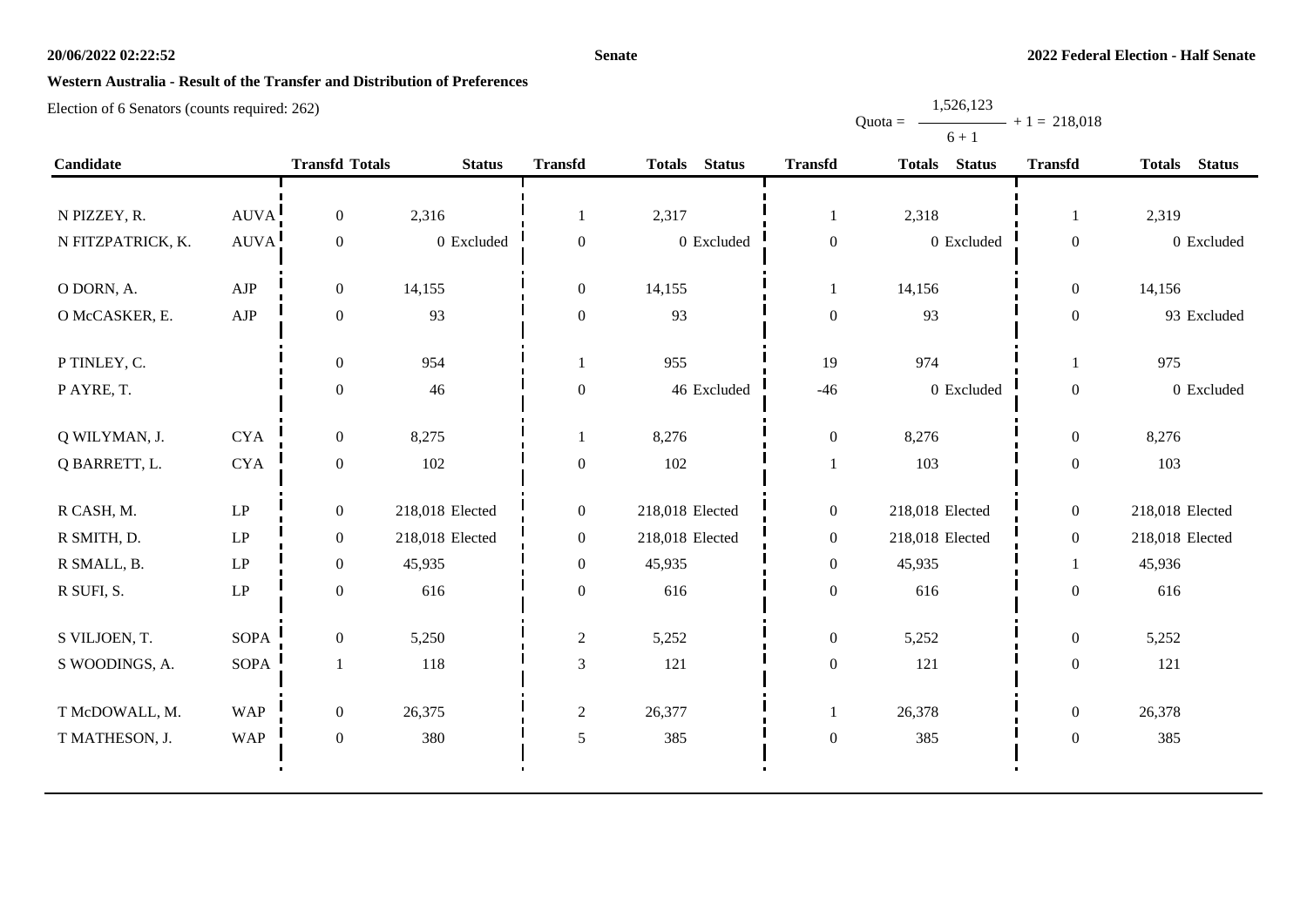#### **Senate**

1,526,123

## **Western Australia - Result of the Transfer and Distribution of Preferences**

|                                               |                             | <b>Candidates Excluded</b><br>44. SALMON, A. |              | Candidates Excluded<br>74. WATKINS, D. |              | <b>Candidates Excluded</b><br>60. AYRE, T. |                                   | <b>Candidates Excluded</b><br>40. SIMSON, S. |                |
|-----------------------------------------------|-----------------------------|----------------------------------------------|--------------|----------------------------------------|--------------|--------------------------------------------|-----------------------------------|----------------------------------------------|----------------|
| <b>Total Votes</b>                            |                             | $\overline{0}$                               | 1,526,123    | $\overline{0}$                         | 1,526,123    | $\overline{0}$                             | 1,526,123                         | $\overline{0}$                               | 1,526,123      |
| <b>Loss By Fraction</b>                       |                             |                                              | 99           |                                        | 100          | $\Omega$                                   | 100                               | $\tau$                                       | 107            |
| <b>Exhausted Votes</b>                        |                             | $\overline{0}$                               | $\mathbf{0}$ | $\theta$                               | $\mathbf{0}$ | $\mathbf{0}$                               | $\Omega$                          | $\overline{0}$                               | $\overline{0}$ |
| UG PEGRUM, V.                                 | $\mathop{\rm IND}\nolimits$ | $\boldsymbol{0}$                             | 225          | $\Omega$                               | 225          | 2                                          | 227                               | $\overline{0}$                               | 227            |
| UG BURDETT, B.                                | <b>SUN</b>                  | $\overline{0}$                               | 146          | $\Omega$                               | 146          | $\overline{0}$                             | 146                               |                                              | 147            |
| UG VAGH, Y.                                   | <b>IND</b>                  | $\overline{0}$                               | 306          | 0                                      | 306          | $\overline{0}$                             | 306                               | $\overline{0}$                               | 306            |
| UG McDONALD, P.                               | $\mathop{\rm IND}\nolimits$ | $\overline{0}$                               | 196          | $\Omega$                               | 196          | $\boldsymbol{0}$                           | 196                               | $\theta$                                     | 196            |
| UG BUCKLE, A.                                 | $\ensuremath{\text{IND}}$   | $\overline{0}$                               | 205          |                                        | 206          | 3                                          | 209                               | $\theta$                                     | 209            |
| UG MURPHY, Z.                                 | $\ensuremath{\mathsf{IND}}$ | $\overline{0}$                               | 1,084        | $\theta$                               | 1,084        | $\boldsymbol{0}$                           | 1,084                             | $\overline{0}$                               | 1,084          |
| V WATKINS, D.                                 | ${\rm FIN}$                 | $\overline{0}$                               | 44 Excluded  | $-44$                                  | 0 Excluded   | $\boldsymbol{0}$                           | 0 Excluded                        | $\boldsymbol{0}$                             | 0 Excluded     |
| V COUNT, M.                                   | ${\rm FIN}$                 | $\overline{0}$                               | 1,506        | 18                                     | 1,524        | $\mathbf{0}$                               | 1,524                             | $\boldsymbol{0}$                             | 1,524          |
| U ROBINSON, J.                                | $\rm CEC$                   | $\overline{0}$                               | 0 Excluded   | $\Omega$                               | 0 Excluded   | $\boldsymbol{0}$                           | 0 Excluded                        | $\boldsymbol{0}$                             | 0 Excluded     |
| U BRAILEY, D.                                 | $\mbox{CEC}$                | $\overline{0}$                               | 1,793        | $\overline{0}$                         | 1,793        | $\mathbf{0}$                               | 1,793                             | $\overline{0}$                               | 1,793          |
| Election of 6 Senators (counts required: 262) |                             |                                              |              |                                        |              |                                            | 1,320,123<br>$Quota =$<br>$6 + 1$ | $- + 1 = 218,018$                            |                |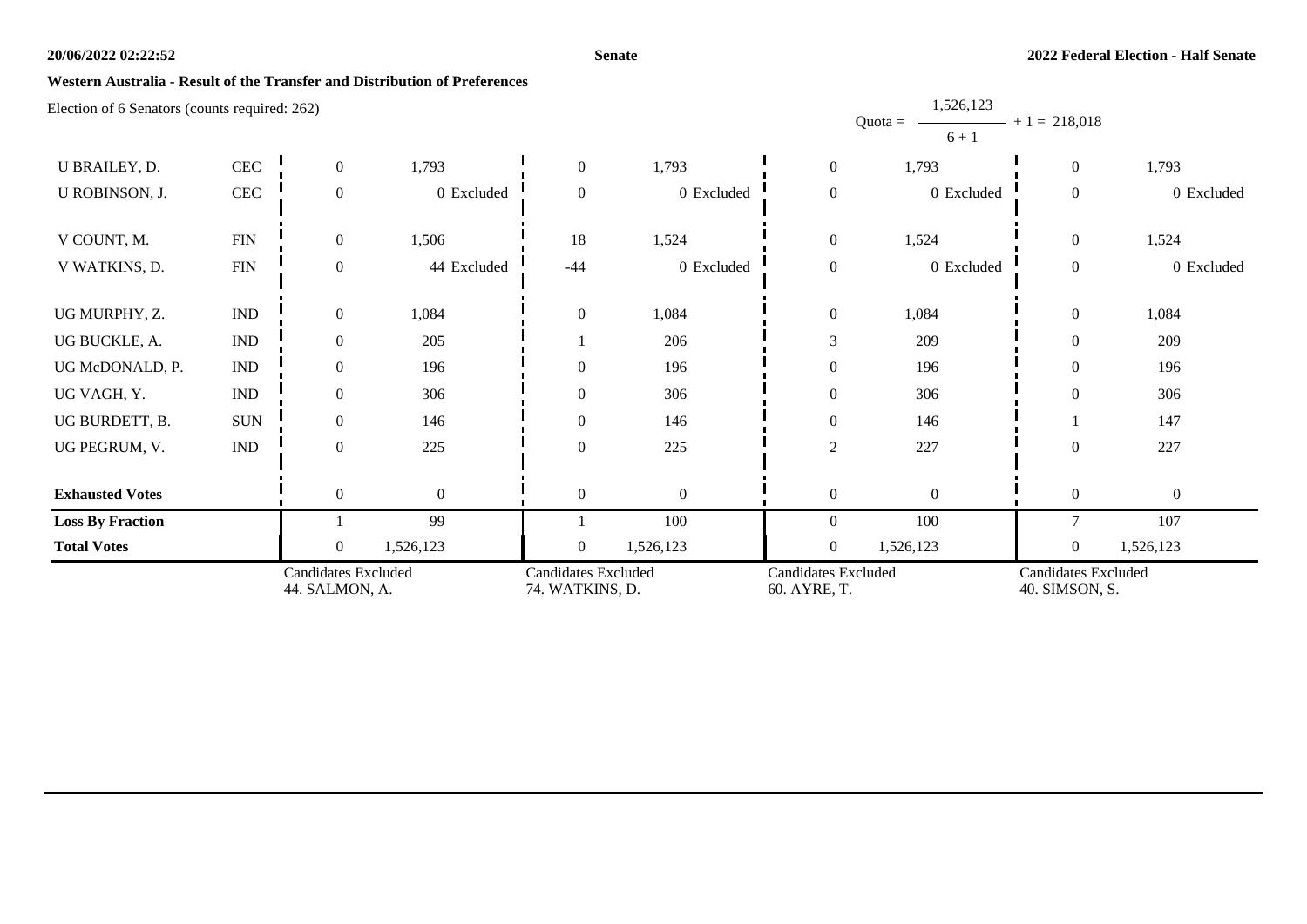#### **Senate**

### **Western Australia - Result of the Transfer and Distribution of Preferences**

|           | 1,526,123 |                |
|-----------|-----------|----------------|
| $Quota =$ |           | $+1 = 218,018$ |
|           | $6 + 1$   |                |

|                         |                      | <b>Count 35 - 38</b>  |                 |                  | <b>Count 39 - 43</b> |               |                  | <b>Count 44 - 47</b> |               | <b>Count 48 - 52</b> |                 |               |
|-------------------------|----------------------|-----------------------|-----------------|------------------|----------------------|---------------|------------------|----------------------|---------------|----------------------|-----------------|---------------|
|                         |                      | <b>Votes Progress</b> |                 | <b>Votes</b>     | <b>Progress</b>      |               | <b>Votes</b>     | <b>Progress</b>      |               | <b>Votes</b>         | <b>Progress</b> |               |
| Candidate               |                      | <b>Transfd Totals</b> | <b>Status</b>   | <b>Transfd</b>   | <b>Totals</b>        | <b>Status</b> | <b>Transfd</b>   | <b>Totals</b>        | <b>Status</b> | <b>Transfd</b>       | <b>Totals</b>   | <b>Status</b> |
| A COX, D.               | <b>GRN</b>           | $\boldsymbol{0}$      | 214,396         | $\theta$         | 214,396              |               | $\overline{4}$   | 214,400              |               | $\Omega$             | 214,400         |               |
| A CLARKE, R.            | <b>GRN</b>           | $\overline{0}$        | 939             | $\overline{0}$   | 939                  |               | 4                | 943                  |               | $\overline{0}$       | 943             |               |
| A COLLINS, S.           | <b>GRN</b>           | $\boldsymbol{0}$      | 1,458           |                  | 1,459                |               | $\boldsymbol{0}$ | 1,459                |               | $\overline{0}$       | 1,459           |               |
| A CLARKE, D.            | <b>GRN</b>           | $\boldsymbol{0}$      | 306             | $\overline{0}$   | 306                  |               | $\boldsymbol{0}$ | 306                  |               | $\overline{0}$       | 306             |               |
| A CAHILL, J.            | <b>GRN</b>           | $\boldsymbol{0}$      | 700             | $\overline{0}$   | 700                  |               | $\overline{c}$   | 702                  |               | $\Omega$             | 702             |               |
| A WALLACE, A.           | <b>GRN</b>           | $\boldsymbol{0}$      | 561             | $\overline{c}$   | 563                  |               | $\boldsymbol{0}$ | 563                  |               | $\overline{0}$       | 563             |               |
| <b>B CRICHTON, M.</b>   | $\operatorname{AUC}$ | $\boldsymbol{0}$      | 32,660          | $\boldsymbol{0}$ | 32,660               |               | 3                | 32,663               |               |                      | 32,664          |               |
| <b>B GROENEWALD, M.</b> | $\operatorname{AUC}$ | 1                     | 698             | $\boldsymbol{0}$ | 698                  |               |                  | 699                  |               | $\overline{c}$       | 701             |               |
| C McDONALD, J.          | <b>UAPP</b>          | $\boldsymbol{0}$      | 32,409          | 3                | 32,412               |               | $\overline{4}$   | 32,416               |               | $\overline{0}$       | 32,416          |               |
| C FORSTER, R.           | <b>UAPP</b>          | 1                     | 287             | $\overline{2}$   | 289                  |               |                  | 290                  |               | $\overline{2}$       | 292             |               |
| D LINES, S.             | ALP                  | $\boldsymbol{0}$      | 218,018 Elected | $\overline{0}$   | 218,018 Elected      |               | $\boldsymbol{0}$ | 218,018 Elected      |               | $\overline{0}$       | 218,018 Elected |               |
| D STERLE, G.            | ${\sf ALP}$          | $\boldsymbol{0}$      | 218,018 Elected | $\overline{0}$   | 218,018 Elected      |               | $\boldsymbol{0}$ | 218,018 Elected      |               | $\overline{0}$       | 218,018 Elected |               |
| D PAYMAN, F.            | ALP                  | $\mathbf{0}$          | 88,157          | $\overline{c}$   | 88,159               |               | $\mathbf{1}$     | 88,160               |               | $\overline{0}$       | 88,160          |               |
| D HELPS, V.             | ALP                  |                       | 1,580           |                  | 1,581                |               | 3                | 1,584                |               |                      | 1,585           |               |
| E OBORN, K.             | SPP                  |                       | 5,823           | $\boldsymbol{2}$ | 5,825                |               | 38               | 5,863                |               | $\overline{0}$       | 5,863           |               |
| E OOSTRYCK, R.          | SPP                  |                       | 101             | $\boldsymbol{0}$ |                      | 101 Excluded  | $-101$           |                      | 0 Excluded    | $\overline{0}$       |                 | 0 Excluded    |
| F MITCHELL, E.          | $\mbox{AUD}$         | $\boldsymbol{0}$      | 4,724           |                  | 4,725                |               | 4                | 4,729                |               | $\boldsymbol{0}$     | 4,729           |               |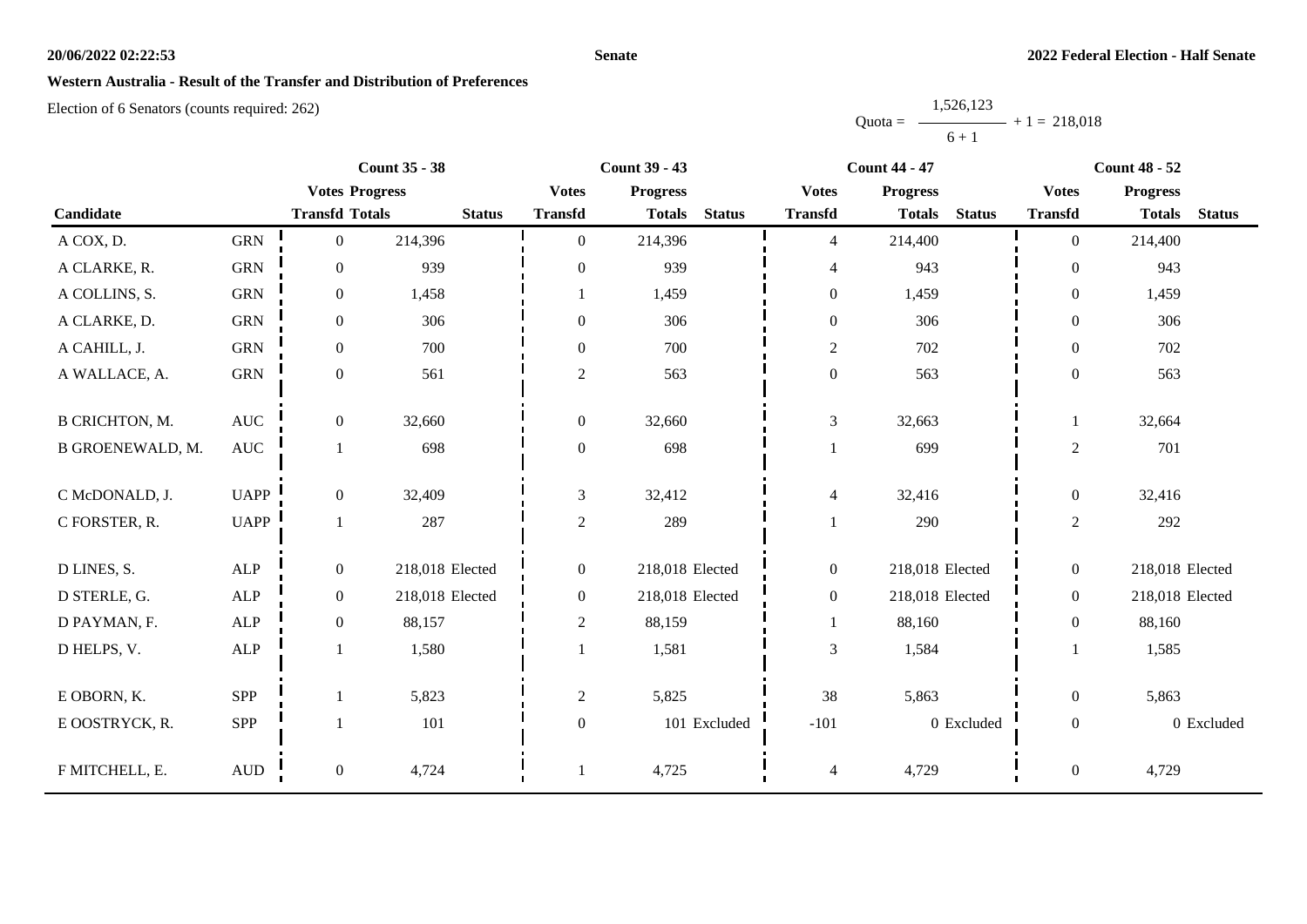#### **Senate**

### **Western Australia - Result of the Transfer and Distribution of Preferences**

|           | 1,526,123 |                |
|-----------|-----------|----------------|
| $Quota =$ |           | $+1 = 218,018$ |
|           | $6 + 1$   |                |

| <b>Count 35 - 38</b> |                      |                       |               | <b>Count 39 - 43</b> |                 |                | <b>Count 44 - 47</b> |                 |               | <b>Count 48 - 52</b> |                 |               |
|----------------------|----------------------|-----------------------|---------------|----------------------|-----------------|----------------|----------------------|-----------------|---------------|----------------------|-----------------|---------------|
|                      |                      | <b>Votes Progress</b> |               | <b>Votes</b>         | <b>Progress</b> |                | <b>Votes</b>         | <b>Progress</b> |               | <b>Votes</b>         | <b>Progress</b> |               |
| Candidate            |                      | <b>Transfd Totals</b> | <b>Status</b> | <b>Transfd</b>       | <b>Totals</b>   | <b>Status</b>  | <b>Transfd</b>       | <b>Totals</b>   | <b>Status</b> | <b>Transfd</b>       | <b>Totals</b>   | <b>Status</b> |
| F SIMSON, S.         | $\mbox{AUD}$         | $\overline{0}$        | 0 Excluded    | $\mathbf{0}$         |                 | 0 Excluded     | $\overline{0}$       |                 | 0 Excluded    | $\overline{0}$       |                 | 0 Excluded    |
|                      |                      |                       |               |                      |                 |                |                      |                 |               |                      |                 |               |
| G FILING, P.         | $\rm ON$             | $\overline{0}$        | 52,902        | $\overline{c}$       | 52,904          |                | $8\,$                | 52,912          |               |                      | 52,913          |               |
| G MUNDY, S.          | ON                   | $\overline{2}$        | 497           | 3                    | 500             |                | $\mathfrak{Z}$       | 503             |               |                      | 504             |               |
| H HARLEY, P.         | <b>SAL</b>           | $\overline{0}$        | 2,500         | $\overline{0}$       | 2,500           |                | $\mathbf{0}$         | 2,500           |               |                      | 2,501           |               |
| H SALMON, A.         | $\operatorname{SAL}$ | $\mathbf{0}$          | 0 Excluded    | $\mathbf{0}$         |                 | 0 Excluded     | $\boldsymbol{0}$     |                 | 0 Excluded    | $\overline{0}$       |                 | 0 Excluded    |
| I JOHNSON, N.        | HMP                  | 3                     | 51,400        | 8                    | 51,408          |                | $\overline{4}$       | 51,412          |               | $\overline{c}$       | 51,414          |               |
| I PEET, A.           | HMP                  |                       | 278           | $\boldsymbol{0}$     | 278             |                | $\sqrt{6}$           | 284             |               |                      | 285             |               |
| J CULLETON, R.       | GAP                  |                       | 15,902        | 44                   | 15,946          |                | $\overline{c}$       | 15,948          |               | 5                    | 15,953          |               |
| J VINCI, S.          | GAP                  |                       | 101 Excluded  | $-101$               |                 | 0 Excluded     | $\boldsymbol{0}$     |                 | 0 Excluded    | $\boldsymbol{0}$     |                 | 0 Excluded    |
| K GEORGATOS, G.      |                      | $\overline{2}$        | 2,069         |                      | 2,070           |                | $\boldsymbol{0}$     | 2,070           |               |                      | 2,071           |               |
| K KRAKOUER, M.       |                      | $\mathbf{0}$          | 206           | 3                    | 209             |                | $\boldsymbol{0}$     | 209             |               | $\boldsymbol{0}$     | 209             |               |
| L FANTINEL, K.       | ${\rm LDP}$          | $\overline{0}$        | 29,392        |                      | 29,393          |                | $\boldsymbol{0}$     | 29,393          |               |                      | 29,394          |               |
| L McLOUGHLIN, P.     | ${\rm LDP}$          |                       | 303           |                      | 304             |                | $\boldsymbol{0}$     | 304             |               | $\overline{0}$       | 304             |               |
| M KINSELLA, M.       | <b>IMO</b>           | $\overline{2}$        | 3,517         | 5                    | 3,522           |                |                      | 3,523           |               | 10                   | 3,533           |               |
| M LOCKYER, L.        | <b>IMO</b>           | $\boldsymbol{0}$      | 0 Excluded    | $\boldsymbol{0}$     |                 | $0\,$ Excluded | $\boldsymbol{0}$     |                 | 0 Excluded    | $\boldsymbol{0}$     |                 | 0 Excluded    |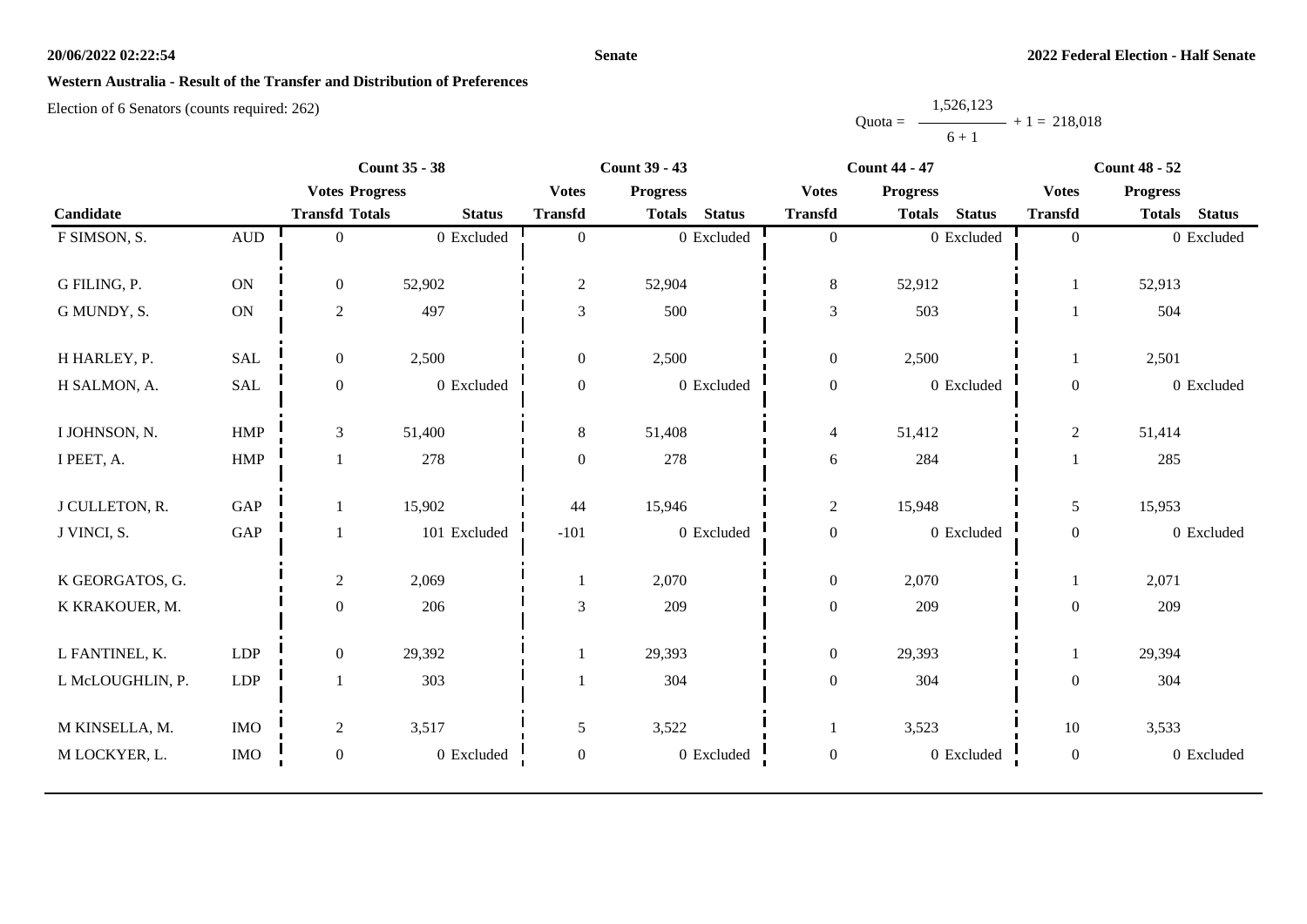#### **Senate**

Quota =

1,526,123

 $+ 1 = 218,018$ 

# **Western Australia - Result of the Transfer and Distribution of Preferences**

|                   |             |                       |                 |                  |                 |                  | $6 + 1$         |                  |                 |
|-------------------|-------------|-----------------------|-----------------|------------------|-----------------|------------------|-----------------|------------------|-----------------|
| Candidate         |             | <b>Transfd Totals</b> | <b>Status</b>   | <b>Transfd</b>   | Totals Status   | <b>Transfd</b>   | Totals Status   | <b>Transfd</b>   | Totals Status   |
|                   |             |                       |                 |                  |                 |                  |                 |                  |                 |
| N PIZZEY, R.      | AUVA        | $\mathbf{0}$          | 2,319           | $\overline{2}$   | 2,321           | 1                | 2,322           | $\overline{0}$   | 2,322           |
| N FITZPATRICK, K. | <b>AUVA</b> | $\boldsymbol{0}$      | 0 Excluded      | $\boldsymbol{0}$ | 0 Excluded      | $\boldsymbol{0}$ | 0 Excluded      | $\boldsymbol{0}$ | 0 Excluded      |
| O DORN, A.        | AJP         | 60                    | 14,216          | 1                | 14,217          | $\sqrt{2}$       | 14,219          | $\boldsymbol{0}$ | 14,219          |
| O McCASKER, E.    | ${\rm AJP}$ | $-93$                 | 0 Excluded      | $\overline{0}$   | 0 Excluded      | $\boldsymbol{0}$ | 0 Excluded      | $\boldsymbol{0}$ | 0 Excluded      |
| P TINLEY, C.      |             | 1                     | 976             | 1                | 977             | $\boldsymbol{0}$ | 977             | $\overline{0}$   | 977             |
| PAYRE, T.         |             | $\boldsymbol{0}$      | 0 Excluded      | $\overline{0}$   | $0\,$ Excluded  | $\boldsymbol{0}$ | 0 Excluded      | $\boldsymbol{0}$ | 0 Excluded      |
| Q WILYMAN, J.     | <b>CYA</b>  | $\mathbf{1}$          | 8,277           | $\overline{c}$   | 8,279           | $\boldsymbol{0}$ | 8,279           | 58               | 8,337           |
| Q BARRETT, L.     | <b>CYA</b>  | $\boldsymbol{0}$      | 103             | $\mathfrak{Z}$   | 106             | $\boldsymbol{0}$ | 106 Excluded    | $-106$           | 0 Excluded      |
| R CASH, M.        | LP          | $\overline{0}$        | 218,018 Elected | $\overline{0}$   | 218,018 Elected | $\boldsymbol{0}$ | 218,018 Elected | $\overline{0}$   | 218,018 Elected |
| R SMITH, D.       | LP          | $\boldsymbol{0}$      | 218,018 Elected | $\overline{0}$   | 218,018 Elected | $\boldsymbol{0}$ | 218,018 Elected | $\boldsymbol{0}$ | 218,018 Elected |
| R SMALL, B.       | LP          | $\boldsymbol{0}$      | 45,936          | $\boldsymbol{0}$ | 45,936          | $\mathbf{1}$     | 45,937          | $\mathbf{2}$     | 45,939          |
| R SUFI, S.        | LP          | $\boldsymbol{0}$      | 616             | $\mathbf{0}$     | 616             | $\boldsymbol{0}$ | 616             | $\mathbf{1}$     | 617             |
| S VILJOEN, T.     | <b>SOPA</b> | $\overline{c}$        | 5,254           | $\sqrt{2}$       | 5,256           | $\boldsymbol{0}$ | 5,256           | $\mathbf 1$      | 5,257           |
| S WOODINGS, A.    | <b>SOPA</b> | $\mathbf{1}$          | 122             | $\overline{0}$   | 122             | $\boldsymbol{0}$ | 122             | $\mathbf{1}$     | 123 Excluded    |
| T McDOWALL, M.    | <b>WAP</b>  | 4                     | 26,382          | 1                | 26,383          | $\boldsymbol{0}$ | 26,383          | $\mathfrak{Z}$   | 26,386          |
| T MATHESON, J.    | <b>WAP</b>  | $\sqrt{2}$            | 387             | $\mathfrak{Z}$   | 390             | $\boldsymbol{0}$ | 390             | $\mathfrak{Z}$   | 393             |
|                   |             |                       |                 |                  |                 |                  |                 |                  |                 |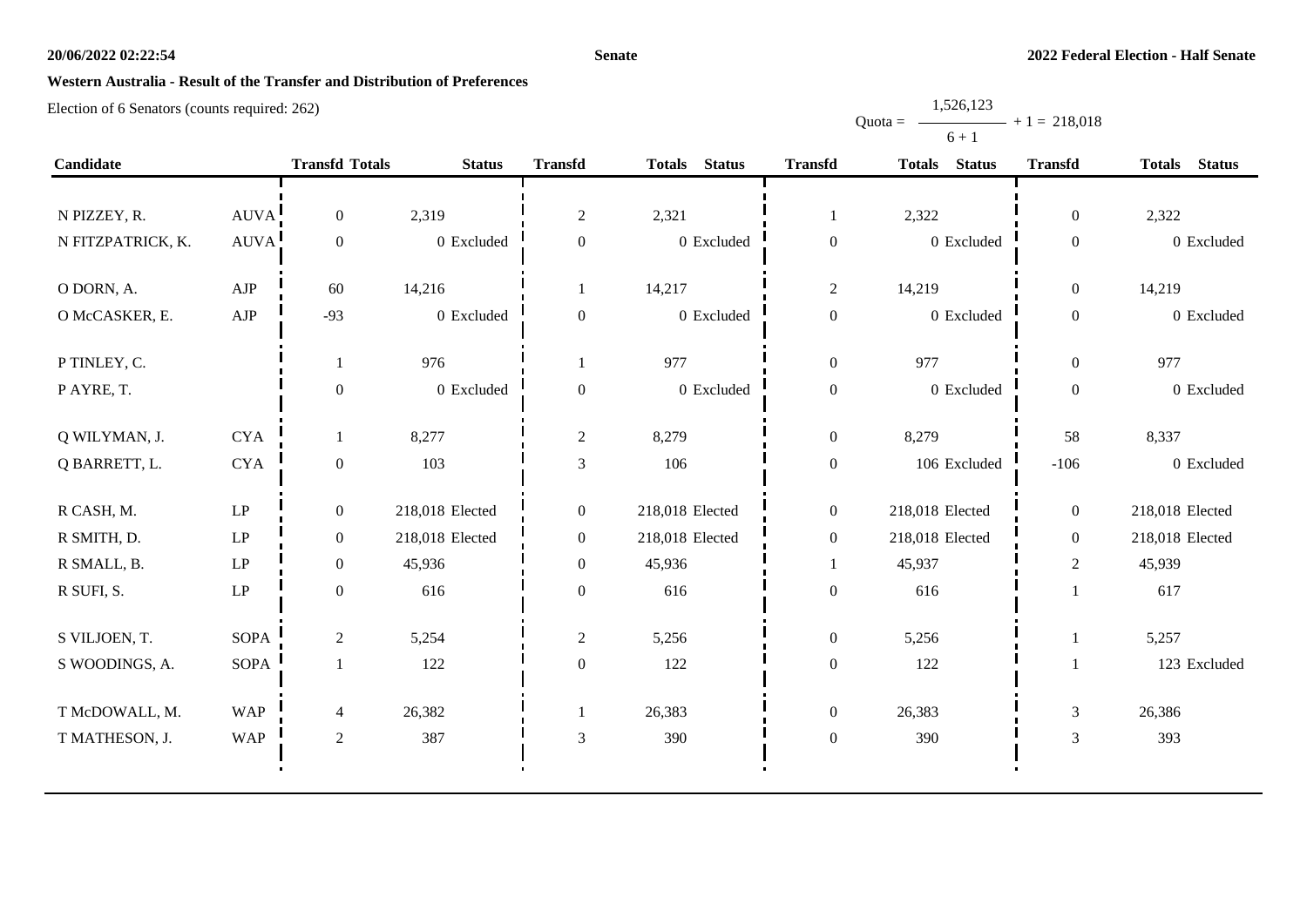#### **Senate**

1,526,123

### **Western Australia - Result of the Transfer and Distribution of Preferences**

|                                                           |                             | <b>Candidates Excluded</b><br>58. McCASKER, E. |                | <b>Candidates Excluded</b><br>48. VINCI, S. |              | <b>Candidates Excluded</b><br>38. OOSTRYCK, R. |                                     | <b>Candidates Excluded</b><br>62. BARRETT, L. |                |
|-----------------------------------------------------------|-----------------------------|------------------------------------------------|----------------|---------------------------------------------|--------------|------------------------------------------------|-------------------------------------|-----------------------------------------------|----------------|
| <b>Total Votes</b>                                        |                             | $\overline{0}$                                 | 1,526,123      | $\overline{0}$                              | 1,526,123    | $\overline{0}$                                 | 1,526,123                           | $\overline{0}$                                | 1,526,123      |
| <b>Loss By Fraction</b>                                   |                             | $\overline{c}$                                 | 109            | 4                                           | 113          | 5                                              | 118                                 | 3                                             | 121            |
| <b>Exhausted Votes</b>                                    |                             | $\overline{0}$                                 | $\overline{0}$ | $\theta$                                    | $\mathbf{0}$ | $\overline{0}$                                 | $\Omega$                            | $\mathbf{0}$                                  | $\overline{0}$ |
| UG PEGRUM, V.                                             | <b>IND</b>                  |                                                | 228            | $\Omega$                                    | 228          | $\mathbf{0}$                                   | 228                                 |                                               | 229            |
|                                                           |                             |                                                |                |                                             |              |                                                |                                     |                                               |                |
| UG BURDETT, B.                                            | <b>SUN</b>                  | $\Omega$                                       | 147            | $\Omega$                                    | 147          |                                                | 148                                 | $\theta$                                      | 148            |
| UG VAGH, Y.                                               | <b>IND</b>                  | $\overline{0}$                                 | 306            | $\Omega$                                    | 306          | $\mathbf{0}$                                   | 306                                 | $\overline{0}$                                | 306            |
| UG McDONALD, P.                                           | <b>IND</b>                  | $\overline{0}$                                 | 196            | $\Omega$                                    | 196          | $\mathbf{0}$                                   | 196                                 | $\theta$                                      | 196            |
| UG BUCKLE, A.                                             | IND                         | $\overline{0}$                                 | 209            | $\Omega$                                    | 209          |                                                | 210                                 | $\theta$                                      | 210            |
| UG MURPHY, Z.                                             | $\mathop{\rm IND}\nolimits$ | $\overline{0}$                                 | 1,084          | $\overline{0}$                              | 1,084        | $\mathbf{0}$                                   | 1,084                               | $\overline{0}$                                | 1,084          |
| V WATKINS, D.                                             | ${\rm FIN}$                 | $\overline{0}$                                 | 0 Excluded     | $\overline{0}$                              | 0 Excluded   | $\overline{0}$                                 | 0 Excluded                          | $\boldsymbol{0}$                              | 0 Excluded     |
| V COUNT, M.                                               | ${\rm FIN}$                 | $\overline{0}$                                 | 1,524          | $\theta$                                    | 1,524        |                                                | 1,525                               | $\boldsymbol{0}$                              | 1,525          |
| U ROBINSON, J.                                            | CEC                         | $\overline{0}$                                 | 0 Excluded     | $\Omega$                                    | 0 Excluded   | $\boldsymbol{0}$                               | 0 Excluded                          | $\boldsymbol{0}$                              | 0 Excluded     |
| U BRAILEY, D.                                             | CEC                         |                                                | 1,794          | $\theta$                                    | 1,794        | $\mathbf{0}$                                   | 1,794                               | $\overline{4}$                                | 1,798          |
| $E_{\rm E}$ Electron of 0 Senators (counts required. 202) |                             |                                                |                |                                             |              |                                                | 1,020,120<br>Quota = $-$<br>$6 + 1$ | $- + 1 = 218,018$                             |                |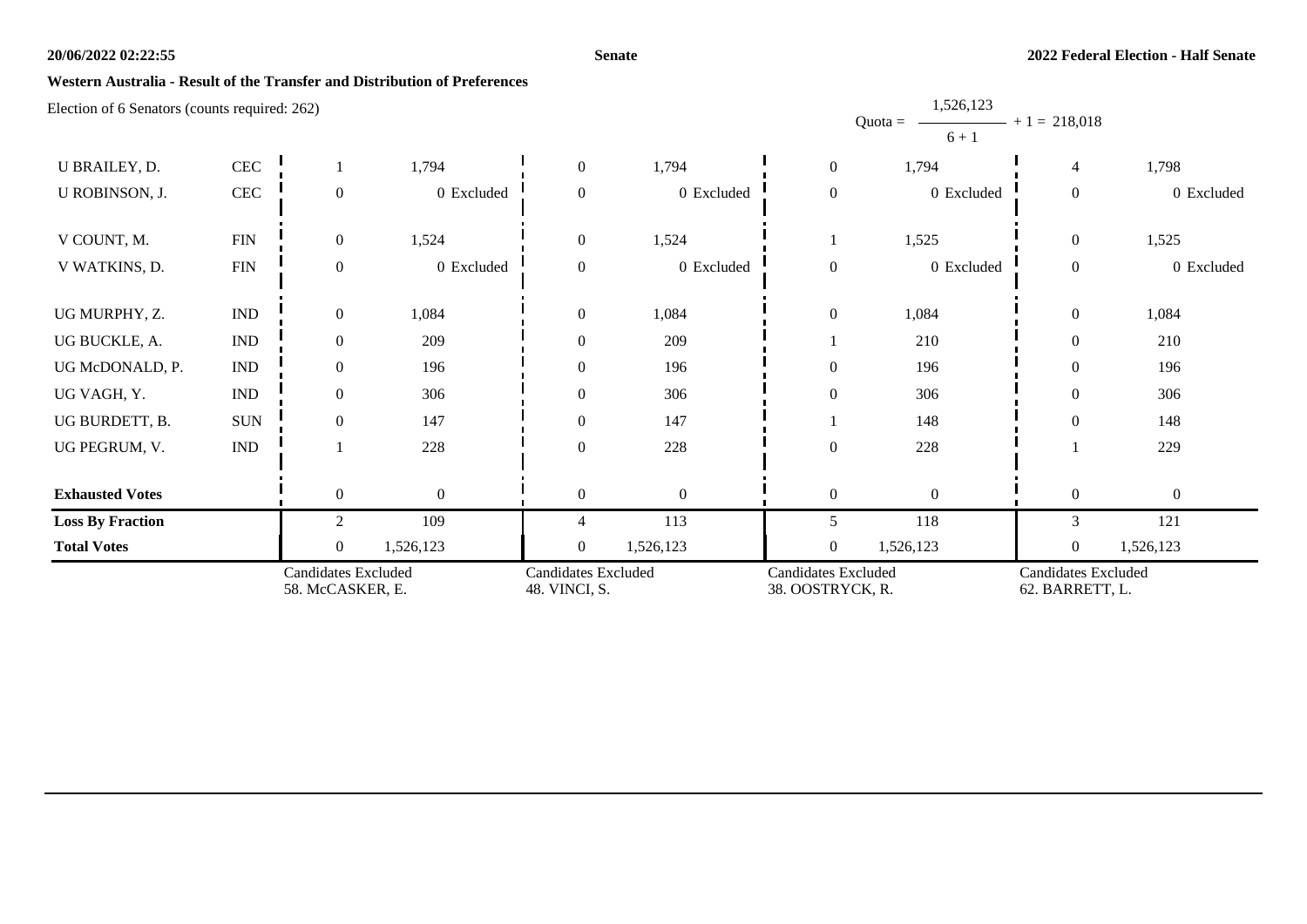#### **Senate**

### **Western Australia - Result of the Transfer and Distribution of Preferences**

|           | 1,526,123 |                |
|-----------|-----------|----------------|
| $Quota =$ |           | $+1 = 218,018$ |
|           | $6 + 1$   |                |

|                         | <b>Count 53 - 56</b> |                       | <b>Count 57 - 61</b> |                  | <b>Count 62 - 66</b> |               |                  | <b>Count 67 - 71</b> |               |                  |                 |               |
|-------------------------|----------------------|-----------------------|----------------------|------------------|----------------------|---------------|------------------|----------------------|---------------|------------------|-----------------|---------------|
|                         |                      | <b>Votes Progress</b> |                      | <b>Votes</b>     | <b>Progress</b>      |               | <b>Votes</b>     | <b>Progress</b>      |               | <b>Votes</b>     | <b>Progress</b> |               |
| Candidate               |                      | <b>Transfd Totals</b> | <b>Status</b>        | <b>Transfd</b>   | <b>Totals</b>        | <b>Status</b> | <b>Transfd</b>   | <b>Totals</b>        | <b>Status</b> | <b>Transfd</b>   | <b>Totals</b>   | <b>Status</b> |
| A COX, D.               | <b>GRN</b>           | 5                     | 214,405              | 6                | 214,411              |               | 14               | 214,425              |               | 19               | 214,444         |               |
| A CLARKE, R.            | <b>GRN</b>           |                       | 944                  | $\mathbf{0}$     | 944                  |               | $\mathbf{0}$     | 944                  |               | $\theta$         | 944             |               |
| A COLLINS, S.           | <b>GRN</b>           | $\overline{2}$        | 1,461                | $\overline{0}$   | 1,461                |               | $\boldsymbol{0}$ | 1,461                |               |                  | 1,462           |               |
| A CLARKE, D.            | <b>GRN</b>           | $\mathbf{0}$          | 306                  | $\mathbf{0}$     | 306                  |               | $\boldsymbol{0}$ | 306                  |               |                  | 307             |               |
| A CAHILL, J.            | <b>GRN</b>           |                       | 703                  | $\mathbf{0}$     | 703                  |               |                  | 704                  |               | $\overline{0}$   | 704             |               |
| A WALLACE, A.           | ${\rm GRN}$          |                       | 564                  | $\boldsymbol{0}$ | 564                  |               |                  | 565                  |               | $\boldsymbol{0}$ | 565             |               |
| <b>B CRICHTON, M.</b>   | $\operatorname{AUC}$ | $\boldsymbol{0}$      | 32,664               | 5                | 32,669               |               | $\overline{c}$   | 32,671               |               | $\overline{0}$   | 32,671          |               |
| <b>B GROENEWALD, M.</b> | <b>AUC</b>           | $\boldsymbol{0}$      | 701                  | $\boldsymbol{0}$ | 701                  |               | $\boldsymbol{0}$ | 701                  |               |                  | 702             |               |
| C McDONALD, J.          | <b>UAPP</b>          | 1                     | 32,417               | 1                | 32,418               |               | 5                | 32,423               |               |                  | 32,424          |               |
| C FORSTER, R.           | <b>UAPP</b>          | $\boldsymbol{0}$      | 292                  | $\mathbf{0}$     | 292                  |               | $\boldsymbol{0}$ | 292                  |               | $\boldsymbol{0}$ | 292             |               |
| D LINES, S.             | ALP                  | $\boldsymbol{0}$      | 218,018 Elected      | $\overline{0}$   | 218,018 Elected      |               | $\boldsymbol{0}$ | 218,018 Elected      |               | $\overline{0}$   | 218,018 Elected |               |
| D STERLE, G.            | ALP                  | $\overline{0}$        | 218,018 Elected      | $\overline{0}$   | 218,018 Elected      |               | $\boldsymbol{0}$ | 218,018 Elected      |               | $\overline{0}$   | 218,018 Elected |               |
| D PAYMAN, F.            | ALP                  | 1                     | 88,161               | 9                | 88,170               |               | $\tau$           | 88,177               |               | $\overline{4}$   | 88,181          |               |
| D HELPS, V.             | ALP                  | $\boldsymbol{0}$      | 1,585                | $\boldsymbol{0}$ | 1,585                |               | $\sqrt{2}$       | 1,587                |               | 3                | 1,590           |               |
| E OBORN, K.             | SPP                  | $\overline{4}$        | 5,867                | 3                | 5,870                |               |                  | 5,871                |               | $\overline{c}$   | 5,873           |               |
| E OOSTRYCK, R.          | SPP                  | $\boldsymbol{0}$      | 0 Excluded           | $\boldsymbol{0}$ |                      | 0 Excluded    | $\boldsymbol{0}$ |                      | 0 Excluded    | $\boldsymbol{0}$ |                 | 0 Excluded    |
| F MITCHELL, E.          | $\mbox{AUD}$         | 2                     | 4,731                | 4                | 4,735                |               |                  | 4,736                |               |                  | 4,737           |               |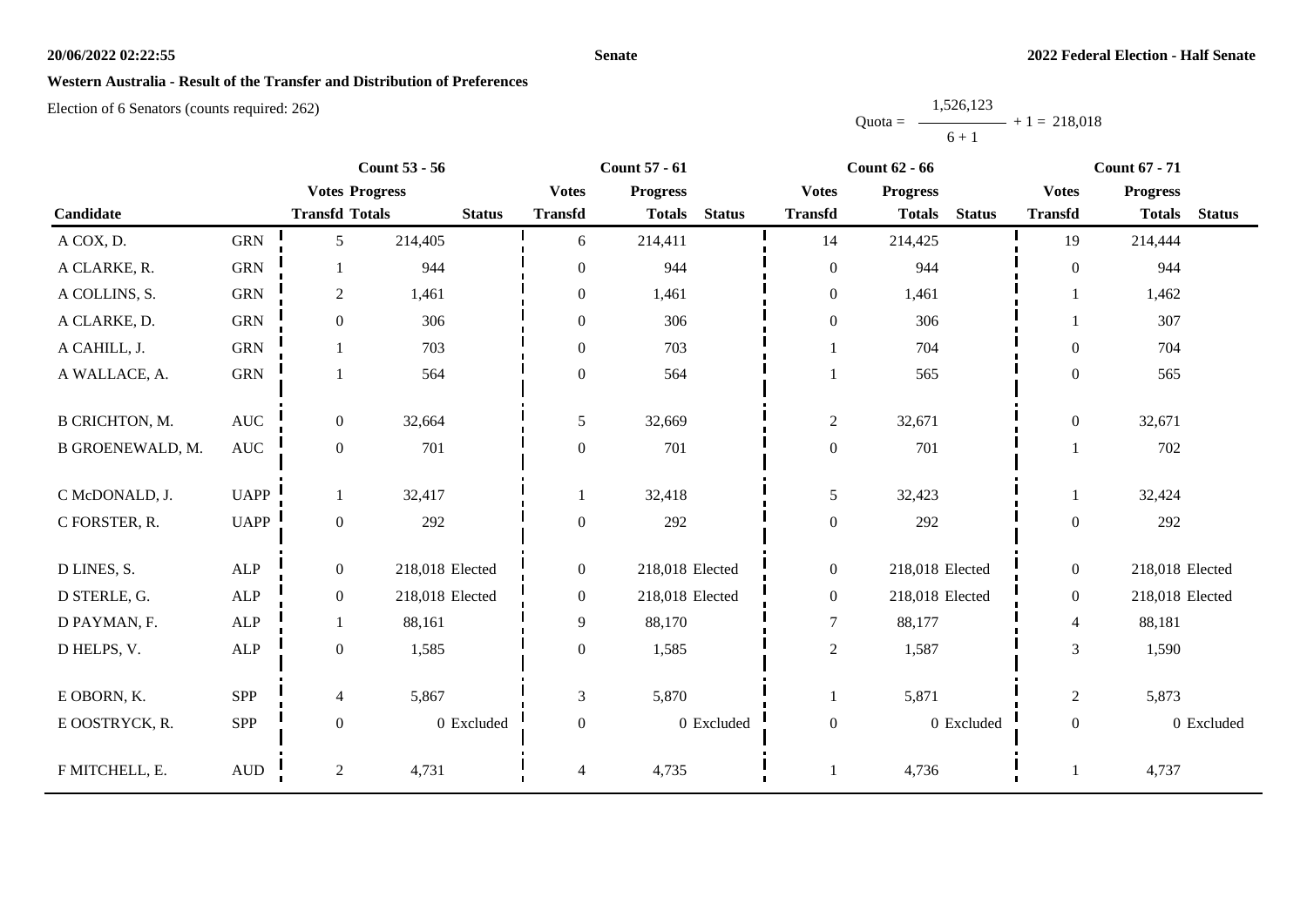#### **Senate**

### **Western Australia - Result of the Transfer and Distribution of Preferences**

|           | 1,526,123 |                |
|-----------|-----------|----------------|
| $Quota =$ |           | $+1 = 218.018$ |
|           | $6 + 1$   |                |

|                  | <b>Count 53 - 56</b> |                       |                | <b>Count 57 - 61</b> |                 |                |                  | <b>Count 62 - 66</b> |               | <b>Count 67 - 71</b> |                 |               |
|------------------|----------------------|-----------------------|----------------|----------------------|-----------------|----------------|------------------|----------------------|---------------|----------------------|-----------------|---------------|
|                  |                      | <b>Votes Progress</b> |                | <b>Votes</b>         | <b>Progress</b> |                | <b>Votes</b>     | <b>Progress</b>      |               | <b>Votes</b>         | <b>Progress</b> |               |
| Candidate        |                      | <b>Transfd Totals</b> | <b>Status</b>  | <b>Transfd</b>       | <b>Totals</b>   | <b>Status</b>  | <b>Transfd</b>   | <b>Totals</b>        | <b>Status</b> | <b>Transfd</b>       | <b>Totals</b>   | <b>Status</b> |
| F SIMSON, S.     | $\mbox{\rm AUD}$     | $\mathbf{0}$          | 0 Excluded     | $\overline{0}$       |                 | 0 Excluded     | $\boldsymbol{0}$ |                      | 0 Excluded    | $\boldsymbol{0}$     |                 | 0 Excluded    |
|                  |                      |                       |                |                      |                 |                |                  |                      |               |                      |                 |               |
| G FILING, P.     | ON                   | $\overline{0}$        | 52,913         | 5                    | 52,918          |                | $\overline{c}$   | 52,920               |               | 1                    | 52,921          |               |
| G MUNDY, S.      | ON                   | $\boldsymbol{0}$      | 504            | $\mathbf{2}$         | 506             |                |                  | 507                  |               |                      | 508             |               |
| H HARLEY, P.     | <b>SAL</b>           | $\overline{0}$        | 2,501          | $\overline{0}$       | 2,501           |                | $\boldsymbol{0}$ | 2,501                |               | 6                    | 2,507           |               |
| H SALMON, A.     | $\operatorname{SAL}$ | $\boldsymbol{0}$      | 0 Excluded     | $\boldsymbol{0}$     |                 | 0 Excluded     | $\boldsymbol{0}$ |                      | 0 Excluded    | $\boldsymbol{0}$     |                 | 0 Excluded    |
| I JOHNSON, N.    | <b>HMP</b>           | $\overline{2}$        | 51,416         |                      | 51,417          |                | 5                | 51,422               |               | $\mathfrak{Z}$       | 51,425          |               |
| I PEET, A.       | ${\rm HMP}$          |                       | 286            | $\boldsymbol{0}$     | 286             |                | $\boldsymbol{0}$ | 286                  |               |                      | 287             |               |
| J CULLETON, R.   | GAP                  | $\overline{0}$        | 15,953         | 6                    | 15,959          |                | $\boldsymbol{0}$ | 15,959               |               | $\overline{c}$       | 15,961          |               |
| J VINCI, S.      | GAP                  | $\boldsymbol{0}$      | $0\,$ Excluded | $\boldsymbol{0}$     |                 | $0\,$ Excluded | $\boldsymbol{0}$ |                      | 0 Excluded    | $\boldsymbol{0}$     |                 | 0 Excluded    |
| K GEORGATOS, G.  |                      | $\overline{0}$        | 2,071          | $\overline{0}$       | 2,071           |                | -1               | 2,072                |               | 134                  | 2,206           |               |
| K KRAKOUER, M.   |                      | $\mathfrak{Z}$        | 212            |                      | 213             |                | $\boldsymbol{0}$ |                      | 213 Excluded  | $-213$               |                 | 0 Excluded    |
| L FANTINEL, K.   | LDP                  | $\overline{0}$        | 29,394         | 5                    | 29,399          |                | $\overline{2}$   | 29,401               |               | $\overline{c}$       | 29,403          |               |
| L McLOUGHLIN, P. | LDP                  |                       | 305            | $\overline{2}$       | 307             |                |                  | 308                  |               | $\overline{2}$       | 310             |               |
| M KINSELLA, M.   | <b>IMO</b>           |                       | 3,534          | $\overline{0}$       | 3,534           |                |                  | 3,535                |               | $\overline{c}$       | 3,537           |               |
| M LOCKYER, L.    | <b>IMO</b>           | $\boldsymbol{0}$      | 0 Excluded     | $\boldsymbol{0}$     |                 | 0 Excluded     | $\boldsymbol{0}$ |                      | 0 Excluded    | $\boldsymbol{0}$     |                 | 0 Excluded    |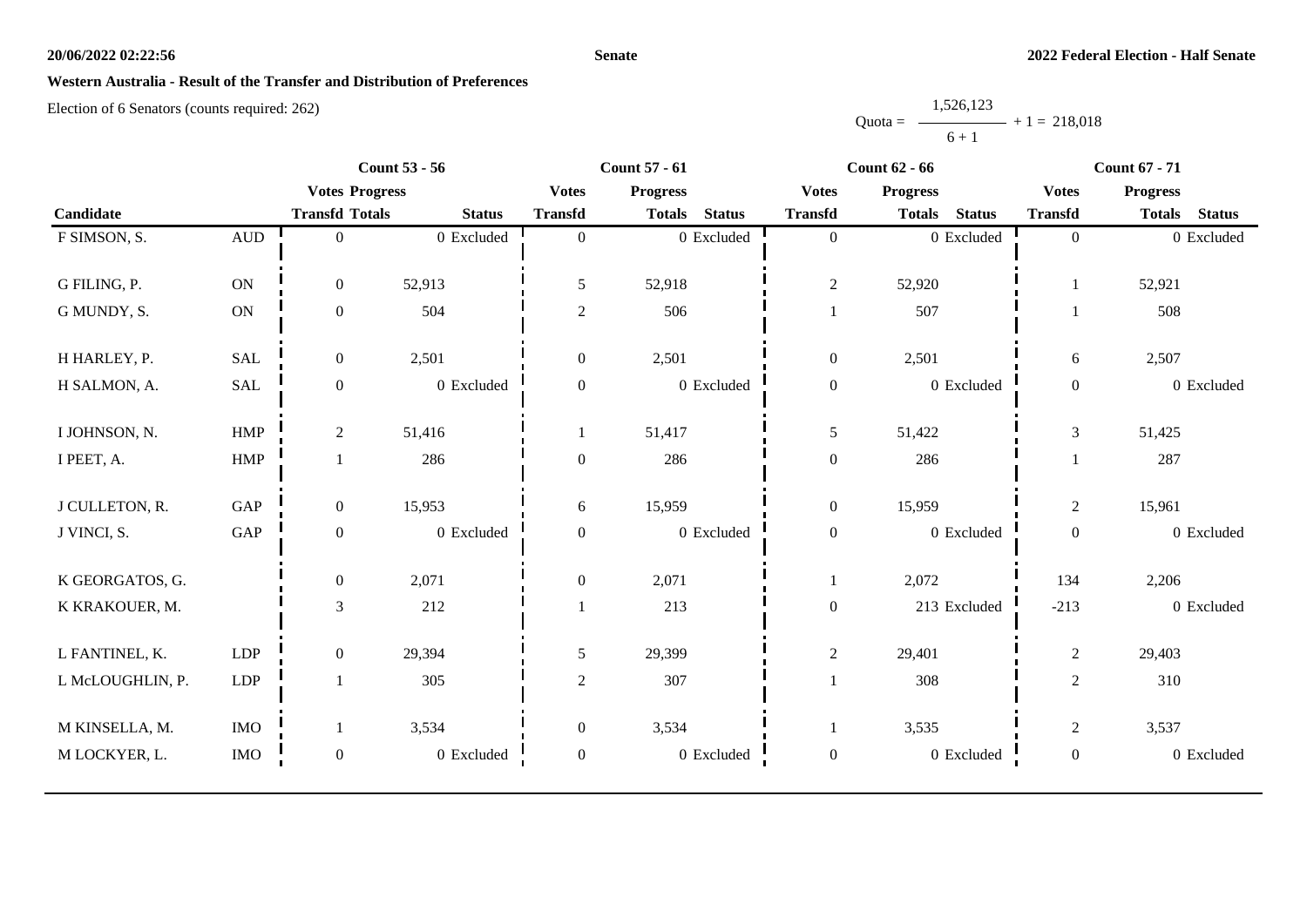#### **Senate**

Quota =

1,526,123

 $+ 1 = 218,018$ 

# **Western Australia - Result of the Transfer and Distribution of Preferences**

|                   |                            |                       |                 |                  |                                |                  | $6 + 1$         |                  |                 |
|-------------------|----------------------------|-----------------------|-----------------|------------------|--------------------------------|------------------|-----------------|------------------|-----------------|
| Candidate         |                            | <b>Transfd Totals</b> | <b>Status</b>   | <b>Transfd</b>   | <b>Status</b><br><b>Totals</b> | <b>Transfd</b>   | Totals Status   | <b>Transfd</b>   | Totals Status   |
|                   |                            |                       |                 |                  |                                |                  |                 |                  |                 |
| N PIZZEY, R.      | AUVA!                      | $\overline{0}$        | 2,322           | $\boldsymbol{0}$ | 2,322                          | 1                | 2,323           | $\boldsymbol{0}$ | 2,323           |
| N FITZPATRICK, K. | <b>AUVA</b>                | $\boldsymbol{0}$      | 0 Excluded      | $\boldsymbol{0}$ | 0 Excluded                     | $\boldsymbol{0}$ | 0 Excluded      | $\boldsymbol{0}$ | 0 Excluded      |
| O DORN, A.        | AJP                        | 5                     | 14,224          | $\mathfrak{Z}$   | 14,227                         | $\sqrt{6}$       | 14,233          | $\mathbf{2}$     | 14,235          |
| O McCASKER, E.    | ${\rm AJP}$                | $\boldsymbol{0}$      | 0 Excluded      | $\mathbf{0}$     | 0 Excluded                     | $\boldsymbol{0}$ | 0 Excluded      | $\boldsymbol{0}$ | 0 Excluded      |
| P TINLEY, C.      |                            |                       | 978             | 1                | 979                            | $\boldsymbol{0}$ | 979             | $\overline{4}$   | 983             |
| PAYRE, T.         |                            | $\boldsymbol{0}$      | 0 Excluded      | $\boldsymbol{0}$ | $0\,$ Excluded                 | $\boldsymbol{0}$ | 0 Excluded      | $\boldsymbol{0}$ | 0 Excluded      |
| Q WILYMAN, J.     | <b>CYA</b>                 | $\boldsymbol{0}$      | 8,337           | $\boldsymbol{0}$ | 8,337                          | $\boldsymbol{0}$ | 8,337           | $\boldsymbol{0}$ | 8,337           |
| Q BARRETT, L.     | <b>CYA</b>                 | $\boldsymbol{0}$      | 0 Excluded      | $\boldsymbol{0}$ | 0 Excluded                     | $\boldsymbol{0}$ | 0 Excluded      | $\boldsymbol{0}$ | 0 Excluded      |
| R CASH, M.        | LP                         | $\overline{0}$        | 218,018 Elected | $\overline{0}$   | 218,018 Elected                | $\mathbf{0}$     | 218,018 Elected | $\boldsymbol{0}$ | 218,018 Elected |
| R SMITH, D.       | $\mathbf{L}\mathbf{P}$     | $\overline{0}$        | 218,018 Elected | $\boldsymbol{0}$ | 218,018 Elected                | $\boldsymbol{0}$ | 218,018 Elected | $\boldsymbol{0}$ | 218,018 Elected |
| R SMALL, B.       | $\mathbf{L}\mathbf{P}$     | $\boldsymbol{0}$      | 45,939          | $\mathfrak{Z}$   | 45,942                         | 12               | 45,954          | 1                | 45,955          |
| R SUFI, S.        | $\ensuremath{\mathrm{LP}}$ | $\boldsymbol{0}$      | 617             |                  | 618                            | $\mathbf{1}$     | 619             | $\mathfrak{2}$   | 621             |
| S VILJOEN, T.     | <b>SOPA</b>                | 88                    | 5,345           | 2                | 5,347                          | $\mathbf{1}$     | 5,348           | $\boldsymbol{0}$ | 5,348           |
| S WOODINGS, A.    | SOPA                       | $-123$                | 0 Excluded      | $\boldsymbol{0}$ | 0 Excluded                     | $\boldsymbol{0}$ | 0 Excluded      | $\boldsymbol{0}$ | 0 Excluded      |
| T McDOWALL, M.    | <b>WAP</b>                 | $\boldsymbol{0}$      | 26,386          | 17               | 26,403                         | 11               | 26,414          | $\boldsymbol{0}$ | 26,414          |
| T MATHESON, J.    | <b>WAP</b>                 |                       | 394             | 5                | 399                            | $\mathbf{1}$     | 400             | $\mathfrak{Z}$   | 403             |
|                   |                            |                       |                 |                  |                                |                  |                 |                  |                 |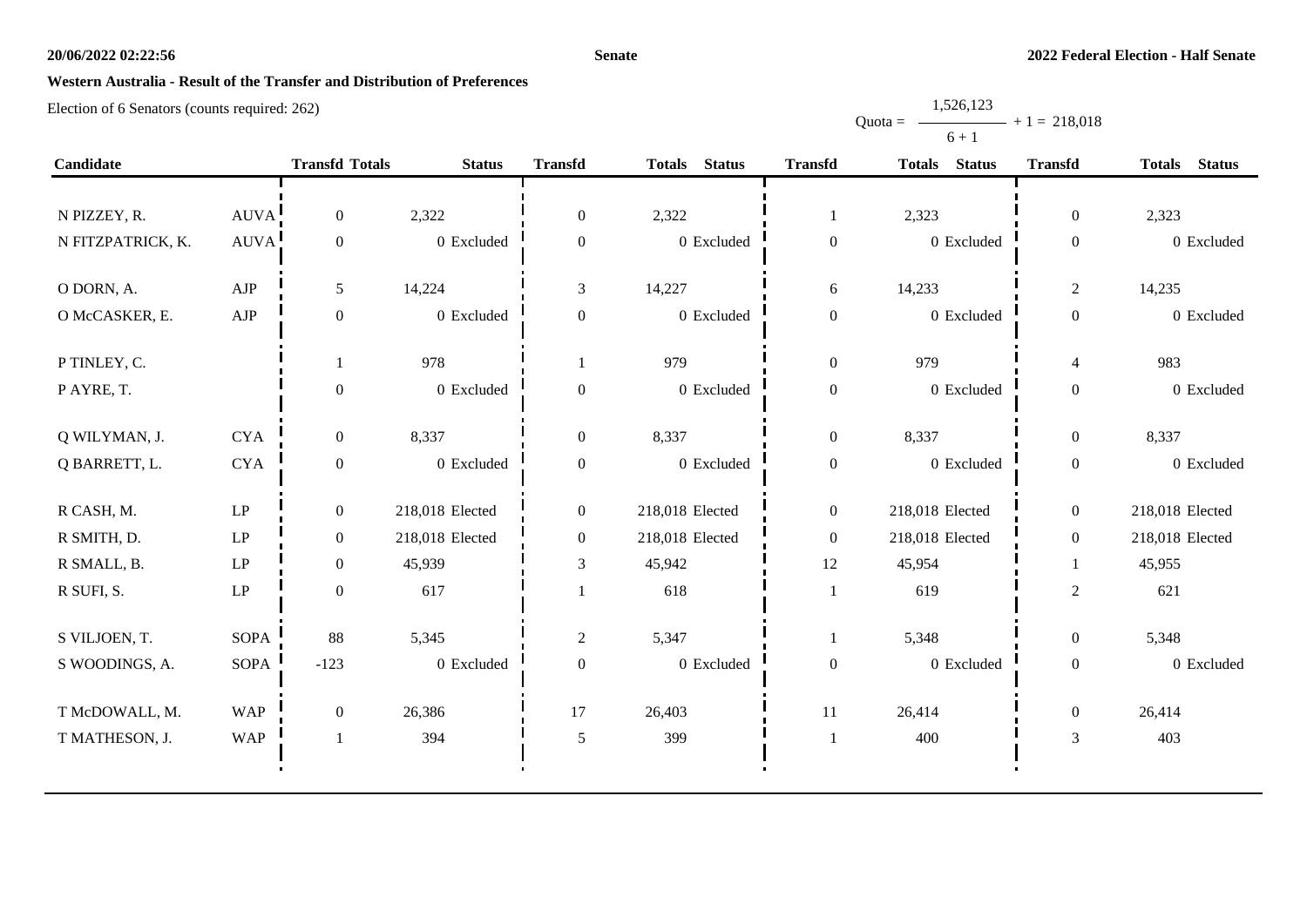#### **Senate**

1,526,123

### **Western Australia - Result of the Transfer and Distribution of Preferences**

| <b>Candidates Excluded</b><br>68. WOODINGS, A. |                             | <b>Candidates Excluded</b><br>79. BURDETT, B. |                | <b>Candidates Excluded</b><br>77. McDONALD, P. |                | <b>Candidates Excluded</b><br>50. KRAKOUER, M. |                                   |                  |              |
|------------------------------------------------|-----------------------------|-----------------------------------------------|----------------|------------------------------------------------|----------------|------------------------------------------------|-----------------------------------|------------------|--------------|
| <b>Total Votes</b>                             |                             | $\Omega$                                      | 1,526,123      | $\Omega$                                       | 1,526,123      | $\overline{0}$                                 | 1,526,123                         | $\boldsymbol{0}$ | 1,526,123    |
| <b>Loss By Fraction</b>                        |                             |                                               | 122            | 2                                              | 124            |                                                | 125                               | 2                | 127          |
| <b>Exhausted Votes</b>                         |                             | $\overline{0}$                                | $\overline{0}$ | $\overline{0}$                                 | $\overline{0}$ | $\boldsymbol{0}$                               | $\Omega$                          | $\overline{0}$   | $\Omega$     |
| UG PEGRUM, V.                                  | $\ensuremath{\mathsf{IND}}$ | $\theta$                                      | 229            | 17                                             | 246            | 14                                             | 260                               | $\overline{4}$   | 264 Excluded |
| UG BURDETT, B.                                 | <b>SUN</b>                  | $\mathbf{0}$                                  | 148 Excluded   | $-148$                                         | 0 Excluded     | $\boldsymbol{0}$                               | 0 Excluded                        | $\theta$         | 0 Excluded   |
| UG VAGH, Y.                                    | $\mathop{\rm IND}\nolimits$ | $\overline{0}$                                | 306            | 3                                              | 309            | $20\,$                                         | 329                               | $\overline{2}$   | 331          |
| UG McDONALD, P.                                | $\ensuremath{\mathsf{IND}}$ | $\Omega$                                      | 196            | 13                                             | 209 Excluded   | $-209$                                         | 0 Excluded                        | $\Omega$         | 0 Excluded   |
| UG BUCKLE, A.                                  | $\mathop{\rm IND}\nolimits$ | $\Omega$                                      | 210            | 8                                              | 218            | 59                                             | 277                               | 2                | 279          |
| UG MURPHY, Z.                                  | $\ensuremath{\mathsf{IND}}$ |                                               | 1,085          | 13                                             | 1,098          | 32                                             | 1,130                             | 3                | 1,133        |
| V WATKINS, D.                                  | <b>FIN</b>                  | $\Omega$                                      | 0 Excluded     | $\Omega$                                       | 0 Excluded     | $\boldsymbol{0}$                               | 0 Excluded                        | $\overline{0}$   | 0 Excluded   |
| V COUNT, M.                                    | <b>FIN</b>                  | $\overline{0}$                                | 1,525          | $\overline{4}$                                 | 1,529          |                                                | 1,530                             |                  | 1,531        |
| U ROBINSON, J.                                 | $\rm CEC$                   | $\Omega$                                      | 0 Excluded     | $\Omega$                                       | 0 Excluded     | $\overline{0}$                                 | 0 Excluded                        | $\overline{0}$   | 0 Excluded   |
| U BRAILEY, D.                                  | $\rm CEC$                   | $\Omega$                                      | 1,798          | 6                                              | 1,804          | $\sqrt{2}$                                     | 1,806                             | $\overline{0}$   | 1,806        |
| Election of 6 Senators (counts required: 262)  |                             |                                               |                |                                                |                |                                                | 1,320,123<br>$Quota =$<br>$6 + 1$ | $+1 = 218,018$   |              |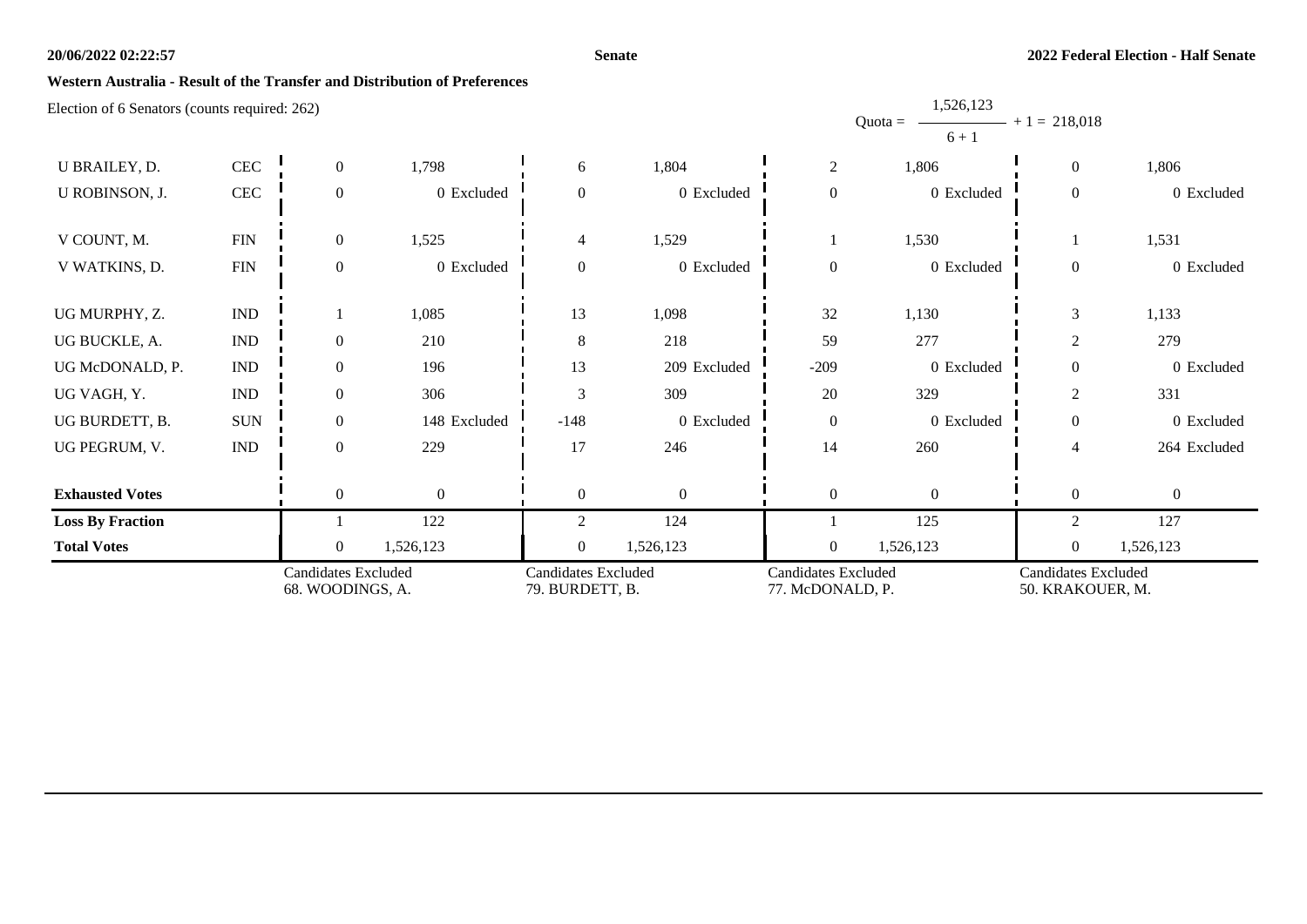#### **Senate**

### **Western Australia - Result of the Transfer and Distribution of Preferences**

|           | 1,526,123 |                |
|-----------|-----------|----------------|
| $Quota =$ |           | $+1 = 218.018$ |
|           | $6 + 1$   |                |

|                         | <b>Count 72 - 75</b> |                       |                 |                  | <b>Count 76 - 80</b>           |                  | <b>Count 81 - 85</b>           | <b>Count 86 - 90</b> |                                |  |
|-------------------------|----------------------|-----------------------|-----------------|------------------|--------------------------------|------------------|--------------------------------|----------------------|--------------------------------|--|
|                         |                      | <b>Votes Progress</b> |                 | <b>Votes</b>     | <b>Progress</b>                | <b>Votes</b>     | <b>Progress</b>                | <b>Votes</b>         | <b>Progress</b>                |  |
| Candidate               |                      | <b>Transfd Totals</b> | <b>Status</b>   | <b>Transfd</b>   | <b>Status</b><br><b>Totals</b> | <b>Transfd</b>   | <b>Status</b><br><b>Totals</b> | <b>Transfd</b>       | <b>Status</b><br><b>Totals</b> |  |
| A COX, D.               | <b>GRN</b>           | 5                     | 214,449         | 10               | 214,459                        | $\overline{4}$   | 214,463                        | 23                   | 214,486                        |  |
| A CLARKE, R.            | <b>GRN</b>           | $\boldsymbol{0}$      | 944             | 5                | 949                            | $\overline{4}$   | 953                            | 39                   | 992                            |  |
| A COLLINS, S.           | <b>GRN</b>           | $\overline{c}$        | 1,464           | $\overline{2}$   | 1,466                          | $\tau$           | 1,473                          | 46                   | 1,519                          |  |
| A CLARKE, D.            | <b>GRN</b>           | 1                     | 308             | 3                | 311                            | $\boldsymbol{0}$ | 311 Excluded                   | $-311$               | 0 Excluded                     |  |
| A CAHILL, J.            | <b>GRN</b>           |                       | 705             | 3                | 708                            |                  | 709                            | 33                   | 742                            |  |
| A WALLACE, A.           | ${\rm GRN}$          | $\boldsymbol{0}$      | 565             | 3                | 568                            | $\sqrt{2}$       | 570                            | 13                   | 583                            |  |
| <b>B CRICHTON, M.</b>   | <b>AUC</b>           | 19                    | 32,690          | $\overline{0}$   | 32,690                         | 5                | 32,695                         | 16                   | 32,711                         |  |
| <b>B GROENEWALD, M.</b> | $\operatorname{AUC}$ | $\mathfrak{Z}$        | 705             | $\boldsymbol{0}$ | 705                            | $\overline{4}$   | 709                            | 33                   | 742                            |  |
|                         |                      |                       |                 |                  |                                |                  |                                |                      |                                |  |
| C McDONALD, J.          | <b>UAPP</b>          | $\overline{0}$        | 32,424          | 5                | 32,429                         | 161              | 32,590                         | 23                   | 32,613                         |  |
| C FORSTER, R.           | <b>UAPP</b>          | $\boldsymbol{0}$      | 292             | 5                | 297 Excluded                   | $-297$           | 0 Excluded                     | $\boldsymbol{0}$     | 0 Excluded                     |  |
| D LINES, S.             | ALP                  | $\boldsymbol{0}$      | 218,018 Elected | $\overline{0}$   | 218,018 Elected                | $\mathbf{0}$     | 218,018 Elected                | $\overline{0}$       | 218,018 Elected                |  |
| D STERLE, G.            | <b>ALP</b>           | $\boldsymbol{0}$      | 218,018 Elected | $\overline{0}$   | 218,018 Elected                | $\boldsymbol{0}$ | 218,018 Elected                | $\overline{0}$       | 218,018 Elected                |  |
| D PAYMAN, F.            | <b>ALP</b>           | 6                     | 88,187          | 5                | 88,192                         | $\overline{4}$   | 88,196                         | 10                   | 88,206                         |  |
| D HELPS, V.             | ${\sf ALP}$          | $\sqrt{2}$            | 1,592           | $\overline{c}$   | 1,594                          | $\sqrt{6}$       | 1,600                          | 10                   | 1,610                          |  |
|                         |                      |                       |                 |                  |                                |                  |                                |                      |                                |  |
| E OBORN, K.             | SPP                  | $\boldsymbol{0}$      | 5,873           | 3                | 5,876                          | $\mathfrak{S}$   | 5,881                          | 6                    | 5,887                          |  |
| E OOSTRYCK, R.          | SPP                  | $\boldsymbol{0}$      | 0 Excluded      | $\boldsymbol{0}$ | 0 Excluded                     | $\boldsymbol{0}$ | 0 Excluded                     | $\overline{0}$       | 0 Excluded                     |  |
| F MITCHELL, E.          | $\mbox{AUD}$         | $\boldsymbol{0}$      | 4,737           | $\boldsymbol{0}$ | 4,737                          | 5                | 4,742                          | $8\,$                | 4,750                          |  |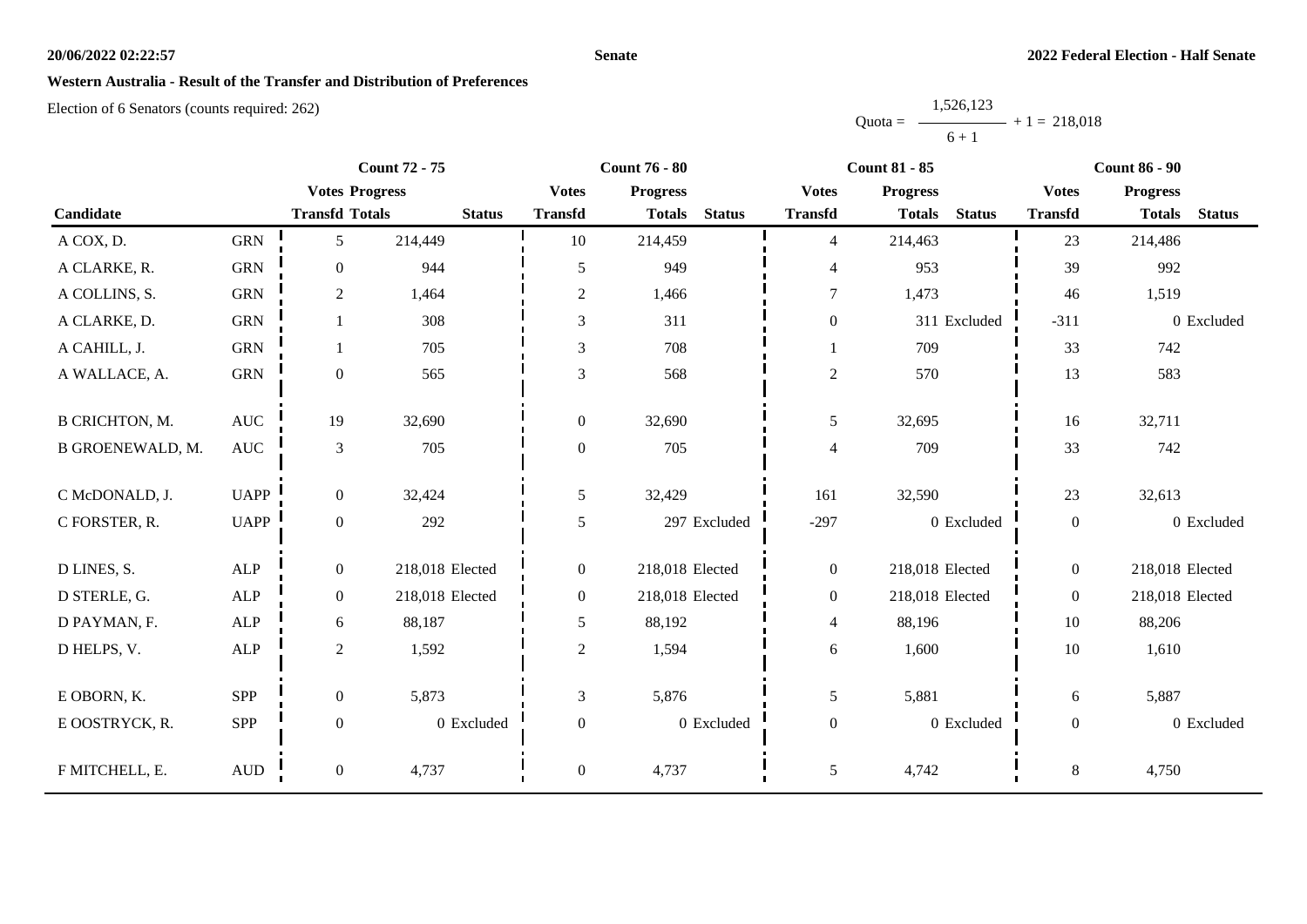#### **Senate**

# **Western Australia - Result of the Transfer and Distribution of Preferences**

|           | 1,526,123 |                |
|-----------|-----------|----------------|
| $Quota =$ |           | $+1 = 218.018$ |
|           | $6 + 1$   |                |

|                  |                      |                       | <b>Count 72 - 75</b> |                  | <b>Count 76 - 80</b> |                | <b>Count 81 - 85</b> |                 |               | <b>Count 86 - 90</b> |                 |               |  |
|------------------|----------------------|-----------------------|----------------------|------------------|----------------------|----------------|----------------------|-----------------|---------------|----------------------|-----------------|---------------|--|
|                  |                      | <b>Votes Progress</b> |                      | <b>Votes</b>     | <b>Progress</b>      |                | <b>Votes</b>         | <b>Progress</b> |               | <b>Votes</b>         | <b>Progress</b> |               |  |
| Candidate        |                      | <b>Transfd Totals</b> | <b>Status</b>        | <b>Transfd</b>   | <b>Totals</b>        | <b>Status</b>  | <b>Transfd</b>       | <b>Totals</b>   | <b>Status</b> | <b>Transfd</b>       | <b>Totals</b>   | <b>Status</b> |  |
| F SIMSON, S.     | $\hbox{AUD}$         | $\overline{0}$        | $0\,$ Excluded       | $\theta$         |                      | $0\,$ Excluded | $\overline{0}$       |                 | 0 Excluded    | $\overline{0}$       |                 | 0 Excluded    |  |
|                  |                      |                       |                      |                  |                      |                |                      |                 |               |                      |                 |               |  |
| G FILING, P.     | ON                   |                       | 52,922               | 10               | 52,932               |                | 27                   | 52,959          |               | 5                    | 52,964          |               |  |
| G MUNDY, S.      | <b>ON</b>            | $\mathbf{0}$          | 508                  | 9                | 517                  |                | 14                   | 531             |               | $\overline{c}$       | 533             |               |  |
| H HARLEY, P.     | <b>SAL</b>           | $\overline{0}$        | 2,507                | 4                | 2,511                |                | -1                   | 2,512           |               |                      | 2,513           |               |  |
| H SALMON, A.     | $\operatorname{SAL}$ | $\boldsymbol{0}$      | 0 Excluded           | $\boldsymbol{0}$ |                      | 0 Excluded     | $\boldsymbol{0}$     |                 | 0 Excluded    | $\boldsymbol{0}$     |                 | 0 Excluded    |  |
| I JOHNSON, N.    | HMP                  | $\overline{4}$        | 51,429               | 173              | 51,602               |                | $\overline{2}$       | 51,604          |               | 6                    | 51,610          |               |  |
| I PEET, A.       | HMP                  | $\overline{2}$        | 289 Excluded         | $-289$           |                      | 0 Excluded     | $\boldsymbol{0}$     |                 | 0 Excluded    | $\boldsymbol{0}$     |                 | 0 Excluded    |  |
| J CULLETON, R.   | GAP                  | $\overline{0}$        | 15,961               | 5                | 15,966               |                | $\tau$               | 15,973          |               |                      | 15,974          |               |  |
| J VINCI, S.      | GAP                  | $\mathbf{0}$          | 0 Excluded           | $\mathbf{0}$     |                      | 0 Excluded     | $\boldsymbol{0}$     |                 | 0 Excluded    | $\overline{0}$       |                 | 0 Excluded    |  |
| K GEORGATOS, G.  |                      | $\overline{0}$        | 2,206                | $\overline{2}$   | 2,208                |                | $\boldsymbol{0}$     | 2,208           |               |                      | 2,209           |               |  |
| K KRAKOUER, M.   |                      | $\boldsymbol{0}$      | 0 Excluded           | $\boldsymbol{0}$ |                      | $0\,$ Excluded | $\boldsymbol{0}$     |                 | 0 Excluded    | $\overline{0}$       |                 | 0 Excluded    |  |
| L FANTINEL, K.   | LDP                  | 3                     | 29,406               |                  | 29,407               |                | $\mathfrak{Z}$       | 29,410          |               |                      | 29,411          |               |  |
| L McLOUGHLIN, P. | LDP                  | $\overline{0}$        | 310                  | 2                | 312                  |                | $\tau$               | 319             |               |                      | 320             |               |  |
| M KINSELLA, M.   | <b>IMO</b>           | 3                     | 3,540                | 4                | 3,544                |                | $\mathbf{2}$         | 3,546           |               | $\overline{c}$       | 3,548           |               |  |
| M LOCKYER, L.    | <b>IMO</b>           | $\boldsymbol{0}$      | 0 Excluded           | $\boldsymbol{0}$ |                      | 0 Excluded     | $\boldsymbol{0}$     |                 | 0 Excluded    | $\overline{0}$       |                 | 0 Excluded    |  |
|                  |                      |                       |                      |                  |                      |                |                      |                 |               |                      |                 |               |  |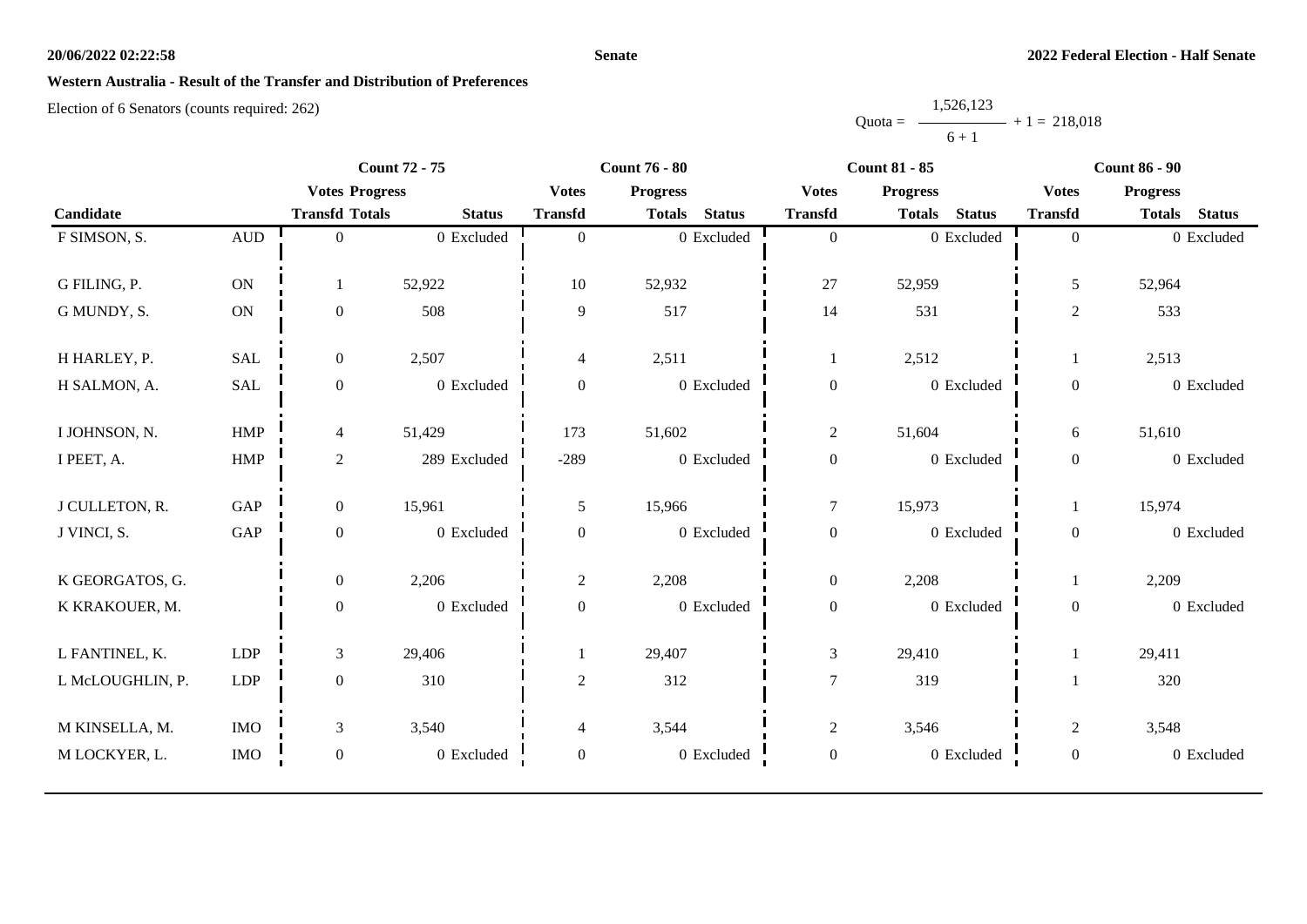#### **Senate**

Quota =

1,526,123

 $+ 1 = 218,018$ 

# **Western Australia - Result of the Transfer and Distribution of Preferences**

|                   |             |                       |                 |                  |                 |                  | $6 + 1$         |                  |                 |
|-------------------|-------------|-----------------------|-----------------|------------------|-----------------|------------------|-----------------|------------------|-----------------|
| Candidate         |             | <b>Transfd Totals</b> | <b>Status</b>   | <b>Transfd</b>   | Totals Status   | <b>Transfd</b>   | Totals Status   | <b>Transfd</b>   | Totals Status   |
|                   |             |                       |                 |                  |                 |                  |                 |                  |                 |
| N PIZZEY, R.      | <b>AUVA</b> | $\overline{2}$        | 2,325           | $\overline{0}$   | 2,325           | -1               | 2,326           | $\overline{2}$   | 2,328           |
| N FITZPATRICK, K. | <b>AUVA</b> | $\boldsymbol{0}$      | 0 Excluded      | $\overline{0}$   | 0 Excluded      | $\boldsymbol{0}$ | 0 Excluded      | $\boldsymbol{0}$ | 0 Excluded      |
| O DORN, A.        | AJP         | $\overline{0}$        | 14,235          | 10               | 14,245          | $\overline{c}$   | 14,247          | 5                | 14,252          |
| O McCASKER, E.    | AJP         | $\boldsymbol{0}$      | 0 Excluded      | $\overline{0}$   | 0 Excluded      | $\boldsymbol{0}$ | 0 Excluded      | $\boldsymbol{0}$ | 0 Excluded      |
| P TINLEY, C.      |             | 4                     | 987             | $\overline{0}$   | 987             | $\boldsymbol{0}$ | 987             | $\overline{0}$   | 987             |
| PAYRE, T.         |             | $\boldsymbol{0}$      | 0 Excluded      | $\overline{0}$   | 0 Excluded      | $\boldsymbol{0}$ | 0 Excluded      | $\boldsymbol{0}$ | 0 Excluded      |
| Q WILYMAN, J.     | <b>CYA</b>  | 1                     | 8,338           |                  | 8,339           | 1                | 8,340           | $\boldsymbol{2}$ | 8,342           |
| Q BARRETT, L.     | $\rm CYA$   | $\boldsymbol{0}$      | 0 Excluded      | $\boldsymbol{0}$ | 0 Excluded      | $\boldsymbol{0}$ | 0 Excluded      | $\boldsymbol{0}$ | 0 Excluded      |
| R CASH, M.        | LP          | $\boldsymbol{0}$      | 218,018 Elected | $\overline{0}$   | 218,018 Elected | $\boldsymbol{0}$ | 218,018 Elected | $\overline{0}$   | 218,018 Elected |
| R SMITH, D.       | LP          | $\boldsymbol{0}$      | 218,018 Elected | $\overline{0}$   | 218,018 Elected | $\boldsymbol{0}$ | 218,018 Elected | $\boldsymbol{0}$ | 218,018 Elected |
| R SMALL, B.       | LP          | $\mathfrak{Z}$        | 45,958          |                  | 45,959          | $\boldsymbol{2}$ | 45,961          | -1               | 45,962          |
| R SUFI, S.        | LP          |                       | 622             | $\boldsymbol{0}$ | 622             | $\boldsymbol{0}$ | 622             |                  | 623             |
| S VILJOEN, T.     | <b>SOPA</b> | 1                     | 5,349           | $\overline{2}$   | 5,351           | $\boldsymbol{0}$ | 5,351           | -1               | 5,352           |
| S WOODINGS, A.    | <b>SOPA</b> | $\boldsymbol{0}$      | 0 Excluded      | $\overline{0}$   | 0 Excluded      | $\boldsymbol{0}$ | 0 Excluded      | $\boldsymbol{0}$ | 0 Excluded      |
| T McDOWALL, M.    | <b>WAP</b>  | $\boldsymbol{0}$      | 26,414          | 6                | 26,420          | $\mathfrak s$    | 26,425          | $\mathfrak{Z}$   | 26,428          |
| T MATHESON, J.    | <b>WAP</b>  | $\mathfrak{H}$        | 408             | $\overline{2}$   | 410             | $\overline{4}$   | 414             | $\sqrt{2}$       | 416             |
|                   |             |                       |                 |                  |                 |                  |                 |                  |                 |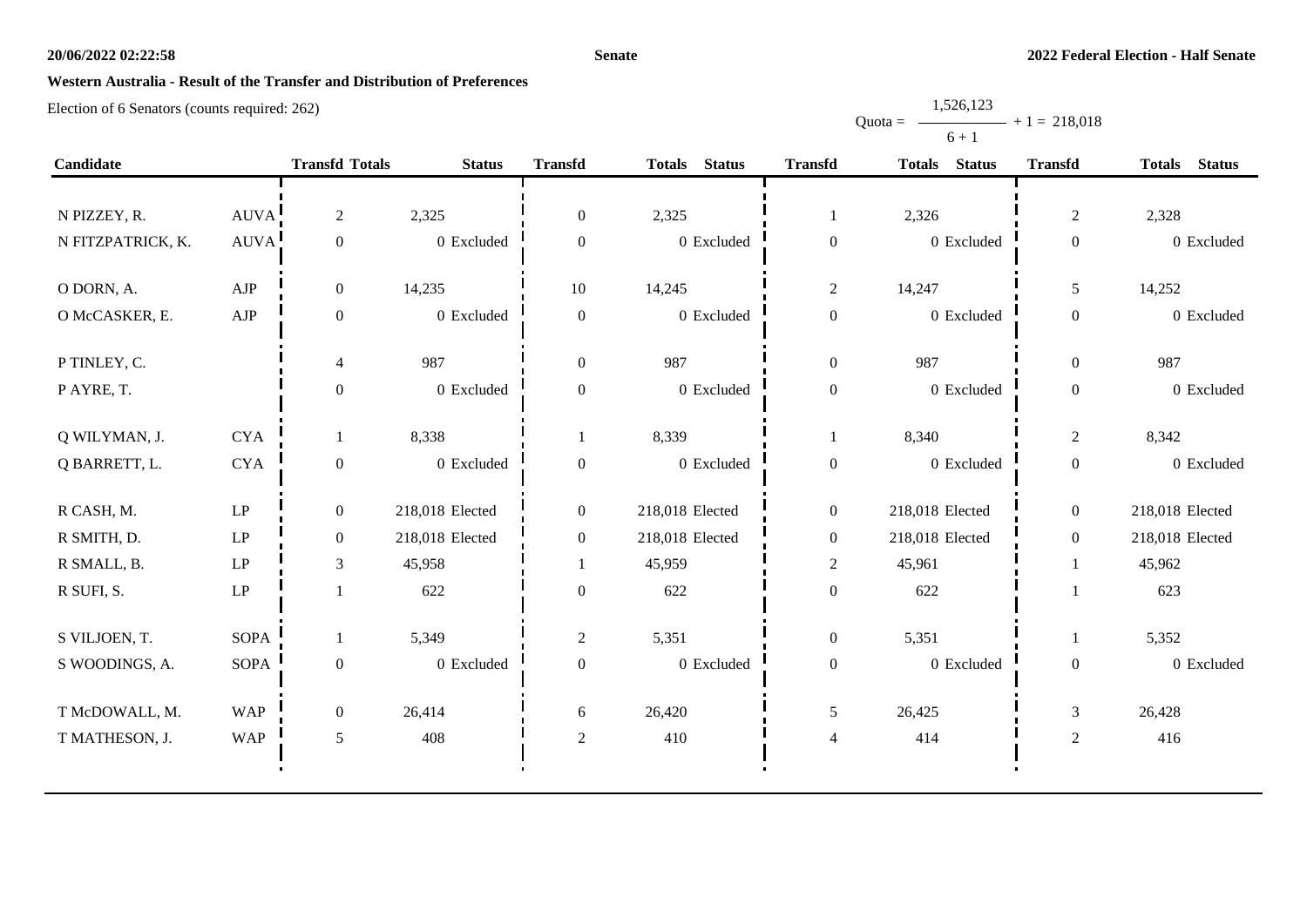#### **Senate**

1,526,123

### **Western Australia - Result of the Transfer and Distribution of Preferences**

|                                               |                           | <b>Candidates Excluded</b><br>80. PEGRUM, V. |                | <b>Candidates Excluded</b><br>46. PEET, A. |                | <b>Candidates Excluded</b><br>32. FORSTER, R. |                                   | Candidates Excluded<br>26. CLARKE, D. |              |
|-----------------------------------------------|---------------------------|----------------------------------------------|----------------|--------------------------------------------|----------------|-----------------------------------------------|-----------------------------------|---------------------------------------|--------------|
| <b>Total Votes</b>                            |                           | $\Omega$                                     | 1,526,123      | $\theta$                                   | 1,526,123      | $\boldsymbol{0}$                              | 1,526,123                         | $\boldsymbol{0}$                      | 1,526,123    |
| <b>Loss By Fraction</b>                       |                           | $\overline{2}$                               | 129            | $\tau$                                     | 136            | $\tau$                                        | 143                               | 11                                    | 154          |
| <b>Exhausted Votes</b>                        |                           | $\overline{0}$                               | $\overline{0}$ | $\Omega$                                   | $\overline{0}$ | $\overline{0}$                                | $\Omega$                          | $\theta$                              | $\theta$     |
| UG PEGRUM, V.                                 | $\ensuremath{\text{IND}}$ | $-264$                                       | 0 Excluded     | $\Omega$                                   | 0 Excluded     | $\boldsymbol{0}$                              | 0 Excluded                        | $\overline{0}$                        | 0 Excluded   |
| UG BURDETT, B.                                | <b>SUN</b>                | $\overline{0}$                               | 0 Excluded     | $\overline{0}$                             | 0 Excluded     | $\overline{0}$                                | 0 Excluded                        | $\Omega$                              | 0 Excluded   |
| UG VAGH, Y.                                   | <b>IND</b>                | 119                                          | 450            | $\mathbf{0}$                               | 450            |                                               | 451                               | $\overline{0}$                        | 451          |
| UG McDONALD, P.                               | <b>IND</b>                | $\overline{0}$                               | 0 Excluded     | $\mathbf{0}$                               | 0 Excluded     | $\boldsymbol{0}$                              | 0 Excluded                        | $\Omega$                              | 0 Excluded   |
| UG BUCKLE, A.                                 | $\ensuremath{\text{IND}}$ | 35                                           | 314            | $\Omega$                                   | 314            |                                               | 315                               |                                       | 316 Excluded |
| UG MURPHY, Z.                                 | <b>IND</b>                | 33                                           | 1,166          | $\mathbf{0}$                               | 1,166          |                                               | 1,167                             |                                       | 1,168        |
| V WATKINS, D.                                 | ${\rm FIN}$               | $\overline{0}$                               | 0 Excluded     | $\Omega$                                   | 0 Excluded     | $\boldsymbol{0}$                              | 0 Excluded                        | $\overline{0}$                        | 0 Excluded   |
| V COUNT, M.                                   | <b>FIN</b>                | 5                                            | 1,536          | 3                                          | 1,539          | $\boldsymbol{0}$                              | 1,539                             |                                       | 1,540        |
| U ROBINSON, J.                                | $\mbox{CEC}$              | $\theta$                                     | 0 Excluded     | $\Omega$                                   | 0 Excluded     | $\boldsymbol{0}$                              | 0 Excluded                        | $\overline{0}$                        | 0 Excluded   |
| U BRAILEY, D.                                 | $\mbox{CEC}$              |                                              | 1,807          |                                            | 1,808          |                                               | 1,809                             | $\overline{0}$                        | 1,809        |
| Election of 6 Senators (counts required: 262) |                           |                                              |                |                                            |                |                                               | 1,320,123<br>$Quota =$<br>$6 + 1$ | $+1 = 218,018$                        |              |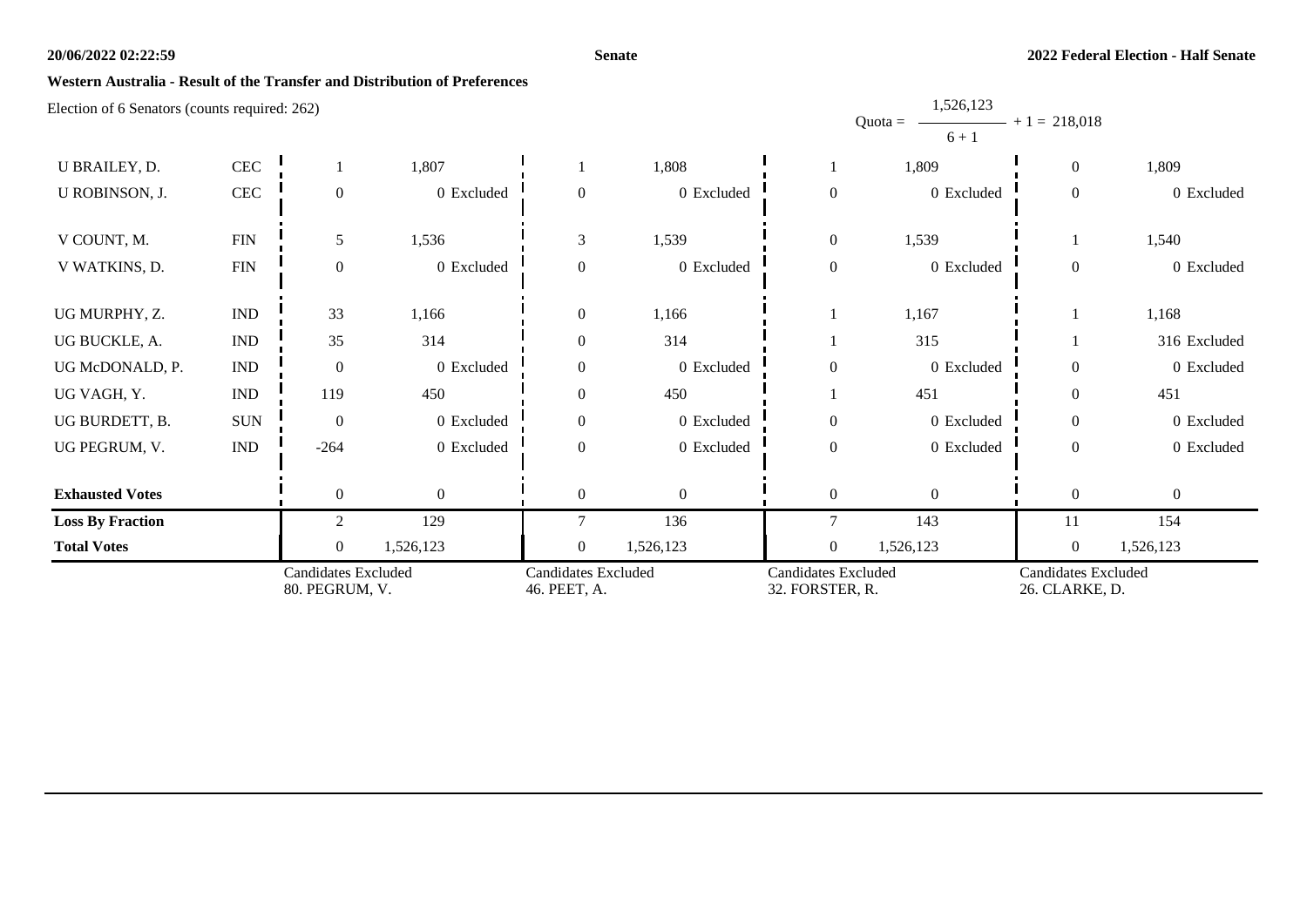#### **Senate**

### **Western Australia - Result of the Transfer and Distribution of Preferences**

|           | 1,526,123 |                |
|-----------|-----------|----------------|
| $Quota =$ |           | $+1 = 218,018$ |
|           | $6 + 1$   |                |

|                       |                      | <b>Count 91 - 93</b>  |                 | <b>Count 94 - 98</b> |                 | <b>Count 99 - 103</b> |                  |                 | <b>Count 104 - 107</b> |                  |                 |               |
|-----------------------|----------------------|-----------------------|-----------------|----------------------|-----------------|-----------------------|------------------|-----------------|------------------------|------------------|-----------------|---------------|
|                       |                      | <b>Votes Progress</b> |                 | <b>Votes</b>         | <b>Progress</b> |                       | <b>Votes</b>     | <b>Progress</b> |                        | <b>Votes</b>     | <b>Progress</b> |               |
| Candidate             |                      | <b>Transfd Totals</b> | <b>Status</b>   | <b>Transfd</b>       | <b>Totals</b>   | <b>Status</b>         | <b>Transfd</b>   | <b>Totals</b>   | <b>Status</b>          | <b>Transfd</b>   | <b>Totals</b>   | <b>Status</b> |
| A COX, D.             | <b>GRN</b>           | 9                     | 214,495         | $\tau$               | 214,502         |                       | 8                | 214,510         |                        | 12               | 214,522         |               |
| A CLARKE, R.          | <b>GRN</b>           | $\overline{2}$        | 994             | 5                    | 999             |                       | $\overline{c}$   | 1,001           |                        |                  | 1,002           |               |
| A COLLINS, S.         | <b>GRN</b>           | 6                     | 1,525           | 5                    | 1,530           |                       | $\mathfrak{Z}$   | 1,533           |                        | $\overline{2}$   | 1,535           |               |
| A CLARKE, D.          | <b>GRN</b>           | $\mathbf{0}$          | 0 Excluded      | $\overline{0}$       |                 | 0 Excluded            | $\boldsymbol{0}$ |                 | 0 Excluded             | $\boldsymbol{0}$ |                 | 0 Excluded    |
| A CAHILL, J.          | <b>GRN</b>           |                       | 743             | $\overline{0}$       | 743             |                       | $\boldsymbol{0}$ | 743             |                        | 6                | 749             |               |
| A WALLACE, A.         | ${\rm GRN}$          |                       | 584             | $\boldsymbol{0}$     | 584             |                       | $\sqrt{2}$       | 586             |                        | $\overline{0}$   | 586             |               |
|                       |                      |                       |                 |                      |                 |                       |                  |                 |                        |                  |                 |               |
| <b>B CRICHTON, M.</b> | AUC                  | $\mathfrak{Z}$        | 32,714          | 5                    | 32,719          |                       | $\mathfrak{Z}$   | 32,722          |                        | 3                | 32,725          |               |
| B GROENEWALD, M.      | $\operatorname{AUC}$ | 1                     | 743             | 5                    | 748             |                       | $\mathfrak{2}$   | 750             |                        | $\overline{2}$   | 752             |               |
| C McDONALD, J.        | <b>UAPP</b>          | 3                     | 32,616          | $\overline{7}$       | 32,623          |                       | $\overline{c}$   | 32,625          |                        | 6                | 32,631          |               |
| C FORSTER, R.         | <b>UAPP</b>          | $\mathbf{0}$          | 0 Excluded      | $\boldsymbol{0}$     |                 | $0\,$ Excluded        | $\boldsymbol{0}$ |                 | 0 Excluded             | $\boldsymbol{0}$ |                 | 0 Excluded    |
| D LINES, S.           | ALP                  | $\boldsymbol{0}$      | 218,018 Elected | $\overline{0}$       | 218,018 Elected |                       | $\boldsymbol{0}$ | 218,018 Elected |                        | $\overline{0}$   | 218,018 Elected |               |
| D STERLE, G.          | ALP                  | $\overline{0}$        | 218,018 Elected | $\boldsymbol{0}$     | 218,018 Elected |                       | $\boldsymbol{0}$ | 218,018 Elected |                        | $\overline{0}$   | 218,018 Elected |               |
| D PAYMAN, F.          | ALP                  | 1                     | 88,207          | 3                    | 88,210          |                       | $\tau$           | 88,217          |                        | 69               | 88,286          |               |
| D HELPS, V.           | ALP                  | $\sqrt{5}$            | 1,615           | $\overline{2}$       | 1,617           |                       | $\overline{7}$   | 1,624           |                        | $\overline{0}$   | 1,624           |               |
|                       |                      |                       |                 |                      |                 |                       |                  |                 |                        |                  |                 |               |
| E OBORN, K.           | <b>SPP</b>           | 1                     | 5,888           |                      | 5,889           |                       | $\mathfrak{Z}$   | 5,892           |                        | $\overline{c}$   | 5,894           |               |
| E OOSTRYCK, R.        | SPP                  | $\boldsymbol{0}$      | 0 Excluded      | $\boldsymbol{0}$     |                 | 0 Excluded            | $\boldsymbol{0}$ |                 | 0 Excluded             | $\boldsymbol{0}$ |                 | 0 Excluded    |
| F MITCHELL, E.        | $\mbox{AUD}$         |                       | 4,751           | 8                    | 4,759           |                       | $\tau$           | 4,766           |                        |                  | 4,767           |               |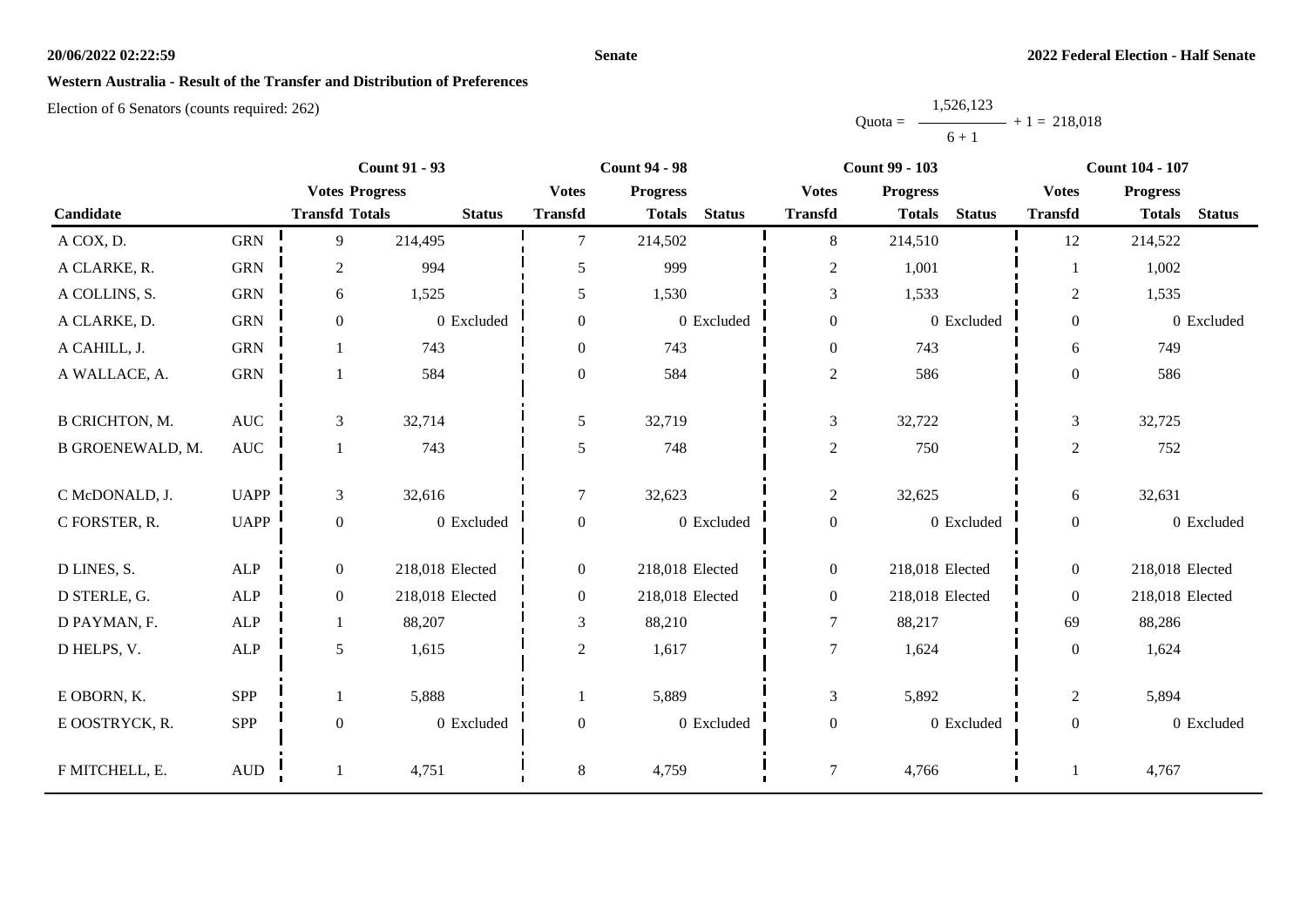#### **Senate**

# **Western Australia - Result of the Transfer and Distribution of Preferences**

|           | 1,526,123 |                |
|-----------|-----------|----------------|
| $Quota =$ |           | $+1 = 218.018$ |
|           | $6 + 1$   |                |

|                  |              | <b>Count 91 - 93</b>  |               | <b>Count 94 - 98</b> |                 | <b>Count 99 - 103</b> |                  |                 | <b>Count 104 - 107</b> |                  |                 |               |
|------------------|--------------|-----------------------|---------------|----------------------|-----------------|-----------------------|------------------|-----------------|------------------------|------------------|-----------------|---------------|
|                  |              | <b>Votes Progress</b> |               | <b>Votes</b>         | <b>Progress</b> |                       | <b>Votes</b>     | <b>Progress</b> |                        | <b>Votes</b>     | <b>Progress</b> |               |
| Candidate        |              | <b>Transfd Totals</b> | <b>Status</b> | <b>Transfd</b>       | <b>Totals</b>   | <b>Status</b>         | <b>Transfd</b>   | <b>Totals</b>   | <b>Status</b>          | <b>Transfd</b>   | <b>Totals</b>   | <b>Status</b> |
| F SIMSON, S.     | $\mbox{AUD}$ | $\theta$              | 0 Excluded    | $\mathbf{0}$         |                 | 0 Excluded            | $\boldsymbol{0}$ |                 | 0 Excluded             | $\overline{0}$   |                 | 0 Excluded    |
| G FILING, P.     | ON           | $\tau$                | 52,971        | 12                   | 52,983          |                       | 5                | 52,988          |                        | 6                | 52,994          |               |
| G MUNDY, S.      | ON           | $\overline{c}$        | 535           | 5                    | 540             |                       | 6                | 546             |                        |                  |                 | 547 Excluded  |
| H HARLEY, P.     | <b>SAL</b>   | $\overline{0}$        | 2,513         | $\overline{c}$       | 2,515           |                       | 1                | 2,516           |                        |                  | 2,517           |               |
| H SALMON, A.     | <b>SAL</b>   | $\boldsymbol{0}$      | 0 Excluded    | $\boldsymbol{0}$     |                 | 0 Excluded            | $\boldsymbol{0}$ |                 | 0 Excluded             | $\overline{0}$   |                 | 0 Excluded    |
| I JOHNSON, N.    | <b>HMP</b>   | $\overline{4}$        | 51,614        | 5                    | 51,619          |                       | $\sqrt{6}$       | 51,625          |                        |                  | 51,626          |               |
| I PEET, A.       | HMP          | $\boldsymbol{0}$      | 0 Excluded    | $\boldsymbol{0}$     |                 | 0 Excluded            | $\boldsymbol{0}$ |                 | 0 Excluded             | $\boldsymbol{0}$ |                 | 0 Excluded    |
| J CULLETON, R.   | GAP          | 8                     | 15,982        | $\overline{4}$       | 15,986          |                       | $8\,$            | 15,994          |                        | 5                | 15,999          |               |
| J VINCI, S.      | GAP          | $\boldsymbol{0}$      | 0 Excluded    | $\boldsymbol{0}$     |                 | 0 Excluded            | $\boldsymbol{0}$ |                 | 0 Excluded             | $\boldsymbol{0}$ |                 | 0 Excluded    |
| K GEORGATOS, G.  |              | $\overline{2}$        | 2,211         |                      | 2,212           |                       | $\overline{c}$   | 2,214           |                        | $\overline{0}$   | 2,214           |               |
| K KRAKOUER, M.   |              | $\overline{0}$        | 0 Excluded    | $\boldsymbol{0}$     |                 | 0 Excluded            | $\boldsymbol{0}$ |                 | 0 Excluded             | $\boldsymbol{0}$ |                 | 0 Excluded    |
| L FANTINEL, K.   | <b>LDP</b>   | $\overline{2}$        | 29,413        | 169                  | 29,582          |                       | 11               | 29,593          |                        | $\overline{2}$   | 29,595          |               |
| L McLOUGHLIN, P. | LDP          | $\overline{0}$        | 320 Excluded  | $-320$               |                 | 0 Excluded            | $\boldsymbol{0}$ |                 | 0 Excluded             | $\overline{0}$   |                 | 0 Excluded    |
| M KINSELLA, M.   | <b>IMO</b>   | $\tau$                | 3,555         | 8                    | 3,563           |                       | 5                | 3,568           |                        | 6                | 3,574           |               |
| M LOCKYER, L.    | <b>IMO</b>   | $\overline{0}$        | 0 Excluded    | $\mathbf{0}$         |                 | 0 Excluded            | $\boldsymbol{0}$ |                 | 0 Excluded             | $\boldsymbol{0}$ |                 | 0 Excluded    |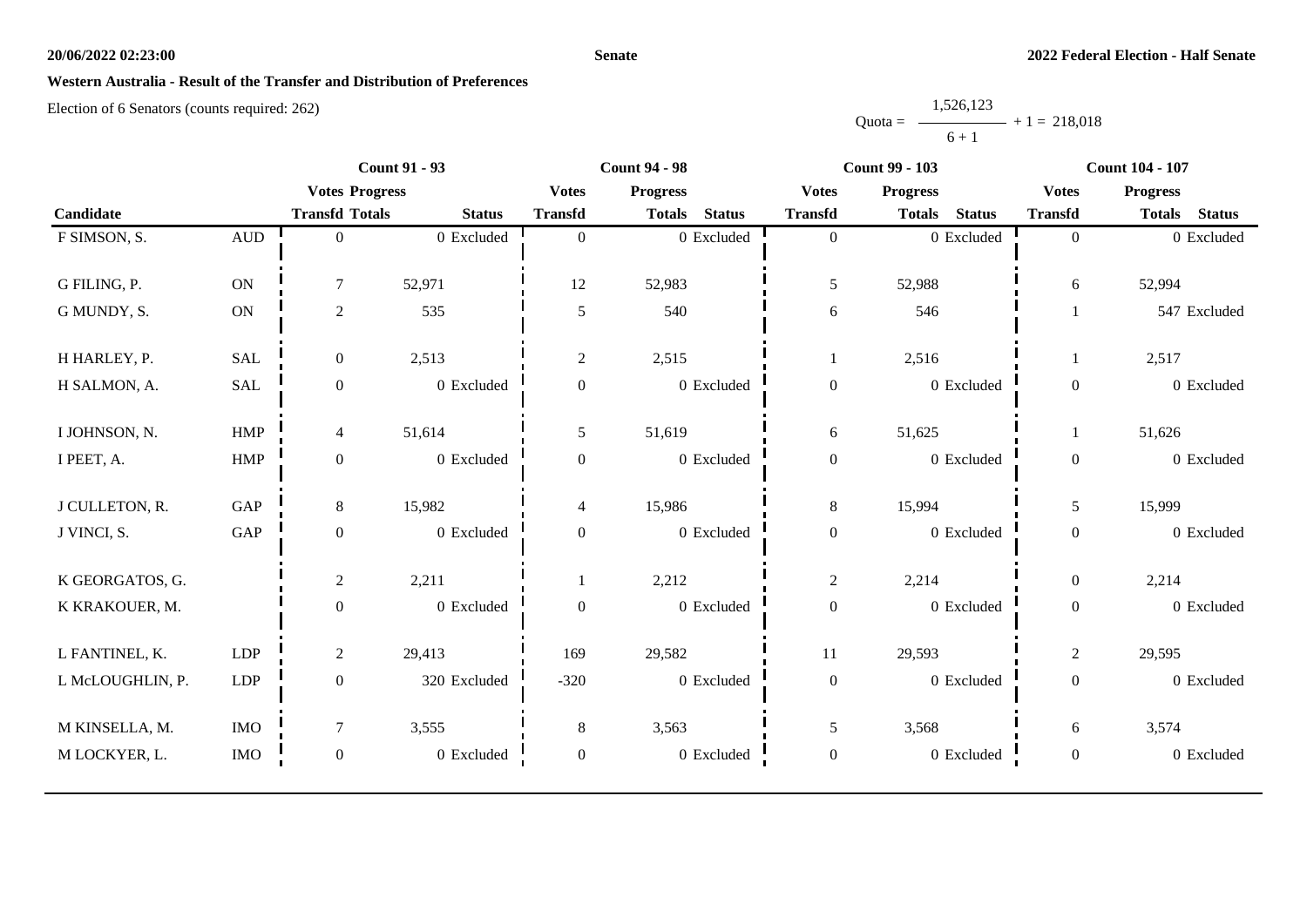#### **Senate**

Quota =

1,526,123

 $+ 1 = 218,018$ 

# **Western Australia - Result of the Transfer and Distribution of Preferences**

|                   |             |                       |                 |                  |                 |                  | $6 + 1$         |                  |                 |
|-------------------|-------------|-----------------------|-----------------|------------------|-----------------|------------------|-----------------|------------------|-----------------|
| Candidate         |             | <b>Transfd Totals</b> | <b>Status</b>   | <b>Transfd</b>   | Totals Status   | <b>Transfd</b>   | Totals Status   | <b>Transfd</b>   | Totals Status   |
|                   |             |                       |                 |                  |                 |                  |                 |                  |                 |
| N PIZZEY, R.      | AUVA        | $\overline{2}$        | 2,330           | $\tau$           | 2,337           | $\sqrt{6}$       | 2,343           |                  | 2,344           |
| N FITZPATRICK, K. | <b>AUVA</b> | $\mathbf{0}$          | 0 Excluded      | $\mathbf{0}$     | 0 Excluded      | $\boldsymbol{0}$ | 0 Excluded      | $\boldsymbol{0}$ | 0 Excluded      |
| O DORN, A.        | AJP         | $\overline{2}$        | 14,254          | $\overline{4}$   | 14,258          | $\overline{9}$   | 14,267          | $\boldsymbol{2}$ | 14,269          |
| O McCASKER, E.    | ${\rm AJP}$ | $\boldsymbol{0}$      | 0 Excluded      | $\mathbf{0}$     | 0 Excluded      | $\boldsymbol{0}$ | 0 Excluded      | $\boldsymbol{0}$ | 0 Excluded      |
| P TINLEY, C.      |             |                       | 988             | $\mathbf{0}$     | 988             | $\overline{4}$   | 992             | 6                | 998             |
| PAYRE, T.         |             | $\boldsymbol{0}$      | 0 Excluded      | $\boldsymbol{0}$ | 0 Excluded      | $\boldsymbol{0}$ | 0 Excluded      | $\boldsymbol{0}$ | 0 Excluded      |
| Q WILYMAN, J.     | <b>CYA</b>  | 6                     | 8,348           | $\overline{4}$   | 8,352           | $\overline{4}$   | 8,356           | 13               | 8,369           |
| Q BARRETT, L.     | <b>CYA</b>  | $\boldsymbol{0}$      | 0 Excluded      | $\boldsymbol{0}$ | 0 Excluded      | $\boldsymbol{0}$ | 0 Excluded      | $\boldsymbol{0}$ | 0 Excluded      |
| R CASH, M.        | LP          | $\mathbf{0}$          | 218,018 Elected | $\mathbf{0}$     | 218,018 Elected | $\boldsymbol{0}$ | 218,018 Elected | $\boldsymbol{0}$ | 218,018 Elected |
| R SMITH, D.       | LP          | $\mathbf{0}$          | 218,018 Elected | $\mathbf{0}$     | 218,018 Elected | $\boldsymbol{0}$ | 218,018 Elected | $\boldsymbol{0}$ | 218,018 Elected |
| R SMALL, B.       | LP          | $\overline{c}$        | 45,964          | $8\,$            | 45,972          | 9                | 45,981          | 5                | 45,986          |
| R SUFI, S.        | LP          | $\overline{4}$        | 627             | $\overline{4}$   | 631             | $\mathfrak{S}$   | 636             | 3                | 639             |
| S VILJOEN, T.     | <b>SOPA</b> | $\overline{2}$        | 5,354           |                  | 5,355           | $\boldsymbol{7}$ | 5,362           | $\mathfrak{Z}$   | 5,365           |
| S WOODINGS, A.    | SOPA        | $\mathbf{0}$          | 0 Excluded      | $\mathbf{0}$     | 0 Excluded      | $\boldsymbol{0}$ | 0 Excluded      | $\boldsymbol{0}$ | 0 Excluded      |
| T McDOWALL, M.    | <b>WAP</b>  | 8                     | 26,436          | 12               | 26,448          | 267              | 26,715          | 3                | 26,718          |
| T MATHESON, J.    | <b>WAP</b>  | 6                     | 422             | $8\,$            | 430 Excluded    | $-430$           | $0$ Excluded    | $\boldsymbol{0}$ | 0 Excluded      |
|                   |             |                       |                 |                  |                 |                  |                 |                  |                 |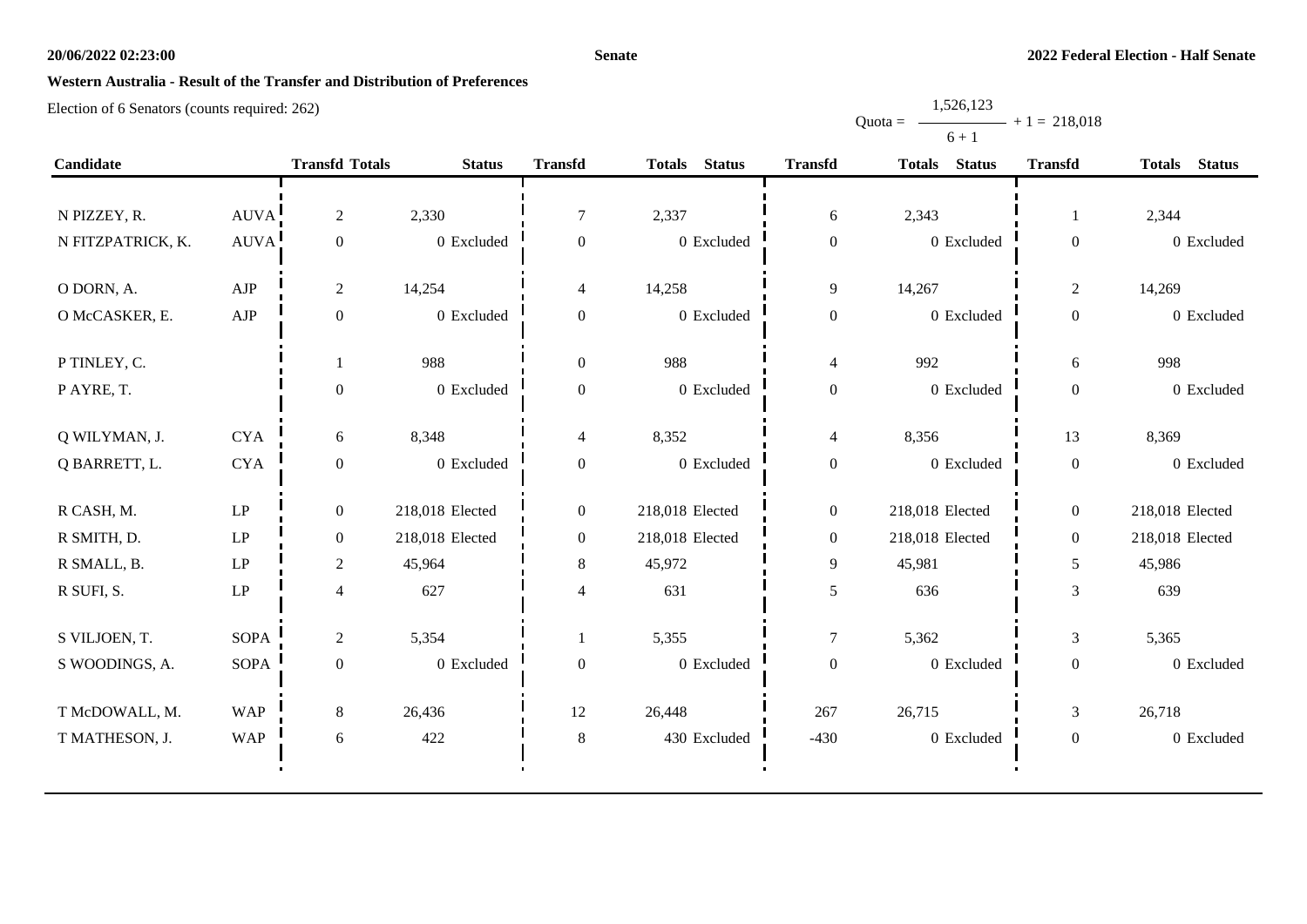#### **Senate**

1,526,123

### **Western Australia - Result of the Transfer and Distribution of Preferences**

|                         |                             | <b>Candidates Excluded</b><br>76. BUCKLE, A. |              | <b>Candidates Excluded</b><br>52. McLOUGHLIN, P. |            | <b>Candidates Excluded</b><br>70. MATHESON, J. |                      | <b>Candidates Excluded</b><br>78. VAGH, Y. |            |
|-------------------------|-----------------------------|----------------------------------------------|--------------|--------------------------------------------------|------------|------------------------------------------------|----------------------|--------------------------------------------|------------|
| <b>Total Votes</b>      |                             | $\Omega$                                     | 1,526,123    | $\overline{0}$                                   | 1,526,123  | $\overline{0}$                                 | 1,526,123            | $\overline{0}$                             | 1,526,123  |
| <b>Loss By Fraction</b> |                             |                                              | 155          | 15                                               | 170        | 9                                              | 179                  |                                            | 180        |
| <b>Exhausted Votes</b>  |                             | $\overline{0}$                               | $\mathbf{0}$ | 3                                                | 3          | 3                                              | 6                    |                                            | $\tau$     |
| UG PEGRUM, V.           | $\mathop{\rm IND}\nolimits$ | $\Omega$                                     | 0 Excluded   | $\Omega$                                         | 0 Excluded | $\overline{0}$                                 | 0 Excluded           | $\Omega$                                   | 0 Excluded |
| UG BURDETT, B.          | <b>SUN</b>                  | $\theta$                                     | 0 Excluded   | $\theta$                                         | 0 Excluded | $\boldsymbol{0}$                               | 0 Excluded           | $\overline{0}$                             | 0 Excluded |
| UG VAGH, Y.             | $\ensuremath{\mathsf{IND}}$ | 54                                           | 505          | $\theta$                                         | 505        |                                                | 506 Excluded         | $-506$                                     | 0 Excluded |
| UG McDONALD, P.         | $\ensuremath{\mathsf{IND}}$ | $\overline{0}$                               | 0 Excluded   | $\theta$                                         | 0 Excluded | $\mathbf{0}$                                   | 0 Excluded           | $\Omega$                                   | 0 Excluded |
| UG BUCKLE, A.           | $\mathop{\rm IND}\nolimits$ | $-316$                                       | 0 Excluded   | $\overline{0}$                                   | 0 Excluded | $\overline{0}$                                 | 0 Excluded           | $\overline{0}$                             | 0 Excluded |
| UG MURPHY, Z.           | $\mathop{\rm IND}\nolimits$ | 155                                          | 1,323        | $\overline{0}$                                   | 1,323      | 3                                              | 1,326                | 335                                        | 1,661      |
| V WATKINS, D.           | ${\rm FIN}$                 | $\theta$                                     | 0 Excluded   | $\theta$                                         | 0 Excluded | $\boldsymbol{0}$                               | 0 Excluded           | $\overline{0}$                             | 0 Excluded |
| V COUNT, M.             | ${\rm FIN}$                 | 4                                            | 1,544        | $\overline{0}$                                   | 1,544      | 3                                              | 1,547                | 3                                          | 1,550      |
| U ROBINSON, J.          | $\rm CEC$                   | $\overline{0}$                               | 0 Excluded   | $\theta$                                         | 0 Excluded | $\boldsymbol{0}$                               | 0 Excluded           | $\overline{0}$                             | 0 Excluded |
| U BRAILEY, D.           | CEC                         | 3                                            | 1,812        | $\overline{0}$                                   | 1,812      | 10                                             | 1,822                | 4                                          | 1,826      |
|                         |                             |                                              |              |                                                  |            |                                                | $Quota =$<br>$6 + 1$ | $-$ + 1 = 218,018                          |            |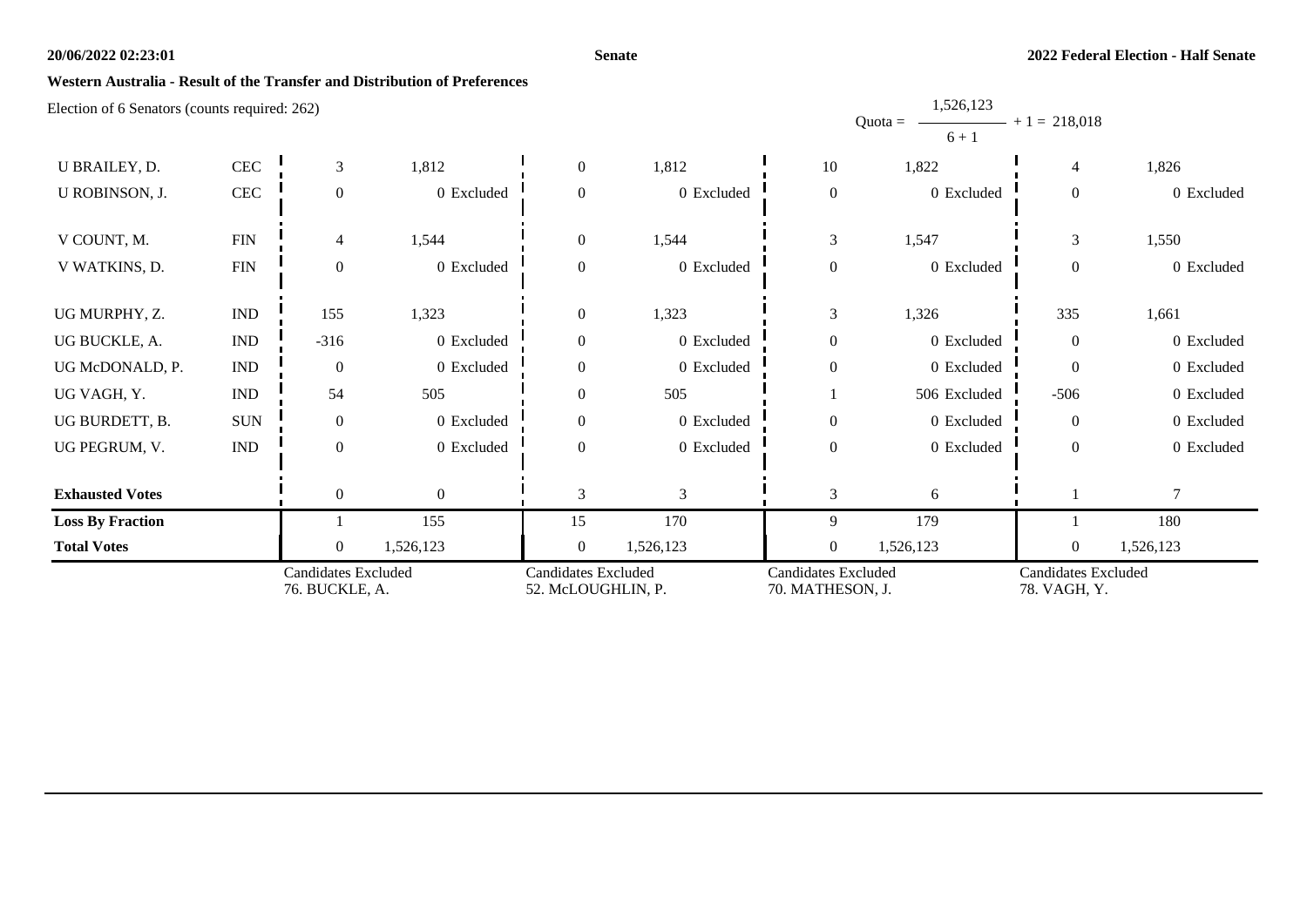#### **Senate**

## **Western Australia - Result of the Transfer and Distribution of Preferences**

|           | 1,526,123      |  |
|-----------|----------------|--|
| $Quota =$ | $+1 = 218,018$ |  |
|           | $6 + 1$        |  |

|                       |              |                       | <b>Count 108 - 112</b> |                  | <b>Count 113 - 117</b>         |                  | <b>Count 118 - 122</b>         |                  | <b>Count 123 - 127</b>         |
|-----------------------|--------------|-----------------------|------------------------|------------------|--------------------------------|------------------|--------------------------------|------------------|--------------------------------|
|                       |              | <b>Votes Progress</b> |                        | <b>Votes</b>     | <b>Progress</b>                | <b>Votes</b>     | <b>Progress</b>                | <b>Votes</b>     | <b>Progress</b>                |
| Candidate             |              | <b>Transfd Totals</b> | <b>Status</b>          | <b>Transfd</b>   | <b>Status</b><br><b>Totals</b> | <b>Transfd</b>   | <b>Status</b><br><b>Totals</b> | <b>Transfd</b>   | <b>Status</b><br><b>Totals</b> |
| A COX, D.             | <b>GRN</b>   | 5                     | 214,527                | 65               | 214,592                        | 11               | 214,603                        | 12               | 214,615                        |
| A CLARKE, R.          | <b>GRN</b>   | 8                     | 1,010                  | 62               | 1,072                          | $\overline{4}$   | 1,076                          | 7                | 1,083                          |
| A COLLINS, S.         | <b>GRN</b>   | 10                    | 1,545                  | 38               | 1,583                          | 5                | 1,588                          | $\overline{4}$   | 1,592                          |
| A CLARKE, D.          | <b>GRN</b>   | $\boldsymbol{0}$      | 0 Excluded             | $\boldsymbol{0}$ | 0 Excluded                     | $\boldsymbol{0}$ | 0 Excluded                     | $\overline{0}$   | 0 Excluded                     |
| A CAHILL, J.          | <b>GRN</b>   |                       | 750                    | 295              | 1,045                          | $\overline{4}$   | 1,049                          | $\overline{0}$   | 1,049                          |
| A WALLACE, A.         | <b>GRN</b>   | $\boldsymbol{0}$      | 586 Excluded           | $-586$           | 0 Excluded                     | $\boldsymbol{0}$ | 0 Excluded                     | $\overline{0}$   | 0 Excluded                     |
| <b>B CRICHTON, M.</b> | <b>AUC</b>   | 36                    | 32,761                 | 14               | 32,775                         | 6                | 32,781                         | 593              | 33,374                         |
| B GROENEWALD, M.      | AUC          | $18\,$                | 770                    | 12               | 782                            | $\mathfrak{Z}$   | 785 Excluded                   | $-785$           | 0 Excluded                     |
| C McDONALD, J.        | <b>UAPP</b>  | 30                    | 32,661                 | 10               | 32,671                         | $\overline{7}$   | 32,678                         | 33               | 32,711                         |
| C FORSTER, R.         | <b>UAPP</b>  | $\boldsymbol{0}$      | 0 Excluded             | $\boldsymbol{0}$ | 0 Excluded                     | $\boldsymbol{0}$ | 0 Excluded                     | $\overline{0}$   | 0 Excluded                     |
| D LINES, S.           | <b>ALP</b>   | $\mathbf{0}$          | 218,018 Elected        | $\overline{0}$   | 218,018 Elected                | $\boldsymbol{0}$ | 218,018 Elected                | $\overline{0}$   | 218,018 Elected                |
| D STERLE, G.          | ALP          | $\overline{0}$        | 218,018 Elected        | $\overline{0}$   | 218,018 Elected                | $\boldsymbol{0}$ | 218,018 Elected                | $\overline{0}$   | 218,018 Elected                |
| D PAYMAN, F.          | ALP          | $\sqrt{2}$            | 88,288                 | 9                | 88,297                         | 17               | 88,314                         | 8                | 88,322                         |
| D HELPS, V.           | $\mbox{ALP}$ | $\tau$                | 1,631                  | 15               | 1,646                          | $25\,$           | 1,671                          | 10               | 1,681                          |
| E OBORN, K.           | <b>SPP</b>   | 6                     | 5,900                  | 9                | 5,909                          | 1                | 5,910                          | 12               | 5,922                          |
| E OOSTRYCK, R.        | <b>SPP</b>   | $\boldsymbol{0}$      | 0 Excluded             | $\boldsymbol{0}$ | 0 Excluded                     | $\boldsymbol{0}$ | 0 Excluded                     | $\boldsymbol{0}$ | 0 Excluded                     |
| F MITCHELL, E.        | $\mbox{AUD}$ | 10                    | 4,777                  | 5                | 4,782                          | $\mathfrak{S}$   | 4,787                          | 18               | 4,805                          |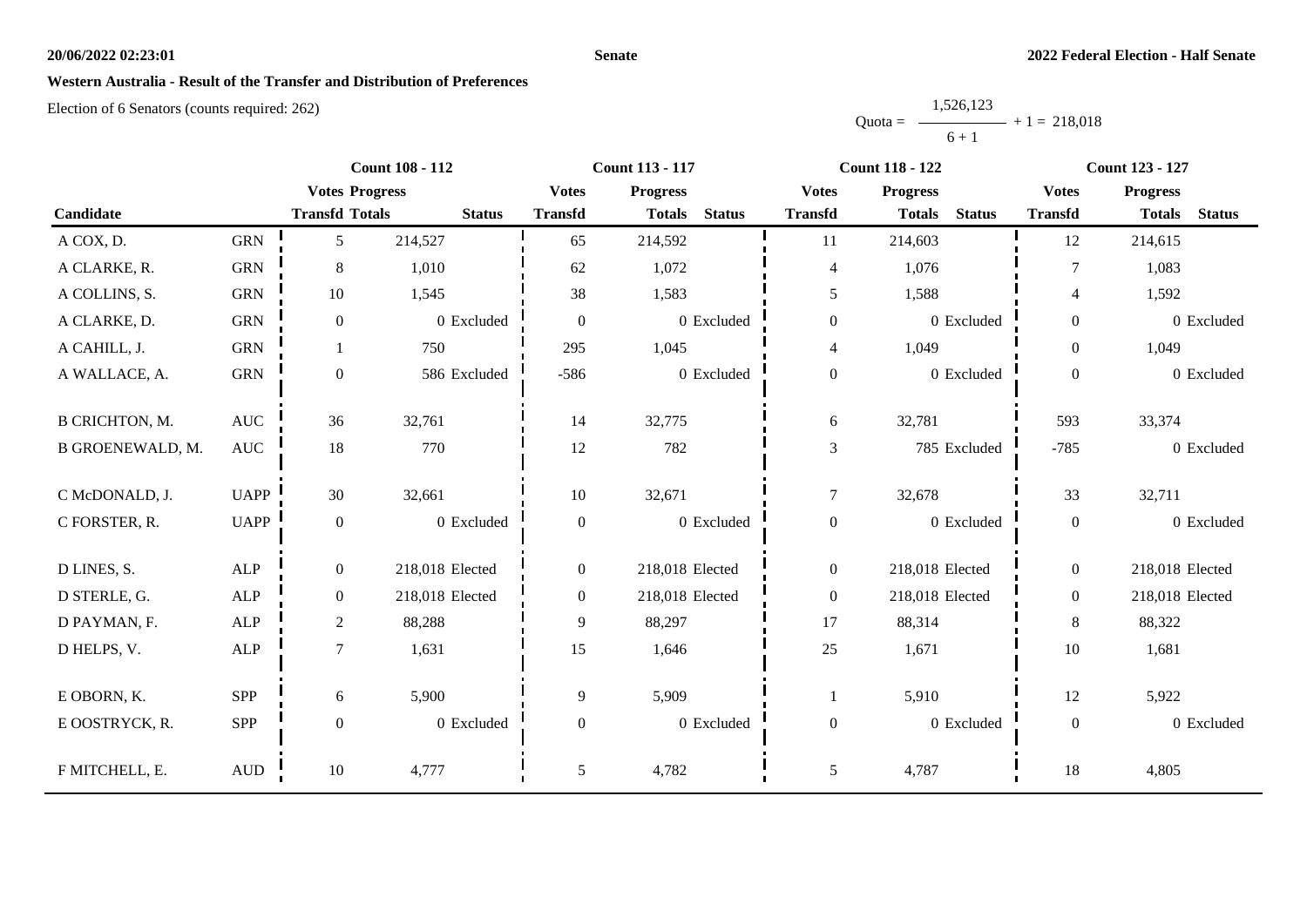#### **Senate**

### **Western Australia - Result of the Transfer and Distribution of Preferences**

|           | 1,526,123      |  |
|-----------|----------------|--|
| $Quota =$ | $+1 = 218,018$ |  |
|           | $6 + 1$        |  |

|                  |              |                       | <b>Count 108 - 112</b> |                  | Count 113 - 117                | <b>Count 118 - 122</b> |                                | Count 123 - 127  |                 |
|------------------|--------------|-----------------------|------------------------|------------------|--------------------------------|------------------------|--------------------------------|------------------|-----------------|
|                  |              | <b>Votes Progress</b> |                        | <b>Votes</b>     | <b>Progress</b>                | <b>Votes</b>           | <b>Progress</b>                | <b>Votes</b>     | <b>Progress</b> |
| Candidate        |              | <b>Transfd Totals</b> | <b>Status</b>          | <b>Transfd</b>   | <b>Status</b><br><b>Totals</b> | <b>Transfd</b>         | <b>Status</b><br><b>Totals</b> | <b>Transfd</b>   | Totals Status   |
| F SIMSON, S.     | $\mbox{AUD}$ | $\Omega$              | 0 Excluded             | $\theta$         | 0 Excluded                     | $\mathbf{0}$           | 0 Excluded                     | $\overline{0}$   | 0 Excluded      |
|                  |              |                       |                        |                  |                                |                        |                                |                  |                 |
| G FILING, P.     | ON           | 296                   | 53,290                 | $\overline{4}$   | 53,294                         | $\mathfrak{H}$         | 53,299                         | 16               | 53,315          |
| G MUNDY, S.      | ON           | $-547$                | 0 Excluded             | $\boldsymbol{0}$ | 0 Excluded                     | $\boldsymbol{0}$       | 0 Excluded                     | $\boldsymbol{0}$ | 0 Excluded      |
|                  |              |                       |                        |                  |                                |                        |                                |                  |                 |
| H HARLEY, P.     | <b>SAL</b>   | 5                     | 2,522                  | $\overline{2}$   | 2,524                          | $\boldsymbol{0}$       | 2,524                          | $\sqrt{2}$       | 2,526           |
| H SALMON, A.     | SAL          | $\boldsymbol{0}$      | 0 Excluded             | $\mathbf{0}$     | 0 Excluded                     | $\boldsymbol{0}$       | 0 Excluded                     | $\boldsymbol{0}$ | 0 Excluded      |
|                  |              |                       |                        |                  |                                |                        |                                |                  |                 |
| I JOHNSON, N.    | ${\rm HMP}$  | 21                    | 51,647                 | 10               | 51,657                         | $\mathfrak{H}$         | 51,662                         | $\mathfrak{Z}$   | 51,665          |
| I PEET, A.       | HMP          | $\mathbf{0}$          | 0 Excluded             | $\mathbf{0}$     | 0 Excluded                     | $\boldsymbol{0}$       | 0 Excluded                     | $\boldsymbol{0}$ | 0 Excluded      |
|                  |              |                       |                        |                  |                                |                        |                                |                  |                 |
| J CULLETON, R.   | GAP          | 19                    | 16,018                 |                  | 16,019                         | 1                      | 16,020                         | 5                | 16,025          |
| J VINCI, S.      | GAP          | $\overline{0}$        | 0 Excluded             | $\mathbf{0}$     | 0 Excluded                     | $\boldsymbol{0}$       | 0 Excluded                     | $\boldsymbol{0}$ | 0 Excluded      |
|                  |              |                       |                        |                  |                                |                        |                                |                  |                 |
| K GEORGATOS, G.  |              | 5                     | 2,219                  | $\overline{0}$   | 2,219                          | $\boldsymbol{0}$       | 2,219                          | -1               | 2,220           |
| K KRAKOUER, M.   |              | $\boldsymbol{0}$      | 0 Excluded             | $\boldsymbol{0}$ | 0 Excluded                     | $\boldsymbol{0}$       | 0 Excluded                     | $\boldsymbol{0}$ | 0 Excluded      |
| L FANTINEL, K.   | LDP          | 11                    | 29,606                 | $\overline{0}$   | 29,606                         | 14                     | 29,620                         | $6\,$            | 29,626          |
|                  |              |                       |                        |                  |                                |                        |                                |                  |                 |
| L McLOUGHLIN, P. | LDP          | $\overline{0}$        | 0 Excluded             | $\overline{0}$   | 0 Excluded                     | $\boldsymbol{0}$       | 0 Excluded                     | $\mathbf{0}$     | 0 Excluded      |
| M KINSELLA, M.   | $\rm{IMO}$   | 8                     | 3,582                  |                  | 3,583                          | $\sqrt{2}$             | 3,585                          | 5                | 3,590           |
| M LOCKYER, L.    | <b>IMO</b>   | $\boldsymbol{0}$      | 0 Excluded             | $\boldsymbol{0}$ | 0 Excluded                     | $\boldsymbol{0}$       | 0 Excluded                     | $\boldsymbol{0}$ | 0 Excluded      |
|                  |              |                       |                        |                  |                                |                        |                                |                  |                 |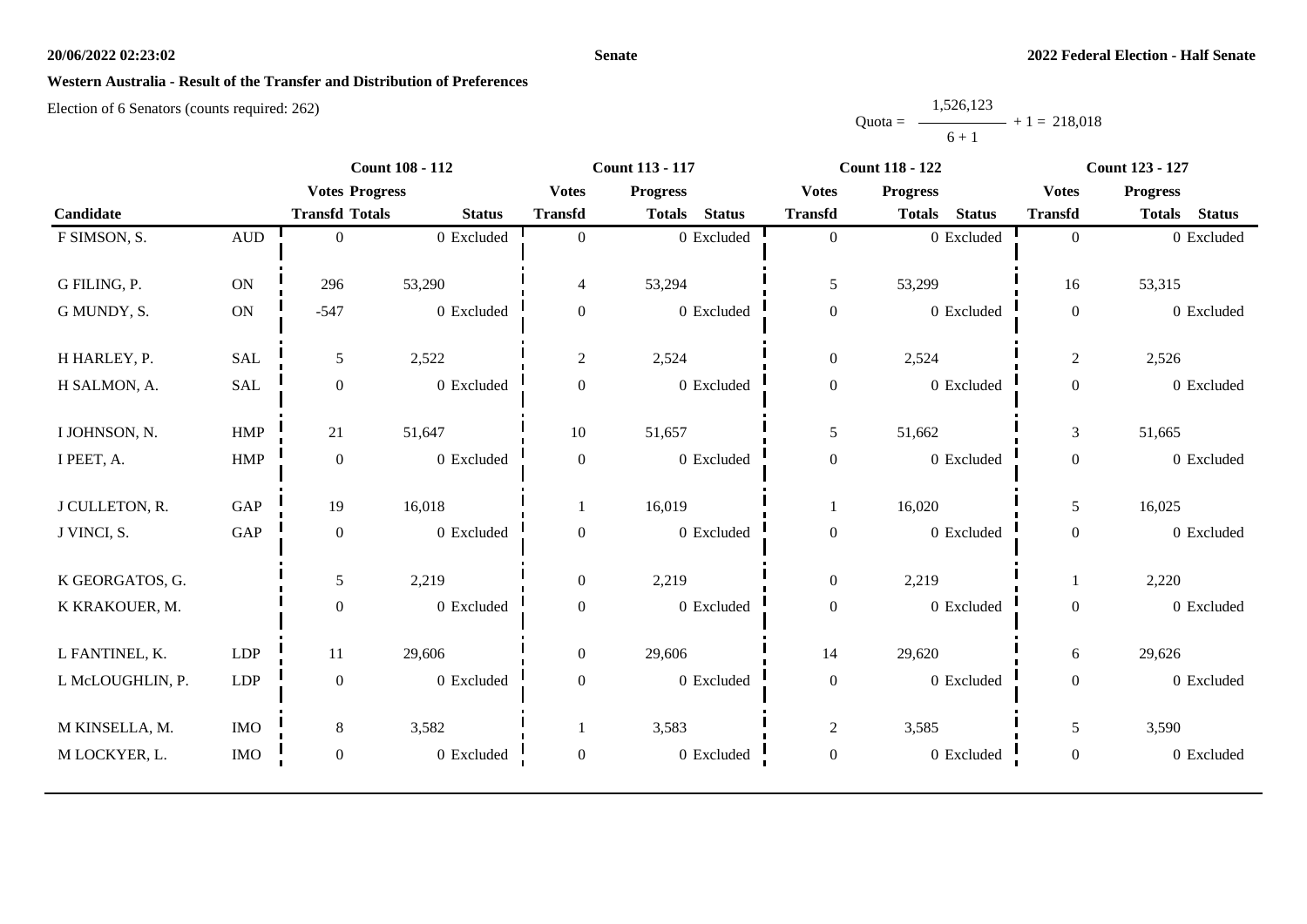#### **Senate**

Quota =

1,526,123

 $+ 1 = 218,018$ 

# **Western Australia - Result of the Transfer and Distribution of Preferences**

|                   |             |                       |                 |                  |                                |                  | $6 + 1$                        |                  |                                |
|-------------------|-------------|-----------------------|-----------------|------------------|--------------------------------|------------------|--------------------------------|------------------|--------------------------------|
| Candidate         |             | <b>Transfd Totals</b> | <b>Status</b>   | <b>Transfd</b>   | <b>Status</b><br><b>Totals</b> | <b>Transfd</b>   | <b>Status</b><br><b>Totals</b> | <b>Transfd</b>   | <b>Totals</b><br><b>Status</b> |
|                   |             |                       |                 |                  |                                |                  |                                |                  |                                |
| N PIZZEY, R.      | <b>AUVA</b> | 1                     | 2,345           |                  | 2,346                          | 1                | 2,347                          | 1                | 2,348                          |
| N FITZPATRICK, K. | <b>AUVA</b> | $\boldsymbol{0}$      | 0 Excluded      | $\boldsymbol{0}$ | 0 Excluded                     | $\boldsymbol{0}$ | 0 Excluded                     | $\boldsymbol{0}$ | 0 Excluded                     |
| O DORN, A.        | AJP         | 5                     | 14,274          | 6                | 14,280                         | $\mathfrak{Z}$   | 14,283                         | $\overline{4}$   | 14,287                         |
| O McCASKER, E.    | AJP         | $\boldsymbol{0}$      | 0 Excluded      | $\mathbf{0}$     | 0 Excluded                     | $\boldsymbol{0}$ | 0 Excluded                     | $\boldsymbol{0}$ | 0 Excluded                     |
| P TINLEY, C.      |             | $\boldsymbol{0}$      | 998             |                  | 999                            | $\sqrt{2}$       | 1,001                          | $\sqrt{2}$       | 1,003 Excluded                 |
| P AYRE, T.        |             | $\boldsymbol{0}$      | 0 Excluded      | $\boldsymbol{0}$ | 0 Excluded                     | $\boldsymbol{0}$ | 0 Excluded                     | $\boldsymbol{0}$ | 0 Excluded                     |
| Q WILYMAN, J.     | <b>CYA</b>  | 8                     | 8,377           |                  | 8,378                          | $\overline{4}$   | 8,382                          | $\overline{4}$   | 8,386                          |
| Q BARRETT, L.     | <b>CYA</b>  | $\boldsymbol{0}$      | 0 Excluded      | $\boldsymbol{0}$ | 0 Excluded                     | $\boldsymbol{0}$ | 0 Excluded                     | $\boldsymbol{0}$ | 0 Excluded                     |
| R CASH, M.        | LP          | $\overline{0}$        | 218,018 Elected | $\boldsymbol{0}$ | 218,018 Elected                | $\boldsymbol{0}$ | 218,018 Elected                | $\boldsymbol{0}$ | 218,018 Elected                |
| R SMITH, D.       | LP          | $\boldsymbol{0}$      | 218,018 Elected | $\boldsymbol{0}$ | 218,018 Elected                | $\boldsymbol{0}$ | 218,018 Elected                | $\boldsymbol{0}$ | 218,018 Elected                |
| R SMALL, B.       | LP          | $\overline{2}$        | 45,988          | 3                | 45,991                         | 487              | 46,478                         | 9                | 46,487                         |
| R SUFI, S.        | LP          | $\mathbf{0}$          | 639             | 5                | 644 Excluded                   | $-644$           | 0 Excluded                     | $\boldsymbol{0}$ | 0 Excluded                     |
| S VILJOEN, T.     | <b>SOPA</b> | $\overline{c}$        | 5,367           | $\mathbf{2}$     | 5,369                          | $\boldsymbol{2}$ | 5,371                          | -1               | 5,372                          |
| S WOODINGS, A.    | <b>SOPA</b> | $\mathbf{0}$          | 0 Excluded      | $\overline{0}$   | 0 Excluded                     | $\boldsymbol{0}$ | 0 Excluded                     | $\boldsymbol{0}$ | 0 Excluded                     |
| T McDOWALL, M.    | <b>WAP</b>  | 11                    | 26,729          | $\overline{4}$   | 26,733                         | 6                | 26,739                         | 10               | 26,749                         |
| T MATHESON, J.    | <b>WAP</b>  | $\mathbf{0}$          | 0 Excluded      | $\mathbf{0}$     | 0 Excluded                     | $\boldsymbol{0}$ | 0 Excluded                     | $\boldsymbol{0}$ | 0 Excluded                     |
|                   |             |                       |                 |                  |                                |                  |                                |                  |                                |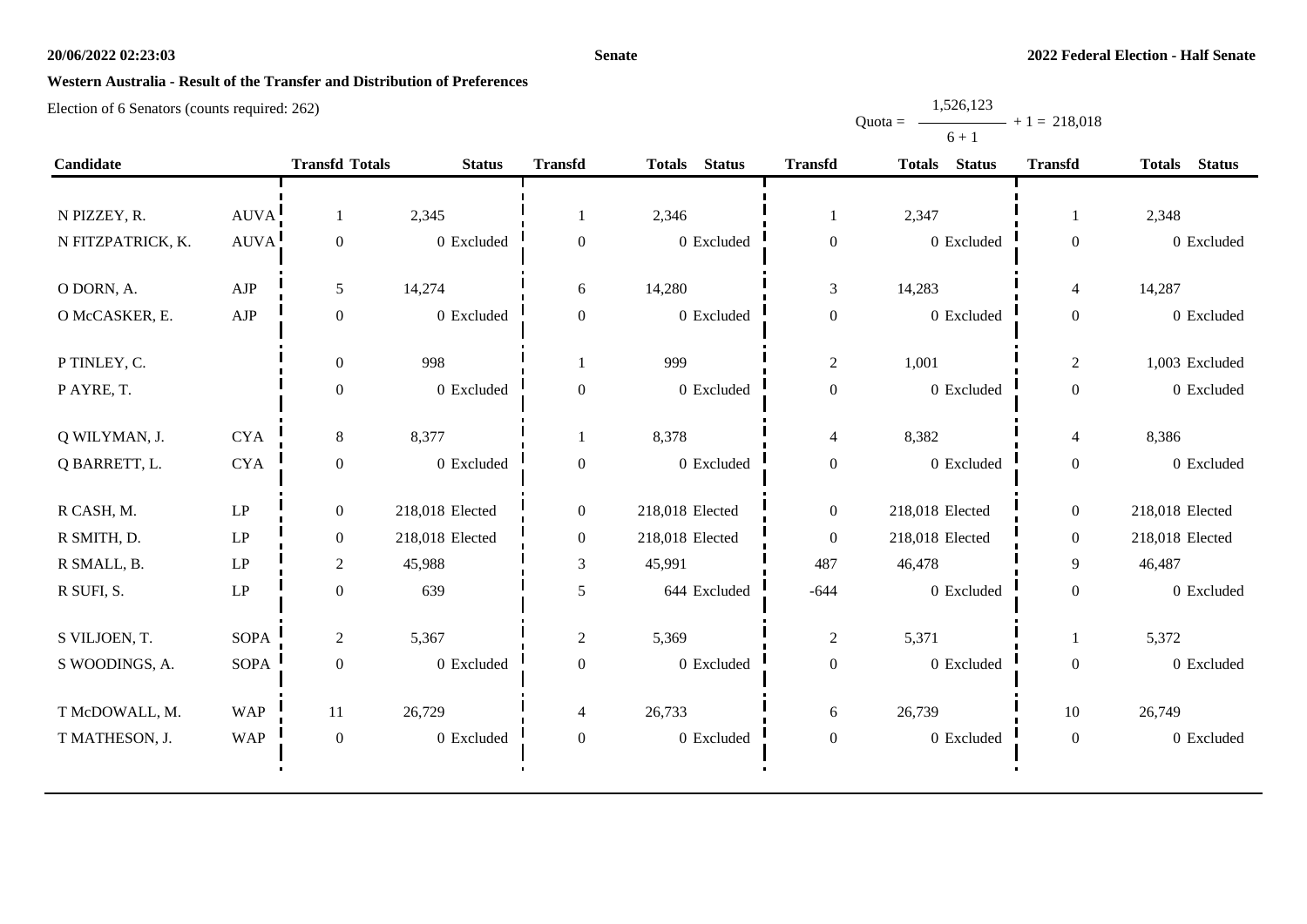#### **Senate**

1,526,123

## **Western Australia - Result of the Transfer and Distribution of Preferences**

| Election of 6 Senators (counts required: 262) |                             |                                             |            |                                               |            |                                            | 1,320,123<br>$Quota =$<br>$6 + 1$ | $+1 = 218,018$                                   |            |
|-----------------------------------------------|-----------------------------|---------------------------------------------|------------|-----------------------------------------------|------------|--------------------------------------------|-----------------------------------|--------------------------------------------------|------------|
| U BRAILEY, D.                                 | $\mbox{CEC}$                | 4                                           | 1,830      | $\overline{0}$                                | 1,830      | 4                                          | 1,834                             | $\overline{c}$                                   | 1,836      |
| U ROBINSON, J.                                | $\mbox{CEC}$                | $\theta$                                    | 0 Excluded | $\theta$                                      | 0 Excluded | $\overline{0}$                             | 0 Excluded                        | $\overline{0}$                                   | 0 Excluded |
| V COUNT, M.                                   | <b>FIN</b>                  | $\overline{0}$                              | 1,550      |                                               | 1,551      | $\overline{c}$                             | 1,553                             | $\theta$                                         | 1,553      |
| V WATKINS, D.                                 | <b>FIN</b>                  | $\theta$                                    | 0 Excluded | $\theta$                                      | 0 Excluded | $\overline{0}$                             | 0 Excluded                        | $\overline{0}$                                   | 0 Excluded |
| UG MURPHY, Z.                                 | $\mathop{\rm IND}\nolimits$ | 3                                           | 1,664      |                                               | 1,665      | 3                                          | 1,668                             |                                                  | 1,669      |
| UG BUCKLE, A.                                 | $\mathop{\rm IND}\nolimits$ | $\Omega$                                    | 0 Excluded | $\Omega$                                      | 0 Excluded | $\overline{0}$                             | 0 Excluded                        | $\Omega$                                         | 0 Excluded |
| UG McDONALD, P.                               | $\mathop{\rm IND}\nolimits$ | $\overline{0}$                              | 0 Excluded | $\overline{0}$                                | 0 Excluded | $\mathbf{0}$                               | 0 Excluded                        | $\Omega$                                         | 0 Excluded |
| UG VAGH, Y.                                   | $\mathop{\rm IND}\nolimits$ | $\mathbf{0}$                                | 0 Excluded | $\overline{0}$                                | 0 Excluded | $\boldsymbol{0}$                           | 0 Excluded                        | $\theta$                                         | 0 Excluded |
| UG BURDETT, B.                                | $\rm SUN$                   | $\overline{0}$                              | 0 Excluded | $\overline{0}$                                | 0 Excluded | $\overline{0}$                             | 0 Excluded                        | $\theta$                                         | 0 Excluded |
| UG PEGRUM, V.                                 | $\mathop{\rm IND}\nolimits$ | $\mathbf{0}$                                | 0 Excluded | $\theta$                                      | 0 Excluded | $\boldsymbol{0}$                           | 0 Excluded                        | $\Omega$                                         | 0 Excluded |
| <b>Exhausted Votes</b>                        |                             |                                             | 14         |                                               | 15         | $\mathfrak{2}$                             | 17                                | 9                                                | 26         |
| <b>Loss By Fraction</b>                       |                             | 6                                           | 186        | 8                                             | 194        | 13                                         | 207                               | $\overline{7}$                                   | 214        |
| <b>Total Votes</b>                            |                             | $\theta$                                    | 1,526,123  | $\overline{0}$                                | 1,526,123  | $\boldsymbol{0}$                           | 1,526,123                         | $\overline{0}$                                   | 1,526,123  |
|                                               |                             | <b>Candidates Excluded</b><br>42. MUNDY, S. |            | <b>Candidates Excluded</b><br>28. WALLACE, A. |            | <b>Candidates Excluded</b><br>66. SUFI, S. |                                   | <b>Candidates Excluded</b><br>30. GROENEWALD, M. |            |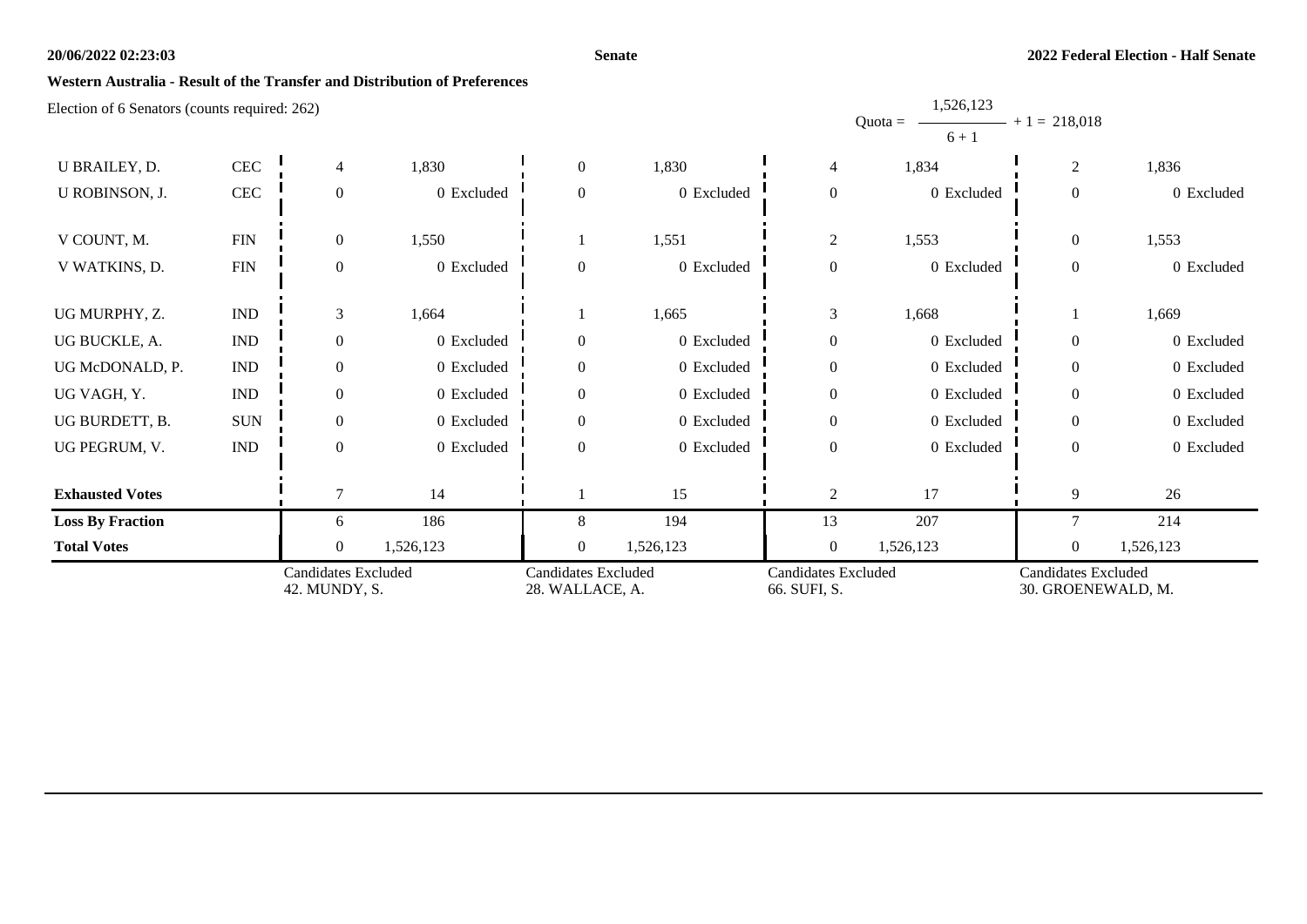#### **Senate**

## **Western Australia - Result of the Transfer and Distribution of Preferences**

|           | 1,526,123      |  |
|-----------|----------------|--|
| $Quota =$ | $+1 = 218,018$ |  |
|           | $6 + 1$        |  |

|                       |              |                       | <b>Count 128 - 132</b> |                  | <b>Count 133 - 137</b>         |                  | <b>Count 138 - 142</b>         |                  | <b>Count 143 - 147</b>         |
|-----------------------|--------------|-----------------------|------------------------|------------------|--------------------------------|------------------|--------------------------------|------------------|--------------------------------|
|                       |              | <b>Votes Progress</b> |                        | <b>Votes</b>     | <b>Progress</b>                | <b>Votes</b>     | <b>Progress</b>                | <b>Votes</b>     | <b>Progress</b>                |
| Candidate             |              | <b>Transfd Totals</b> | <b>Status</b>          | <b>Transfd</b>   | <b>Status</b><br><b>Totals</b> | <b>Transfd</b>   | <b>Status</b><br><b>Totals</b> | <b>Transfd</b>   | <b>Status</b><br><b>Totals</b> |
| A COX, D.             | <b>GRN</b>   | 25                    | 214,640                | 226              | 214,866                        | 436              | 215,302                        | 166              | 215,468                        |
| A CLARKE, R.          | <b>GRN</b>   | 1                     | 1,084                  | 117              | 1,201 Excluded                 | $-1,201$         | 0 Excluded                     | $\boldsymbol{0}$ | 0 Excluded                     |
| A COLLINS, S.         | <b>GRN</b>   | $\overline{0}$        | 1,592                  | 542              | 2,134                          | 289              | 2,423                          | 6                | 2,429                          |
| A CLARKE, D.          | <b>GRN</b>   | $\mathbf{0}$          | 0 Excluded             | $\boldsymbol{0}$ | 0 Excluded                     | $\boldsymbol{0}$ | 0 Excluded                     | $\overline{0}$   | 0 Excluded                     |
| A CAHILL, J.          | <b>GRN</b>   | 1                     | 1,050 Excluded         | $-1,050$         | 0 Excluded                     | $\boldsymbol{0}$ | 0 Excluded                     | $\overline{0}$   | 0 Excluded                     |
| A WALLACE, A.         | <b>GRN</b>   | $\boldsymbol{0}$      | 0 Excluded             | $\boldsymbol{0}$ | 0 Excluded                     | $\boldsymbol{0}$ | 0 Excluded                     | $\overline{0}$   | 0 Excluded                     |
|                       |              |                       |                        |                  |                                |                  |                                |                  |                                |
| <b>B CRICHTON, M.</b> | <b>AUC</b>   | 52                    | 33,426                 | 20               | 33,446                         | 57               | 33,503                         | 21               | 33,524                         |
| B GROENEWALD, M.      | <b>AUC</b>   | $\boldsymbol{0}$      | 0 Excluded             | $\boldsymbol{0}$ | 0 Excluded                     | $\boldsymbol{0}$ | 0 Excluded                     | $\boldsymbol{0}$ | 0 Excluded                     |
| C McDONALD, J.        | <b>UAPP</b>  | 49                    | 32,760                 | 10               | 32,770                         | 72               | 32,842                         | 14               | 32,856                         |
| C FORSTER, R.         | <b>UAPP</b>  | $\boldsymbol{0}$      | 0 Excluded             | $\boldsymbol{0}$ | 0 Excluded                     | $\boldsymbol{0}$ | 0 Excluded                     | $\overline{0}$   | 0 Excluded                     |
| D LINES, S.           | ALP          | $\boldsymbol{0}$      | 218,018 Elected        | $\overline{0}$   | 218,018 Elected                | $\boldsymbol{0}$ | 218,018 Elected                | $\overline{0}$   | 218,018 Elected                |
|                       |              |                       |                        |                  |                                |                  |                                |                  |                                |
| D STERLE, G.          | ALP          | $\boldsymbol{0}$      | 218,018 Elected        | $\overline{0}$   | 218,018 Elected                | $\boldsymbol{0}$ | 218,018 Elected                | $\overline{0}$   | 218,018 Elected                |
| D PAYMAN, F.          | ALP          | 20                    | 88,342                 | 38               | 88,380                         | 62               | 88,442                         | 146              | 88,588                         |
| D HELPS, V.           | ALP          | $\sqrt{2}$            | 1,683                  | 18               | 1,701                          | 28               | 1,729                          | 11               | 1,740                          |
| E OBORN, K.           | SPP          | 8                     | 5,930                  | $\overline{7}$   | 5,937                          | 38               | 5,975                          | 77               | 6,052                          |
|                       |              |                       |                        |                  |                                |                  |                                |                  |                                |
| E OOSTRYCK, R.        | SPP          | $\boldsymbol{0}$      | 0 Excluded             | $\overline{0}$   | 0 Excluded                     | $\boldsymbol{0}$ | 0 Excluded                     | $\overline{0}$   | 0 Excluded                     |
| F MITCHELL, E.        | $\mbox{AUD}$ | $\mathfrak{Z}$        | 4,808                  | 6                | 4,814                          | 29               | 4,843                          | 24               | 4,867                          |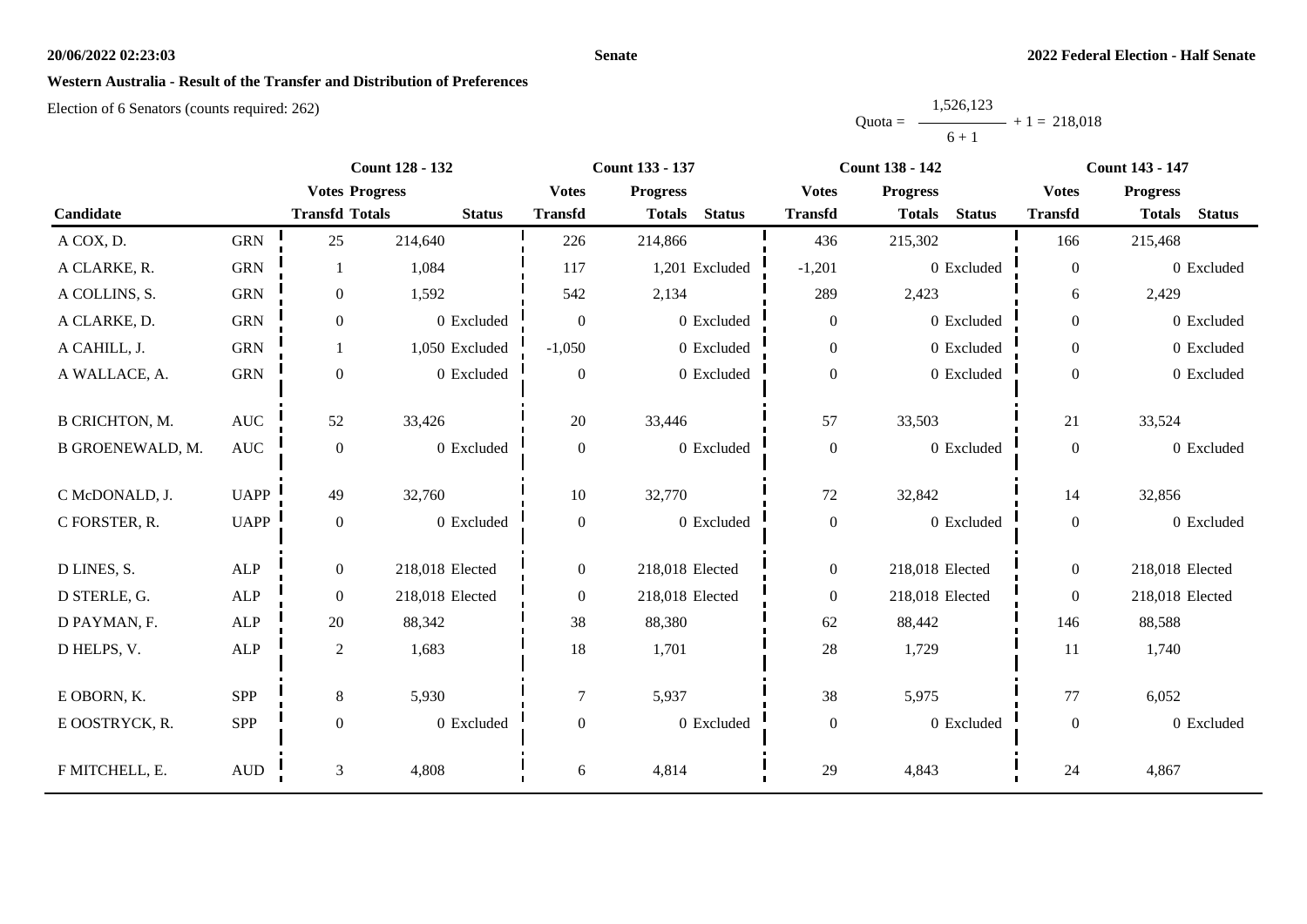#### **Senate**

## **Western Australia - Result of the Transfer and Distribution of Preferences**

|           | 1,526,123      |  |
|-----------|----------------|--|
| $Quota =$ | $+1 = 218,018$ |  |
|           | $6 + 1$        |  |

|                  |                  | <b>Count 128 - 132</b> |               |                  | <b>Count 133 - 137</b>         |                  | <b>Count 138 - 142</b>         | <b>Count 143 - 147</b> |                                |  |
|------------------|------------------|------------------------|---------------|------------------|--------------------------------|------------------|--------------------------------|------------------------|--------------------------------|--|
|                  |                  | <b>Votes Progress</b>  |               | <b>Votes</b>     | <b>Progress</b>                | <b>Votes</b>     | <b>Progress</b>                | <b>Votes</b>           | <b>Progress</b>                |  |
| Candidate        |                  | <b>Transfd Totals</b>  | <b>Status</b> | <b>Transfd</b>   | <b>Status</b><br><b>Totals</b> | <b>Transfd</b>   | <b>Status</b><br><b>Totals</b> | <b>Transfd</b>         | <b>Status</b><br><b>Totals</b> |  |
| F SIMSON, S.     | $\mbox{\rm AUD}$ | $\Omega$               | 0 Excluded    | $\Omega$         | 0 Excluded                     | $\boldsymbol{0}$ | 0 Excluded                     | $\overline{0}$         | 0 Excluded                     |  |
|                  |                  |                        |               |                  |                                |                  |                                |                        |                                |  |
| G FILING, P.     | ON               | 44                     | 53,359        | 3                | 53,362                         | 11               | 53,373                         | 36                     | 53,409                         |  |
| G MUNDY, S.      | <b>ON</b>        | $\boldsymbol{0}$       | 0 Excluded    | $\boldsymbol{0}$ | 0 Excluded                     | $\boldsymbol{0}$ | 0 Excluded                     | $\boldsymbol{0}$       | 0 Excluded                     |  |
|                  |                  |                        |               |                  |                                |                  |                                |                        |                                |  |
| H HARLEY, P.     | <b>SAL</b>       | $\overline{2}$         | 2,528         | $\tau$           | 2,535                          | 12               | 2,547                          | 13                     | 2,560                          |  |
| H SALMON, A.     | SAL              | $\boldsymbol{0}$       | 0 Excluded    | $\overline{0}$   | 0 Excluded                     | $\boldsymbol{0}$ | 0 Excluded                     | $\boldsymbol{0}$       | 0 Excluded                     |  |
| I JOHNSON, N.    | <b>HMP</b>       | 49                     | 51,714        | 14               | 51,728                         | 42               | 51,770                         | 99                     | 51,869                         |  |
|                  |                  |                        |               |                  |                                |                  |                                |                        |                                |  |
| I PEET, A.       | ${\rm HMP}$      | $\mathbf{0}$           | 0 Excluded    | $\boldsymbol{0}$ | 0 Excluded                     | $\boldsymbol{0}$ | 0 Excluded                     | $\overline{0}$         | 0 Excluded                     |  |
| J CULLETON, R.   | GAP              | 40                     | 16,065        | $\overline{2}$   | 16,067                         | $\tau$           | 16,074                         | 28                     | 16,102                         |  |
| J VINCI, S.      | GAP              | $\mathbf{0}$           | 0 Excluded    | $\overline{0}$   | 0 Excluded                     | $\boldsymbol{0}$ | 0 Excluded                     | $\overline{0}$         | 0 Excluded                     |  |
|                  |                  |                        |               |                  |                                |                  |                                |                        |                                |  |
| K GEORGATOS, G.  |                  | 282                    | 2,502         | $\overline{0}$   | 2,502                          |                  | 2,503                          | 9                      | 2,512                          |  |
| K KRAKOUER, M.   |                  | $\mathbf{0}$           | 0 Excluded    | $\boldsymbol{0}$ | 0 Excluded                     | $\boldsymbol{0}$ | 0 Excluded                     | $\overline{0}$         | 0 Excluded                     |  |
| L FANTINEL, K.   | LDP              | 37                     | 29,663        | $\overline{4}$   | 29,667                         | 17               | 29,684                         | 34                     | 29,718                         |  |
| L McLOUGHLIN, P. | LDP              | $\mathbf{0}$           | 0 Excluded    | $\mathbf{0}$     | 0 Excluded                     | $\boldsymbol{0}$ | 0 Excluded                     | $\overline{0}$         | 0 Excluded                     |  |
|                  |                  |                        |               |                  |                                |                  |                                |                        |                                |  |
| M KINSELLA, M.   | <b>IMO</b>       | 62                     | 3,652         | $\overline{c}$   | 3,654                          | $8\,$            | 3,662                          | 51                     | 3,713                          |  |
| M LOCKYER, L.    | <b>IMO</b>       | $\boldsymbol{0}$       | 0 Excluded    | $\mathbf{0}$     | 0 Excluded                     | $\boldsymbol{0}$ | 0 Excluded                     | $\mathbf{0}$           | 0 Excluded                     |  |
|                  |                  |                        |               |                  |                                |                  |                                |                        |                                |  |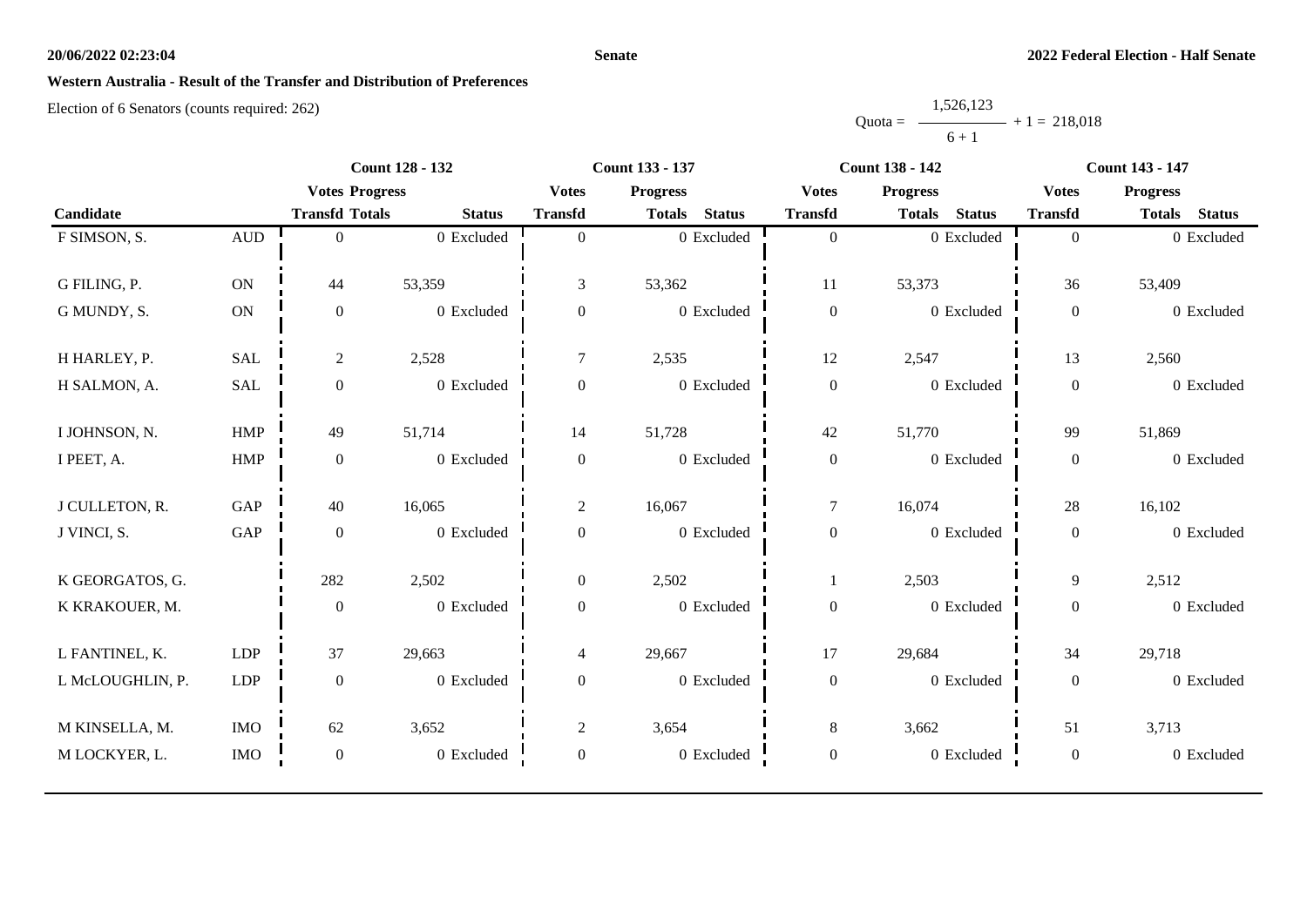#### **Senate**

Quota =

1,526,123

 $+ 1 = 218,018$ 

# **Western Australia - Result of the Transfer and Distribution of Preferences**

|                   |                            |                       |                 |                  |                                |                  | $6 + 1$                        |                  |                                |
|-------------------|----------------------------|-----------------------|-----------------|------------------|--------------------------------|------------------|--------------------------------|------------------|--------------------------------|
| Candidate         |                            | <b>Transfd Totals</b> | <b>Status</b>   | <b>Transfd</b>   | <b>Totals</b><br><b>Status</b> | <b>Transfd</b>   | <b>Status</b><br><b>Totals</b> | <b>Transfd</b>   | <b>Status</b><br><b>Totals</b> |
|                   |                            |                       |                 |                  |                                |                  |                                |                  |                                |
| N PIZZEY, R.      | AUVA!                      | 13                    | 2,361           | $\boldsymbol{0}$ | 2,361                          | $\mathfrak{Z}$   | 2,364                          | 16               | 2,380                          |
| N FITZPATRICK, K. | <b>AUVA</b>                | $\boldsymbol{0}$      | 0 Excluded      | $\overline{0}$   | 0 Excluded                     | $\boldsymbol{0}$ | 0 Excluded                     | $\boldsymbol{0}$ | 0 Excluded                     |
| O DORN, A.        | ${\rm AJP}$                | 35                    | 14,322          | $\tau$           | 14,329                         | 16               | 14,345                         | 48               | 14,393                         |
| O McCASKER, E.    | ${\rm AJP}$                | $\boldsymbol{0}$      | 0 Excluded      | $\boldsymbol{0}$ | 0 Excluded                     | $\boldsymbol{0}$ | 0 Excluded                     | $\boldsymbol{0}$ | 0 Excluded                     |
| P TINLEY, C.      |                            | $-1,003$              | 0 Excluded      | $\boldsymbol{0}$ | 0 Excluded                     | $\boldsymbol{0}$ | 0 Excluded                     | $\boldsymbol{0}$ | 0 Excluded                     |
| P AYRE, T.        |                            | $\boldsymbol{0}$      | 0 Excluded      | $\boldsymbol{0}$ | 0 Excluded                     | $\boldsymbol{0}$ | 0 Excluded                     | $\boldsymbol{0}$ | 0 Excluded                     |
| Q WILYMAN, J.     | <b>CYA</b>                 | 70                    | 8,456           |                  | 8,457                          | $\boldsymbol{0}$ | 8,457                          | 44               | 8,501                          |
| Q BARRETT, L.     | <b>CYA</b>                 | $\boldsymbol{0}$      | 0 Excluded      | $\boldsymbol{0}$ | 0 Excluded                     | $\boldsymbol{0}$ | 0 Excluded                     | $\boldsymbol{0}$ | 0 Excluded                     |
| R CASH, M.        | $\mathbf{L}\mathbf{P}$     | $\overline{0}$        | 218,018 Elected | $\overline{0}$   | 218,018 Elected                | $\boldsymbol{0}$ | 218,018 Elected                | $\overline{0}$   | 218,018 Elected                |
| R SMITH, D.       | $\ensuremath{\mathrm{LP}}$ | $\boldsymbol{0}$      | 218,018 Elected | $\boldsymbol{0}$ | 218,018 Elected                | $\boldsymbol{0}$ | 218,018 Elected                | $\boldsymbol{0}$ | 218,018 Elected                |
| R SMALL, B.       | LP                         | 36                    | 46,523          | 6                | 46,529                         | $\epsilon$       | 46,535                         | 80               | 46,615                         |
| R SUFI, S.        | $\mathbf{L}\mathbf{P}$     | $\boldsymbol{0}$      | 0 Excluded      | $\overline{0}$   | 0 Excluded                     | $\boldsymbol{0}$ | 0 Excluded                     | $\boldsymbol{0}$ | 0 Excluded                     |
| S VILJOEN, T.     | <b>SOPA</b>                | 21                    | 5,393           | 3                | 5,396                          | 14               | 5,410                          | 177              | 5,587                          |
| S WOODINGS, A.    | <b>SOPA</b>                | $\boldsymbol{0}$      | 0 Excluded      | $\mathbf{0}$     | 0 Excluded                     | $\boldsymbol{0}$ | 0 Excluded                     | $\boldsymbol{0}$ | 0 Excluded                     |
| T McDOWALL, M.    | <b>WAP</b>                 | 32                    | 26,781          | $\tau$           | 26,788                         | 12               | 26,800                         | 196              | 26,996                         |
| T MATHESON, J.    | <b>WAP</b>                 | $\boldsymbol{0}$      | 0 Excluded      | $\overline{0}$   | 0 Excluded                     | $\boldsymbol{0}$ | $0$ Excluded                   | $\boldsymbol{0}$ | 0 Excluded                     |
|                   |                            |                       |                 |                  |                                |                  |                                |                  |                                |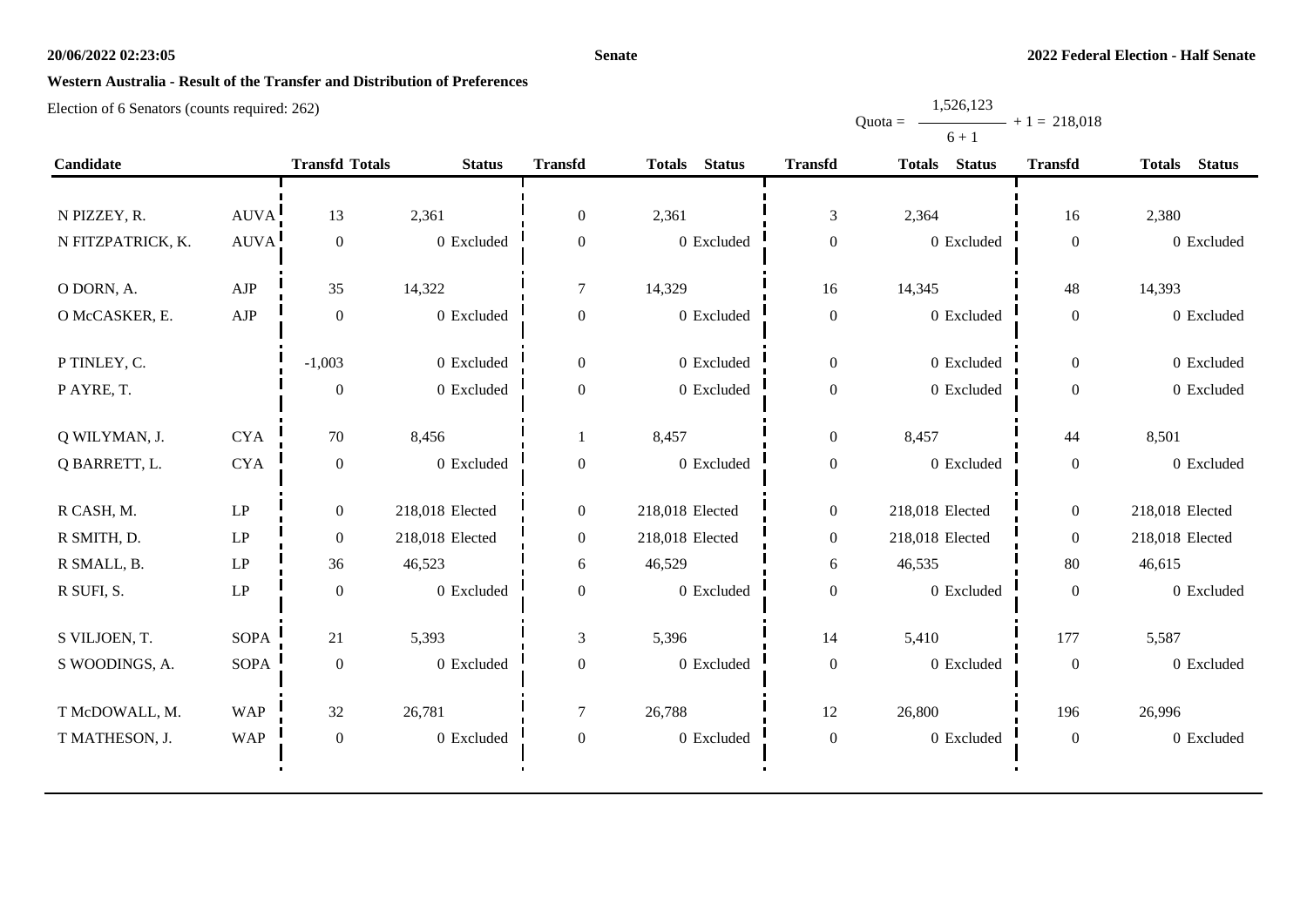#### **Senate**

1,526,123

### **Western Australia - Result of the Transfer and Distribution of Preferences**

|                         |                             |                                              |            |                                              |            |                                              | Quota = $-$<br>$6 + 1$ | $-$ + 1 = 218,018                           |                |
|-------------------------|-----------------------------|----------------------------------------------|------------|----------------------------------------------|------------|----------------------------------------------|------------------------|---------------------------------------------|----------------|
| U BRAILEY, D.           | CEC                         | $\tau$                                       | 1,843      | $\overline{0}$                               | 1,843      | $\boldsymbol{0}$                             | 1,843                  | 160                                         | 2,003          |
| U ROBINSON, J.          | $\mbox{CEC}$                | $\overline{0}$                               | 0 Excluded | $\Omega$                                     | 0 Excluded | $\boldsymbol{0}$                             | 0 Excluded             | $\boldsymbol{0}$                            | 0 Excluded     |
| V COUNT, M.             | ${\rm FIN}$                 | 8                                            | 1,561      |                                              | 1,562      | $\boldsymbol{0}$                             | 1,562 Excluded         | $-1,562$                                    | 0 Excluded     |
| V WATKINS, D.           | ${\rm FIN}$                 | $\overline{0}$                               | 0 Excluded | $\Omega$                                     | 0 Excluded | $\mathbf{0}$                                 | 0 Excluded             | $\overline{0}$                              | 0 Excluded     |
| UG MURPHY, Z.           | <b>IND</b>                  | 17                                           | 1,686      | 2                                            | 1,688      | 9                                            | 1,697                  | 33                                          | 1,730 Excluded |
| UG BUCKLE, A.           | $\mathop{\rm IND}\nolimits$ | $\theta$                                     | 0 Excluded | $\overline{0}$                               | 0 Excluded | $\mathbf{0}$                                 | 0 Excluded             | $\overline{0}$                              | 0 Excluded     |
| UG McDONALD, P.         | $\mathop{\rm IND}\nolimits$ | $\overline{0}$                               | 0 Excluded | $\Omega$                                     | 0 Excluded | $\mathbf{0}$                                 | 0 Excluded             | $\overline{0}$                              | 0 Excluded     |
| UG VAGH, Y.             | $\mathop{\rm IND}\nolimits$ | $\theta$                                     | 0 Excluded | $\Omega$                                     | 0 Excluded | $\boldsymbol{0}$                             | 0 Excluded             | $\boldsymbol{0}$                            | 0 Excluded     |
| UG BURDETT, B.          | $\rm SUN$                   | $\overline{0}$                               | 0 Excluded |                                              | 0 Excluded | $\boldsymbol{0}$                             | 0 Excluded             | $\overline{0}$                              | 0 Excluded     |
| UG PEGRUM, V.           | $\mathop{\rm IND}\nolimits$ | $\Omega$                                     | 0 Excluded | $\Omega$                                     | 0 Excluded | $\mathbf{0}$                                 | 0 Excluded             | $\overline{0}$                              | 0 Excluded     |
| <b>Exhausted Votes</b>  |                             | 86                                           | 112        | $\overline{0}$                               | 112        | 12                                           | 124                    | 71                                          | 195            |
| <b>Loss By Fraction</b> |                             |                                              | 215        |                                              | 222        | 20                                           | 242                    | $\overline{c}$                              | 244            |
| <b>Total Votes</b>      |                             | $\theta$                                     | 1,526,123  | $\theta$                                     | 1,526,123  | $\overline{0}$                               | 1,526,123              | $\boldsymbol{0}$                            | 1,526,123      |
|                         |                             | <b>Candidates Excluded</b><br>59. TINLEY, C. |            | <b>Candidates Excluded</b><br>27. CAHILL, J. |            | <b>Candidates Excluded</b><br>24. CLARKE, R. |                        | <b>Candidates Excluded</b><br>73. COUNT, M. |                |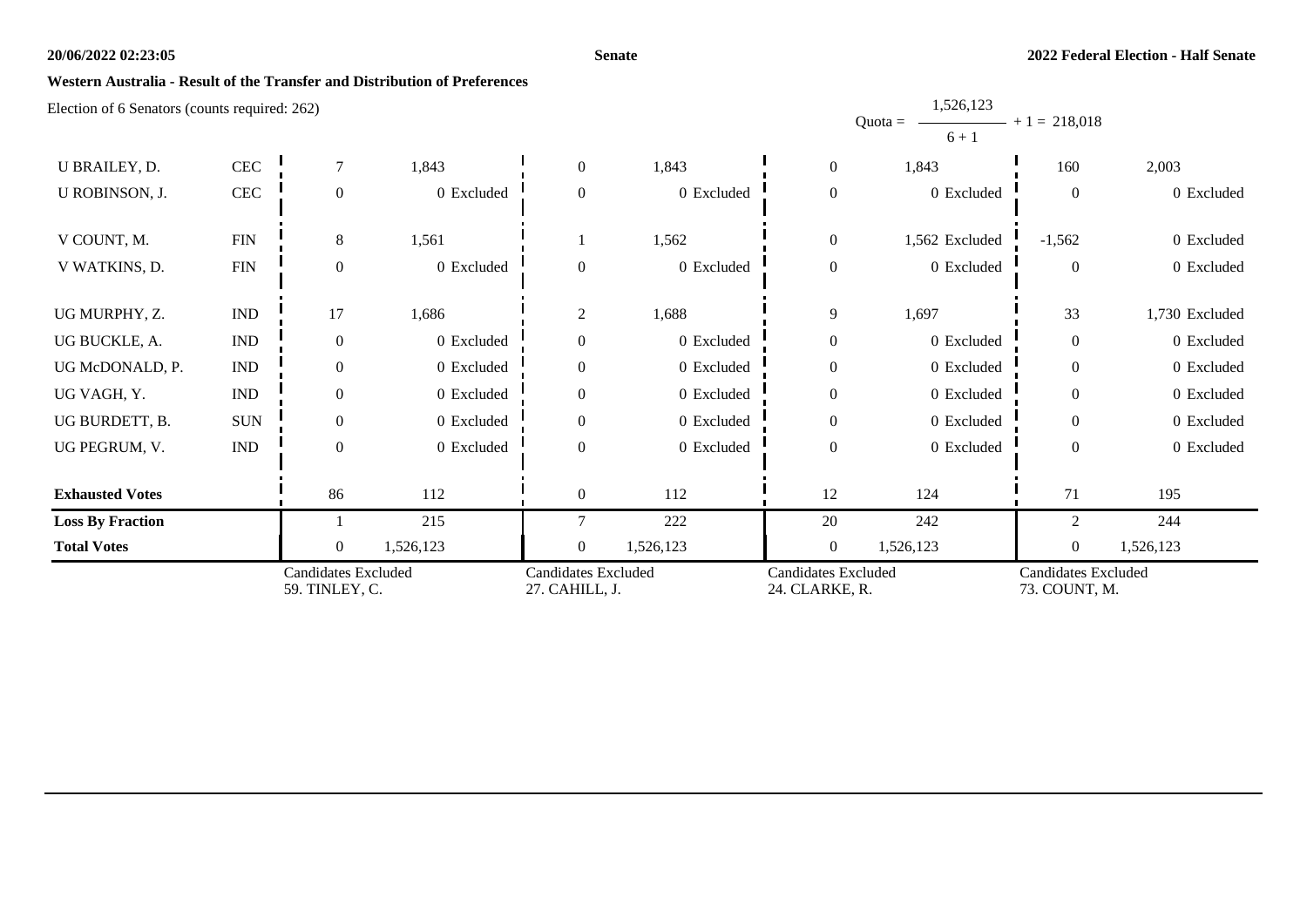#### **Senate**

### **Western Australia - Result of the Transfer and Distribution of Preferences**

|           | 1,526,123      |  |
|-----------|----------------|--|
| $Quota =$ | $+1 = 218.018$ |  |
|           | $6 + 1$        |  |

|                         |              | <b>Count 148 - 152</b> |                 |                  | Count 153 - 157                |                  | <b>Count 158 - 162</b>         | Count 163 - 167  |                                |
|-------------------------|--------------|------------------------|-----------------|------------------|--------------------------------|------------------|--------------------------------|------------------|--------------------------------|
|                         |              | <b>Votes Progress</b>  |                 | <b>Votes</b>     | <b>Progress</b>                | <b>Votes</b>     | <b>Progress</b>                | <b>Votes</b>     | <b>Progress</b>                |
| Candidate               |              | <b>Transfd Totals</b>  | <b>Status</b>   | <b>Transfd</b>   | <b>Status</b><br><b>Totals</b> | <b>Transfd</b>   | <b>Status</b><br><b>Totals</b> | <b>Transfd</b>   | <b>Status</b><br><b>Totals</b> |
| A COX, D.               | <b>GRN</b>   | 238                    | 215,706         | 91               | 215,797                        | 116              | 215,913                        | 132              | 216,045                        |
| A CLARKE, R.            | <b>GRN</b>   | $\overline{0}$         | 0 Excluded      | $\overline{0}$   | 0 Excluded                     | $\boldsymbol{0}$ | 0 Excluded                     | $\boldsymbol{0}$ | 0 Excluded                     |
| A COLLINS, S.           | <b>GRN</b>   | 43                     | 2,472           | 67               | 2,539                          | 3                | 2,542                          | $\overline{4}$   | 2,546 Excluded                 |
| A CLARKE, D.            | <b>GRN</b>   | $\boldsymbol{0}$       | 0 Excluded      | $\overline{0}$   | 0 Excluded                     | $\boldsymbol{0}$ | 0 Excluded                     | $\overline{0}$   | 0 Excluded                     |
| A CAHILL, J.            | <b>GRN</b>   | $\boldsymbol{0}$       | 0 Excluded      | $\overline{0}$   | 0 Excluded                     | $\boldsymbol{0}$ | 0 Excluded                     | $\overline{0}$   | 0 Excluded                     |
| A WALLACE, A.           | <b>GRN</b>   | $\mathbf{0}$           | 0 Excluded      | $\boldsymbol{0}$ | 0 Excluded                     | $\boldsymbol{0}$ | 0 Excluded                     | $\overline{0}$   | 0 Excluded                     |
| <b>B CRICHTON, M.</b>   | <b>AUC</b>   | 21                     | 33,545          | 18               | 33,563                         | 60               | 33,623                         | 49               | 33,672                         |
| <b>B GROENEWALD, M.</b> | <b>AUC</b>   | $\boldsymbol{0}$       | 0 Excluded      | $\boldsymbol{0}$ | 0 Excluded                     | $\boldsymbol{0}$ | 0 Excluded                     | $\overline{0}$   | 0 Excluded                     |
| C McDONALD, J.          | <b>UAPP</b>  | 36                     | 32,892          | 26               | 32,918                         | 65               | 32,983                         | 69               | 33,052                         |
| C FORSTER, R.           | <b>UAPP</b>  | $\boldsymbol{0}$       | 0 Excluded      | $\boldsymbol{0}$ | 0 Excluded                     | $\boldsymbol{0}$ | 0 Excluded                     | $\boldsymbol{0}$ | 0 Excluded                     |
| D LINES, S.             | ALP          | $\boldsymbol{0}$       | 218,018 Elected | $\overline{0}$   | 218,018 Elected                | $\boldsymbol{0}$ | 218,018 Elected                | $\overline{0}$   | 218,018 Elected                |
| D STERLE, G.            | ALP          | $\boldsymbol{0}$       | 218,018 Elected | $\overline{0}$   | 218,018 Elected                | $\boldsymbol{0}$ | 218,018 Elected                | $\overline{0}$   | 218,018 Elected                |
| D PAYMAN, F.            | <b>ALP</b>   | 102                    | 88,690          | 1,233            | 89,923                         | 150              | 90,073                         | 146              | 90,219                         |
| D HELPS, V.             | ALP          | 39                     | 1,779 Excluded  | $-1,779$         | 0 Excluded                     | $\boldsymbol{0}$ | 0 Excluded                     | $\boldsymbol{0}$ | 0 Excluded                     |
| E OBORN, K.             | <b>SPP</b>   | 59                     | 6,111           | 28               | 6,139                          | 47               | 6,186                          | 50               | 6,236                          |
| E OOSTRYCK, R.          | SPP          | $\boldsymbol{0}$       | 0 Excluded      | $\overline{0}$   | 0 Excluded                     | $\boldsymbol{0}$ | 0 Excluded                     | $\overline{0}$   | 0 Excluded                     |
| F MITCHELL, E.          | $\mbox{AUD}$ | 37                     | 4,904           | 51               | 4,955                          | 19               | 4,974                          | 50               | 5,024                          |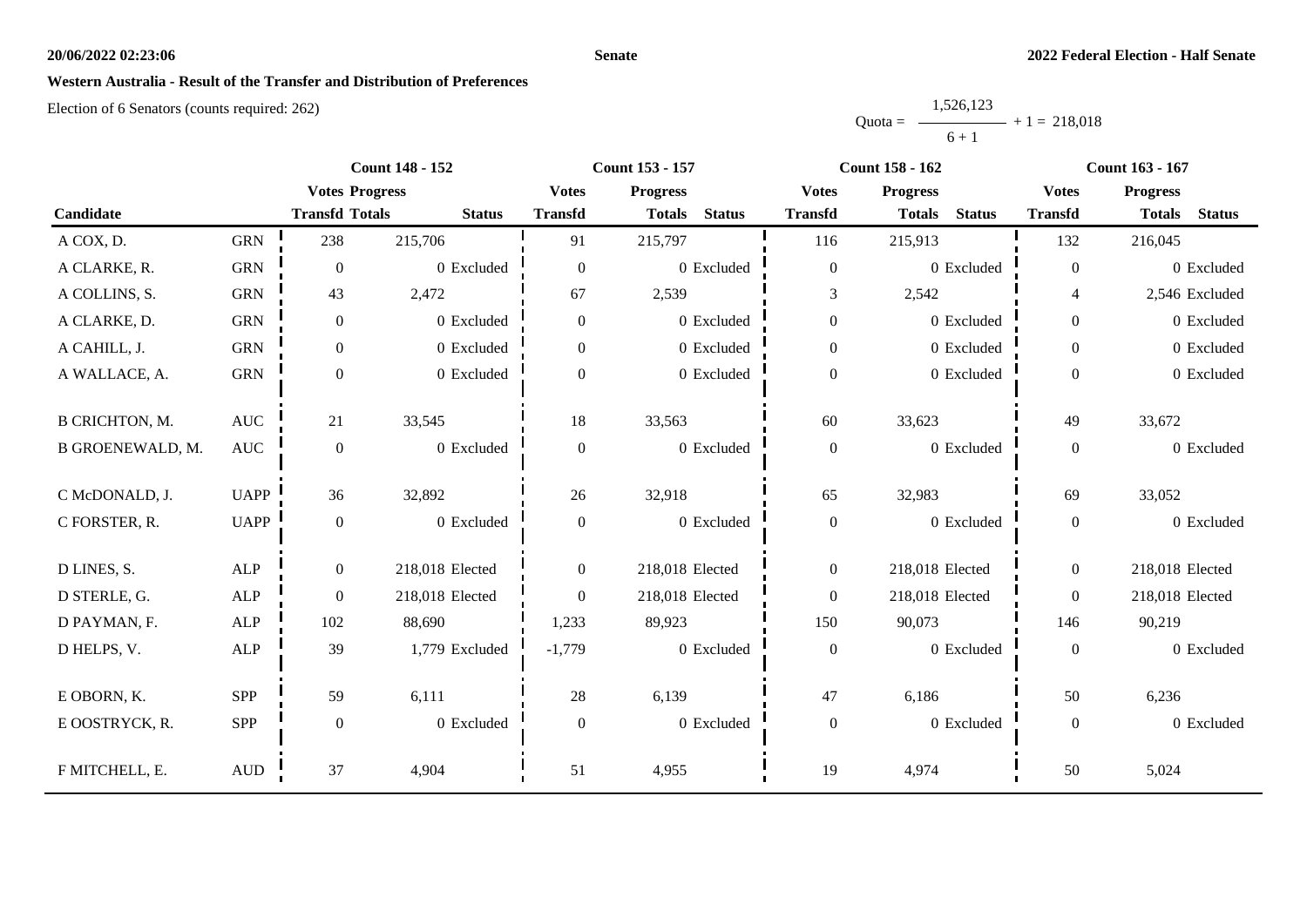#### **Senate**

## **Western Australia - Result of the Transfer and Distribution of Preferences**

|           | 1,526,123      |  |
|-----------|----------------|--|
| $Quota =$ | $+1 = 218,018$ |  |
|           | $6 + 1$        |  |

|                  | <b>Count 148 - 152</b>                                                              |                                                                     | Count 153 - 157                                                                                   |                                                            |                                                                          |                                                                        | <b>Count 163 - 167</b>                                                                             |                                                                            |  |
|------------------|-------------------------------------------------------------------------------------|---------------------------------------------------------------------|---------------------------------------------------------------------------------------------------|------------------------------------------------------------|--------------------------------------------------------------------------|------------------------------------------------------------------------|----------------------------------------------------------------------------------------------------|----------------------------------------------------------------------------|--|
|                  |                                                                                     |                                                                     | <b>Votes</b>                                                                                      | <b>Progress</b>                                            | <b>Votes</b>                                                             | <b>Progress</b>                                                        | <b>Votes</b>                                                                                       | <b>Progress</b>                                                            |  |
|                  | <b>Transfd Totals</b>                                                               | <b>Status</b>                                                       | <b>Transfd</b>                                                                                    | <b>Status</b><br><b>Totals</b>                             | <b>Transfd</b>                                                           | <b>Status</b><br><b>Totals</b>                                         | <b>Transfd</b>                                                                                     | <b>Totals</b><br><b>Status</b>                                             |  |
| $\mbox{\rm AUD}$ | $\Omega$                                                                            | 0 Excluded                                                          | $\Omega$                                                                                          | 0 Excluded                                                 | $\boldsymbol{0}$                                                         | 0 Excluded                                                             | $\overline{0}$                                                                                     | 0 Excluded                                                                 |  |
|                  |                                                                                     |                                                                     |                                                                                                   |                                                            |                                                                          |                                                                        |                                                                                                    |                                                                            |  |
| ON               | 71                                                                                  | 53,480                                                              | 28                                                                                                | 53,508                                                     | 142                                                                      | 53,650                                                                 | 247                                                                                                | 53,897                                                                     |  |
| ON               | $\boldsymbol{0}$                                                                    | 0 Excluded                                                          | $\overline{0}$                                                                                    | 0 Excluded                                                 | $\boldsymbol{0}$                                                         | 0 Excluded                                                             | $\boldsymbol{0}$                                                                                   | 0 Excluded                                                                 |  |
|                  |                                                                                     |                                                                     |                                                                                                   |                                                            |                                                                          |                                                                        |                                                                                                    |                                                                            |  |
|                  |                                                                                     |                                                                     |                                                                                                   |                                                            |                                                                          |                                                                        |                                                                                                    | 2,626                                                                      |  |
| SAL              | $\mathbf{0}$                                                                        | 0 Excluded                                                          | $\theta$                                                                                          | 0 Excluded                                                 | $\boldsymbol{0}$                                                         | 0 Excluded                                                             | $\overline{0}$                                                                                     | 0 Excluded                                                                 |  |
|                  |                                                                                     |                                                                     |                                                                                                   |                                                            |                                                                          |                                                                        |                                                                                                    |                                                                            |  |
|                  |                                                                                     |                                                                     |                                                                                                   |                                                            |                                                                          |                                                                        |                                                                                                    | 52,235                                                                     |  |
|                  |                                                                                     |                                                                     |                                                                                                   |                                                            |                                                                          |                                                                        |                                                                                                    | 0 Excluded                                                                 |  |
|                  |                                                                                     |                                                                     |                                                                                                   |                                                            |                                                                          |                                                                        |                                                                                                    | 16,477                                                                     |  |
|                  |                                                                                     |                                                                     |                                                                                                   |                                                            |                                                                          |                                                                        |                                                                                                    | 0 Excluded                                                                 |  |
|                  |                                                                                     |                                                                     |                                                                                                   |                                                            |                                                                          |                                                                        |                                                                                                    |                                                                            |  |
|                  | 150                                                                                 | 2,662                                                               | 3                                                                                                 | 2,665                                                      | 90                                                                       | 2,755                                                                  | 13                                                                                                 | 2,768                                                                      |  |
|                  | $\mathbf{0}$                                                                        | 0 Excluded                                                          | $\mathbf{0}$                                                                                      | 0 Excluded                                                 | $\boldsymbol{0}$                                                         | 0 Excluded                                                             | $\mathbf{0}$                                                                                       | 0 Excluded                                                                 |  |
|                  |                                                                                     |                                                                     |                                                                                                   |                                                            |                                                                          |                                                                        |                                                                                                    |                                                                            |  |
|                  |                                                                                     |                                                                     |                                                                                                   |                                                            |                                                                          |                                                                        |                                                                                                    | 29,932                                                                     |  |
| <b>LDP</b>       | $\overline{0}$                                                                      | 0 Excluded                                                          | $\Omega$                                                                                          | 0 Excluded                                                 | $\boldsymbol{0}$                                                         | 0 Excluded                                                             | $\mathbf{0}$                                                                                       | 0 Excluded                                                                 |  |
|                  |                                                                                     |                                                                     |                                                                                                   |                                                            |                                                                          |                                                                        |                                                                                                    |                                                                            |  |
|                  |                                                                                     |                                                                     |                                                                                                   |                                                            |                                                                          |                                                                        |                                                                                                    | 3,995                                                                      |  |
| <b>IMO</b>       | $\boldsymbol{0}$                                                                    | 0 Excluded                                                          | $\mathbf{0}$                                                                                      | 0 Excluded                                                 | $\boldsymbol{0}$                                                         | 0 Excluded                                                             | $\boldsymbol{0}$                                                                                   | 0 Excluded                                                                 |  |
|                  | <b>SAL</b><br><b>HMP</b><br>HMP<br>GAP<br>$\operatorname{GAP}$<br>LDP<br><b>IMO</b> | 10<br>90<br>$\boldsymbol{0}$<br>105<br>$\boldsymbol{0}$<br>29<br>36 | <b>Votes Progress</b><br>2,570<br>51,959<br>0 Excluded<br>16,207<br>0 Excluded<br>29,747<br>3,749 | 10<br>43<br>$\mathbf{0}$<br>8<br>$\overline{0}$<br>23<br>9 | 2,580<br>52,002<br>0 Excluded<br>16,215<br>0 Excluded<br>29,770<br>3,758 | $28\,$<br>86<br>$\boldsymbol{0}$<br>49<br>$\boldsymbol{0}$<br>35<br>72 | <b>Count 158 - 162</b><br>2,608<br>52,088<br>0 Excluded<br>16,264<br>0 Excluded<br>29,805<br>3,830 | $18\,$<br>147<br>$\boldsymbol{0}$<br>213<br>$\boldsymbol{0}$<br>127<br>165 |  |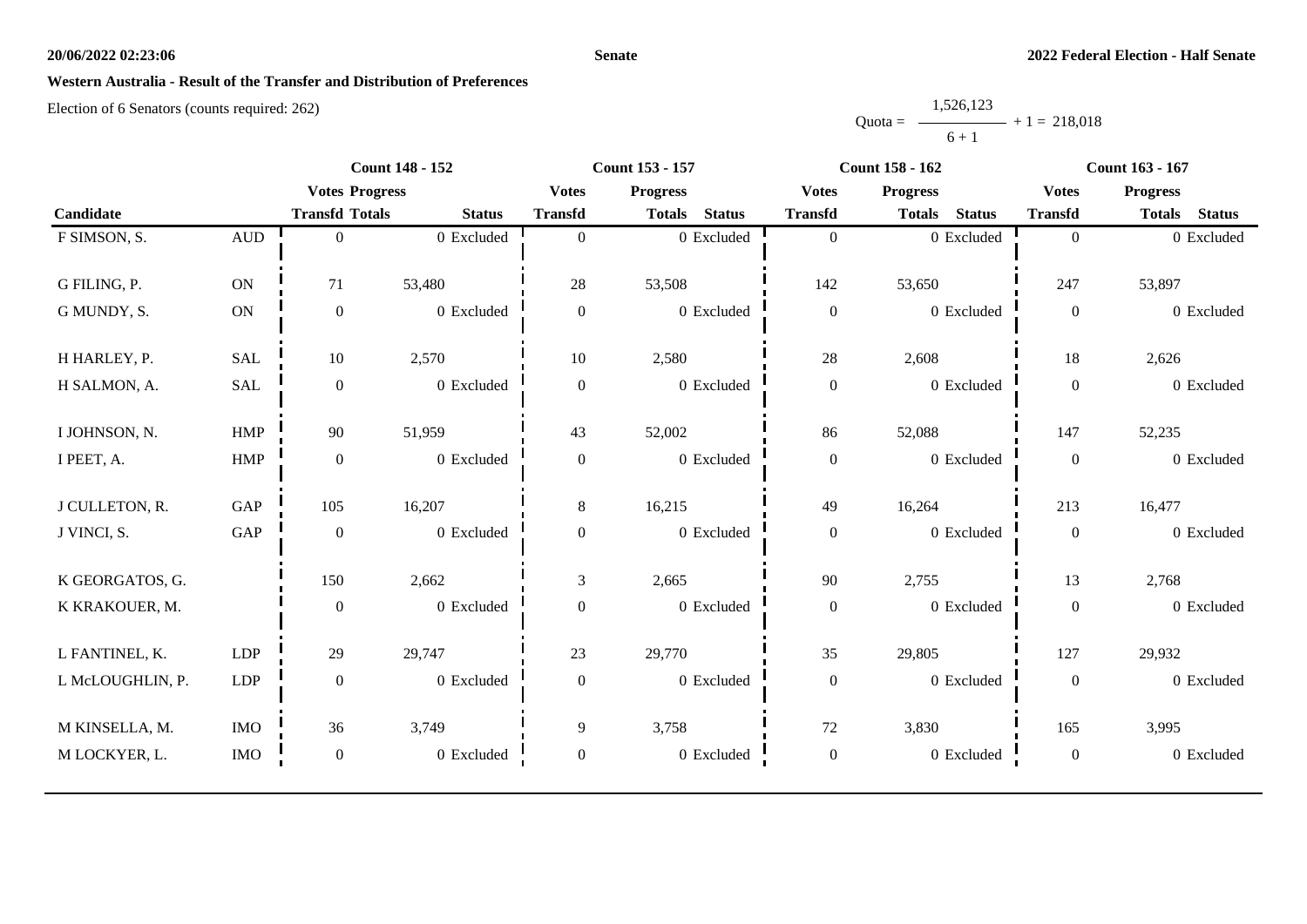#### **Senate**

Quota =

1,526,123

 $+ 1 = 218,018$ 

# **Western Australia - Result of the Transfer and Distribution of Preferences**

|                   |             |                       |                 |                          |                                |                  | $6 + 1$                        |                  |                                |
|-------------------|-------------|-----------------------|-----------------|--------------------------|--------------------------------|------------------|--------------------------------|------------------|--------------------------------|
| Candidate         |             | <b>Transfd Totals</b> | <b>Status</b>   | <b>Transfd</b>           | <b>Totals</b><br><b>Status</b> | <b>Transfd</b>   | <b>Status</b><br><b>Totals</b> | <b>Transfd</b>   | <b>Status</b><br><b>Totals</b> |
|                   |             |                       |                 |                          |                                |                  |                                |                  |                                |
| N PIZZEY, R.      | AUVA!       | 19                    | 2,399           | 12                       | 2,411                          | 66               | 2,477 Excluded                 | $-2,477$         | 0 Excluded                     |
| N FITZPATRICK, K. | <b>AUVA</b> | $\boldsymbol{0}$      | 0 Excluded      | $\boldsymbol{0}$         | 0 Excluded                     | $\boldsymbol{0}$ | 0 Excluded                     | $\boldsymbol{0}$ | 0 Excluded                     |
| O DORN, A.        | AJP         | 75                    | 14,468          | 23                       | 14,491                         | 138              | 14,629                         | 233              | 14,862                         |
| O McCASKER, E.    | AJP         | $\boldsymbol{0}$      | 0 Excluded      | $\mathbf{0}$             | 0 Excluded                     | $\boldsymbol{0}$ | 0 Excluded                     | $\boldsymbol{0}$ | 0 Excluded                     |
| P TINLEY, C.      |             | $\boldsymbol{0}$      | 0 Excluded      | $\boldsymbol{0}$         | 0 Excluded                     | $\boldsymbol{0}$ | 0 Excluded                     | $\boldsymbol{0}$ | 0 Excluded                     |
| P AYRE, T.        |             | $\boldsymbol{0}$      | 0 Excluded      | $\boldsymbol{0}$         | 0 Excluded                     | $\boldsymbol{0}$ | 0 Excluded                     | $\boldsymbol{0}$ | 0 Excluded                     |
| Q WILYMAN, J.     | <b>CYA</b>  | 44                    | 8,545           | $\overline{\mathcal{L}}$ | 8,549                          | 100              | 8,649                          | 166              | 8,815                          |
| Q BARRETT, L.     | <b>CYA</b>  | $\boldsymbol{0}$      | 0 Excluded      | $\mathbf{0}$             | 0 Excluded                     | $\boldsymbol{0}$ | 0 Excluded                     | $\boldsymbol{0}$ | 0 Excluded                     |
| R CASH, M.        | LP          | $\overline{0}$        | 218,018 Elected | $\boldsymbol{0}$         | 218,018 Elected                | $\boldsymbol{0}$ | 218,018 Elected                | $\boldsymbol{0}$ | 218,018 Elected                |
| R SMITH, D.       | LP          | $\boldsymbol{0}$      | 218,018 Elected | $\boldsymbol{0}$         | 218,018 Elected                | $\boldsymbol{0}$ | 218,018 Elected                | $\boldsymbol{0}$ | 218,018 Elected                |
| R SMALL, B.       | LP          | 76                    | 46,691          | 33                       | 46,724                         | 85               | 46,809                         | 256              | 47,065                         |
| R SUFI, S.        | LP          | $\mathbf{0}$          | 0 Excluded      | $\boldsymbol{0}$         | 0 Excluded                     | $\mathbf{0}$     | 0 Excluded                     | $\boldsymbol{0}$ | 0 Excluded                     |
| S VILJOEN, T.     | <b>SOPA</b> | 95                    | 5,682           | 8                        | 5,690                          | 124              | 5,814                          | 60               | 5,874                          |
| S WOODINGS, A.    | <b>SOPA</b> | $\boldsymbol{0}$      | 0 Excluded      | $\overline{0}$           | 0 Excluded                     | $\boldsymbol{0}$ | 0 Excluded                     | $\boldsymbol{0}$ | 0 Excluded                     |
| T McDOWALL, M.    | <b>WAP</b>  | 192                   | 27,188          | 30                       | 27,218                         | 574              | 27,792                         | 262              | 28,054                         |
| T MATHESON, J.    | <b>WAP</b>  | $\boldsymbol{0}$      | 0 Excluded      | $\boldsymbol{0}$         | 0 Excluded                     | $\boldsymbol{0}$ | 0 Excluded                     | $\boldsymbol{0}$ | 0 Excluded                     |
|                   |             |                       |                 |                          |                                |                  |                                |                  |                                |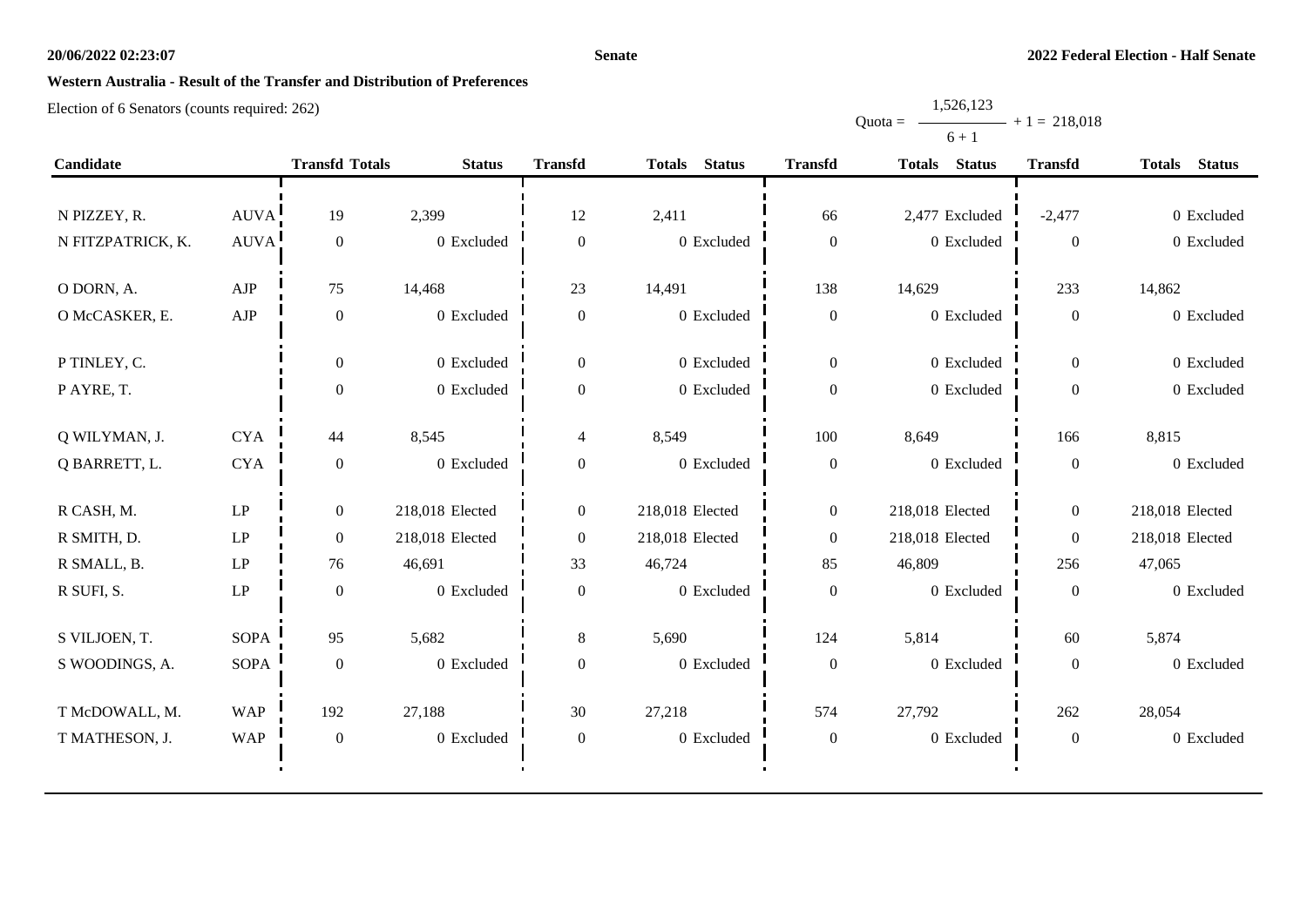#### **Senate**

1,526,123

### **Western Australia - Result of the Transfer and Distribution of Preferences**

| $\epsilon$ rection of $\sigma$ senators (counts required. 202) |                                              |                  |            |                                             |                |                                               | 1,040,140<br>$Quota =$<br>$6 + 1$ | $+1 = 218,018$                               |            |
|----------------------------------------------------------------|----------------------------------------------|------------------|------------|---------------------------------------------|----------------|-----------------------------------------------|-----------------------------------|----------------------------------------------|------------|
| U BRAILEY, D.                                                  | $\rm CEC$                                    | 103              | 2,106      | 5                                           | 2,111 Excluded | $-2,111$                                      | 0 Excluded                        | $\overline{0}$                               | 0 Excluded |
| U ROBINSON, J.                                                 | $\mbox{CEC}$                                 | $\theta$         | 0 Excluded | $\overline{0}$                              | 0 Excluded     | $\boldsymbol{0}$                              | 0 Excluded                        | $\overline{0}$                               | 0 Excluded |
| V COUNT, M.                                                    | ${\rm FIN}$                                  | $\theta$         | 0 Excluded | $\overline{0}$                              | 0 Excluded     | $\overline{0}$                                | 0 Excluded                        | $\Omega$                                     | 0 Excluded |
| V WATKINS, D.                                                  | FIN                                          | $\boldsymbol{0}$ | 0 Excluded | $\boldsymbol{0}$                            | 0 Excluded     | $\boldsymbol{0}$                              | 0 Excluded                        | $\overline{0}$                               | 0 Excluded |
| UG MURPHY, Z.                                                  | $\mathop{\rm IND}\nolimits$                  | $-1,730$         | 0 Excluded | $\overline{0}$                              | 0 Excluded     | $\overline{0}$                                | 0 Excluded                        | $\overline{0}$                               | 0 Excluded |
| UG BUCKLE, A.                                                  | <b>IND</b>                                   | $\theta$         | 0 Excluded | $\overline{0}$                              | 0 Excluded     | $\boldsymbol{0}$                              | 0 Excluded                        | $\Omega$                                     | 0 Excluded |
| UG McDONALD, P.                                                | $\ensuremath{\text{IND}}$                    | $\theta$         | 0 Excluded | $\boldsymbol{0}$                            | 0 Excluded     | $\boldsymbol{0}$                              | 0 Excluded                        | $\Omega$                                     | 0 Excluded |
| UG VAGH, Y.                                                    | $\mathop{\rm IND}\nolimits$                  | $\Omega$         | 0 Excluded | $\mathbf{0}$                                | 0 Excluded     | $\overline{0}$                                | 0 Excluded                        | $\Omega$                                     | 0 Excluded |
| UG BURDETT, B.                                                 | <b>SUN</b>                                   | $\Omega$         | 0 Excluded | $\boldsymbol{0}$                            | 0 Excluded     | $\boldsymbol{0}$                              | 0 Excluded                        | $\Omega$                                     | 0 Excluded |
| UG PEGRUM, V.                                                  | IND                                          | $\theta$         | 0 Excluded | $\mathbf{0}$                                | 0 Excluded     | $\boldsymbol{0}$                              | 0 Excluded                        | $\overline{0}$                               | 0 Excluded |
| <b>Exhausted Votes</b>                                         |                                              | 54               | 249        | 13                                          | 262            | 58                                            | 320                               | 63                                           | 383        |
| <b>Loss By Fraction</b>                                        |                                              | 6                | 250        | 13                                          | 263            | 4                                             | 267                               | 7                                            | 274        |
| <b>Total Votes</b>                                             |                                              | $\mathbf{0}$     | 1,526,123  | $\boldsymbol{0}$                            | 1,526,123      | $\boldsymbol{0}$                              | 1,526,123                         | $\mathbf{0}$                                 | 1,526,123  |
|                                                                | <b>Candidates Excluded</b><br>75. MURPHY, Z. |                  |            | <b>Candidates Excluded</b><br>36. HELPS, V. |                | <b>Candidates Excluded</b><br>71. BRAILEY, D. |                                   | <b>Candidates Excluded</b><br>55. PIZZEY, R. |            |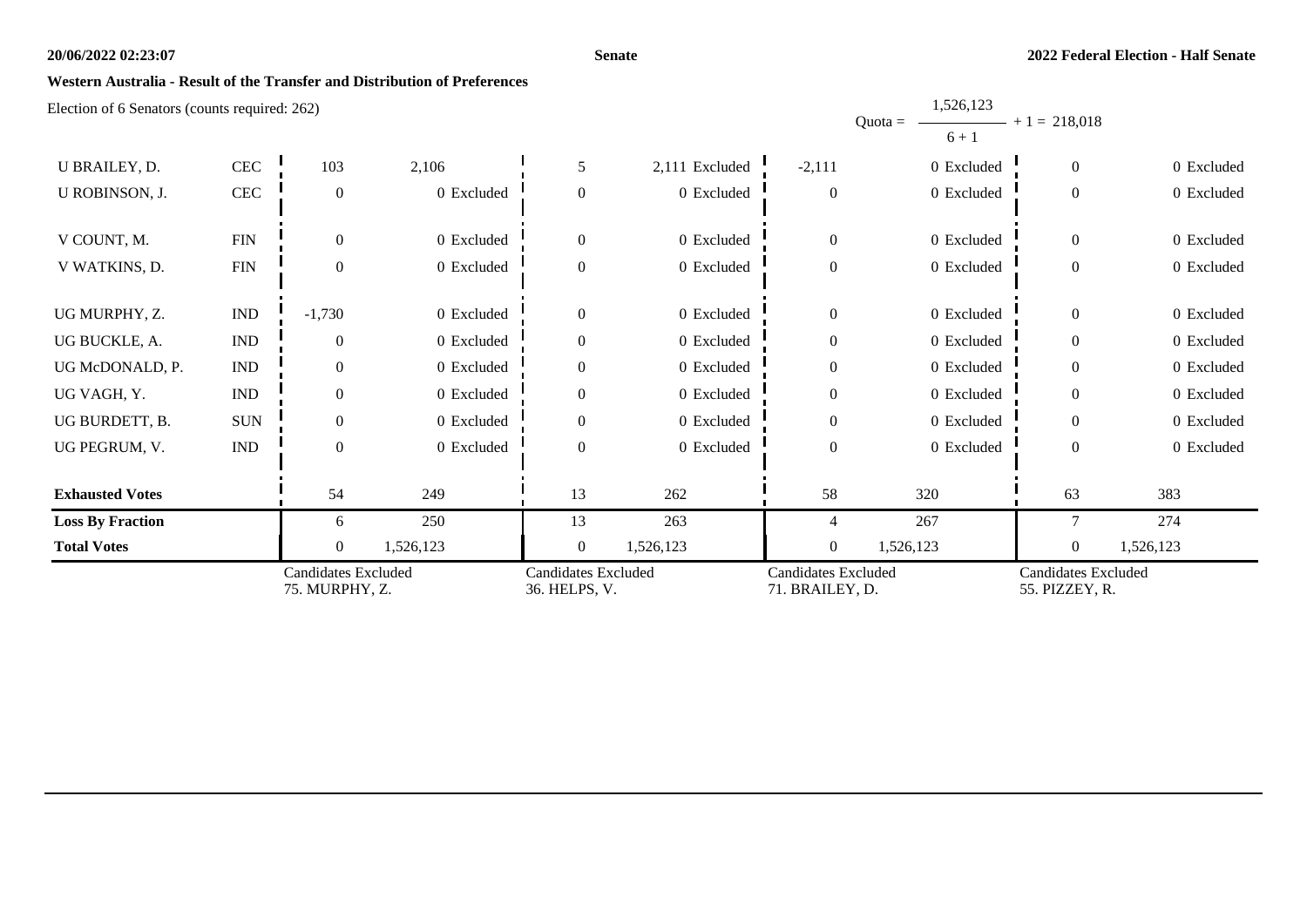#### **Senate**

### **Western Australia - Result of the Transfer and Distribution of Preferences**

|           | 1,526,123 |                |
|-----------|-----------|----------------|
| $Quota =$ |           | $+1 = 218.018$ |
|           | $6 + 1$   |                |

|                         |              |                       | <b>Count 168 - 172</b> |                  | <b>Count 173 - 177</b>         |                  | Count 178                      | <b>Count 179 - 184</b> |                                |  |
|-------------------------|--------------|-----------------------|------------------------|------------------|--------------------------------|------------------|--------------------------------|------------------------|--------------------------------|--|
|                         |              | <b>Votes Progress</b> |                        | <b>Votes</b>     | <b>Progress</b>                | <b>Votes</b>     | <b>Progress</b>                | <b>Votes</b>           | <b>Progress</b>                |  |
| Candidate               |              | <b>Transfd Totals</b> | <b>Status</b>          | <b>Transfd</b>   | <b>Status</b><br><b>Totals</b> | <b>Transfd</b>   | <b>Status</b><br><b>Totals</b> | <b>Transfd</b>         | <b>Status</b><br><b>Totals</b> |  |
| A COX, D.               | <b>GRN</b>   | 1,908                 | 217,953                | 1,034            | 218,987 Elected                | $-969$           | 218,018 Elected                | $\overline{0}$         | 218,018 Elected                |  |
| A CLARKE, R.            | <b>GRN</b>   | $\theta$              | 0 Excluded             | $\overline{0}$   | 0 Excluded                     | $\boldsymbol{0}$ | 0 Excluded                     | $\overline{0}$         | 0 Excluded                     |  |
| A COLLINS, S.           | <b>GRN</b>   | $-2,546$              | 0 Excluded             | $\overline{0}$   | 0 Excluded                     | $\boldsymbol{0}$ | 0 Excluded                     | $\overline{0}$         | 0 Excluded                     |  |
| A CLARKE, D.            | <b>GRN</b>   | $\overline{0}$        | 0 Excluded             | $\overline{0}$   | 0 Excluded                     | $\boldsymbol{0}$ | 0 Excluded                     | $\overline{0}$         | 0 Excluded                     |  |
| A CAHILL, J.            | <b>GRN</b>   | $\boldsymbol{0}$      | 0 Excluded             | $\overline{0}$   | 0 Excluded                     | $\boldsymbol{0}$ | 0 Excluded                     | $\overline{0}$         | 0 Excluded                     |  |
| A WALLACE, A.           | <b>GRN</b>   | $\boldsymbol{0}$      | 0 Excluded             | $\boldsymbol{0}$ | 0 Excluded                     | $\boldsymbol{0}$ | 0 Excluded                     | $\overline{0}$         | 0 Excluded                     |  |
| <b>B CRICHTON, M.</b>   | <b>AUC</b>   | 46                    | 33,718                 | 21               | 33,739                         | 26               | 33,765                         | 122                    | 33,887                         |  |
| <b>B GROENEWALD, M.</b> | <b>AUC</b>   | $\boldsymbol{0}$      | 0 Excluded             | $\boldsymbol{0}$ | 0 Excluded                     | $\boldsymbol{0}$ | 0 Excluded                     | $\overline{0}$         | 0 Excluded                     |  |
| C McDONALD, J.          | <b>UAPP</b>  | 91                    | 33,143                 | 30               | 33,173                         | $18\,$           | 33,191                         | 62                     | 33,253                         |  |
| C FORSTER, R.           | <b>UAPP</b>  | $\boldsymbol{0}$      | 0 Excluded             | $\boldsymbol{0}$ | 0 Excluded                     | $\boldsymbol{0}$ | 0 Excluded                     | $\overline{0}$         | 0 Excluded                     |  |
| D LINES, S.             | ALP          | $\boldsymbol{0}$      | 218,018 Elected        | $\overline{0}$   | 218,018 Elected                | $\boldsymbol{0}$ | 218,018 Elected                | $\overline{0}$         | 218,018 Elected                |  |
| D STERLE, G.            | <b>ALP</b>   | $\boldsymbol{0}$      | 218,018 Elected        | $\overline{0}$   | 218,018 Elected                | $\boldsymbol{0}$ | 218,018 Elected                | $\overline{0}$         | 218,018 Elected                |  |
| D PAYMAN, F.            | <b>ALP</b>   | 132                   | 90,351                 | 213              | 90,564                         | 471              | 91,035                         | 514                    | 91,549                         |  |
| D HELPS, V.             | ${\sf ALP}$  | $\boldsymbol{0}$      | 0 Excluded             | $\boldsymbol{0}$ | 0 Excluded                     | $\boldsymbol{0}$ | 0 Excluded                     | $\boldsymbol{0}$       | 0 Excluded                     |  |
| E OBORN, K.             | <b>SPP</b>   | 62                    | 6,298                  | 116              | 6,414                          | 46               | 6,460                          | 98                     | 6,558                          |  |
| E OOSTRYCK, R.          | SPP          | $\boldsymbol{0}$      | 0 Excluded             | $\overline{0}$   | 0 Excluded                     | $\boldsymbol{0}$ | 0 Excluded                     | $\overline{0}$         | 0 Excluded                     |  |
| F MITCHELL, E.          | $\mbox{AUD}$ | 49                    | 5,073                  | 66               | 5,139                          | $20\,$           | 5,159                          | 98                     | 5,257                          |  |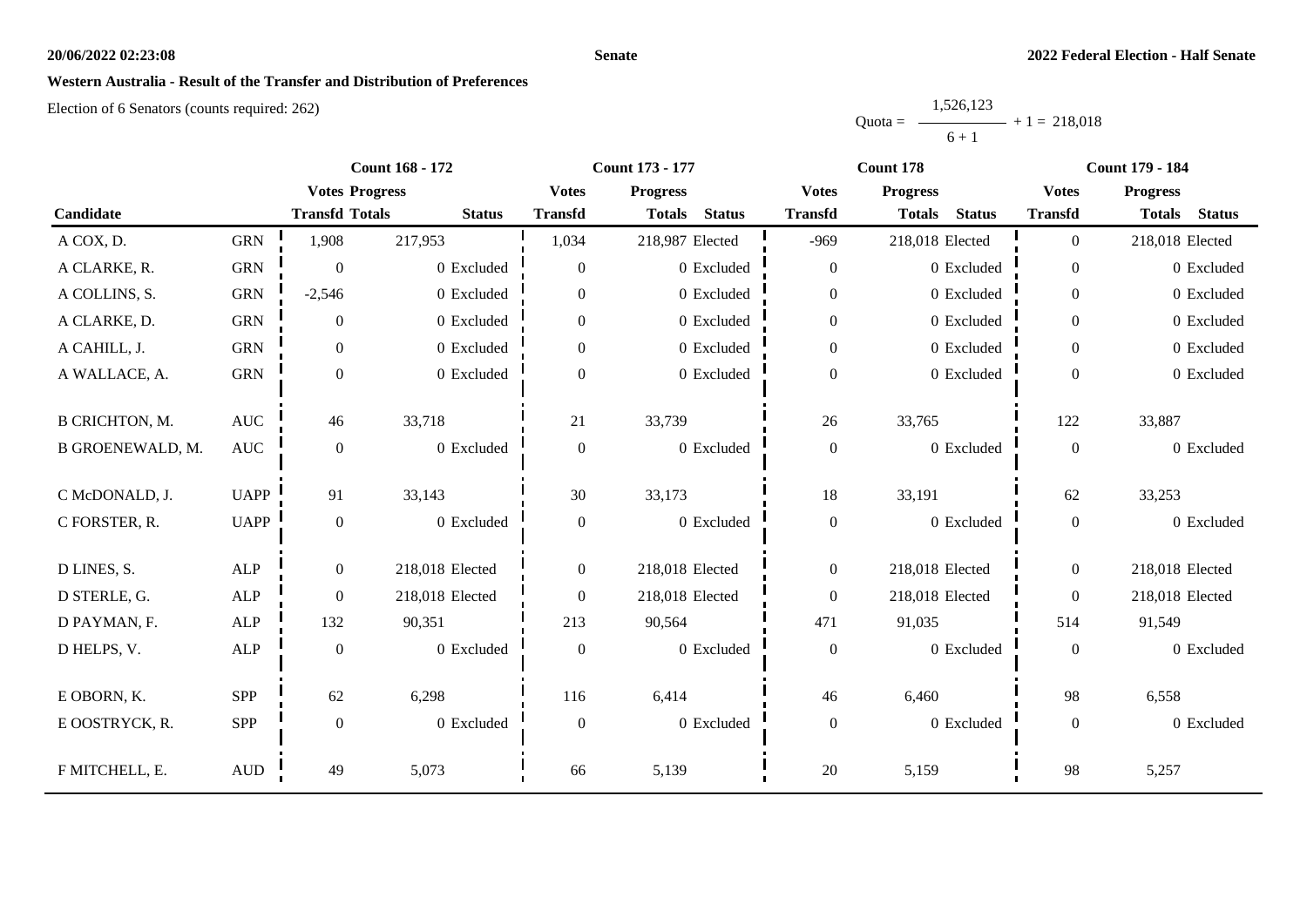#### **Senate**

# **Western Australia - Result of the Transfer and Distribution of Preferences**

|           | 1,526,123 |                |
|-----------|-----------|----------------|
| $Quota =$ |           | $+1 = 218.018$ |
|           | $6 + 1$   |                |

|                  |              | <b>Count 168 - 172</b> |                |                  | <b>Count 173 - 177</b>         |                  | Count 178                      | <b>Count 179 - 184</b> |                                |
|------------------|--------------|------------------------|----------------|------------------|--------------------------------|------------------|--------------------------------|------------------------|--------------------------------|
|                  |              | <b>Votes Progress</b>  |                | <b>Votes</b>     | <b>Progress</b>                | <b>Votes</b>     | <b>Progress</b>                | <b>Votes</b>           | <b>Progress</b>                |
| Candidate        |              | <b>Transfd Totals</b>  | <b>Status</b>  | <b>Transfd</b>   | <b>Status</b><br><b>Totals</b> | <b>Transfd</b>   | <b>Status</b><br><b>Totals</b> | <b>Transfd</b>         | <b>Status</b><br><b>Totals</b> |
| F SIMSON, S.     | $\mbox{AUD}$ | $\Omega$               | 0 Excluded     | $\overline{0}$   | 0 Excluded                     | $\mathbf{0}$     | 0 Excluded                     | $\overline{0}$         | 0 Excluded                     |
|                  |              |                        |                |                  |                                |                  |                                |                        |                                |
| G FILING, P.     | <b>ON</b>    | 19                     | 53,916         | 76               | 53,992                         | 12               | 54,004                         | 194                    | 54,198                         |
| G MUNDY, S.      | ON           | $\boldsymbol{0}$       | 0 Excluded     | $\overline{0}$   | 0 Excluded                     | $\boldsymbol{0}$ | 0 Excluded                     | $\boldsymbol{0}$       | 0 Excluded                     |
| H HARLEY, P.     | <b>SAL</b>   | 14                     | 2,640 Excluded | $-2,640$         | 0 Excluded                     | $\boldsymbol{0}$ | 0 Excluded                     | $\overline{0}$         | 0 Excluded                     |
|                  |              |                        |                |                  |                                |                  |                                |                        |                                |
| H SALMON, A.     | <b>SAL</b>   | $\mathbf{0}$           | 0 Excluded     | $\overline{0}$   | 0 Excluded                     | $\boldsymbol{0}$ | 0 Excluded                     | $\boldsymbol{0}$       | 0 Excluded                     |
| I JOHNSON, N.    | <b>HMP</b>   | 73                     | 52,308         | 309              | 52,617                         | 83               | 52,700                         | 361                    | 53,061                         |
| I PEET, A.       | ${\rm HMP}$  | $\boldsymbol{0}$       | 0 Excluded     | $\boldsymbol{0}$ | 0 Excluded                     | $\boldsymbol{0}$ | 0 Excluded                     | $\boldsymbol{0}$       | 0 Excluded                     |
| J CULLETON, R.   | <b>GAP</b>   | 9                      | 16,486         | 91               | 16,577                         |                  | 16,581                         | 80                     | 16,661                         |
|                  |              |                        |                |                  |                                | $\overline{4}$   |                                |                        |                                |
| J VINCI, S.      | GAP          | $\mathbf{0}$           | 0 Excluded     | $\boldsymbol{0}$ | 0 Excluded                     | $\boldsymbol{0}$ | 0 Excluded                     | $\mathbf{0}$           | 0 Excluded                     |
| K GEORGATOS, G.  |              | $\overline{2}$         | 2,770          | 148              | 2,918                          | $\mathfrak{Z}$   | 2,921 Excluded                 | $-2,921$               | 0 Excluded                     |
| K KRAKOUER, M.   |              | $\overline{0}$         | 0 Excluded     | $\boldsymbol{0}$ | 0 Excluded                     | $\boldsymbol{0}$ | 0 Excluded                     | $\overline{0}$         | 0 Excluded                     |
|                  |              |                        |                |                  |                                |                  |                                |                        |                                |
| L FANTINEL, K.   | LDP          | 18                     | 29,950         | 33               | 29,983                         | 10               | 29,993                         | 77                     | 30,070                         |
| L McLOUGHLIN, P. | <b>LDP</b>   | $\mathbf{0}$           | 0 Excluded     | $\boldsymbol{0}$ | $0$ Excluded                   | $\boldsymbol{0}$ | 0 Excluded                     | $\mathbf{0}$           | 0 Excluded                     |
| M KINSELLA, M.   | <b>IMO</b>   | 9                      | 4,004          | 36               | 4,040                          | $\mathfrak{Z}$   | 4,043                          | 103                    | 4,146 Excluded                 |
| M LOCKYER, L.    | <b>IMO</b>   | $\overline{0}$         | 0 Excluded     | $\boldsymbol{0}$ | 0 Excluded                     | $\boldsymbol{0}$ | 0 Excluded                     | $\boldsymbol{0}$       | 0 Excluded                     |
|                  |              |                        |                |                  |                                |                  |                                |                        |                                |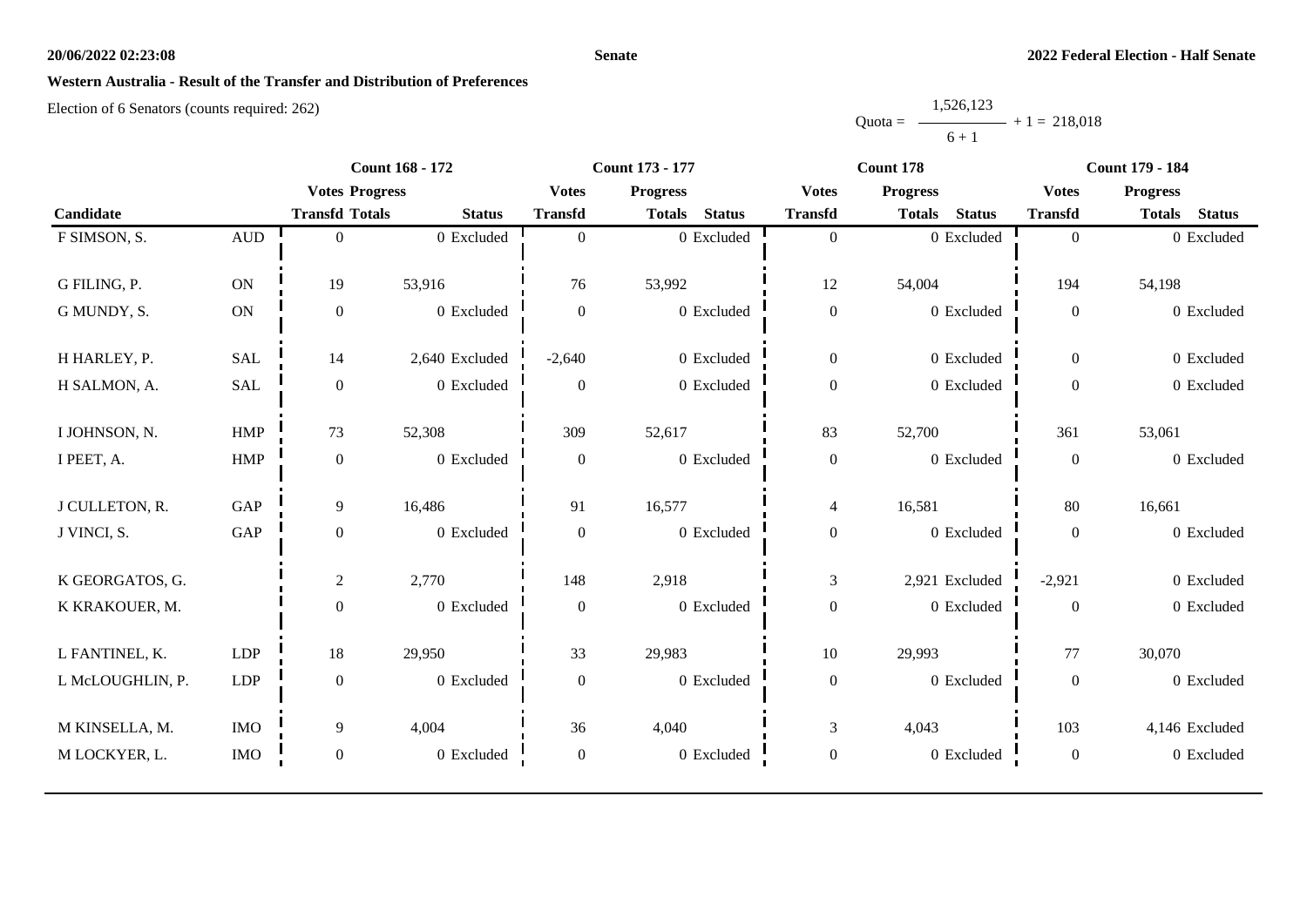#### **Senate**

Quota =

1,526,123

 $+ 1 = 218,018$ 

# **Western Australia - Result of the Transfer and Distribution of Preferences**

|                   |                        |                       |                 |                  |                                |                  | $6 + 1$                        |                  |                                |
|-------------------|------------------------|-----------------------|-----------------|------------------|--------------------------------|------------------|--------------------------------|------------------|--------------------------------|
| Candidate         |                        | <b>Transfd Totals</b> | <b>Status</b>   | <b>Transfd</b>   | <b>Status</b><br><b>Totals</b> | <b>Transfd</b>   | <b>Status</b><br><b>Totals</b> | <b>Transfd</b>   | <b>Status</b><br><b>Totals</b> |
|                   |                        |                       |                 |                  |                                |                  |                                |                  |                                |
| N PIZZEY, R.      | AUVA!                  | $\boldsymbol{0}$      | 0 Excluded      | $\boldsymbol{0}$ | 0 Excluded                     | $\boldsymbol{0}$ | 0 Excluded                     | $\overline{0}$   | 0 Excluded                     |
| N FITZPATRICK, K. | AUVA <sup>1</sup>      | $\boldsymbol{0}$      | 0 Excluded      | $\theta$         | 0 Excluded                     | $\overline{0}$   | 0 Excluded                     | $\boldsymbol{0}$ | 0 Excluded                     |
| O DORN, A.        | ${\rm AJP}$            | 34                    | 14,896          | 128              | 15,024                         | 159              | 15,183                         | 293              | 15,476                         |
| O McCASKER, E.    | ${\rm AJP}$            | $\boldsymbol{0}$      | 0 Excluded      | $\mathbf{0}$     | 0 Excluded                     | $\boldsymbol{0}$ | 0 Excluded                     | $\boldsymbol{0}$ | 0 Excluded                     |
| P TINLEY, C.      |                        | $\boldsymbol{0}$      | 0 Excluded      | $\overline{0}$   | 0 Excluded                     | $\boldsymbol{0}$ | 0 Excluded                     | $\overline{0}$   | 0 Excluded                     |
| P AYRE, T.        |                        | $\boldsymbol{0}$      | $0$ Excluded    | $\boldsymbol{0}$ | 0 Excluded                     | $\boldsymbol{0}$ | 0 Excluded                     | $\boldsymbol{0}$ | 0 Excluded                     |
| Q WILYMAN, J.     | <b>CYA</b>             | $\tau$                | 8,822           | 25               | 8,847                          | 3                | 8,850                          | 40               | 8,890                          |
| Q BARRETT, L.     | <b>CYA</b>             | $\boldsymbol{0}$      | 0 Excluded      | $\boldsymbol{0}$ | 0 Excluded                     | $\boldsymbol{0}$ | 0 Excluded                     | $\boldsymbol{0}$ | 0 Excluded                     |
| R CASH, M.        | $\mathrm{LP}$          | $\boldsymbol{0}$      | 218,018 Elected | $\boldsymbol{0}$ | 218,018 Elected                | $\boldsymbol{0}$ | 218,018 Elected                | $\overline{0}$   | 218,018 Elected                |
| R SMITH, D.       | LP                     | $\boldsymbol{0}$      | 218,018 Elected | $\boldsymbol{0}$ | 218,018 Elected                | $\boldsymbol{0}$ | 218,018 Elected                | $\overline{0}$   | 218,018 Elected                |
| R SMALL, B.       | $\mathbf{L}\mathbf{P}$ | 17                    | 47,082          | 19               | 47,101                         | 44               | 47,145                         | 172              | 47,317                         |
| R SUFI, S.        | LP                     | $\boldsymbol{0}$      | 0 Excluded      | $\boldsymbol{0}$ | 0 Excluded                     | $\boldsymbol{0}$ | 0 Excluded                     | $\boldsymbol{0}$ | 0 Excluded                     |
| S VILJOEN, T.     | <b>SOPA</b>            | 15                    | 5,889           | 179              | 6,068                          | 25               | 6,093                          | 142              | 6,235                          |
| S WOODINGS, A.    | <b>SOPA</b>            | $\boldsymbol{0}$      | 0 Excluded      | $\boldsymbol{0}$ | 0 Excluded                     | $\boldsymbol{0}$ | 0 Excluded                     | $\boldsymbol{0}$ | 0 Excluded                     |
| T McDOWALL, M.    | <b>WAP</b>             | 26                    | 28,080          | 46               | 28,126                         | 22               | 28,148                         | 249              | 28,397                         |
| T MATHESON, J.    | <b>WAP</b>             | $\boldsymbol{0}$      | 0 Excluded      | $\boldsymbol{0}$ | 0 Excluded                     | $\boldsymbol{0}$ | 0 Excluded                     | $\boldsymbol{0}$ | 0 Excluded                     |
|                   |                        |                       |                 |                  |                                |                  |                                |                  |                                |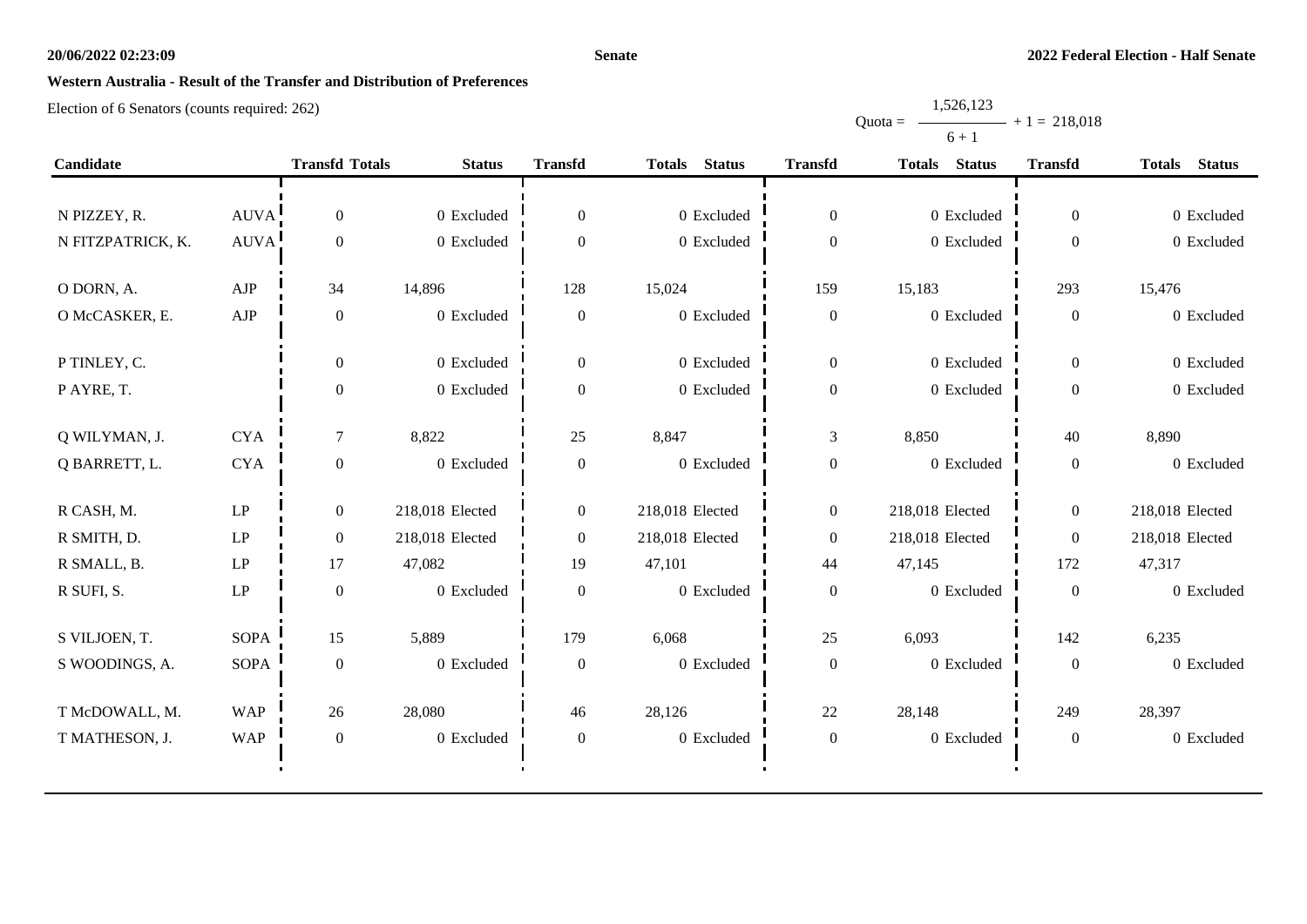#### **Senate**

1,526,123

### **Western Australia - Result of the Transfer and Distribution of Preferences**

| $\pm$ lection of 6 Senators (counts required: 262) |                             |                                               |            |                                                                                              |            |                                      | 1,320,123<br>$Quota =$<br>$6 + 1$ | $+1 = 218,018$                                  |            |
|----------------------------------------------------|-----------------------------|-----------------------------------------------|------------|----------------------------------------------------------------------------------------------|------------|--------------------------------------|-----------------------------------|-------------------------------------------------|------------|
| U BRAILEY, D.                                      | $\rm CEC$                   | $\overline{0}$                                | 0 Excluded | $\mathbf{0}$                                                                                 | 0 Excluded | $\mathbf{0}$                         | 0 Excluded                        | $\boldsymbol{0}$                                | 0 Excluded |
| U ROBINSON, J.                                     | CEC                         | $\mathbf{0}$                                  | 0 Excluded | $\overline{0}$                                                                               | 0 Excluded | $\boldsymbol{0}$                     | 0 Excluded                        | $\boldsymbol{0}$                                | 0 Excluded |
| V COUNT, M.                                        | ${\rm FIN}$                 | $\theta$                                      | 0 Excluded | $\overline{0}$                                                                               | 0 Excluded | $\boldsymbol{0}$                     | 0 Excluded                        | $\overline{0}$                                  | 0 Excluded |
| V WATKINS, D.                                      | ${\rm FIN}$                 | $\mathbf{0}$                                  | 0 Excluded | $\overline{0}$                                                                               | 0 Excluded | $\boldsymbol{0}$                     | 0 Excluded                        | $\boldsymbol{0}$                                | 0 Excluded |
| UG MURPHY, Z.                                      | $\mathop{\rm IND}\nolimits$ | $\theta$                                      | 0 Excluded | $\overline{0}$                                                                               | 0 Excluded | $\overline{0}$                       | 0 Excluded                        | $\overline{0}$                                  | 0 Excluded |
| UG BUCKLE, A.                                      | $\mathop{\rm IND}\nolimits$ | $\overline{0}$                                | 0 Excluded | $\overline{0}$                                                                               | 0 Excluded | $\boldsymbol{0}$                     | 0 Excluded                        | $\boldsymbol{0}$                                | 0 Excluded |
| UG McDONALD, P.                                    | $\mathop{\rm IND}\nolimits$ | $\theta$                                      | 0 Excluded | $\Omega$                                                                                     | 0 Excluded | $\mathbf{0}$                         | 0 Excluded                        | $\theta$                                        | 0 Excluded |
| UG VAGH, Y.                                        | $\mathop{\rm IND}\nolimits$ | $\Omega$                                      | 0 Excluded | $\Omega$                                                                                     | 0 Excluded | $\boldsymbol{0}$                     | 0 Excluded                        | $\Omega$                                        | 0 Excluded |
| UG BURDETT, B.                                     | <b>SUN</b>                  | $\mathbf{0}$                                  | 0 Excluded | $\Omega$                                                                                     | 0 Excluded | $\mathbf{0}$                         | 0 Excluded                        | $\overline{0}$                                  | 0 Excluded |
| UG PEGRUM, V.                                      | <b>IND</b>                  | $\Omega$                                      | 0 Excluded | $\Omega$                                                                                     | 0 Excluded | $\overline{0}$                       | 0 Excluded                        | $\overline{0}$                                  | 0 Excluded |
| <b>Exhausted Votes</b>                             |                             |                                               | 390        | 67                                                                                           | 457        | 12                                   | 469                               | 311                                             | 780        |
| <b>Loss By Fraction</b>                            |                             | 8                                             | 282        | 3                                                                                            | 285        | 8                                    | 293                               | 5                                               | 298        |
| <b>Total Votes</b>                                 |                             | $\mathbf{0}$                                  | 1,526,123  | $\mathbf{0}$                                                                                 | 1,526,123  | $\boldsymbol{0}$                     | 1,526,123                         | $\boldsymbol{0}$                                | 1,526,123  |
|                                                    |                             | <b>Candidates Excluded</b><br>25. COLLINS, S. |            | <b>Candidates Excluded</b><br>43. HARLEY, P.<br><b>Candidates Elected</b><br>5. COX, D.(173) |            | <b>Surplus Distributed</b><br>COX D. |                                   | <b>Candidates Excluded</b><br>49. GEORGATOS, G. |            |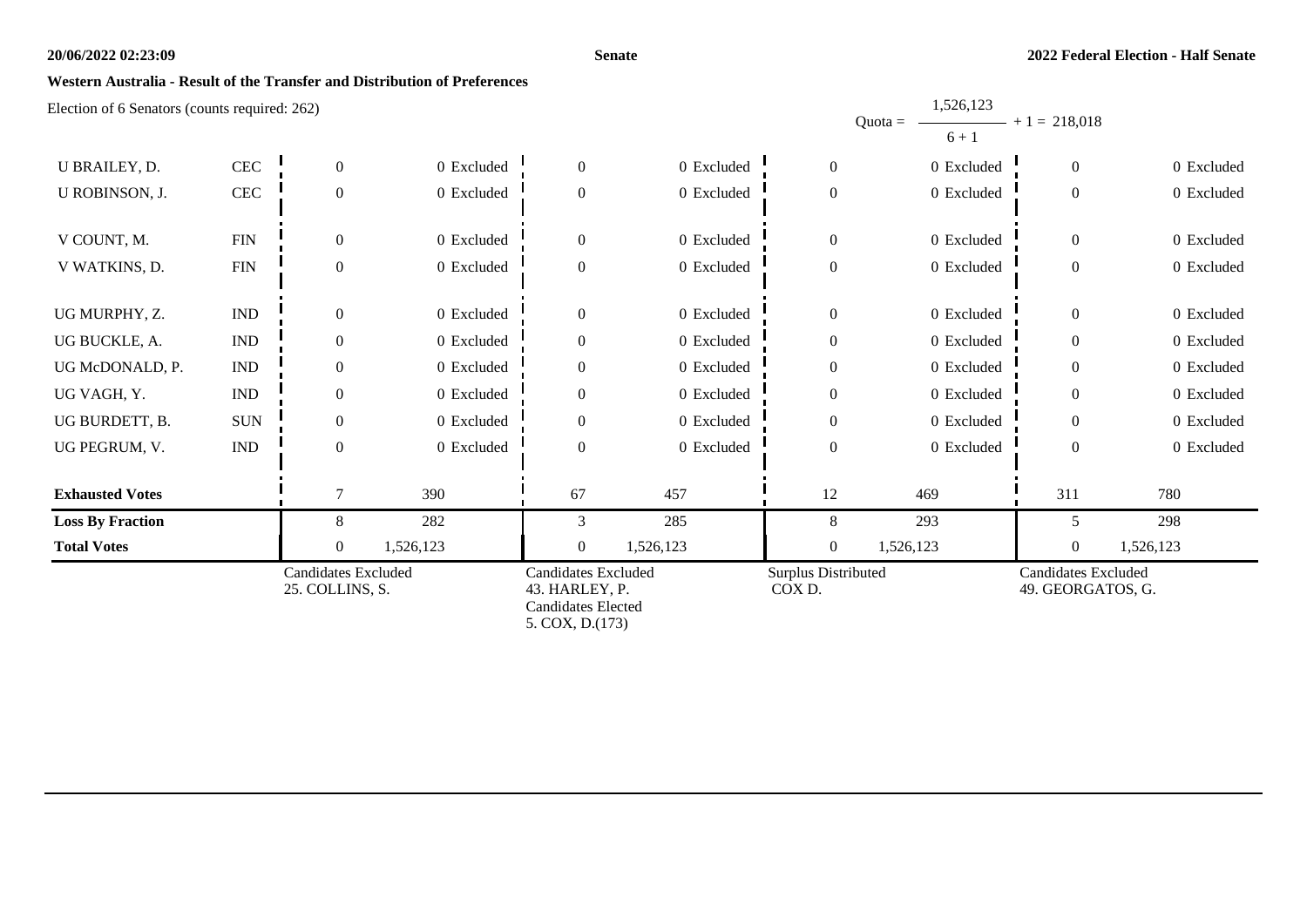#### **Senate**

# **Western Australia - Result of the Transfer and Distribution of Preferences**

|           | 1,526,123 |                |
|-----------|-----------|----------------|
| $Quota =$ |           | $+1 = 218.018$ |
|           | $6 + 1$   |                |

|                         |                | <b>Count 185 - 190</b> |                 |                | <b>Count 191 - 196</b>         |                  | <b>Count 197 - 202</b>         | <b>Count 203 - 208</b> |                                |
|-------------------------|----------------|------------------------|-----------------|----------------|--------------------------------|------------------|--------------------------------|------------------------|--------------------------------|
|                         |                | <b>Votes Progress</b>  |                 | <b>Votes</b>   | <b>Progress</b>                | <b>Votes</b>     | <b>Progress</b>                | <b>Votes</b>           | <b>Progress</b>                |
| Candidate               |                | <b>Transfd Totals</b>  | <b>Status</b>   | <b>Transfd</b> | <b>Status</b><br><b>Totals</b> | <b>Transfd</b>   | <b>Status</b><br><b>Totals</b> | <b>Transfd</b>         | <b>Status</b><br><b>Totals</b> |
| A COX, D.               | <b>GRN</b>     | $\overline{0}$         | 218,018 Elected | $\Omega$       | 218,018 Elected                | $\overline{0}$   | 218,018 Elected                | $\overline{0}$         | 218,018 Elected                |
| A CLARKE, R.            | <b>GRN</b>     | $\boldsymbol{0}$       | 0 Excluded      | $\overline{0}$ | 0 Excluded                     | $\overline{0}$   | 0 Excluded                     | $\overline{0}$         | 0 Excluded                     |
| A COLLINS, S.           | <b>GRN</b>     | $\overline{0}$         | 0 Excluded      | $\overline{0}$ | 0 Excluded                     | $\boldsymbol{0}$ | 0 Excluded                     | $\overline{0}$         | 0 Excluded                     |
| A CLARKE, D.            | <b>GRN</b>     | $\mathbf{0}$           | 0 Excluded      | $\overline{0}$ | 0 Excluded                     | $\overline{0}$   | 0 Excluded                     | $\overline{0}$         | 0 Excluded                     |
| A CAHILL, J.            | <b>GRN</b>     | $\boldsymbol{0}$       | 0 Excluded      | $\overline{0}$ | 0 Excluded                     | $\boldsymbol{0}$ | 0 Excluded                     | $\overline{0}$         | 0 Excluded                     |
| A WALLACE, A.           | <b>GRN</b>     | $\boldsymbol{0}$       | 0 Excluded      | $\Omega$       | 0 Excluded                     | $\boldsymbol{0}$ | 0 Excluded                     | $\overline{0}$         | 0 Excluded                     |
| <b>B CRICHTON, M.</b>   | $\mathbf{AUC}$ | 131                    | 34,018          | 242            | 34,260                         | 113              | 34,373                         | 279                    | 34,652                         |
| <b>B GROENEWALD, M.</b> | <b>AUC</b>     | $\boldsymbol{0}$       | 0 Excluded      | $\mathbf{0}$   | 0 Excluded                     | $\boldsymbol{0}$ | 0 Excluded                     | $\overline{0}$         | 0 Excluded                     |
| C McDONALD, J.          | <b>UAPP</b>    | 242                    | 33,495          | 256            | 33,751                         | 55               | 33,806                         | 621                    | 34,427                         |
| C FORSTER, R.           | <b>UAPP</b>    | $\boldsymbol{0}$       | 0 Excluded      | $\mathbf{0}$   | 0 Excluded                     | $\boldsymbol{0}$ | 0 Excluded                     | $\overline{0}$         | 0 Excluded                     |
| D LINES, S.             | ALP            | $\boldsymbol{0}$       | 218,018 Elected | $\overline{0}$ | 218,018 Elected                | $\boldsymbol{0}$ | 218,018 Elected                | $\overline{0}$         | 218,018 Elected                |
| D STERLE, G.            | $\mbox{ALP}$   | $\boldsymbol{0}$       | 218,018 Elected | $\theta$       | 218,018 Elected                | $\overline{0}$   | 218,018 Elected                | $\overline{0}$         | 218,018 Elected                |
| D PAYMAN, F.            | <b>ALP</b>     | 134                    | 91,683          | 1,295          | 92,978                         | 1,348            | 94,326                         | 1,515                  | 95,841                         |
| D HELPS, V.             | $\mbox{ALP}$   | $\boldsymbol{0}$       | 0 Excluded      | $\mathbf{0}$   | 0 Excluded                     | $\boldsymbol{0}$ | 0 Excluded                     | $\boldsymbol{0}$       | 0 Excluded                     |
| E OBORN, K.             | <b>SPP</b>     | 183                    | 6,741           | 468            | 7,209                          | 916              | 8,125 Excluded                 | $-8,125$               | 0 Excluded                     |
| E OOSTRYCK, R.          | SPP            | $\boldsymbol{0}$       | 0 Excluded      | $\mathbf{0}$   | 0 Excluded                     | $\boldsymbol{0}$ | 0 Excluded                     | $\overline{0}$         | 0 Excluded                     |
| F MITCHELL, E.          | $\mbox{AUD}$   | 62                     | 5,319 Excluded  | $-5,319$       | 0 Excluded                     | $\boldsymbol{0}$ | 0 Excluded                     | $\boldsymbol{0}$       | 0 Excluded                     |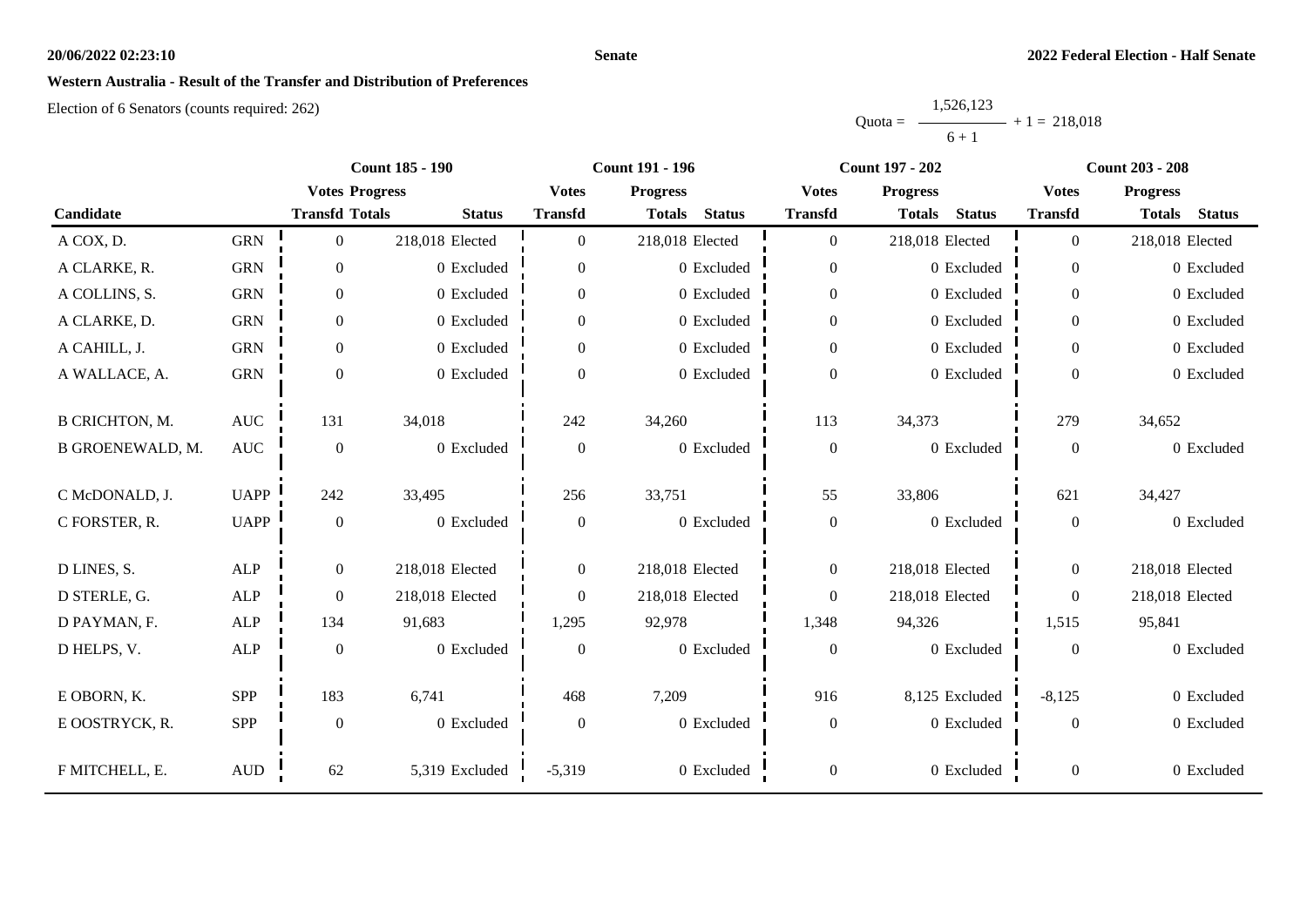#### **Senate**

## **Western Australia - Result of the Transfer and Distribution of Preferences**

|           | 1,526,123 |                |
|-----------|-----------|----------------|
| $Quota =$ |           | $+1 = 218.018$ |
|           | $6 + 1$   |                |

|                  | <b>Count 185 - 190</b> |                       |               | <b>Count 191 - 196</b> |                                | <b>Count 197 - 202</b> | <b>Count 203 - 208</b>         |                  |                                |
|------------------|------------------------|-----------------------|---------------|------------------------|--------------------------------|------------------------|--------------------------------|------------------|--------------------------------|
|                  |                        | <b>Votes Progress</b> |               | <b>Votes</b>           | <b>Progress</b>                | <b>Votes</b>           | <b>Progress</b>                | <b>Votes</b>     | <b>Progress</b>                |
| Candidate        |                        | <b>Transfd Totals</b> | <b>Status</b> | <b>Transfd</b>         | <b>Status</b><br><b>Totals</b> | <b>Transfd</b>         | <b>Status</b><br><b>Totals</b> | <b>Transfd</b>   | <b>Totals</b><br><b>Status</b> |
| F SIMSON, S.     | $\mbox{AUD}$           | $\overline{0}$        | 0 Excluded    | $\theta$               | 0 Excluded                     | $\boldsymbol{0}$       | 0 Excluded                     | $\overline{0}$   | 0 Excluded                     |
|                  |                        |                       |               |                        |                                |                        |                                |                  |                                |
| G FILING, P.     | ON                     | 381                   | 54,579        | 467                    | 55,046                         | 108                    | 55,154                         | 783              | 55,937                         |
| G MUNDY, S.      | ON                     | $\boldsymbol{0}$      | 0 Excluded    | $\boldsymbol{0}$       | 0 Excluded                     | $\boldsymbol{0}$       | 0 Excluded                     | $\boldsymbol{0}$ | 0 Excluded                     |
|                  |                        |                       |               |                        |                                |                        |                                |                  |                                |
| H HARLEY, P.     | <b>SAL</b>             | $\overline{0}$        | 0 Excluded    | $\overline{0}$         | 0 Excluded                     | $\mathbf{0}$           | 0 Excluded                     | $\overline{0}$   | 0 Excluded                     |
| H SALMON, A.     | SAL                    | $\boldsymbol{0}$      | 0 Excluded    | $\mathbf{0}$           | 0 Excluded                     | $\boldsymbol{0}$       | 0 Excluded                     | $\boldsymbol{0}$ | 0 Excluded                     |
|                  |                        |                       |               |                        |                                |                        |                                |                  |                                |
| I JOHNSON, N.    | <b>HMP</b>             | 484                   | 53,545        | 404                    | 53,949                         | 1,326                  | 55,275                         | 1,539            | 56,814                         |
| I PEET, A.       | ${\rm HMP}$            | $\mathbf{0}$          | 0 Excluded    | $\overline{0}$         | 0 Excluded                     | $\boldsymbol{0}$       | 0 Excluded                     | $\overline{0}$   | 0 Excluded                     |
|                  |                        |                       |               |                        |                                |                        |                                |                  |                                |
| J CULLETON, R.   | GAP                    | 651                   | 17,312        | 267                    | 17,579                         | 80                     | 17,659                         | 374              | 18,033                         |
| J VINCI, S.      | GAP                    | $\mathbf{0}$          | 0 Excluded    | $\mathbf{0}$           | 0 Excluded                     | $\boldsymbol{0}$       | 0 Excluded                     | $\overline{0}$   | 0 Excluded                     |
| K GEORGATOS, G.  |                        | $\mathbf{0}$          | 0 Excluded    | $\overline{0}$         | 0 Excluded                     | $\boldsymbol{0}$       | 0 Excluded                     | $\overline{0}$   | 0 Excluded                     |
|                  |                        |                       |               |                        |                                |                        |                                |                  |                                |
| K KRAKOUER, M.   |                        | $\boldsymbol{0}$      | 0 Excluded    | $\overline{0}$         | 0 Excluded                     | $\boldsymbol{0}$       | 0 Excluded                     | $\overline{0}$   | 0 Excluded                     |
| L FANTINEL, K.   | LDP                    | 182                   | 30,252        | 565                    | 30,817                         | 115                    | 30,932                         | 234              | 31,166                         |
| L McLOUGHLIN, P. | ${\rm LDP}$            | $\mathbf{0}$          | 0 Excluded    | $\mathbf{0}$           | 0 Excluded                     | $\boldsymbol{0}$       | 0 Excluded                     | $\overline{0}$   | 0 Excluded                     |
|                  |                        |                       |               |                        |                                |                        |                                |                  |                                |
| M KINSELLA, M.   | <b>IMO</b>             | $-4,146$              | 0 Excluded    | $\overline{0}$         | 0 Excluded                     | $\boldsymbol{0}$       | 0 Excluded                     | $\overline{0}$   | 0 Excluded                     |
| M LOCKYER, L.    | <b>IMO</b>             | $\mathbf{0}$          | 0 Excluded    | $\boldsymbol{0}$       | 0 Excluded                     | $\boldsymbol{0}$       | 0 Excluded                     | $\boldsymbol{0}$ | 0 Excluded                     |
|                  |                        |                       |               |                        |                                |                        |                                |                  |                                |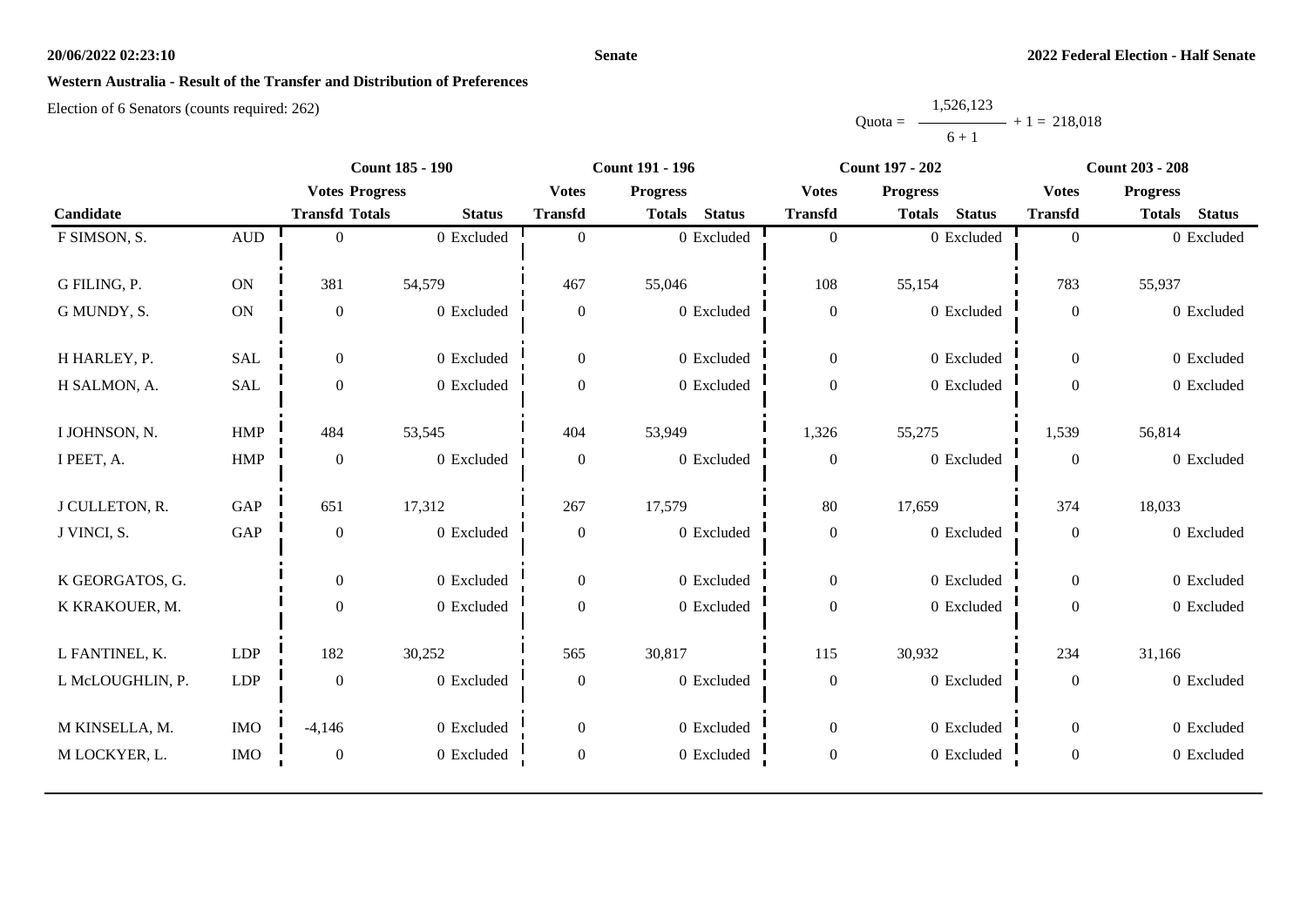#### **Senate**

# **Western Australia - Result of the Transfer and Distribution of Preferences**

Election of 6 Senators (counts required: 262)

|                   |             |                       |                 |                  |                                |                  | $U + I$                        |                  |                                |
|-------------------|-------------|-----------------------|-----------------|------------------|--------------------------------|------------------|--------------------------------|------------------|--------------------------------|
| Candidate         |             | <b>Transfd Totals</b> | <b>Status</b>   | <b>Transfd</b>   | <b>Status</b><br><b>Totals</b> | <b>Transfd</b>   | <b>Status</b><br><b>Totals</b> | <b>Transfd</b>   | <b>Status</b><br><b>Totals</b> |
|                   |             |                       |                 |                  |                                |                  |                                |                  |                                |
| N PIZZEY, R.      | <b>AUVA</b> | $\mathbf{0}$          | 0 Excluded      | $\boldsymbol{0}$ | 0 Excluded                     | $\boldsymbol{0}$ | 0 Excluded                     | $\mathbf{0}$     | 0 Excluded                     |
| N FITZPATRICK, K. | <b>AUVA</b> | $\boldsymbol{0}$      | 0 Excluded      | $\mathbf{0}$     | 0 Excluded                     | $\boldsymbol{0}$ | 0 Excluded                     | $\overline{0}$   | 0 Excluded                     |
| O DORN, A.        | AJP         | 621                   | 16,097          | 143              | 16,240                         | 977              | 17,217                         | 1,135            | 18,352                         |
| O McCASKER, E.    | AJP         | $\boldsymbol{0}$      | 0 Excluded      | $\boldsymbol{0}$ | 0 Excluded                     | $\boldsymbol{0}$ | 0 Excluded                     | $\boldsymbol{0}$ | 0 Excluded                     |
|                   |             |                       |                 |                  |                                |                  |                                |                  |                                |
| P TINLEY, C.      |             | $\theta$              | 0 Excluded      | $\theta$         | 0 Excluded                     | $\theta$         | 0 Excluded                     | $\overline{0}$   | 0 Excluded                     |
| PAYRE, T.         |             | $\theta$              | 0 Excluded      | $\Omega$         | 0 Excluded                     | $\boldsymbol{0}$ | 0 Excluded                     | $\boldsymbol{0}$ | 0 Excluded                     |
|                   |             |                       |                 |                  |                                |                  |                                |                  |                                |
| Q WILYMAN, J.     | <b>CYA</b>  | 448                   | 9,338           | 84               | 9,422                          | 153              | 9,575                          | 171              | 9,746 Excluded                 |
| Q BARRETT, L.     | <b>CYA</b>  | $\boldsymbol{0}$      | 0 Excluded      | $\boldsymbol{0}$ | 0 Excluded                     | $\boldsymbol{0}$ | 0 Excluded                     | $\boldsymbol{0}$ | 0 Excluded                     |
| R CASH, M.        | LP          | $\overline{0}$        | 218,018 Elected | $\overline{0}$   | 218,018 Elected                | $\theta$         | 218,018 Elected                | $\overline{0}$   | 218,018 Elected                |
| R SMITH, D.       | LP          | $\mathbf{0}$          | 218,018 Elected | $\boldsymbol{0}$ | 218,018 Elected                | $\boldsymbol{0}$ | 218,018 Elected                | $\overline{0}$   | 218,018 Elected                |
| R SMALL, B.       | LP          | 101                   | 47,418          | 422              | 47,840                         | 292              | 48,132                         | 369              | 48,501                         |
| R SUFI, S.        | LP          | $\boldsymbol{0}$      | 0 Excluded      | $\boldsymbol{0}$ | 0 Excluded                     | $\boldsymbol{0}$ | 0 Excluded                     | $\boldsymbol{0}$ | 0 Excluded                     |
|                   |             |                       |                 |                  |                                |                  |                                |                  |                                |
| S VILJOEN, T.     | <b>SOPA</b> | 189                   | 6,424           | 152              | 6,576 Excluded                 | $-6,576$         | 0 Excluded                     | $\boldsymbol{0}$ | 0 Excluded                     |
| S WOODINGS, A.    | <b>SOPA</b> | $\boldsymbol{0}$      | 0 Excluded      | $\boldsymbol{0}$ | 0 Excluded                     | $\boldsymbol{0}$ | 0 Excluded                     | $\boldsymbol{0}$ | 0 Excluded                     |
| T McDOWALL, M.    | <b>WAP</b>  | 219                   | 28,616          | 341              | 28,957                         | 930              | 29,887                         | 767              | 30,654                         |
| T MATHESON, J.    | <b>WAP</b>  | $\boldsymbol{0}$      | 0 Excluded      | $\boldsymbol{0}$ | 0 Excluded                     | $\boldsymbol{0}$ | 0 Excluded                     | $\boldsymbol{0}$ | 0 Excluded                     |
|                   |             |                       |                 |                  |                                |                  |                                |                  |                                |

Quota = 1,526,123  $6 + 1$  $+ 1 = 218,018$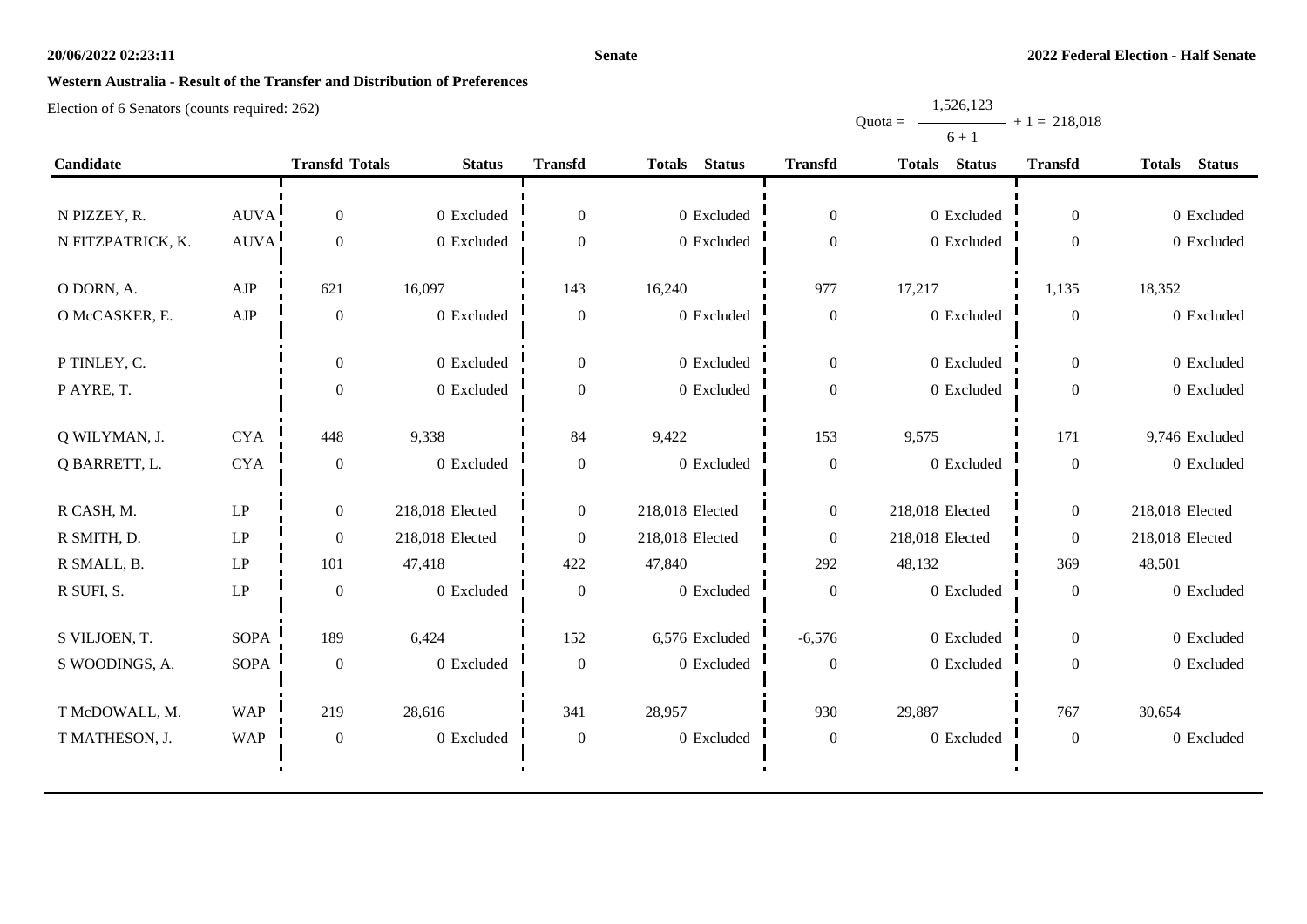#### **Senate**

1,526,123

### **Western Australia - Result of the Transfer and Distribution of Preferences**

| <b>Total Votes</b>                                        |                             | $\overline{0}$<br><b>Candidates Excluded</b> | 1,526,123  | $\overline{0}$<br><b>Candidates Excluded</b> | 1,526,123  | $\overline{0}$<br><b>Candidates Excluded</b> | 1,526,123                         | $\overline{0}$<br><b>Candidates Excluded</b> | 1,526,123  |
|-----------------------------------------------------------|-----------------------------|----------------------------------------------|------------|----------------------------------------------|------------|----------------------------------------------|-----------------------------------|----------------------------------------------|------------|
| <b>Loss By Fraction</b>                                   |                             |                                              | 305        | 10                                           | 315        |                                              | 316                               | $\mathfrak{D}$                               | 318        |
| <b>Exhausted Votes</b>                                    |                             | 111                                          | 891        | 203                                          | 1,094      | 162                                          | 1,256                             | 336                                          | 1,592      |
| UG PEGRUM, V.                                             | $\mathop{\rm IND}\nolimits$ | $\overline{0}$                               | 0 Excluded | $\overline{0}$                               | 0 Excluded | $\boldsymbol{0}$                             | 0 Excluded                        | $\overline{0}$                               | 0 Excluded |
| UG BURDETT, B.                                            | <b>SUN</b>                  | $\Omega$                                     | 0 Excluded | $\theta$                                     | 0 Excluded | $\boldsymbol{0}$                             | 0 Excluded                        | $\Omega$                                     | 0 Excluded |
| UG VAGH, Y.                                               | <b>IND</b>                  | $\Omega$                                     | 0 Excluded | $\theta$                                     | 0 Excluded | $\boldsymbol{0}$                             | 0 Excluded                        | $\theta$                                     | 0 Excluded |
| UG McDONALD, P.                                           | <b>IND</b>                  | $\Omega$                                     | 0 Excluded | $\theta$                                     | 0 Excluded | $\boldsymbol{0}$                             | 0 Excluded                        | $\Omega$                                     | 0 Excluded |
| UG BUCKLE, A.                                             | <b>IND</b>                  | $\overline{0}$                               | 0 Excluded | $\Omega$                                     | 0 Excluded | $\boldsymbol{0}$                             | 0 Excluded                        | $\Omega$                                     | 0 Excluded |
| UG MURPHY, Z.                                             | $\mathop{\rm IND}\nolimits$ | $\Omega$                                     | 0 Excluded | $\Omega$                                     | 0 Excluded | $\boldsymbol{0}$                             | 0 Excluded                        | $\theta$                                     | 0 Excluded |
| V WATKINS, D.                                             | ${\rm FIN}$                 | $\overline{0}$                               | 0 Excluded | $\Omega$                                     | 0 Excluded | $\boldsymbol{0}$                             | 0 Excluded                        | $\overline{0}$                               | 0 Excluded |
| V COUNT, M.                                               | ${\rm FIN}$                 | $\Omega$                                     | 0 Excluded | $\theta$                                     | 0 Excluded | $\boldsymbol{0}$                             | 0 Excluded                        | $\overline{0}$                               | 0 Excluded |
| U ROBINSON, J.                                            | <b>CEC</b>                  | $\overline{0}$                               | 0 Excluded | $\Omega$                                     | 0 Excluded | $\boldsymbol{0}$                             | 0 Excluded                        | $\mathbf{0}$                                 | 0 Excluded |
| U BRAILEY, D.                                             | CEC                         | $\overline{0}$                               | 0 Excluded | $\theta$                                     | 0 Excluded | $\boldsymbol{0}$                             | 0 Excluded                        | $\overline{0}$                               | 0 Excluded |
| $E_{\rm E}$ Electron of 0 Senators (counts required. 202) |                             |                                              |            |                                              |            |                                              | 1,040,140<br>$Quota =$<br>$6 + 1$ | $- + 1 = 218,018$                            |            |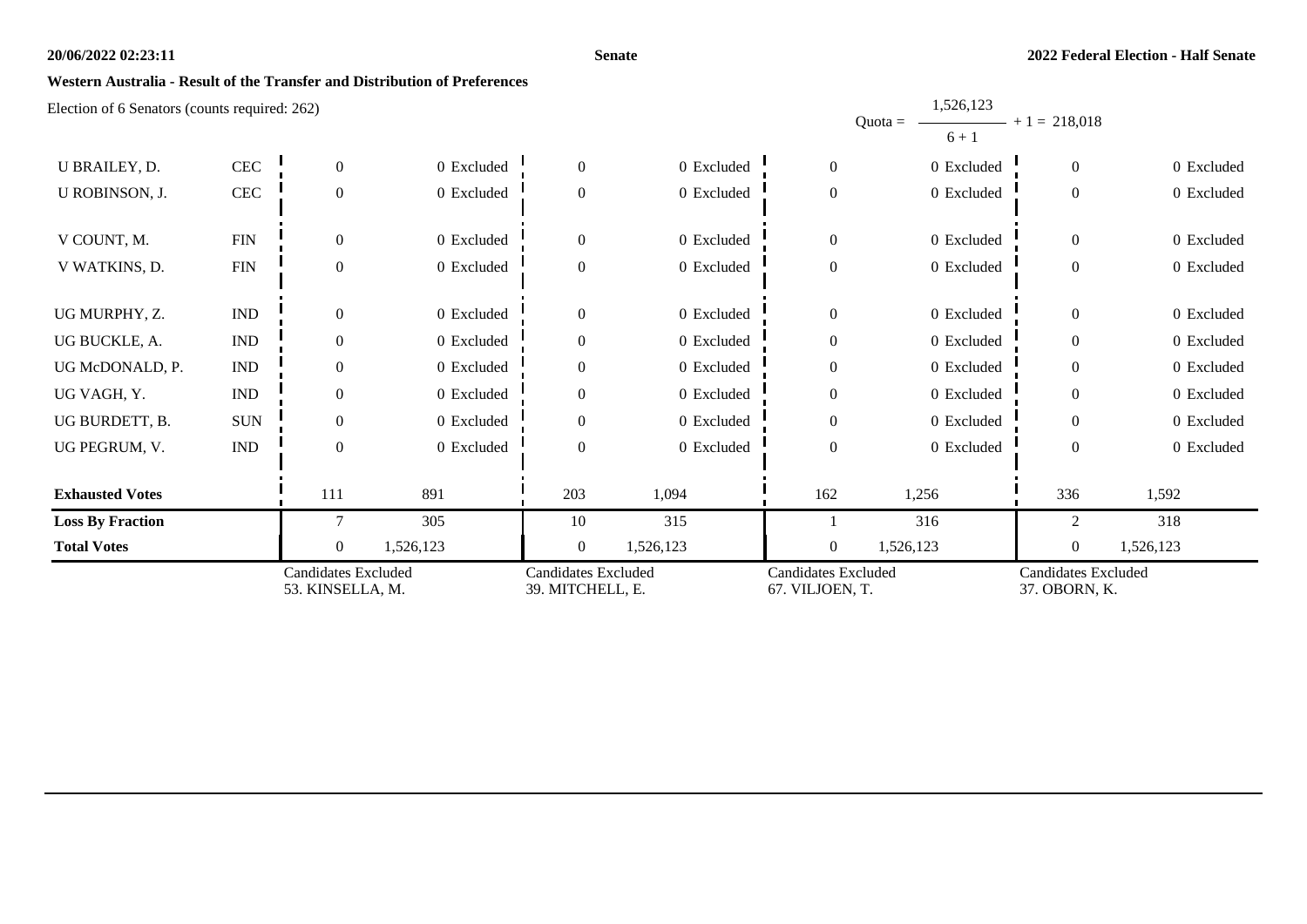#### **Senate**

# **Western Australia - Result of the Transfer and Distribution of Preferences**

|           | 1,526,123 |                |
|-----------|-----------|----------------|
| $Quota =$ |           | $+1 = 218.018$ |
|           | $6 + 1$   |                |

|                         |              | <b>Count 209 - 214</b> |                 |                  | <b>Count 215 - 220</b>         |                  | <b>Count 221 - 226</b>         | <b>Count 227 - 232</b> |                                |
|-------------------------|--------------|------------------------|-----------------|------------------|--------------------------------|------------------|--------------------------------|------------------------|--------------------------------|
|                         |              | <b>Votes Progress</b>  |                 | <b>Votes</b>     | <b>Progress</b>                | <b>Votes</b>     | <b>Progress</b>                | <b>Votes</b>           | <b>Progress</b>                |
| Candidate               |              | <b>Transfd Totals</b>  | <b>Status</b>   | <b>Transfd</b>   | <b>Status</b><br><b>Totals</b> | <b>Transfd</b>   | <b>Status</b><br><b>Totals</b> | <b>Transfd</b>         | <b>Status</b><br><b>Totals</b> |
| A COX, D.               | <b>GRN</b>   | $\overline{0}$         | 218,018 Elected | $\Omega$         | 218,018 Elected                | $\boldsymbol{0}$ | 218,018 Elected                | $\overline{0}$         | 218,018 Elected                |
| A CLARKE, R.            | <b>GRN</b>   | $\overline{0}$         | 0 Excluded      | $\overline{0}$   | 0 Excluded                     | $\overline{0}$   | 0 Excluded                     | $\overline{0}$         | 0 Excluded                     |
| A COLLINS, S.           | <b>GRN</b>   | $\boldsymbol{0}$       | 0 Excluded      | $\overline{0}$   | 0 Excluded                     | $\boldsymbol{0}$ | 0 Excluded                     | $\overline{0}$         | 0 Excluded                     |
| A CLARKE, D.            | <b>GRN</b>   | $\overline{0}$         | 0 Excluded      | $\overline{0}$   | 0 Excluded                     | $\boldsymbol{0}$ | 0 Excluded                     | $\overline{0}$         | 0 Excluded                     |
| A CAHILL, J.            | <b>GRN</b>   | $\boldsymbol{0}$       | 0 Excluded      | $\overline{0}$   | 0 Excluded                     | $\boldsymbol{0}$ | 0 Excluded                     | $\overline{0}$         | 0 Excluded                     |
| A WALLACE, A.           | <b>GRN</b>   | $\boldsymbol{0}$       | 0 Excluded      | $\boldsymbol{0}$ | 0 Excluded                     | $\boldsymbol{0}$ | 0 Excluded                     | $\overline{0}$         | 0 Excluded                     |
| <b>B CRICHTON, M.</b>   | <b>AUC</b>   | 498                    | 35,150          | 463              | 35,613                         | 885              | 36,498                         | 1,720                  | 38,218 Excluded                |
| <b>B GROENEWALD, M.</b> | <b>AUC</b>   | $\boldsymbol{0}$       | 0 Excluded      | $\overline{0}$   | 0 Excluded                     | $\boldsymbol{0}$ | 0 Excluded                     | $\theta$               | 0 Excluded                     |
| C McDONALD, J.          | <b>UAPP</b>  | 657                    | 35,084          | 456              | 35,540                         | 3,632            | 39,172                         | 3,653                  | 42,825                         |
| C FORSTER, R.           | <b>UAPP</b>  | $\boldsymbol{0}$       | 0 Excluded      | $\boldsymbol{0}$ | 0 Excluded                     | $\boldsymbol{0}$ | 0 Excluded                     | $\boldsymbol{0}$       | 0 Excluded                     |
| D LINES, S.             | ALP          | $\boldsymbol{0}$       | 218,018 Elected | $\overline{0}$   | 218,018 Elected                | $\boldsymbol{0}$ | 218,018 Elected                | $\overline{0}$         | 218,018 Elected                |
| D STERLE, G.            | ALP          | $\boldsymbol{0}$       | 218,018 Elected | $\overline{0}$   | 218,018 Elected                | $\boldsymbol{0}$ | 218,018 Elected                | $\overline{0}$         | 218,018 Elected                |
| D PAYMAN, F.            | <b>ALP</b>   | 424                    | 96,265          | 4,087            | 100,352                        | 739              | 101,091                        | 5,533                  | 106,624                        |
| D HELPS, V.             | $\mbox{ALP}$ | $\boldsymbol{0}$       | 0 Excluded      | $\boldsymbol{0}$ | 0 Excluded                     | $\boldsymbol{0}$ | 0 Excluded                     | $\boldsymbol{0}$       | 0 Excluded                     |
| E OBORN, K.             | <b>SPP</b>   | $\boldsymbol{0}$       | 0 Excluded      | $\overline{0}$   | 0 Excluded                     | $\boldsymbol{0}$ | 0 Excluded                     | $\overline{0}$         | 0 Excluded                     |
| E OOSTRYCK, R.          | SPP          | $\boldsymbol{0}$       | 0 Excluded      | $\overline{0}$   | 0 Excluded                     | $\boldsymbol{0}$ | 0 Excluded                     | $\overline{0}$         | 0 Excluded                     |
| F MITCHELL, E.          | $\mbox{AUD}$ | $\boldsymbol{0}$       | 0 Excluded      | $\boldsymbol{0}$ | 0 Excluded                     | $\boldsymbol{0}$ | 0 Excluded                     | $\boldsymbol{0}$       | 0 Excluded                     |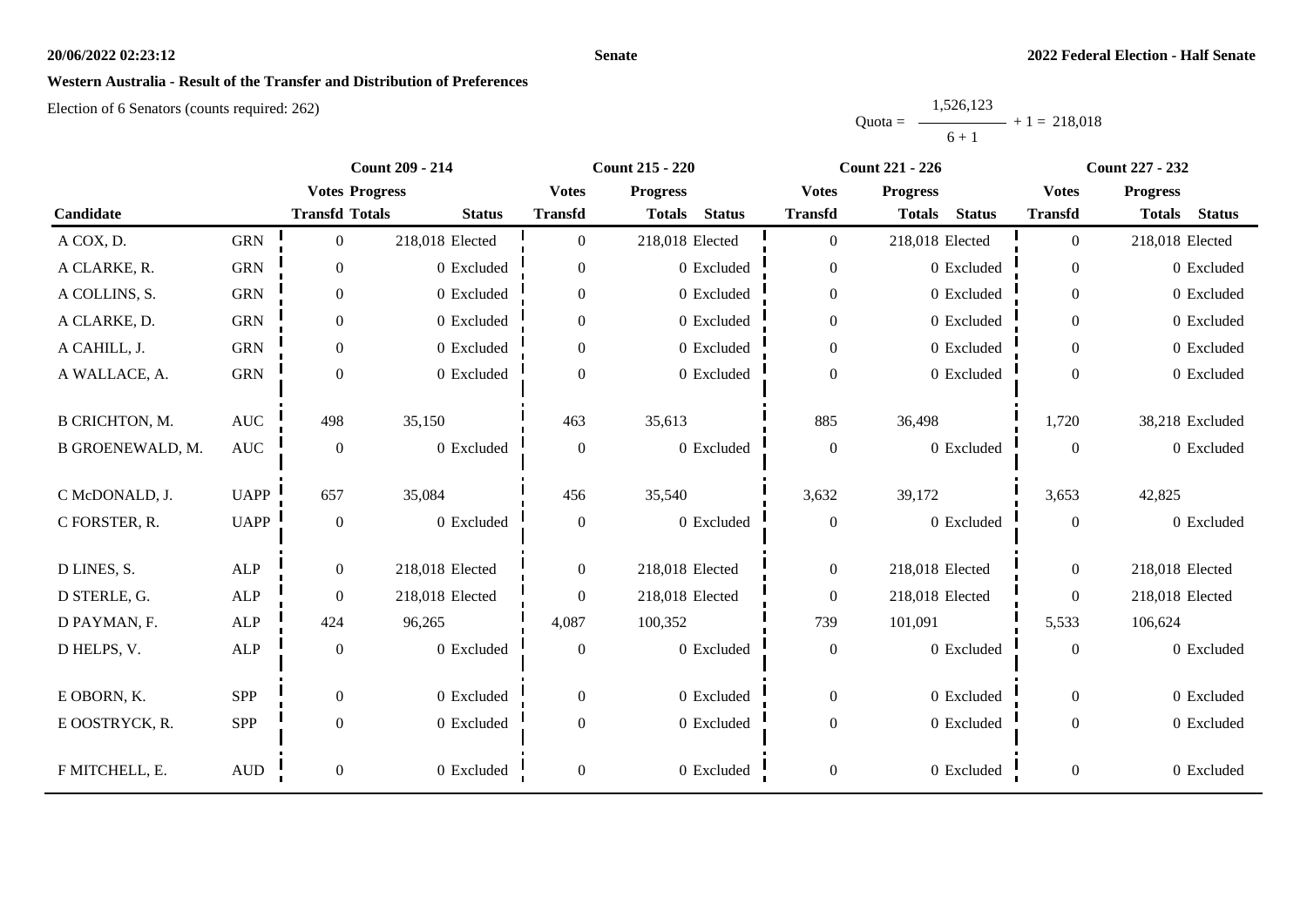#### **Senate**

### **Western Australia - Result of the Transfer and Distribution of Preferences**

|           | 1,526,123 |                |
|-----------|-----------|----------------|
| $Quota =$ |           | $+1 = 218,018$ |
|           | $6 + 1$   |                |

|                  | <b>Count 209 - 214</b><br><b>Count 215 - 220</b><br><b>Count 221 - 226</b> |                       |               | <b>Count 227 - 232</b> |                                |                  |                                |                  |                                |
|------------------|----------------------------------------------------------------------------|-----------------------|---------------|------------------------|--------------------------------|------------------|--------------------------------|------------------|--------------------------------|
|                  |                                                                            | <b>Votes Progress</b> |               | <b>Votes</b>           | <b>Progress</b>                | <b>Votes</b>     | <b>Progress</b>                | <b>Votes</b>     | <b>Progress</b>                |
| Candidate        |                                                                            | <b>Transfd Totals</b> | <b>Status</b> | <b>Transfd</b>         | <b>Status</b><br><b>Totals</b> | <b>Transfd</b>   | <b>Status</b><br><b>Totals</b> | <b>Transfd</b>   | <b>Status</b><br><b>Totals</b> |
| F SIMSON, S.     | $\hbox{AUD}$                                                               | $\overline{0}$        | 0 Excluded    | $\mathbf{0}$           | 0 Excluded                     | $\boldsymbol{0}$ | 0 Excluded                     | $\boldsymbol{0}$ | 0 Excluded                     |
| G FILING, P.     | $\mathbf{ON}$                                                              | 1,346                 | 57,283        | 1,044                  | 58,327                         | 6,364            | 64,691                         | 6,363            | 71,054                         |
|                  |                                                                            |                       |               |                        |                                |                  |                                |                  |                                |
| G MUNDY, S.      | ON                                                                         | $\boldsymbol{0}$      | 0 Excluded    | $\boldsymbol{0}$       | 0 Excluded                     | $\boldsymbol{0}$ | 0 Excluded                     | $\boldsymbol{0}$ | 0 Excluded                     |
| H HARLEY, P.     | <b>SAL</b>                                                                 | $\overline{0}$        | 0 Excluded    | $\overline{0}$         | 0 Excluded                     | $\boldsymbol{0}$ | 0 Excluded                     | $\theta$         | 0 Excluded                     |
| H SALMON, A.     | SAL                                                                        | $\overline{0}$        | 0 Excluded    | $\Omega$               | 0 Excluded                     | $\boldsymbol{0}$ | 0 Excluded                     | $\Omega$         | 0 Excluded                     |
| I JOHNSON, N.    | <b>HMP</b>                                                                 | 473                   | 57,287        | 5,464                  | 62,751                         | 3,134            | 65,885                         | 3,140            | 69,025                         |
|                  |                                                                            |                       |               |                        |                                |                  |                                |                  |                                |
| I PEET, A.       | ${\rm HMP}$                                                                | $\boldsymbol{0}$      | 0 Excluded    | $\overline{0}$         | 0 Excluded                     | $\boldsymbol{0}$ | 0 Excluded                     | $\boldsymbol{0}$ | 0 Excluded                     |
| J CULLETON, R.   | GAP                                                                        | 3,106                 | 21,139        | 770                    | 21,909 Excluded                | $-21,909$        | 0 Excluded                     | $\overline{0}$   | 0 Excluded                     |
| J VINCI, S.      | GAP                                                                        | $\boldsymbol{0}$      | 0 Excluded    | $\boldsymbol{0}$       | 0 Excluded                     | $\boldsymbol{0}$ | 0 Excluded                     | $\mathbf{0}$     | 0 Excluded                     |
| K GEORGATOS, G.  |                                                                            | $\overline{0}$        | 0 Excluded    | $\overline{0}$         | 0 Excluded                     | $\overline{0}$   | 0 Excluded                     | $\overline{0}$   | 0 Excluded                     |
| K KRAKOUER, M.   |                                                                            | $\boldsymbol{0}$      | 0 Excluded    |                        | 0 Excluded                     | $\boldsymbol{0}$ | 0 Excluded                     | $\overline{0}$   | 0 Excluded                     |
|                  |                                                                            |                       |               | $\boldsymbol{0}$       |                                |                  |                                |                  |                                |
| L FANTINEL, K.   | <b>LDP</b>                                                                 | 650                   | 31,816        | 582                    | 32,398                         | 3,694            | 36,092 Excluded                | $-36,092$        | 0 Excluded                     |
| L McLOUGHLIN, P. | ${\rm LDP}$                                                                | $\mathbf{0}$          | 0 Excluded    | $\overline{0}$         | 0 Excluded                     | $\boldsymbol{0}$ | 0 Excluded                     | $\Omega$         | 0 Excluded                     |
|                  |                                                                            |                       |               |                        |                                |                  |                                |                  |                                |
| M KINSELLA, M.   | <b>IMO</b>                                                                 | $\boldsymbol{0}$      | 0 Excluded    | $\overline{0}$         | 0 Excluded                     | $\boldsymbol{0}$ | 0 Excluded                     | $\overline{0}$   | 0 Excluded                     |
| M LOCKYER, L.    | <b>IMO</b>                                                                 | $\boldsymbol{0}$      | 0 Excluded    | $\boldsymbol{0}$       | 0 Excluded                     | $\boldsymbol{0}$ | 0 Excluded                     | $\boldsymbol{0}$ | 0 Excluded                     |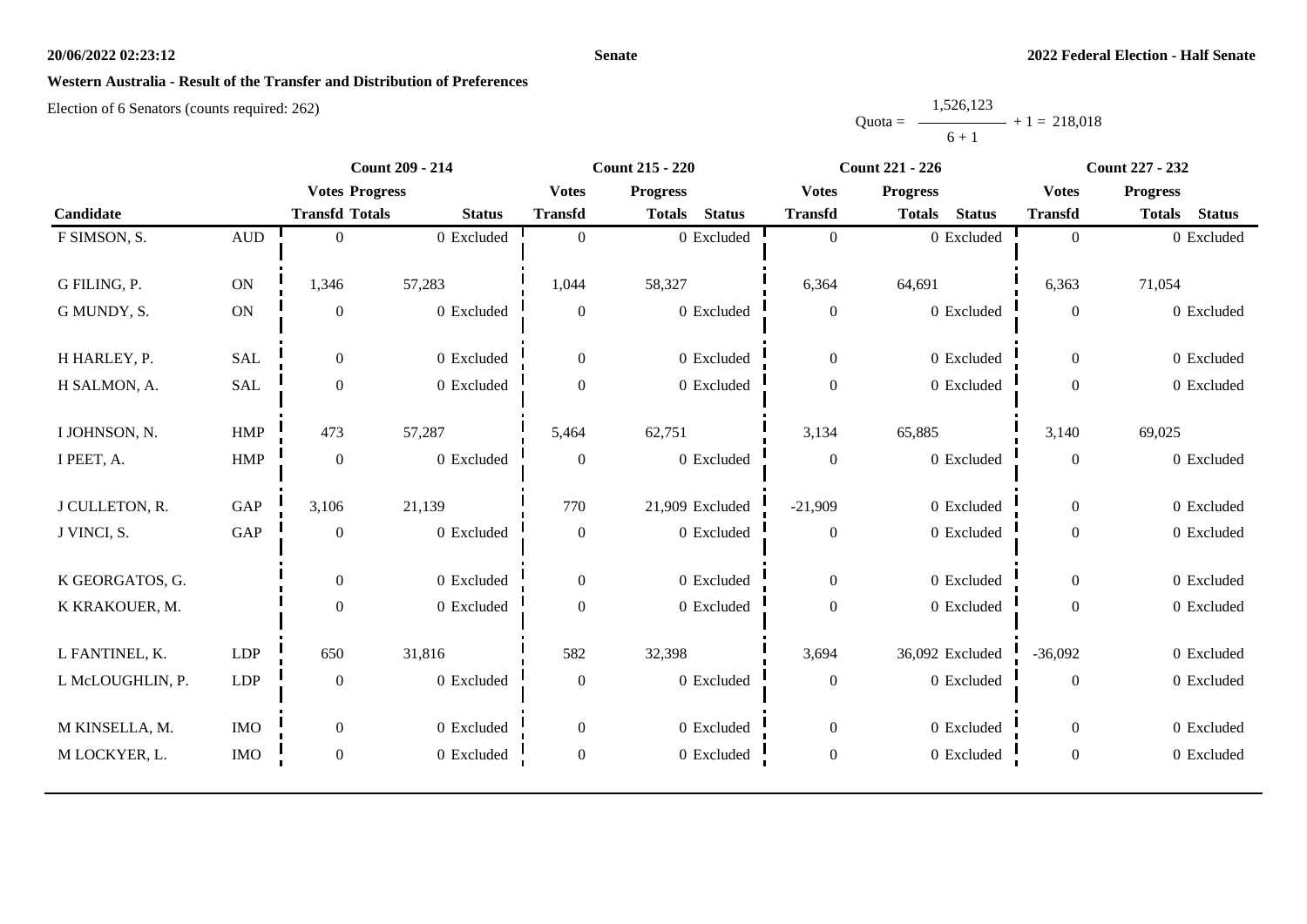#### **Senate**

# **Western Australia - Result of the Transfer and Distribution of Preferences**

Election of 6 Senators (counts required: 262)

|                   |             |                       |                 |                  |                                |                  | $0+1$           |                  |                                |
|-------------------|-------------|-----------------------|-----------------|------------------|--------------------------------|------------------|-----------------|------------------|--------------------------------|
| Candidate         |             | <b>Transfd Totals</b> | <b>Status</b>   | <b>Transfd</b>   | <b>Status</b><br><b>Totals</b> | <b>Transfd</b>   | Totals Status   | <b>Transfd</b>   | <b>Status</b><br><b>Totals</b> |
|                   |             |                       |                 |                  |                                |                  |                 |                  |                                |
| N PIZZEY, R.      | <b>AUVA</b> | $\overline{0}$        | 0 Excluded      | $\mathbf{0}$     | 0 Excluded                     | $\Omega$         | 0 Excluded      | $\boldsymbol{0}$ | 0 Excluded                     |
| N FITZPATRICK, K. | <b>AUVA</b> | $\overline{0}$        | 0 Excluded      | $\Omega$         | 0 Excluded                     | $\theta$         | $0$ Excluded    | $\boldsymbol{0}$ | 0 Excluded                     |
| O DORN, A.        | ${\rm AJP}$ | 485                   | 18,837 Excluded | $-18,837$        | 0 Excluded                     | $\overline{0}$   | 0 Excluded      | $\boldsymbol{0}$ | 0 Excluded                     |
| O McCASKER, E.    | AJP         | $\mathbf{0}$          | 0 Excluded      | $\boldsymbol{0}$ | 0 Excluded                     | $\theta$         | 0 Excluded      | $\boldsymbol{0}$ | 0 Excluded                     |
| P TINLEY, C.      |             | $\Omega$              | 0 Excluded      | $\mathbf{0}$     | 0 Excluded                     | $\overline{0}$   | 0 Excluded      | $\boldsymbol{0}$ | 0 Excluded                     |
| P AYRE, T.        |             | $\Omega$              | 0 Excluded      | $\theta$         | 0 Excluded                     | 0                | $0$ Excluded    | $\overline{0}$   | 0 Excluded                     |
| Q WILYMAN, J.     | <b>CYA</b>  | $-9,746$              | 0 Excluded      | $\boldsymbol{0}$ | 0 Excluded                     | $\overline{0}$   | 0 Excluded      | $\boldsymbol{0}$ | 0 Excluded                     |
| Q BARRETT, L.     | <b>CYA</b>  | $\theta$              | 0 Excluded      | $\theta$         | 0 Excluded                     | $\Omega$         | 0 Excluded      | $\overline{0}$   | 0 Excluded                     |
| R CASH, M.        | LP          | $\overline{0}$        | 218,018 Elected | $\boldsymbol{0}$ | 218,018 Elected                | $\boldsymbol{0}$ | 218,018 Elected | $\mathbf{0}$     | 218,018 Elected                |
| R SMITH, D.       | LP          | $\Omega$              | 218,018 Elected | $\Omega$         | 218,018 Elected                | $\Omega$         | 218,018 Elected | $\overline{0}$   | 218,018 Elected                |
| R SMALL, B.       | LP          | 626                   | 49,127          | 1,612            | 50,739                         | 501              | 51,240          | 9,809            | 61,049                         |
| R SUFI, S.        | LP          | $\overline{0}$        | 0 Excluded      | $\theta$         | 0 Excluded                     | $\Omega$         | 0 Excluded      | $\mathbf{0}$     | 0 Excluded                     |
| S VILJOEN, T.     | <b>SOPA</b> | $\overline{0}$        | 0 Excluded      | $\mathbf{0}$     | 0 Excluded                     | $\Omega$         | 0 Excluded      | $\overline{0}$   | 0 Excluded                     |
| S WOODINGS, A.    | SOPA        | $\theta$              | 0 Excluded      | $\Omega$         | 0 Excluded                     | $\Omega$         | 0 Excluded      | $\overline{0}$   | 0 Excluded                     |
| T McDOWALL, M.    | <b>WAP</b>  | 1,150                 | 31,804          | 3,212            | 35,016                         | 2,053            | 37,069          | 3,004            | 40,073                         |
| T MATHESON, J.    | <b>WAP</b>  | $\overline{0}$        | 0 Excluded      | $\theta$         | 0 Excluded                     | $\Omega$         | $0\,$ Excluded  | $\theta$         | 0 Excluded                     |

 $\mathbf{r}$ 

Quota = 1,526,123  $6 + 1$  $+ 1 = 218,018$ 

 $\blacksquare$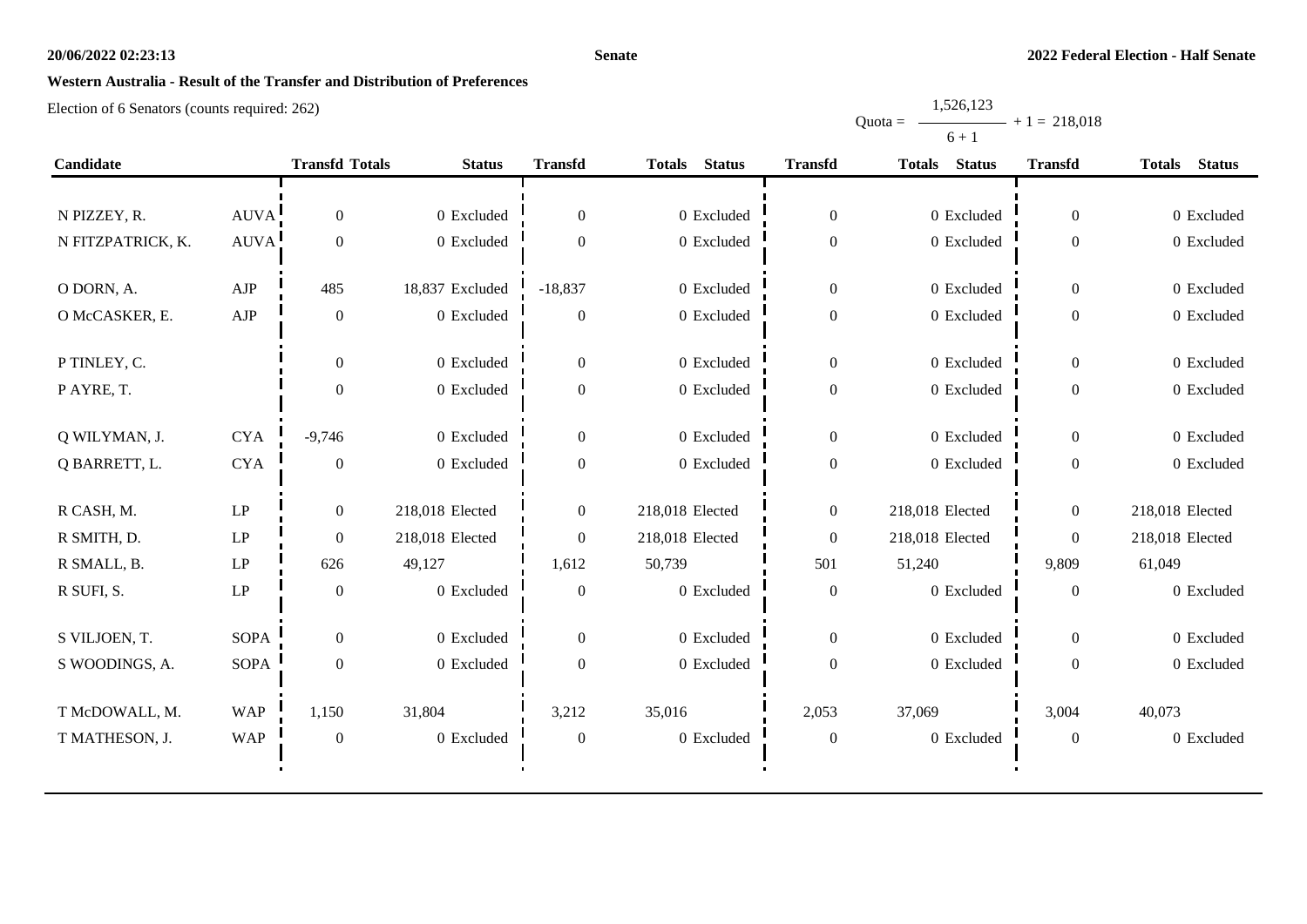#### **Senate**

1,526,123

### **Western Australia - Result of the Transfer and Distribution of Preferences**

| U BRAILEY, D.           | $\mbox{CEC}$                | $\overline{0}$                                | 0 Excluded | $\overline{0}$                             | 0 Excluded | $\mathbf{0}$                                   | 0 Excluded | $\overline{0}$                                 | 0 Excluded |
|-------------------------|-----------------------------|-----------------------------------------------|------------|--------------------------------------------|------------|------------------------------------------------|------------|------------------------------------------------|------------|
| U ROBINSON, J.          | $\mbox{CEC}$                | $\overline{0}$                                | 0 Excluded | $\overline{0}$                             | 0 Excluded | $\boldsymbol{0}$                               | 0 Excluded | $\theta$                                       | 0 Excluded |
| V COUNT, M.             | <b>FIN</b>                  | $\Omega$                                      | 0 Excluded | $\theta$                                   | 0 Excluded | $\boldsymbol{0}$                               | 0 Excluded | $\Omega$                                       | 0 Excluded |
| V WATKINS, D.           | <b>FIN</b>                  | $\boldsymbol{0}$                              | 0 Excluded | $\boldsymbol{0}$                           | 0 Excluded | $\boldsymbol{0}$                               | 0 Excluded | $\overline{0}$                                 | 0 Excluded |
| UG MURPHY, Z.           | $\mathop{\rm IND}\nolimits$ | $\theta$                                      | 0 Excluded | $\overline{0}$                             | 0 Excluded | $\boldsymbol{0}$                               | 0 Excluded | $\theta$                                       | 0 Excluded |
| UG BUCKLE, A.           | $\mathop{\rm IND}\nolimits$ | $\Omega$                                      | 0 Excluded | $\overline{0}$                             | 0 Excluded | $\boldsymbol{0}$                               | 0 Excluded | $\theta$                                       | 0 Excluded |
| UG McDONALD, P.         | $\mathop{\rm IND}\nolimits$ | $\Omega$                                      | 0 Excluded | $\overline{0}$                             | 0 Excluded | $\boldsymbol{0}$                               | 0 Excluded | $\Omega$                                       | 0 Excluded |
| UG VAGH, Y.             | $\mathop{\rm IND}\nolimits$ | $\Omega$                                      | 0 Excluded | $\overline{0}$                             | 0 Excluded | $\boldsymbol{0}$                               | 0 Excluded | $\theta$                                       | 0 Excluded |
| UG BURDETT, B.          | <b>SUN</b>                  | $\Omega$                                      | 0 Excluded | $\overline{0}$                             | 0 Excluded | $\boldsymbol{0}$                               | 0 Excluded | $\Omega$                                       | 0 Excluded |
| UG PEGRUM, V.           | IND                         | $\overline{0}$                                | 0 Excluded | $\overline{0}$                             | 0 Excluded | $\boldsymbol{0}$                               | 0 Excluded | $\theta$                                       | 0 Excluded |
| <b>Exhausted Votes</b>  |                             | 330                                           | 1,922      | 1,152                                      | 3,074      | 911                                            | 3,985      | 2,887                                          | 6,872      |
| <b>Loss By Fraction</b> |                             |                                               | 319        | $-5$                                       | 314        | -4                                             | 310        | $-17$                                          | 293        |
| <b>Total Votes</b>      |                             | $\overline{0}$                                | 1,526,123  | $\mathbf{0}$                               | 1,526,123  | $\boldsymbol{0}$                               | 1,526,123  | $\theta$                                       | 1,526,123  |
|                         |                             | <b>Candidates Excluded</b><br>61. WILYMAN, J. |            | <b>Candidates Excluded</b><br>57. DORN, A. |            | <b>Candidates Excluded</b><br>47. CULLETON, R. |            | <b>Candidates Excluded</b><br>51. FANTINEL, K. |            |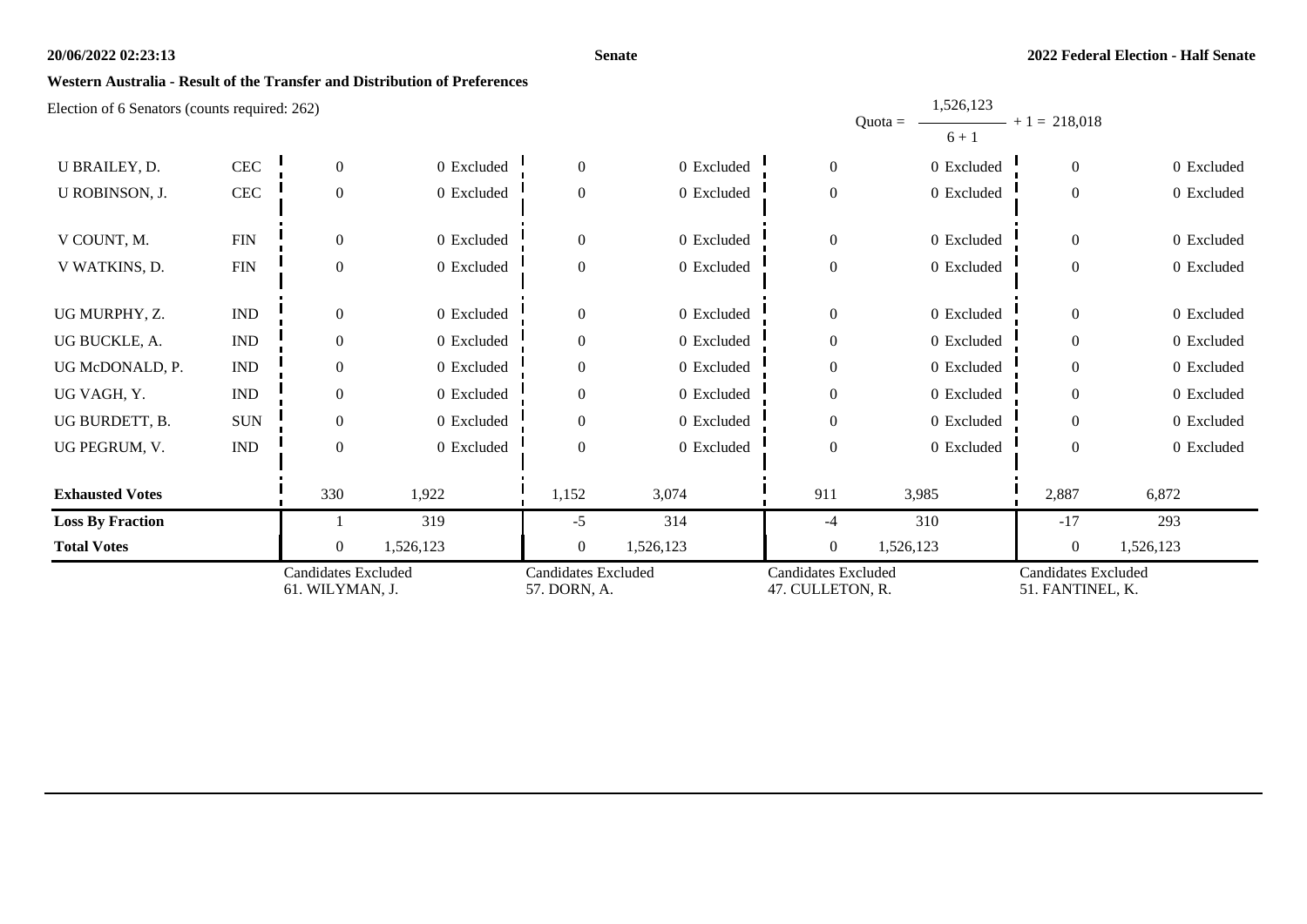#### **Senate**

## **Western Australia - Result of the Transfer and Distribution of Preferences**

|           | 1,526,123 |                |
|-----------|-----------|----------------|
| $Quota =$ |           | $+1 = 218.018$ |
|           | $6 + 1$   |                |

|                       |                |                       | <b>Count 233 - 238</b> |                | <b>Count 239 - 244</b>         |                  | <b>Count 245 - 250</b>         |                  | <b>Count 251 - 256</b>         |
|-----------------------|----------------|-----------------------|------------------------|----------------|--------------------------------|------------------|--------------------------------|------------------|--------------------------------|
|                       |                | <b>Votes Progress</b> |                        | <b>Votes</b>   | <b>Progress</b>                | <b>Votes</b>     | <b>Progress</b>                | <b>Votes</b>     | <b>Progress</b>                |
| Candidate             |                | <b>Transfd Totals</b> | <b>Status</b>          | <b>Transfd</b> | <b>Status</b><br><b>Totals</b> | <b>Transfd</b>   | <b>Status</b><br><b>Totals</b> | <b>Transfd</b>   | <b>Status</b><br><b>Totals</b> |
| A COX, D.             | <b>GRN</b>     | $\overline{0}$        | 218,018 Elected        | $\Omega$       | 218,018 Elected                | $\overline{0}$   | 218,018 Elected                | $\overline{0}$   | 218,018 Elected                |
| A CLARKE, R.          | <b>GRN</b>     | $\overline{0}$        | 0 Excluded             | $\overline{0}$ | 0 Excluded                     | $\overline{0}$   | 0 Excluded                     | $\overline{0}$   | 0 Excluded                     |
| A COLLINS, S.         | <b>GRN</b>     | $\overline{0}$        | 0 Excluded             | 0              | 0 Excluded                     | $\boldsymbol{0}$ | 0 Excluded                     | $\overline{0}$   | 0 Excluded                     |
| A CLARKE, D.          | <b>GRN</b>     | $\overline{0}$        | 0 Excluded             | $\overline{0}$ | 0 Excluded                     | $\overline{0}$   | 0 Excluded                     | $\overline{0}$   | 0 Excluded                     |
| A CAHILL, J.          | <b>GRN</b>     | $\boldsymbol{0}$      | 0 Excluded             | 0              | 0 Excluded                     | $\boldsymbol{0}$ | 0 Excluded                     | $\overline{0}$   | 0 Excluded                     |
| A WALLACE, A.         | <b>GRN</b>     | $\boldsymbol{0}$      | 0 Excluded             | $\overline{0}$ | 0 Excluded                     | $\boldsymbol{0}$ | 0 Excluded                     | $\overline{0}$   | 0 Excluded                     |
|                       |                |                       |                        |                |                                |                  |                                |                  |                                |
| <b>B CRICHTON, M.</b> | $\mathbf{AUC}$ | $-38,218$             | 0 Excluded             | $\overline{0}$ | 0 Excluded                     | $\overline{0}$   | 0 Excluded                     | $\overline{0}$   | 0 Excluded                     |
| B GROENEWALD, M.      | $\mathbf{AUC}$ | $\boldsymbol{0}$      | 0 Excluded             | $\overline{0}$ | 0 Excluded                     | $\boldsymbol{0}$ | 0 Excluded                     | $\boldsymbol{0}$ | 0 Excluded                     |
| C McDONALD, J.        | <b>UAPP</b>    | 4,476                 | 47,301                 | 3,107          | 50,408 Excluded                | $-50,408$        | 0 Excluded                     | $\Omega$         | 0 Excluded                     |
| C FORSTER, R.         | <b>UAPP</b>    | $\mathbf{0}$          | 0 Excluded             | $\mathbf{0}$   | 0 Excluded                     | $\mathbf{0}$     | 0 Excluded                     | $\overline{0}$   | 0 Excluded                     |
|                       |                |                       |                        |                |                                |                  |                                |                  |                                |
| D LINES, S.           | ALP            | $\boldsymbol{0}$      | 218,018 Elected        | $\overline{0}$ | 218,018 Elected                | $\boldsymbol{0}$ | 218,018 Elected                | $\overline{0}$   | 218,018 Elected                |
| D STERLE, G.          | $\mbox{ALP}$   | $\overline{0}$        | 218,018 Elected        | $\overline{0}$ | 218,018 Elected                | $\overline{0}$   | 218,018 Elected                | $\overline{0}$   | 218,018 Elected                |
| D PAYMAN, F.          | ALP            | 6,207                 | 112,831                | 9,693          | 122,524                        | 7,169            | 129,693                        | 25,477           | 155,170                        |
| D HELPS, V.           | $\mbox{ALP}$   | $\boldsymbol{0}$      | 0 Excluded             | 0              | 0 Excluded                     | $\boldsymbol{0}$ | $0$ Excluded                   | $\boldsymbol{0}$ | 0 Excluded                     |
|                       |                |                       |                        |                |                                |                  |                                |                  |                                |
| E OBORN, K.           | SPP            | $\overline{0}$        | 0 Excluded             | $\overline{0}$ | 0 Excluded                     | $\boldsymbol{0}$ | 0 Excluded                     | $\overline{0}$   | 0 Excluded                     |
| E OOSTRYCK, R.        | SPP            | $\boldsymbol{0}$      | 0 Excluded             | $\overline{0}$ | 0 Excluded                     | $\boldsymbol{0}$ | 0 Excluded                     | $\overline{0}$   | 0 Excluded                     |
| F MITCHELL, E.        | $\mbox{AUD}$   | $\boldsymbol{0}$      | 0 Excluded             | 0              | 0 Excluded                     | $\boldsymbol{0}$ | 0 Excluded                     | $\boldsymbol{0}$ | 0 Excluded                     |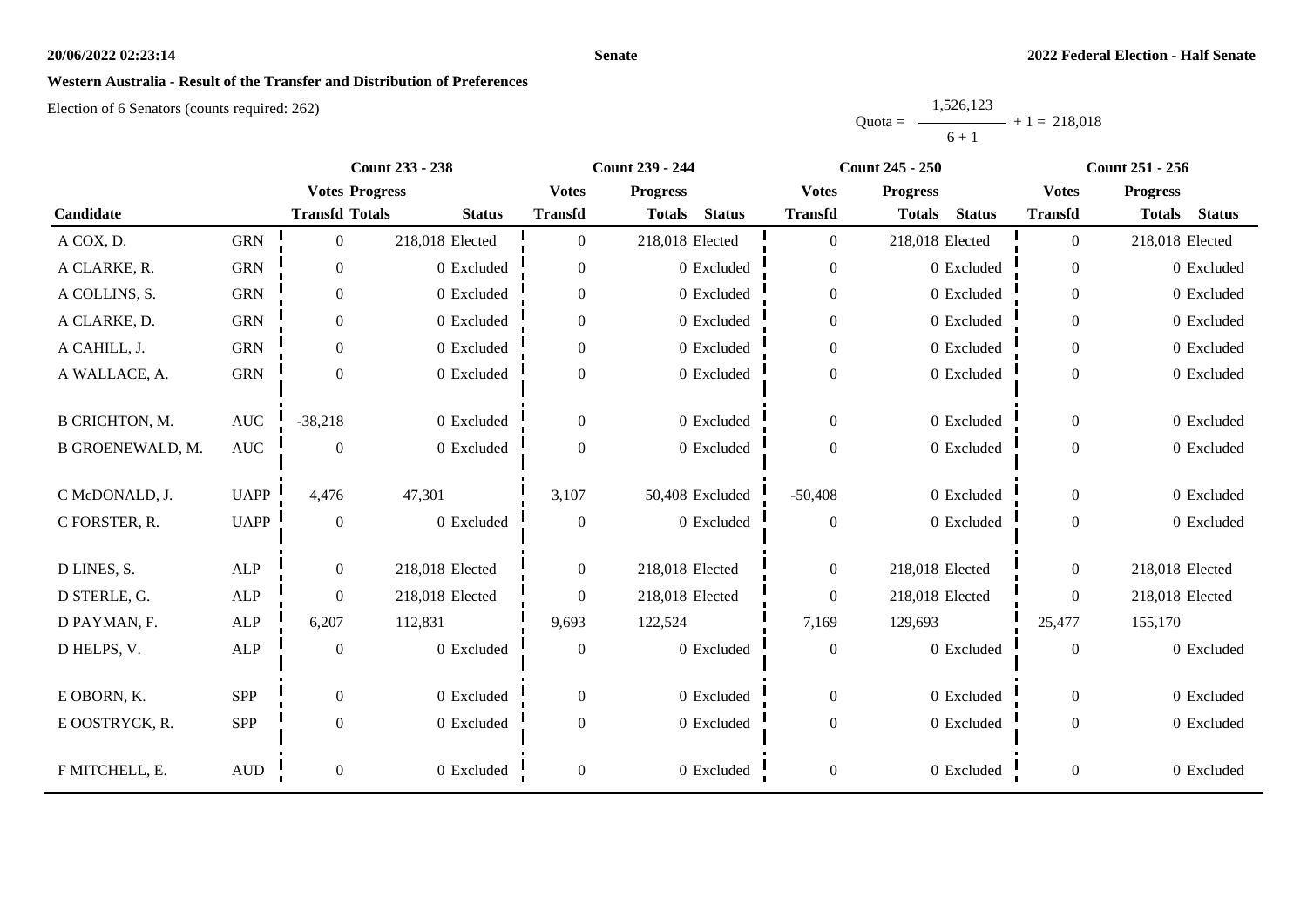#### **Senate**

# **Western Australia - Result of the Transfer and Distribution of Preferences**

|           | 1,526,123 |                |
|-----------|-----------|----------------|
| $Quota =$ |           | $+1 = 218.018$ |
|           | $6 + 1$   |                |

|                  |              | <b>Count 233 - 238</b> |               | <b>Count 239 - 244</b> |                                |                  | <b>Count 245 - 250</b>         | <b>Count 251 - 256</b> |                                |  |
|------------------|--------------|------------------------|---------------|------------------------|--------------------------------|------------------|--------------------------------|------------------------|--------------------------------|--|
|                  |              | <b>Votes Progress</b>  |               | <b>Votes</b>           | <b>Progress</b>                | <b>Votes</b>     | <b>Progress</b>                | <b>Votes</b>           | <b>Progress</b>                |  |
| Candidate        |              | <b>Transfd Totals</b>  | <b>Status</b> | <b>Transfd</b>         | <b>Status</b><br><b>Totals</b> | <b>Transfd</b>   | <b>Status</b><br><b>Totals</b> | <b>Transfd</b>         | <b>Status</b><br><b>Totals</b> |  |
| F SIMSON, S.     | $\mbox{AUD}$ | $\Omega$               | 0 Excluded    | $\theta$               | 0 Excluded                     | $\boldsymbol{0}$ | 0 Excluded                     | $\overline{0}$         | 0 Excluded                     |  |
|                  |              |                        |               |                        |                                |                  |                                |                        |                                |  |
| G FILING, P.     | ON           | 10,010                 | 81,064        | 5,705                  | 86,769                         | 27,860           | 114,629                        | 18,482                 | 133,111                        |  |
| G MUNDY, S.      | <b>ON</b>    | $\boldsymbol{0}$       | 0 Excluded    | $\mathbf{0}$           | 0 Excluded                     | $\boldsymbol{0}$ | 0 Excluded                     | $\boldsymbol{0}$       | 0 Excluded                     |  |
| H HARLEY, P.     | <b>SAL</b>   | $\overline{0}$         | 0 Excluded    | $\overline{0}$         | 0 Excluded                     | $\boldsymbol{0}$ | 0 Excluded                     | $\overline{0}$         | 0 Excluded                     |  |
| H SALMON, A.     | SAL          | $\boldsymbol{0}$       | 0 Excluded    | $\Omega$               | 0 Excluded                     | $\boldsymbol{0}$ | 0 Excluded                     | $\boldsymbol{0}$       | 0 Excluded                     |  |
|                  |              |                        |               |                        |                                |                  |                                |                        |                                |  |
| I JOHNSON, N.    | HMP          | 1,362                  | 70,387        | 7,075                  | 77,462                         | 5,095            | 82,557 Excluded                | $-82,557$              | 0 Excluded                     |  |
| I PEET, A.       | <b>HMP</b>   | $\mathbf{0}$           | 0 Excluded    | $\boldsymbol{0}$       | 0 Excluded                     | $\boldsymbol{0}$ | 0 Excluded                     | $\boldsymbol{0}$       | 0 Excluded                     |  |
|                  |              |                        |               |                        |                                |                  |                                |                        |                                |  |
| J CULLETON, R.   | GAP          | $\boldsymbol{0}$       | 0 Excluded    | $\Omega$               | 0 Excluded                     | $\boldsymbol{0}$ | 0 Excluded                     | $\overline{0}$         | 0 Excluded                     |  |
| J VINCI, S.      | GAP          | $\mathbf{0}$           | 0 Excluded    | $\theta$               | 0 Excluded                     | $\boldsymbol{0}$ | 0 Excluded                     | $\overline{0}$         | 0 Excluded                     |  |
| K GEORGATOS, G.  |              | $\mathbf{0}$           | 0 Excluded    | $\overline{0}$         | 0 Excluded                     | $\boldsymbol{0}$ | 0 Excluded                     | $\overline{0}$         | 0 Excluded                     |  |
| K KRAKOUER, M.   |              | $\boldsymbol{0}$       | 0 Excluded    | $\overline{0}$         | 0 Excluded                     | $\boldsymbol{0}$ | 0 Excluded                     | $\overline{0}$         | 0 Excluded                     |  |
|                  |              |                        |               |                        |                                |                  |                                |                        |                                |  |
| L FANTINEL, K.   | <b>LDP</b>   | $\overline{0}$         | 0 Excluded    | $\Omega$               | 0 Excluded                     | $\mathbf{0}$     | 0 Excluded                     | $\overline{0}$         | 0 Excluded                     |  |
| L McLOUGHLIN, P. | <b>LDP</b>   | $\boldsymbol{0}$       | 0 Excluded    | $\theta$               | 0 Excluded                     | $\boldsymbol{0}$ | 0 Excluded                     | $\mathbf{0}$           | 0 Excluded                     |  |
|                  |              |                        |               |                        |                                |                  |                                |                        |                                |  |
| M KINSELLA, M.   | <b>IMO</b>   | $\overline{0}$         | 0 Excluded    | $\Omega$               | 0 Excluded                     | $\boldsymbol{0}$ | 0 Excluded                     | $\overline{0}$         | 0 Excluded                     |  |
| M LOCKYER, L.    | <b>IMO</b>   | $\boldsymbol{0}$       | 0 Excluded    | $\mathbf{0}$           | 0 Excluded                     | $\boldsymbol{0}$ | 0 Excluded                     | $\boldsymbol{0}$       | 0 Excluded                     |  |
|                  |              |                        |               |                        |                                |                  |                                |                        |                                |  |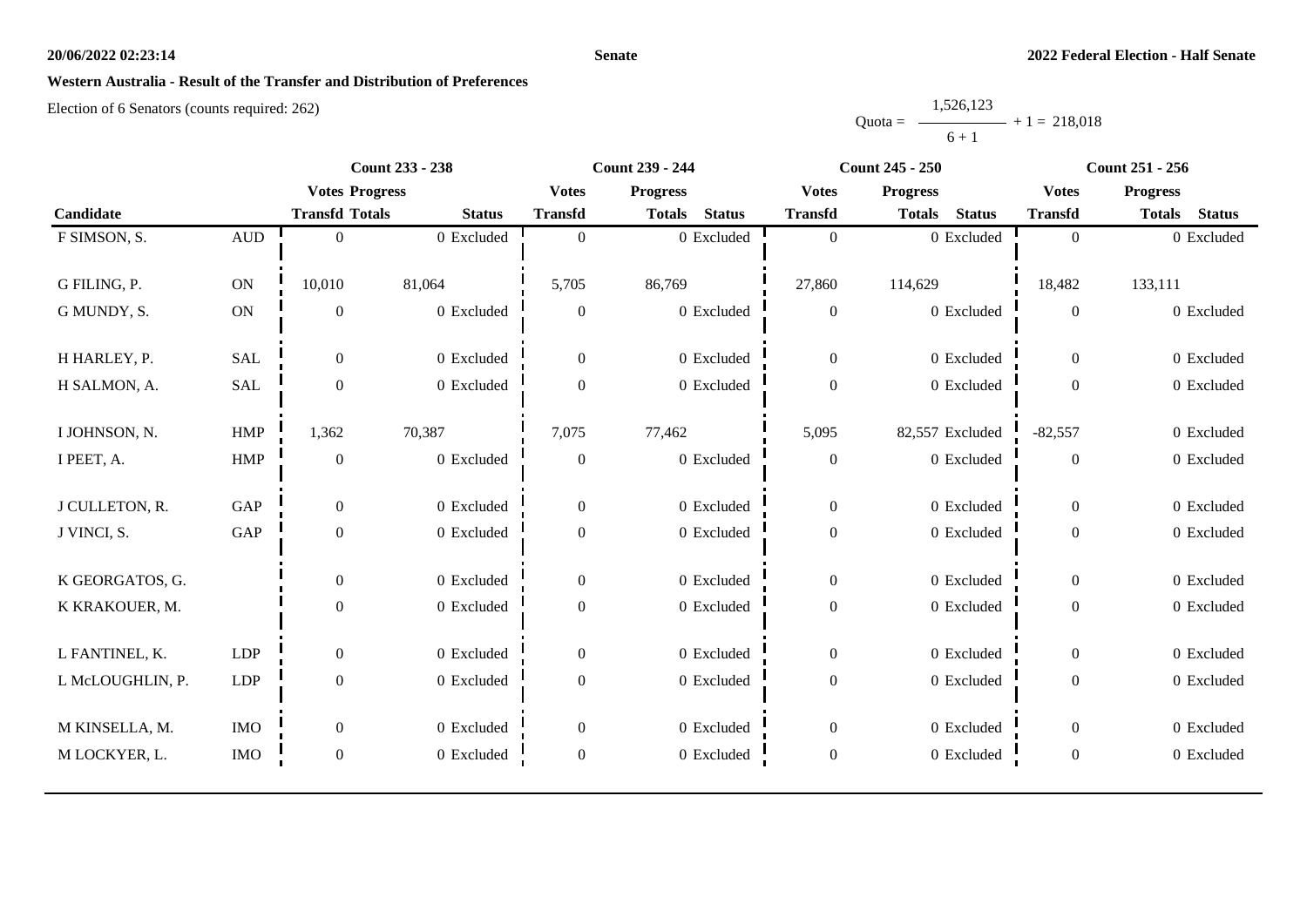#### **Senate**

# **Western Australia - Result of the Transfer and Distribution of Preferences**

|           | 1,526,123 |                 |
|-----------|-----------|-----------------|
| $Quota =$ |           | $-+1 = 218,018$ |
|           | $6 + 1$   |                 |

| Candidate         |                            |                  | <b>Transfd Totals</b><br><b>Status</b> | <b>Transfd</b>   | <b>Status</b><br><b>Totals</b> |                  | <b>Status</b><br><b>Transfd</b><br><b>Totals</b> |                  | <b>Totals</b><br><b>Status</b> |
|-------------------|----------------------------|------------------|----------------------------------------|------------------|--------------------------------|------------------|--------------------------------------------------|------------------|--------------------------------|
|                   |                            |                  |                                        |                  |                                |                  |                                                  |                  |                                |
| N PIZZEY, R.      | AUVA!                      | $\boldsymbol{0}$ | 0 Excluded                             | $\boldsymbol{0}$ | 0 Excluded                     | $\boldsymbol{0}$ | 0 Excluded                                       | $\boldsymbol{0}$ | 0 Excluded                     |
| N FITZPATRICK, K. | $\operatorname{AUVA}$      | $\boldsymbol{0}$ | 0 Excluded                             | $\overline{0}$   | 0 Excluded                     | $\boldsymbol{0}$ | 0 Excluded                                       | $\boldsymbol{0}$ | 0 Excluded                     |
| O DORN, A.        | AJP                        | $\mathbf{0}$     | 0 Excluded                             | $\boldsymbol{0}$ | 0 Excluded                     | $\boldsymbol{0}$ | 0 Excluded                                       | $\overline{0}$   | 0 Excluded                     |
| O McCASKER, E.    | ${\rm AJP}$                | $\mathbf{0}$     | 0 Excluded                             | $\overline{0}$   | 0 Excluded                     | $\boldsymbol{0}$ | 0 Excluded                                       | $\boldsymbol{0}$ | 0 Excluded                     |
| P TINLEY, C.      |                            | $\boldsymbol{0}$ | 0 Excluded                             | $\overline{0}$   | 0 Excluded                     | $\theta$         | 0 Excluded                                       | $\overline{0}$   | 0 Excluded                     |
| P AYRE, T.        |                            | $\boldsymbol{0}$ | 0 Excluded                             | $\boldsymbol{0}$ | 0 Excluded                     | $\boldsymbol{0}$ | 0 Excluded                                       | $\overline{0}$   | 0 Excluded                     |
| Q WILYMAN, J.     | <b>CYA</b>                 | $\overline{0}$   | 0 Excluded                             | $\overline{0}$   | 0 Excluded                     | $\boldsymbol{0}$ | 0 Excluded                                       | $\overline{0}$   | 0 Excluded                     |
| Q BARRETT, L.     | ${\rm CYA}$                | $\boldsymbol{0}$ | 0 Excluded                             | $\overline{0}$   | 0 Excluded                     | $\theta$         | 0 Excluded                                       | $\boldsymbol{0}$ | 0 Excluded                     |
| R CASH, M.        | $\ensuremath{\mathrm{LP}}$ | $\overline{0}$   | 218,018 Elected                        | $\overline{0}$   | 218,018 Elected                | $\boldsymbol{0}$ | 218,018 Elected                                  | $\overline{0}$   | 218,018 Elected                |
| R SMITH, D.       | LP                         | $\overline{0}$   | 218,018 Elected                        | $\overline{0}$   | 218,018 Elected                | $\boldsymbol{0}$ | 218,018 Elected                                  | $\Omega$         | 218,018 Elected                |
| R SMALL, B.       | LP                         | 11,217           | 72,266                                 | 11,037           | 83,303                         | 4,699            | 88,002                                           | 11,325           | 99,327 Excluded                |
| R SUFI, S.        | LP                         | $\boldsymbol{0}$ | 0 Excluded                             | $\mathbf{0}$     | 0 Excluded                     | $\boldsymbol{0}$ | $0$ Excluded                                     | $\boldsymbol{0}$ | 0 Excluded                     |
| S VILJOEN, T.     | <b>SOPA</b>                | $\mathbf{0}$     | 0 Excluded                             | $\overline{0}$   | 0 Excluded                     | $\boldsymbol{0}$ | 0 Excluded                                       | $\overline{0}$   | 0 Excluded                     |
| S WOODINGS, A.    | SOPA                       | $\theta$         | 0 Excluded                             | $\overline{0}$   | 0 Excluded                     | $\theta$         | 0 Excluded                                       | $\boldsymbol{0}$ | 0 Excluded                     |
| T McDOWALL, M.    | <b>WAP</b>                 | 3,304            | 43,377 Excluded                        | $-43,377$        | 0 Excluded                     | $\boldsymbol{0}$ | 0 Excluded                                       | $\overline{0}$   | 0 Excluded                     |
| T MATHESON, J.    | <b>WAP</b>                 | $\boldsymbol{0}$ | 0 Excluded                             | $\boldsymbol{0}$ | 0 Excluded                     | $\boldsymbol{0}$ | 0 Excluded                                       | $\boldsymbol{0}$ | 0 Excluded                     |
|                   |                            |                  |                                        |                  |                                |                  |                                                  |                  |                                |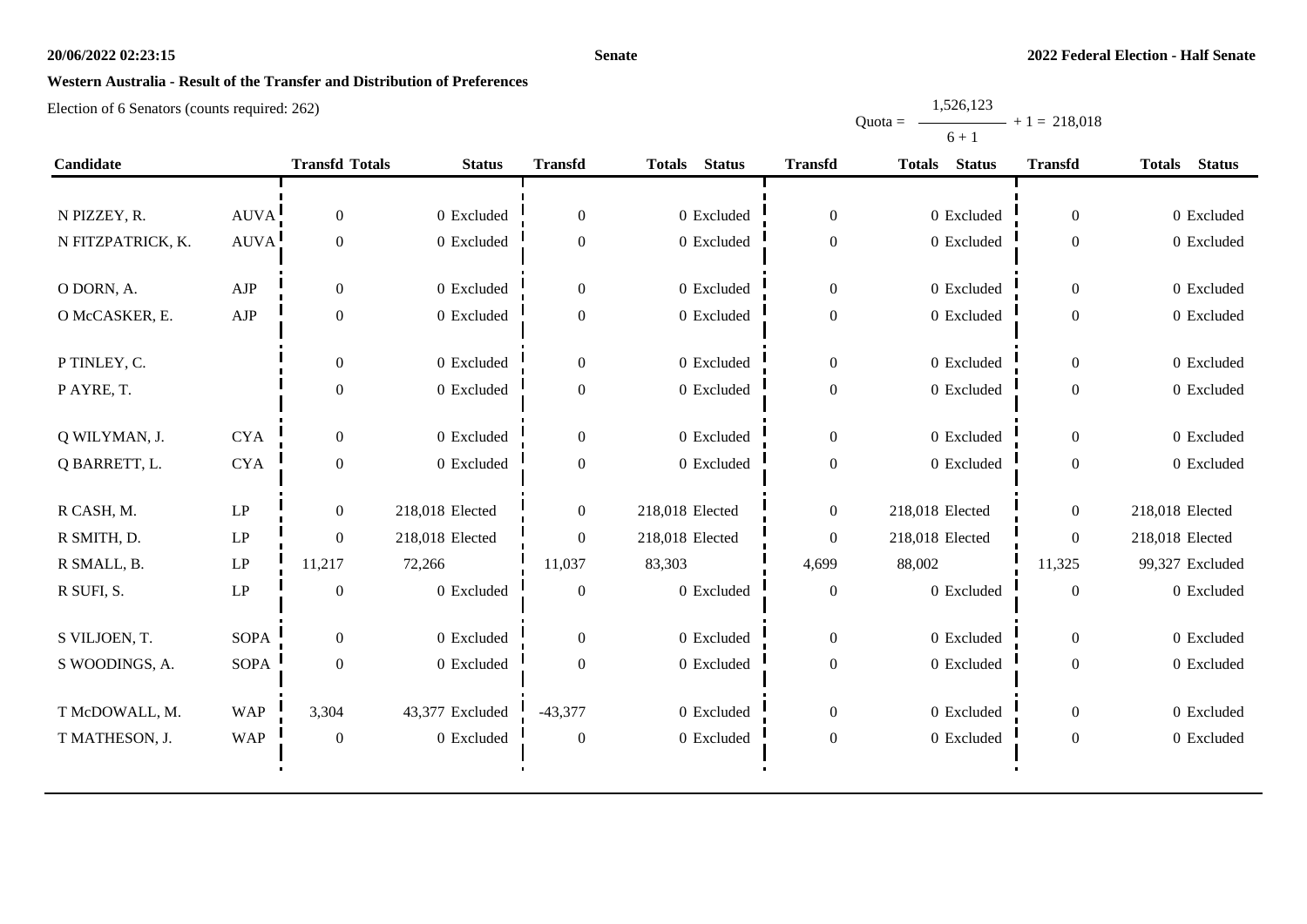#### **Senate**

1,526,123

### **Western Australia - Result of the Transfer and Distribution of Preferences**

| <b>Candidates Excluded</b><br>29. CRICHTON, M.     |                             | <b>Candidates Excluded</b><br>69. McDOWALL, M. |            | <b>Candidates Excluded</b><br>31. McDONALD, J. |            | Candidates Excluded<br>45. JOHNSON, N. |                                     |                  |            |
|----------------------------------------------------|-----------------------------|------------------------------------------------|------------|------------------------------------------------|------------|----------------------------------------|-------------------------------------|------------------|------------|
| <b>Total Votes</b>                                 |                             | $\overline{0}$                                 | 1,526,123  | $\overline{0}$                                 | 1,526,123  | $\boldsymbol{0}$                       | 1,526,123                           | $\boldsymbol{0}$ | 1,526,123  |
| <b>Loss By Fraction</b>                            |                             | $-10$                                          | 283        | $-28$                                          | 255        | $-28$                                  | 227                                 | $-39$            | 188        |
| <b>Exhausted Votes</b>                             |                             | 1,652                                          | 8,524      | 6,788                                          | 15,312     | 5,613                                  | 20,925                              | 27,312           | 48,237     |
| UG PEGRUM, V.                                      | $\mathop{\rm IND}\nolimits$ | $\overline{0}$                                 | 0 Excluded | $\Omega$                                       | 0 Excluded | $\overline{0}$                         | 0 Excluded                          | $\theta$         | 0 Excluded |
| UG BURDETT, B.                                     | <b>SUN</b>                  | $\Omega$                                       | 0 Excluded | $\Omega$                                       | 0 Excluded | $\theta$                               | 0 Excluded                          | $\Omega$         | 0 Excluded |
| UG VAGH, Y.                                        | <b>IND</b>                  | $\Omega$                                       | 0 Excluded | $\Omega$                                       | 0 Excluded | $\boldsymbol{0}$                       | 0 Excluded                          | $\Omega$         | 0 Excluded |
| UG McDONALD, P.                                    | <b>IND</b>                  | $\Omega$                                       | 0 Excluded | $\Omega$                                       | 0 Excluded | $\theta$                               | 0 Excluded                          | $\Omega$         | 0 Excluded |
| UG BUCKLE, A.                                      | $\ensuremath{\mathsf{IND}}$ | $\Omega$                                       | 0 Excluded | $\Omega$                                       | 0 Excluded | $\theta$                               | 0 Excluded                          | $\Omega$         | 0 Excluded |
| UG MURPHY, Z.                                      | $\mathop{\rm IND}\nolimits$ | $\Omega$                                       | 0 Excluded | $\Omega$                                       | 0 Excluded | $\theta$                               | 0 Excluded                          | $\theta$         | 0 Excluded |
| V WATKINS, D.                                      | $\text{FIN}$                | $\overline{0}$                                 | 0 Excluded | $\Omega$                                       | 0 Excluded | $\theta$                               | 0 Excluded                          | $\theta$         | 0 Excluded |
| V COUNT, M.                                        | ${\rm FIN}$                 | $\Omega$                                       | 0 Excluded | $\Omega$                                       | 0 Excluded | $\boldsymbol{0}$                       | 0 Excluded                          | $\theta$         | 0 Excluded |
| U ROBINSON, J.                                     | CEC                         | $\overline{0}$                                 | 0 Excluded | $\Omega$                                       | 0 Excluded | $\boldsymbol{0}$                       | 0 Excluded                          | $\theta$         | 0 Excluded |
| U BRAILEY, D.                                      | CEC                         | $\overline{0}$                                 | 0 Excluded | $\theta$                                       | 0 Excluded | $\theta$                               | 0 Excluded                          | $\theta$         | 0 Excluded |
| $\Xi$ rection of 6 Senators (counts required. 202) |                             |                                                |            |                                                |            |                                        | 1,000,100<br>Quota = $-$<br>$6 + 1$ | $+1 = 218,018$   |            |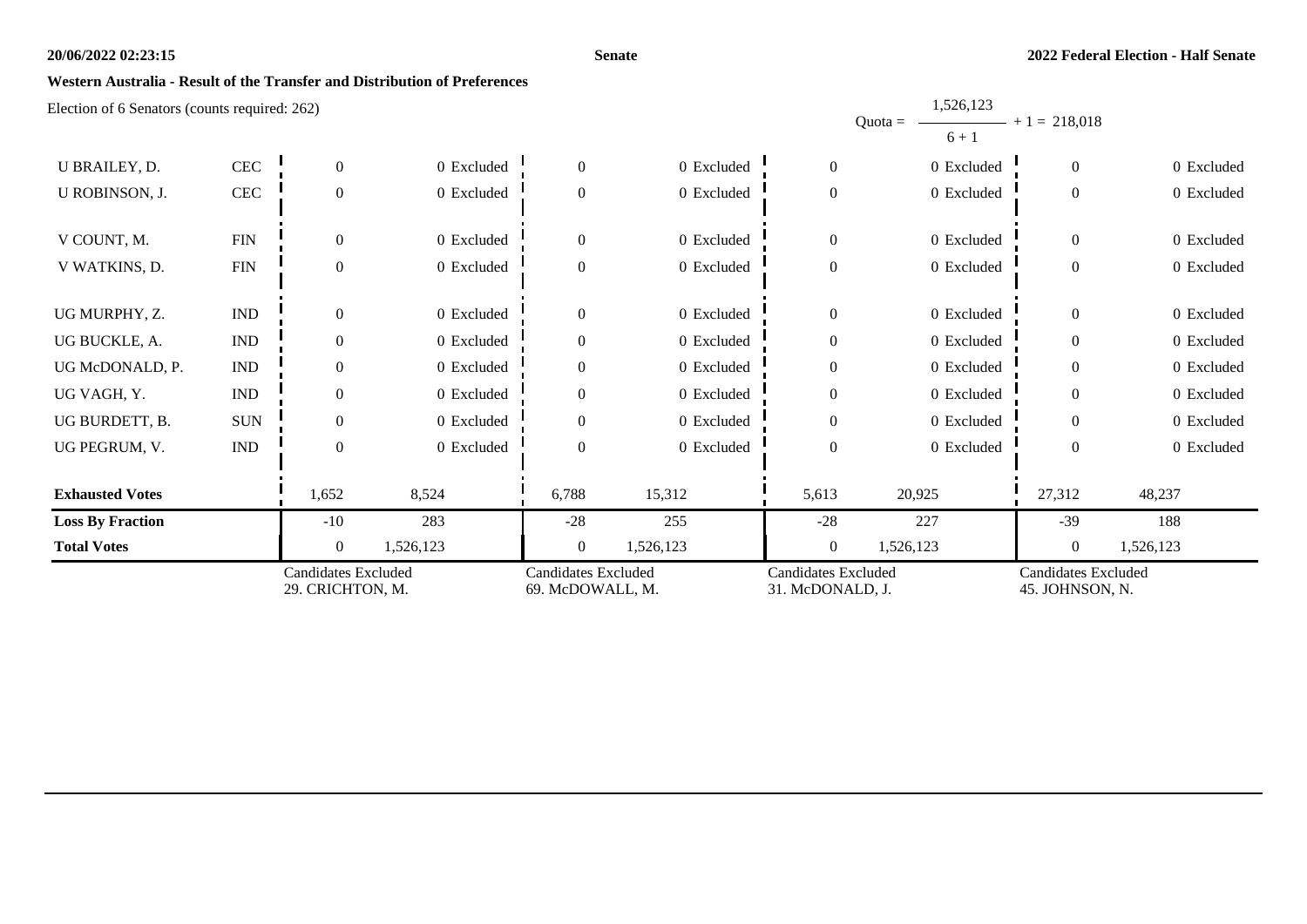#### **Senate**

### **Western Australia - Result of the Transfer and Distribution of Preferences**

Election of 6 Senators (counts required: 262)

Quota = 1,526,123  $6 + 1$  $+ 1 = 218,018$ 

|                         |                      | <b>Votes Progress</b> |                 | <b>Votes</b>   | <b>Progress</b> |               | <b>Votes</b>   | <b>Progress</b> |               | <b>Votes</b>   | <b>Progress</b> |               |
|-------------------------|----------------------|-----------------------|-----------------|----------------|-----------------|---------------|----------------|-----------------|---------------|----------------|-----------------|---------------|
| Candidate               |                      | <b>Transfd Totals</b> | <b>Status</b>   | <b>Transfd</b> | <b>Totals</b>   | <b>Status</b> | <b>Transfd</b> | <b>Totals</b>   | <b>Status</b> | <b>Transfd</b> | <b>Totals</b>   | <b>Status</b> |
| A COX, D.               | ${\rm GRN}$          | $\boldsymbol{0}$      | 218,018 Elected |                |                 |               |                |                 |               |                |                 |               |
| A CLARKE, R.            | ${\rm GRN}$          | $\boldsymbol{0}$      | $0\,$ Excluded  |                |                 |               |                |                 |               |                |                 |               |
| A COLLINS, S.           | <b>GRN</b>           | $\boldsymbol{0}$      | $0$ Excluded    |                |                 |               |                |                 |               |                |                 |               |
| A CLARKE, D.            | ${\rm GRN}$          | $\boldsymbol{0}$      | $0\,$ Excluded  |                |                 |               |                |                 |               |                |                 |               |
| A CAHILL, J.            | ${\rm GRN}$          | $\boldsymbol{0}$      | $0$ Excluded    |                |                 |               |                |                 |               |                |                 |               |
| A WALLACE, A.           | ${\rm GRN}$          | $\boldsymbol{0}$      | $0\,$ Excluded  |                |                 |               |                |                 |               |                |                 |               |
| <b>B CRICHTON, M.</b>   | $\operatorname{AUC}$ | $\boldsymbol{0}$      | $0$ Excluded    |                |                 |               |                |                 |               |                |                 |               |
| <b>B GROENEWALD, M.</b> | $\operatorname{AUC}$ | $\boldsymbol{0}$      | $0$ Excluded    |                |                 |               |                |                 |               |                |                 |               |
| C McDONALD, J.          | <b>UAPP</b>          | $\boldsymbol{0}$      | 0 Excluded      |                |                 |               |                |                 |               |                |                 |               |
| C FORSTER, R.           | <b>UAPP</b>          | $\boldsymbol{0}$      | $0\,$ Excluded  |                |                 |               |                |                 |               |                |                 |               |
| D LINES, S.             | ${\sf ALP}$          | $\boldsymbol{0}$      | 218,018 Elected |                |                 |               |                |                 |               |                |                 |               |
| D STERLE, G.            | ${\sf ALP}$          | $\boldsymbol{0}$      | 218,018 Elected |                |                 |               |                |                 |               |                |                 |               |
| D PAYMAN, F.            | <b>ALP</b>           | 30,822                | 185,992 Elected |                |                 |               |                |                 |               |                |                 |               |
| D HELPS, V.             | ALP                  | $\boldsymbol{0}$      | $0$ Excluded    |                |                 |               |                |                 |               |                |                 |               |
| E OBORN, K.             | SPP                  | $\boldsymbol{0}$      | 0 Excluded      |                |                 |               |                |                 |               |                |                 |               |
| E OOSTRYCK, R.          | ${\rm SPP}$          | $\boldsymbol{0}$      | $0$ Excluded    |                |                 |               |                |                 |               |                |                 |               |
| F MITCHELL, E.          | $\mbox{\rm AUD}$     | $\boldsymbol{0}$      | 0 Excluded      |                |                 |               |                |                 |               |                |                 |               |

**Count 257 - 262**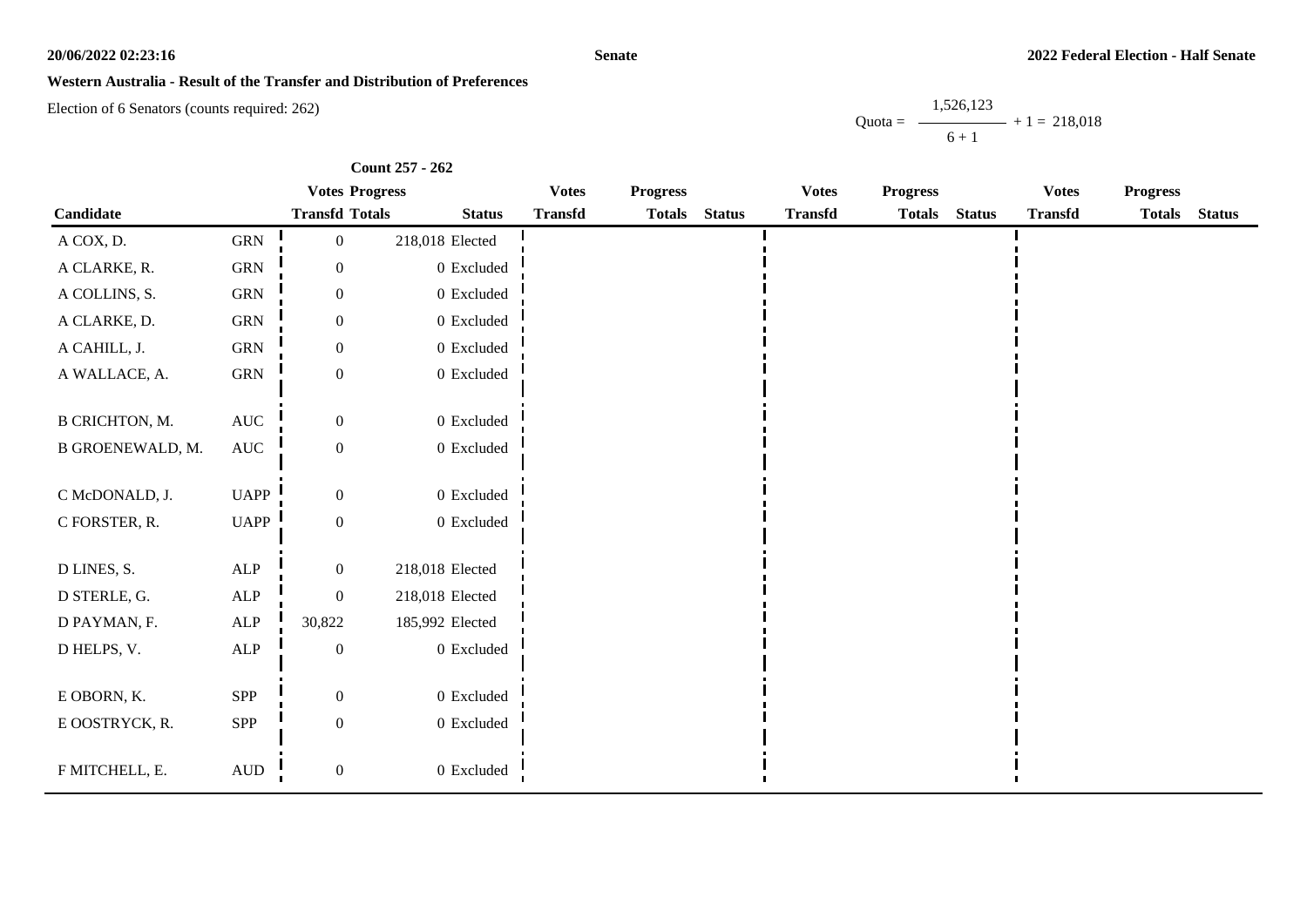**Senate**

### **Western Australia - Result of the Transfer and Distribution of Preferences**

Election of 6 Senators (counts required: 262)

Quota = 1,526,123  $6 + 1$  $+ 1 = 218,018$ 

|                  |                      | <b>Votes Progress</b> |                | <b>Votes</b>   | <b>Progress</b> |               | <b>Votes</b>   | <b>Progress</b> |               | <b>Votes</b>   | <b>Progress</b> |               |
|------------------|----------------------|-----------------------|----------------|----------------|-----------------|---------------|----------------|-----------------|---------------|----------------|-----------------|---------------|
| Candidate        |                      | <b>Transfd Totals</b> | <b>Status</b>  | <b>Transfd</b> | <b>Totals</b>   | <b>Status</b> | <b>Transfd</b> | <b>Totals</b>   | <b>Status</b> | <b>Transfd</b> | <b>Totals</b>   | <b>Status</b> |
| F SIMSON, S.     | $\mbox{AUD}$         | $\mathbf{0}$          | $0$ Excluded   |                |                 |               |                |                 |               |                |                 |               |
|                  |                      |                       |                |                |                 |               |                |                 |               |                |                 |               |
| G FILING, P.     | ON                   | 29,391                | 162,502        |                |                 |               |                |                 |               |                |                 |               |
| G MUNDY, S.      | ON                   | $\boldsymbol{0}$      | $0$ Excluded   |                |                 |               |                |                 |               |                |                 |               |
| H HARLEY, P.     | SAL                  | $\boldsymbol{0}$      | 0 Excluded     |                |                 |               |                |                 |               |                |                 |               |
| H SALMON, A.     | $\operatorname{SAL}$ | $\boldsymbol{0}$      | $0\,$ Excluded |                |                 |               |                |                 |               |                |                 |               |
|                  |                      |                       |                |                |                 |               |                |                 |               |                |                 |               |
| I JOHNSON, N.    | ${\rm HMP}$          | $\boldsymbol{0}$      | $0$ Excluded   |                |                 |               |                |                 |               |                |                 |               |
| I PEET, A.       | ${\rm HMP}$          | $\boldsymbol{0}$      | $0\,$ Excluded |                |                 |               |                |                 |               |                |                 |               |
| J CULLETON, R.   | GAP                  | $\boldsymbol{0}$      | 0 Excluded     |                |                 |               |                |                 |               |                |                 |               |
| J VINCI, S.      | $\operatorname{GAP}$ | $\mathbf{0}$          | $0$ Excluded   |                |                 |               |                |                 |               |                |                 |               |
| K GEORGATOS, G.  |                      | $\boldsymbol{0}$      | 0 Excluded     |                |                 |               |                |                 |               |                |                 |               |
|                  |                      |                       |                |                |                 |               |                |                 |               |                |                 |               |
| K KRAKOUER, M.   |                      | $\boldsymbol{0}$      | $0$ Excluded   |                |                 |               |                |                 |               |                |                 |               |
| L FANTINEL, K.   | ${\rm LDP}$          | $\boldsymbol{0}$      | $0$ Excluded   |                |                 |               |                |                 |               |                |                 |               |
| L McLOUGHLIN, P. | LDP                  | $\boldsymbol{0}$      | $0\,$ Excluded |                |                 |               |                |                 |               |                |                 |               |
|                  |                      |                       |                |                |                 |               |                |                 |               |                |                 |               |
| M KINSELLA, M.   | $\rm{IMO}$           | $\boldsymbol{0}$      | $0\,$ Excluded |                |                 |               |                |                 |               |                |                 |               |
| M LOCKYER, L.    | <b>IMO</b>           | $\overline{0}$        | $0$ Excluded   |                |                 |               |                |                 |               |                |                 |               |

**Count 257 - 262**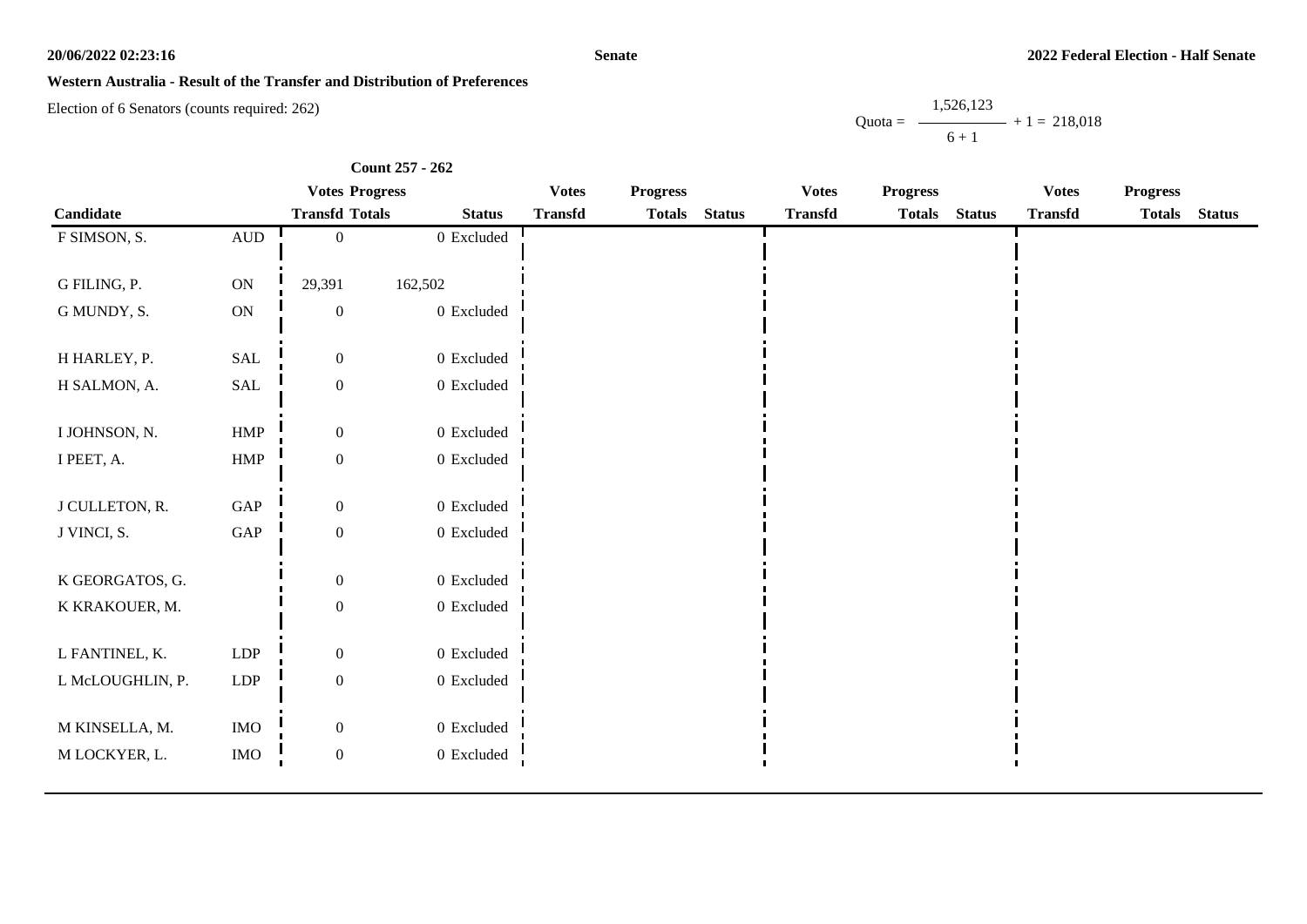#### **Senate**

## **Western Australia - Result of the Transfer and Distribution of Preferences**

Election of 6 Senators (counts required: 262)

Quota = 1,526,123  $6 + 1$  $+ 1 = 218,018$ 

| Candidate         |                            | <b>Transfd Totals</b> | <b>Status</b>   | <b>Transfd</b> | <b>Totals</b> | <b>Status</b> | <b>Transfd</b> | <b>Totals</b> | <b>Status</b> | <b>Transfd</b> | Totals Status |
|-------------------|----------------------------|-----------------------|-----------------|----------------|---------------|---------------|----------------|---------------|---------------|----------------|---------------|
|                   |                            |                       |                 |                |               |               |                |               |               |                |               |
| N PIZZEY, R.      | AUVA!                      | $\boldsymbol{0}$      | $0\,$ Excluded  |                |               |               |                |               |               |                |               |
| N FITZPATRICK, K. | AUVA.                      | $\boldsymbol{0}$      | $0\,$ Excluded  |                |               |               |                |               |               |                |               |
|                   |                            |                       |                 |                |               |               |                |               |               |                |               |
| O DORN, A.        | ${\rm AJP}$                | $\boldsymbol{0}$      | 0 Excluded      |                |               |               |                |               |               |                |               |
| O McCASKER, E.    | ${\rm AJP}$                | $\boldsymbol{0}$      | $0\,$ Excluded  |                |               |               |                |               |               |                |               |
|                   |                            |                       |                 |                |               |               |                |               |               |                |               |
| P TINLEY, C.      |                            | $\boldsymbol{0}$      | 0 Excluded      |                |               |               |                |               |               |                |               |
| P AYRE, T.        |                            | $\boldsymbol{0}$      | $0\,$ Excluded  |                |               |               |                |               |               |                |               |
|                   |                            |                       |                 |                |               |               |                |               |               |                |               |
| Q WILYMAN, J.     | $\rm CYA$                  | $\boldsymbol{0}$      | 0 Excluded      |                |               |               |                |               |               |                |               |
| Q BARRETT, L.     | $\rm CYA$                  | $\boldsymbol{0}$      | 0 Excluded      |                |               |               |                |               |               |                |               |
|                   |                            |                       |                 |                |               |               |                |               |               |                |               |
| R CASH, M.        | $\operatorname{LP}$        | $\boldsymbol{0}$      | 218,018 Elected |                |               |               |                |               |               |                |               |
| R SMITH, D.       | $\operatorname{LP}$        | $\boldsymbol{0}$      | 218,018 Elected |                |               |               |                |               |               |                |               |
| R SMALL, B.       | $\ensuremath{\mathrm{LP}}$ | $-99,327$             | 0 Excluded      |                |               |               |                |               |               |                |               |
| R SUFI, S.        | $\operatorname{LP}$        | $\boldsymbol{0}$      | 0 Excluded      |                |               |               |                |               |               |                |               |
|                   |                            |                       |                 |                |               |               |                |               |               |                |               |
| S VILJOEN, T.     | <b>SOPA</b>                | $\boldsymbol{0}$      | 0 Excluded      |                |               |               |                |               |               |                |               |
| S WOODINGS, A.    | SOPA                       | $\boldsymbol{0}$      | $0\,$ Excluded  |                |               |               |                |               |               |                |               |
|                   |                            |                       |                 |                |               |               |                |               |               |                |               |
| T McDOWALL, M.    | <b>WAP</b>                 | $\boldsymbol{0}$      | 0 Excluded      |                |               |               |                |               |               |                |               |
| T MATHESON, J.    | <b>WAP</b>                 | $\boldsymbol{0}$      | $0\,$ Excluded  |                |               |               |                |               |               |                |               |
|                   |                            |                       |                 |                |               |               |                |               |               |                |               |